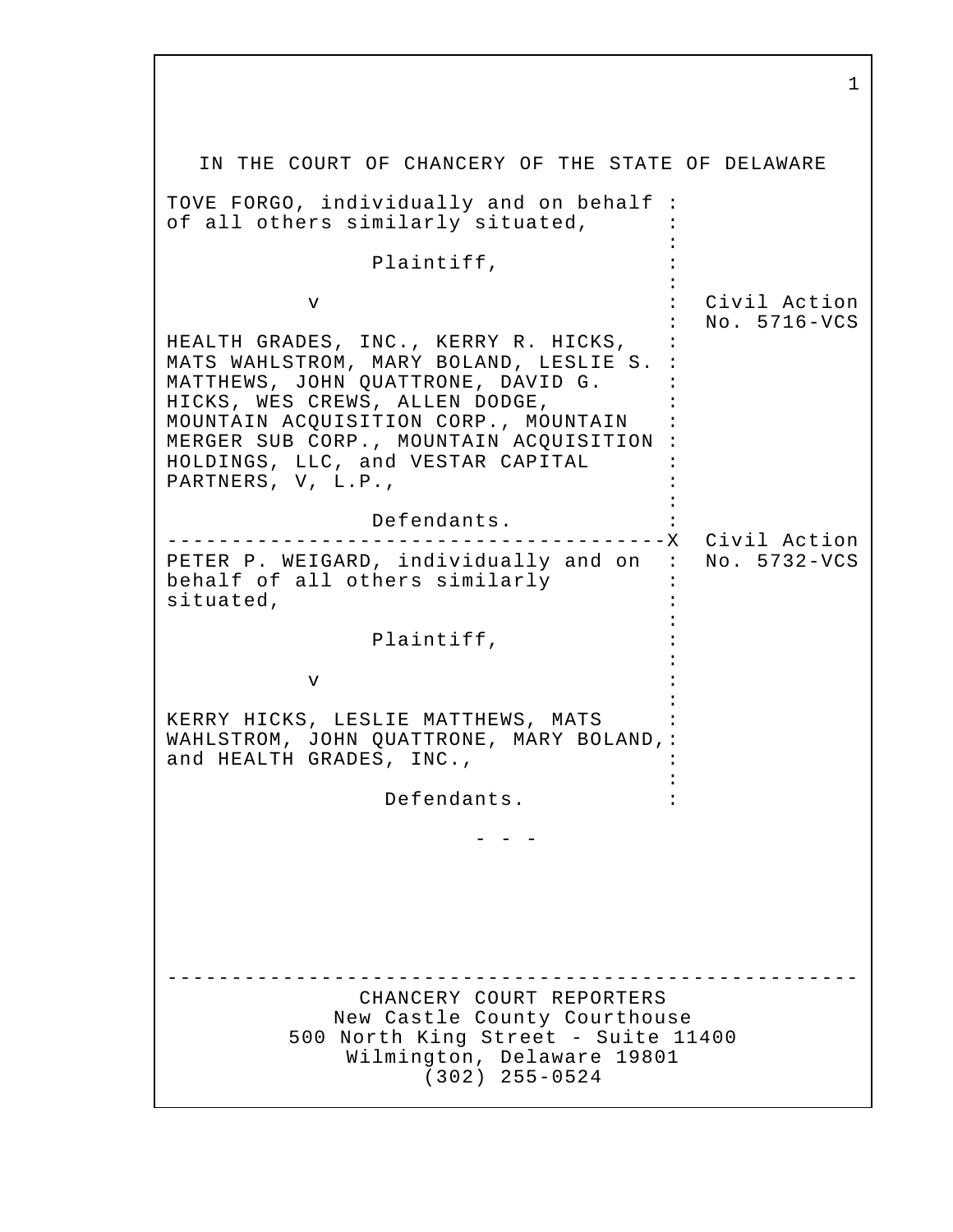2 1 - - - 2 | Chancery Courtroom No. 12A New Castle County Courthouse 3 500 North King Street Wilmington, Delaware 4 Friday, September 3, 2010 9:35 a.m. 5 - - - 6 BEFORE: HON. LEO E. STRINE, JR., Vice Chancellor. 7 - - - 8 ORAL ARGUMENT ON PLAINTIFFS' MOTION FOR PRELIMINARY 9 INJUNCTION and RULINGS OF THE COURT  $10$  - - -11 APPEARANCES: 12 BRIAN D. LONG, ESQ. Rigrodsky & Long, P.A. 13 -and-PATRICIA C. WEISER, ESQ. 14 LOREN R. UNGAR, ESQ. of the Pennsylvania Bar 15 The Weiser Law Firm, P.C. for Plaintiff Tove Forgo 16 DAVID A. JENKINS, ESQ. 17 | ROBERT J. KATZENSTEIN, ESQ. ROBERT K. BESTE III, ESQ. 18 STEPHANIE S. HABELOW, ESQ. Smith, Katzenstein & Furlow, LLP 19 -and-EDUARD KORSINSKY, ESQ. 20 MICHAEL H. ROSNER, ESQ. of the New York Bar 21 | Levi & Korsinsky, LLP for Plaintiff Peter P. Weigard 22 23 24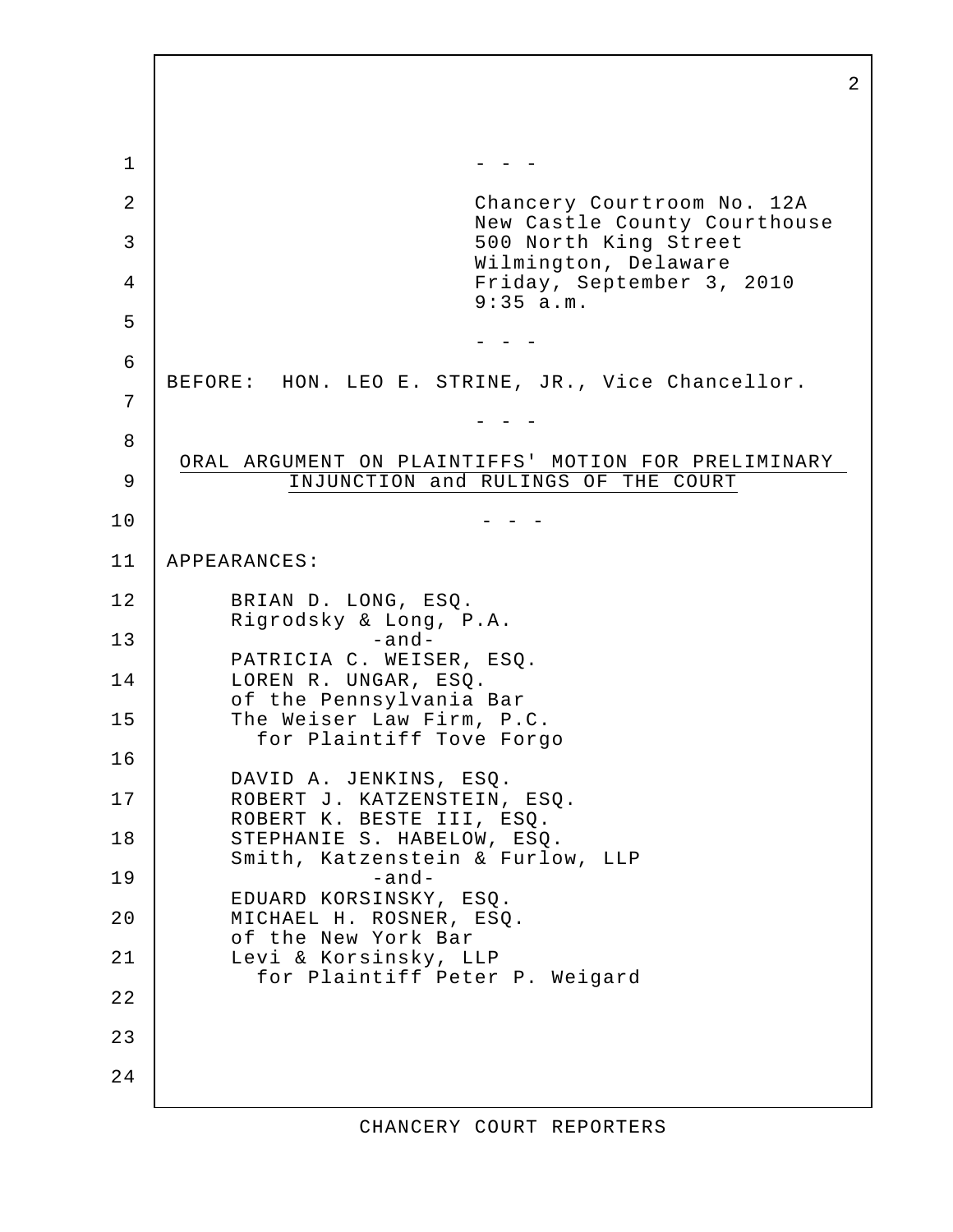1 APPEARANCES: (Continued) 2 WILLIAM M. LAFFERTY, ESQ. ERIC S. WILENSKY, ESQ. 3 D. McKINLEY MEASLEY, ESQ. Morris, Nichols, Arsht & Tunnell LLP  $4$  -and-STEPHEN D. HIBBARD, ESQ. 5 | of the California Bar Shearman & Sterling LLP 6 for Defendants Health Grades, Inc., Kerry R. Hicks, Mats Wahlstrom, Mary Boland, Leslie S. 7 Matthews, John Quattrone, David G. Hicks, Wes Crews, and Allen Dodge 8 GREGORY P. WILLIAMS, ESQ. 9 JOHN D. HENDERSHOT, ESQ. GEOFFREY G. GRIVNER, ESQ. 10 Richards, Layton & Finger, P.A. -and-11 YOSEF J. RIEMER, ESQ. GALIA MESSIKA, ESQ. 12 MICHAEL D. REISMAN, ESQ. of the New York Bar 13 | Kirkland & Ellis LLP for Defendants Mountain Acquisition Corp., 14 Mountain Merger Sub Corp., Mountain Acquisition Holdings, LLC, and Vestar Capital Partners V, 15 L.P.  $16$  - - -17 18 19 20 21 22 23 24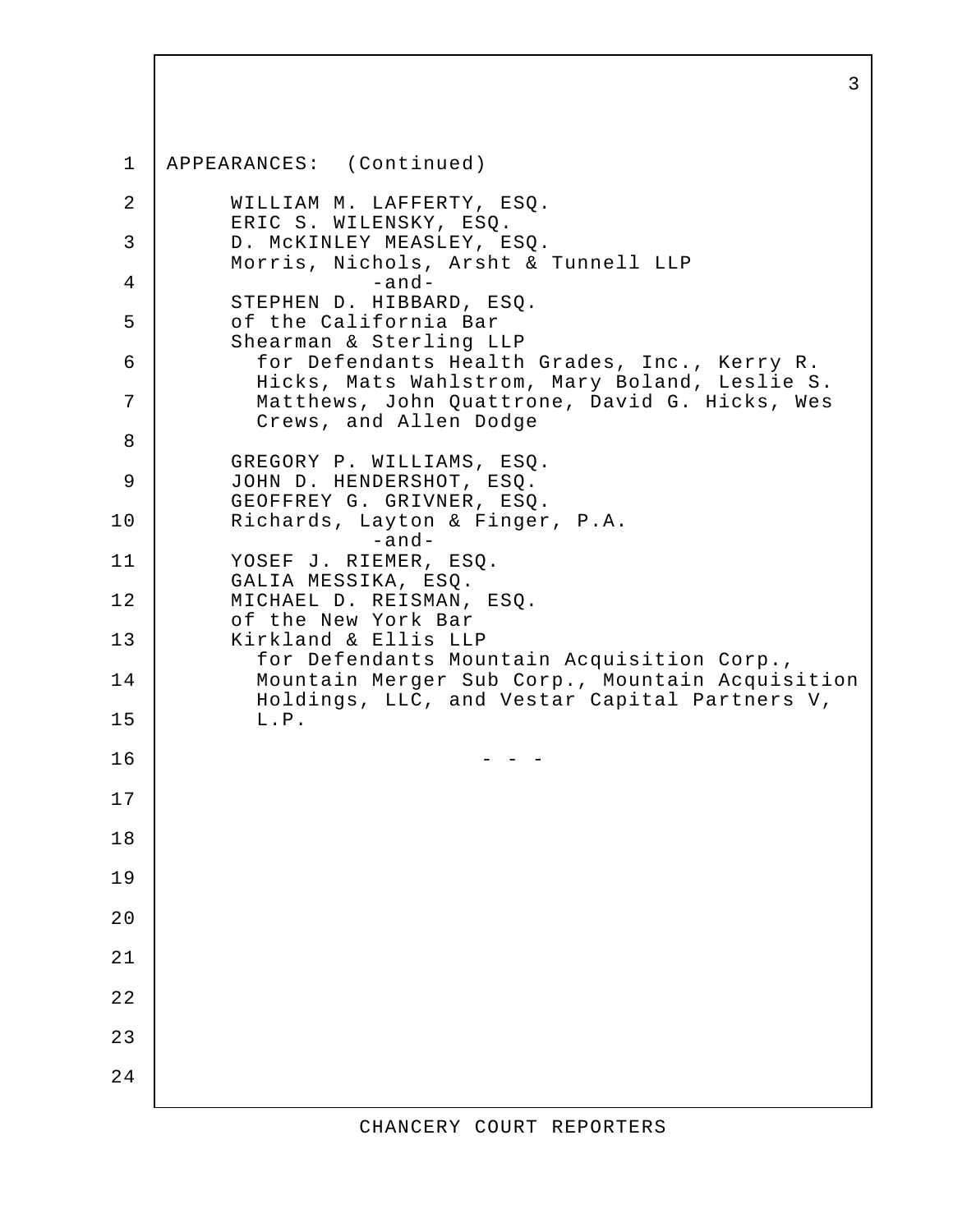1 THE COURT: Good morning, everyone. 2 | Good morning, Mr. Jenkins. 3 MR. JENKINS: Good morning, Your 4 Honor. May I do some introductions first, Your Honor? 5 THE COURT: Sure. 6 MR. JENKINS: At front counsel table, 7 Your Honor, are Michael Rosner and Ed Korsinsky of the 8 Levi & Korsinsky firm in New York. From my firm is 9 Stephanie Habelow, Robert Katzenstein, and Mr. Beste. 10 Your Honor knows Mr. Long, of course. And from the 11 Weiser Law Firm is Pat Weiser and Loren Ungar, all on 12 behalf of plaintiffs. 13 THE COURT: Good morning, 14 | Mr. Lafferty. 15 MR. LAFFERTY: Good morning, Your 16 Honor. I wanted to introduce my colleagues at counsel 17 table. I'm here on behalf of Health Grades and the 18 directors; Stephen Hibbard from Sherman & Sterling; 19 Mr. Wilensky and Mr. Measley from Morris Nichols. 20 | Rich With Your Honor's permission, I 21 will make the argument on behalf of the Health Grades 22 defendants this morning unless, of course, Your Honor 23 has any difficult questions, and then I'll cede the 24 floor to Mr. Wilensky.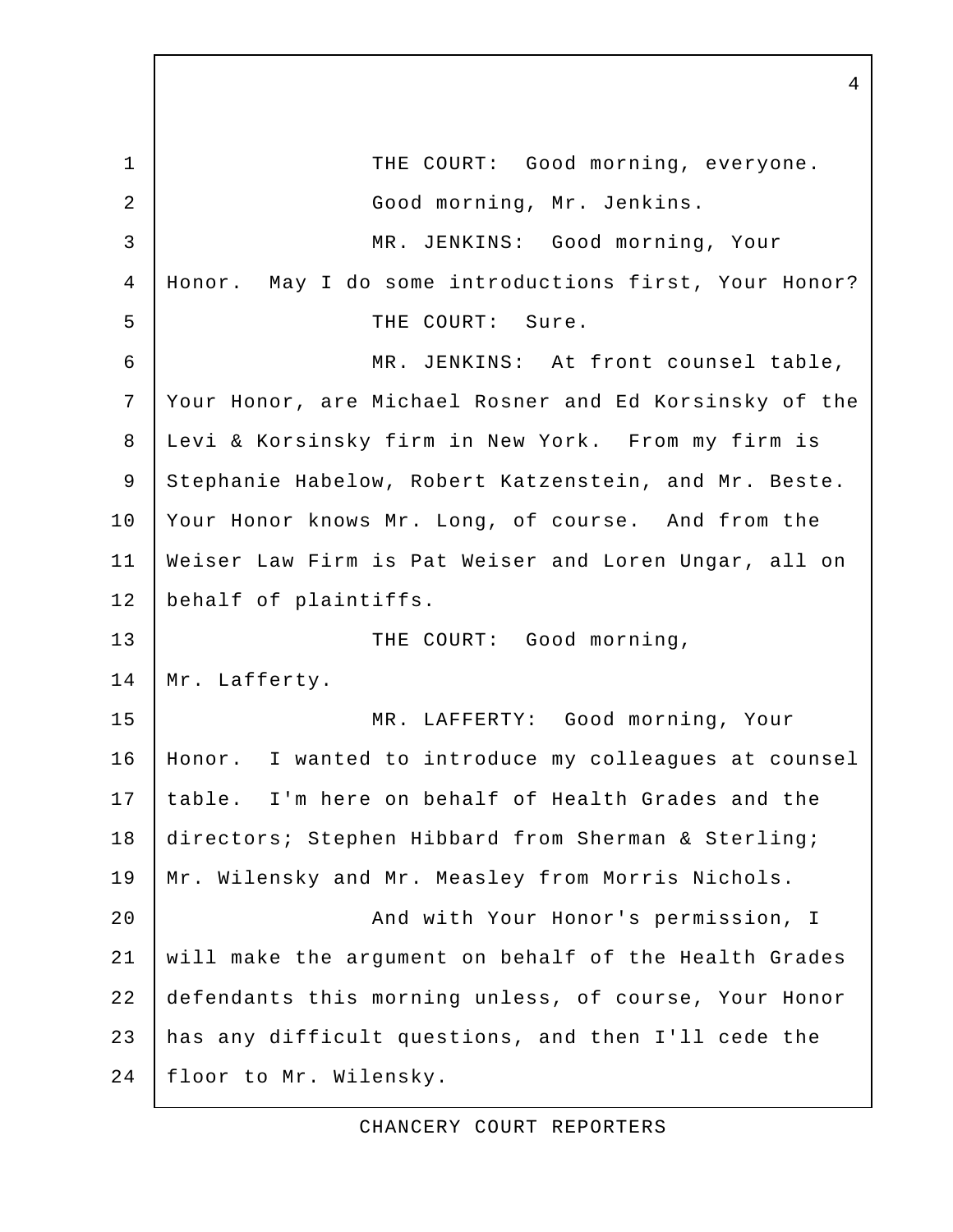1 Thank you. 2 | THE COURT: Mr. Wilensky's a litigator 3 now, huh? He's become a real lawyer. 4 | MR. WILLIAMS: Good morning, Your 5 Honor. 6 THE COURT: Difficult mentoring 7 project over at Morris Nichols. 8 | MR. WILLIAMS: They transform people, 9 Your Honor. They put them into -- you know, they make 10 | them into things over there. 11 MR. LAFFERTY: Your Honor, they give 12 | me all the tough jobs at Morris Nichols. 13 MR. WILLIAMS: Your Honor, I'm happy 14 to introduce my colleague, Yosef Riemer from Kirkland 15 & Ellis, who will make the argument on behalf of the 16 Vestar defendants this morning. 17 | THE COURT: Thank you, Mr. Williams. 18 | MR. JENKINS: Good morning, Your 19 Honor. May it please the Court. David Jenkins for 20 plaintiffs. 21 We believe that most of the critical 22 facts here are undisputed; and, from the plaintiffs' 23 perspective, the question here is how little can a 24 board do and still comply with its duties to get the

5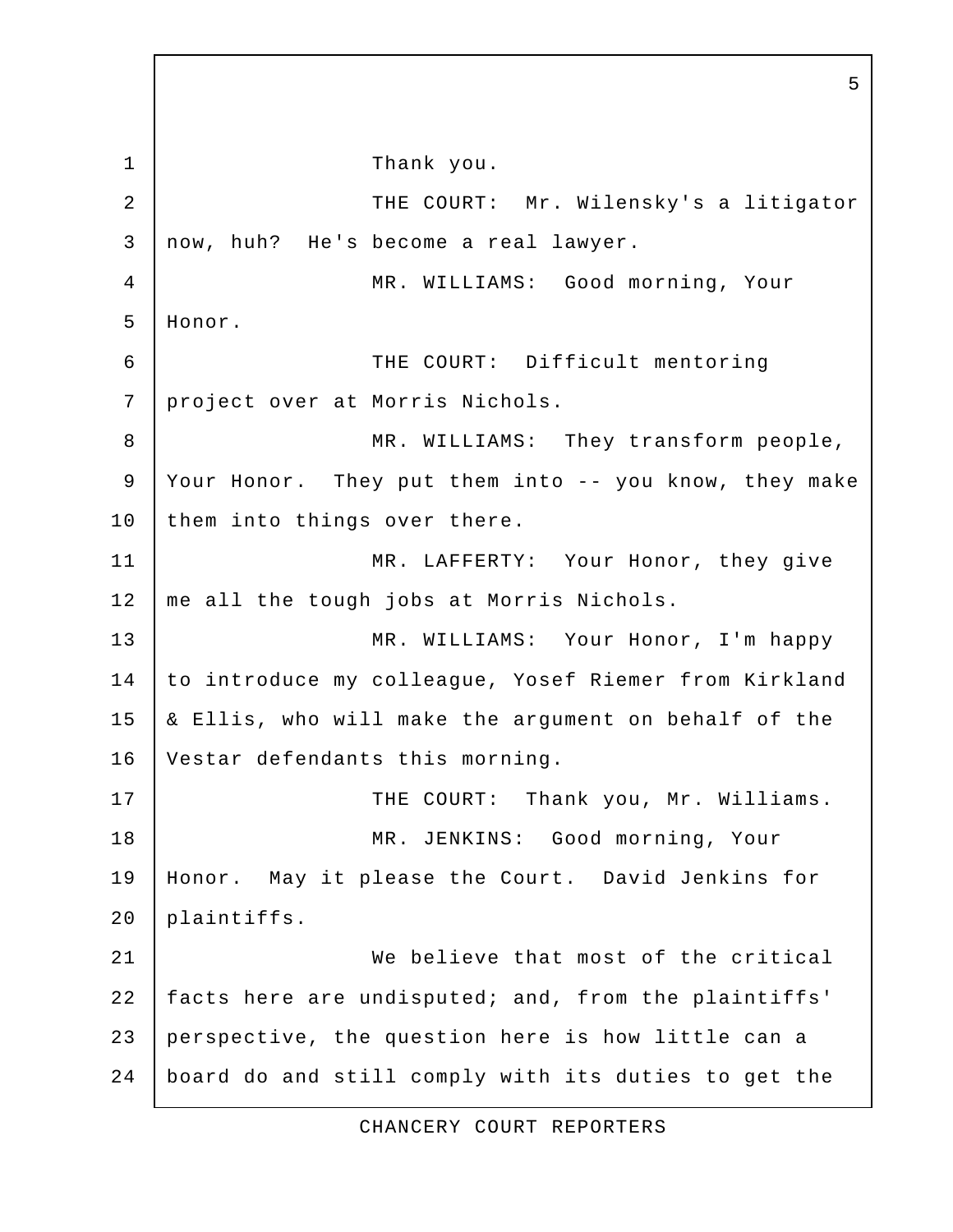1 best price under Revlon when it is attempting to sell 2 the company.

 3 I don't think there's a lot of dispute 4 over the legal standard. A board of directors, once 5 it decides to sell the company, needs to obtain the 6 highest price realistically available given the market 7 for the company, and the board is required to use a 8 logically-sound process to get that best price. This 9 Court -- Your Honor knows this far better than I do -- 10 | looks at the adequacy of the decision-making process, 11 including the information on which the board based its 12 decision and the reasonableness of the directors' 13 actions.

14 My take-away from all the cases I've 15 read in the last couple of weeks is, there's no one 16 model for getting the best price. There's not a 17 checklist you go through, but you look at it based on 18 the circumstances and you have to do something 19 reasonable. Here, the Health Grades board did very 20 Iittle to ensure that they got the best price. 21 Let's start with the past. Your Honor 22 is certainly aware of the decisions where a company 23 over the period of time  $-$ - over the period of time

CHANCERY COURT REPORTERS

24 prior to the events at issue had made clear to the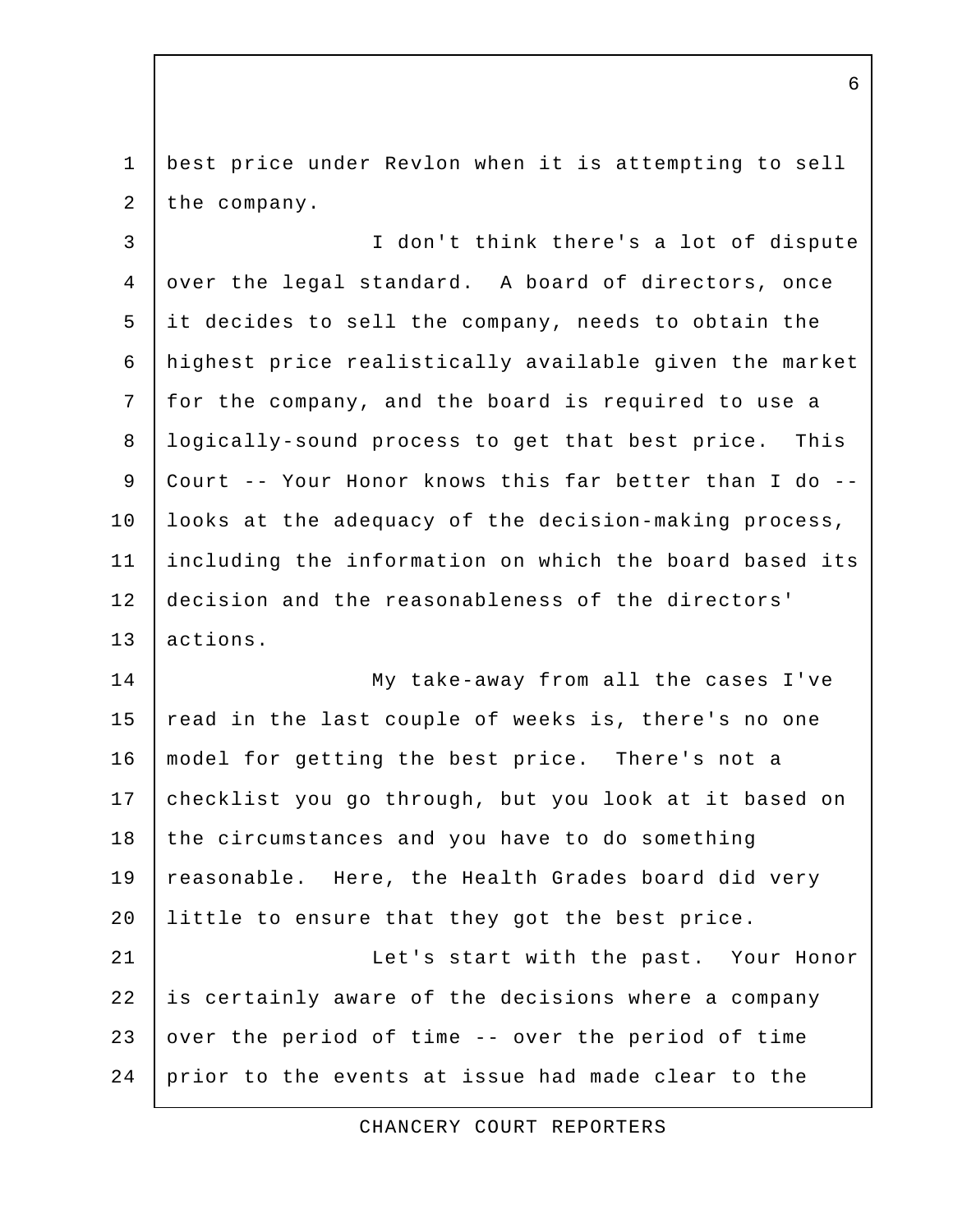1 market that it was for sale. That did not occur here. 2 When the company began negotiating the sale -- excuse 3 me. When Health Grades began negotiating the sale of 4 the company with Vestar, which we say began in 5 November of 2009, it had a Not Open for Business sign 6 up for everyone else. 7 | THE COURT: Well, when a company 8 doesn't have a rights plan in place, does it have a 9 | Not Open for Business sign? 10 MR. JENKINS: Well, if it has 11 negotiated with one potential buyer, such as Vestar, 12 and is telling the rest of the market "We're not for 13 sale," yes, Your Honor, I think it does. 14 THE COURT: Well, how did they tell 15 them they weren't for sale? Did they have, like, on 16 the -- the web page "We're not for sale"? You know, 17 what I'm trying to get at -- look, I'm not going to -- 18 you know, unless -- if the defendants think that when 19 they stand up I'm going to, like, encourage the room 20 to rise and applaud that this is the world's best 21 process or most impressive thing I've ever seen, they 22 shouldn't, you know, be expecting such rapture. On 23 the other hand, you know, we've gone to this world of, 24 like I said, you know, teenagers who can't ask each

CHANCERY COURT REPORTERS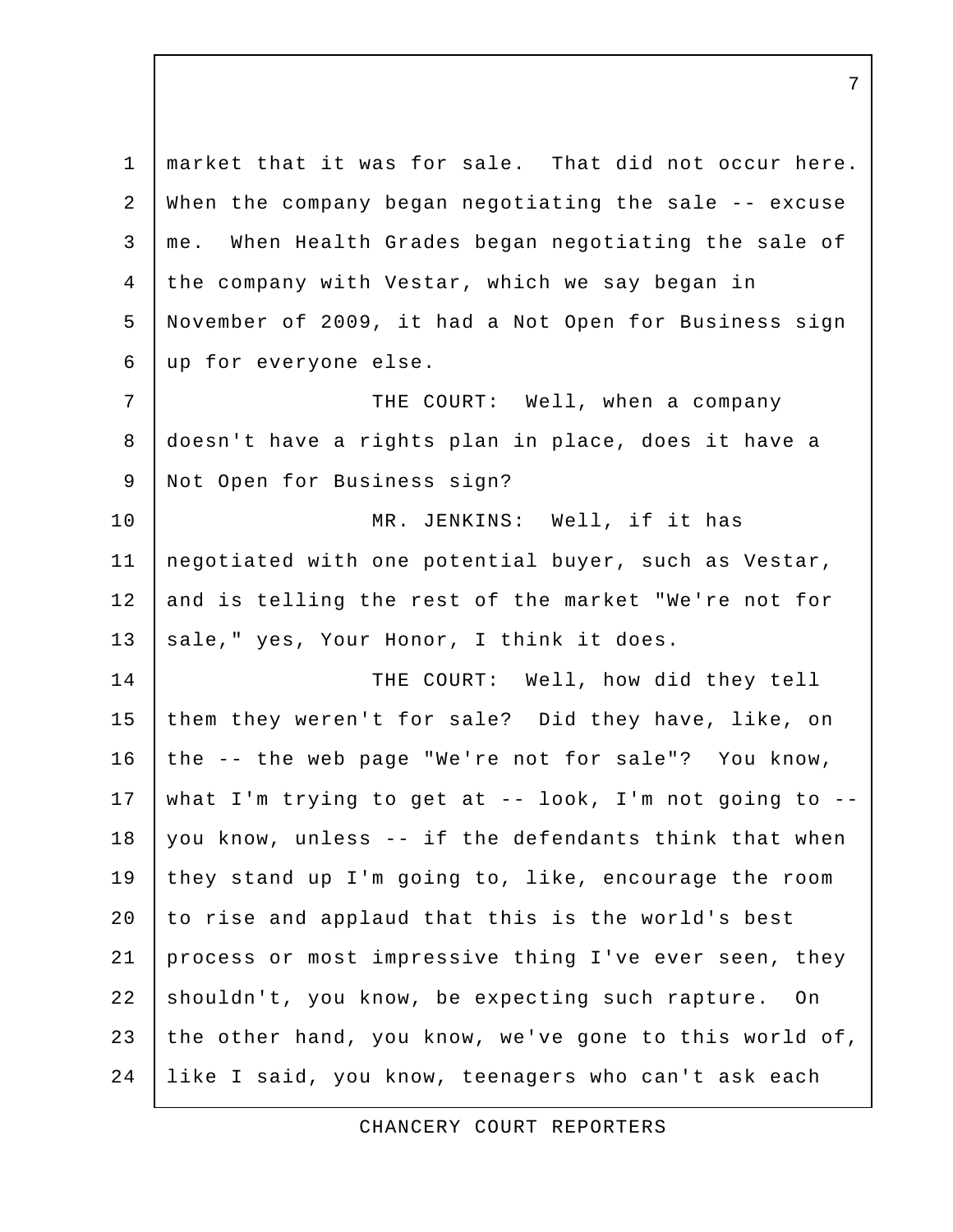1 other out or something like that. That was not the 2 era of Revlon.

3 And my understanding is, frankly, the 4 CEO took meetings with private equity firms -- and I 5 want you to give me your perspective -- that Citibank 6 was the regular financial advisor to Health Grades and 7 that it had that status when it talked about Health 8 Grades. It wasn't like it was just talking about 9 Health Grades as, like, a bunch of industry -- it was 10 the financial advisor to Health Grades and it 11 regularly talked about it with folks; that Mr. Hicks 12 took meetings with people like he took with Vestar, 13 but that nothing came in where somebody called him up 14 after the meeting and said "Hey, not only did we kind 15 of give you the slide show, but how about 7.25 a share 16 and we start talking?" Right?

17 | And so that's what I want your 18 perspective on, because I don't know what it means to 19 be not for sale when you don't have a pill. That 20 means you're pretty much for sale. You're taking 21 meetings from people who could buy. Is it that they 22 have a duty to sit down at the meeting and say "By the 23 way, we will entertain an offer"? So, you know, 24 what's your perspective on that?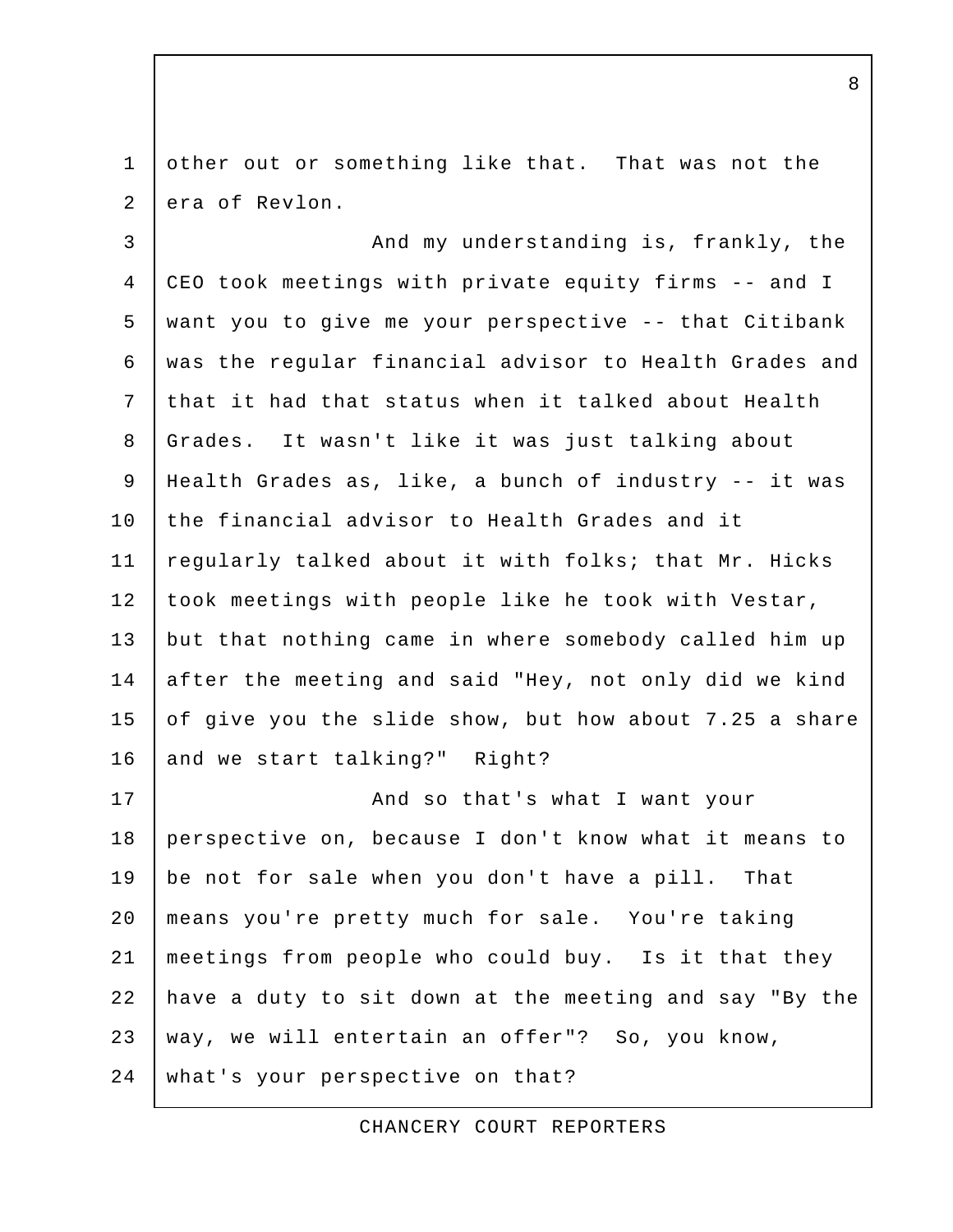1 MR. JENKINS: Thank you, Your Honor. 2 They don't have to do anything. When Vestar 3 approached them, they could have told Vestar, as they 4 told these 15 other inquiries over the past several 5 years, "We're not for sale. We're not interested." 6 THE COURT: Wait a minute. How do you 7 | know they told them that? 8 MR. JENKINS: Because -- 9 THE COURT: Where in the record -- I 10 | know there's deposition testimony where they say -- I 11 mean, I get it -- that they say "We're not for sale 12 until we sign the sale agreement." On the other hand, 13 | we've totally decontextualized Revlon cases; right? 14 It used to be that folks like your 15 clients would complain when a board -- when someone 16 like Vestar came to the board and expressed an 17 interest in making a premium bid and the CEO said 18 "Pound sand. We're not for sale." That's when we 19 used to have cases. And you actually used to have 20 cases because someone like Vestar actually was willing 21 to make a bid even in that and kind of fight about it. 22 | Now you have a situation where a 23 board -- you know, unless you're going to take the 24 notice that you actually have a For Sale sign on

CHANCERY COURT REPORTERS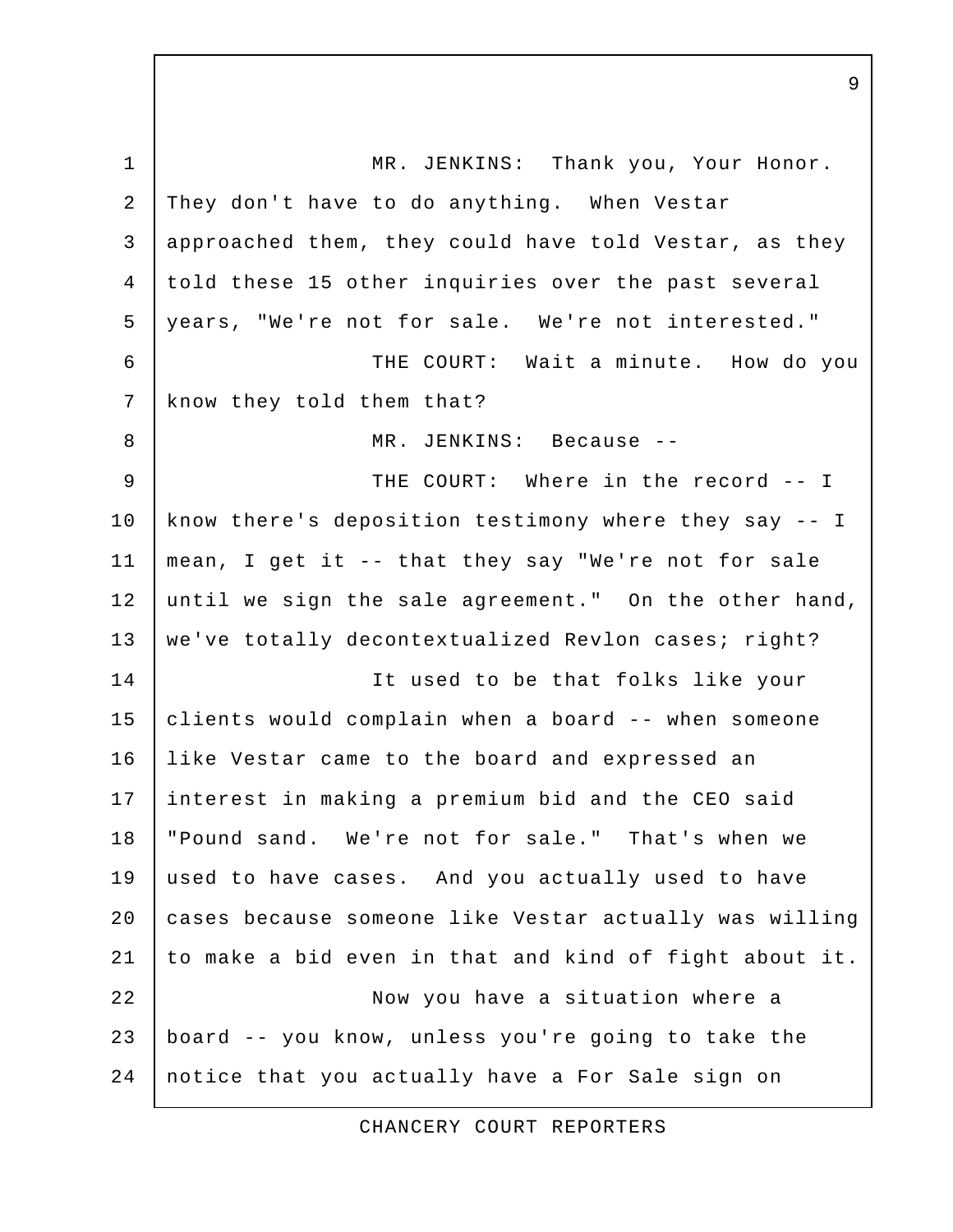1 companies, it seems a pretty good way to scare away 2 your employees and other kinds of things. If you want 3 boards to be open, they're going to have to strike a 4 balance between listening receptively and in a 5 nonentrenchment-oriented way to serious overtures of 6 interest while not putting a classified out. 7 What evidence is there that the board 8 actually said they weren't -- did anybody say they 9 were not for sale to someone who actually made a 10 serious expression of interest in actually buying a 11 company? 12 MR. JENKINS: No, there is no evidence 13 | I'm aware of on that point. 14 THE COURT: And isn't it -- didn't 15 | Mr. Hicks testify that nondisclosure agreements had 16 been signed with several parties in the recent past? 17 MR. JENKINS: I'd understood -- excuse 18 me, Your Honor. 19 | THE COURT: No. But, I mean, I 20 thought he testified to that, which meant nonpublic 21 information had been given to several other industry 22 players in the recent past. 23 MR. JENKINS: I had read that as 24 nondisclosure agreements but in the takeover context.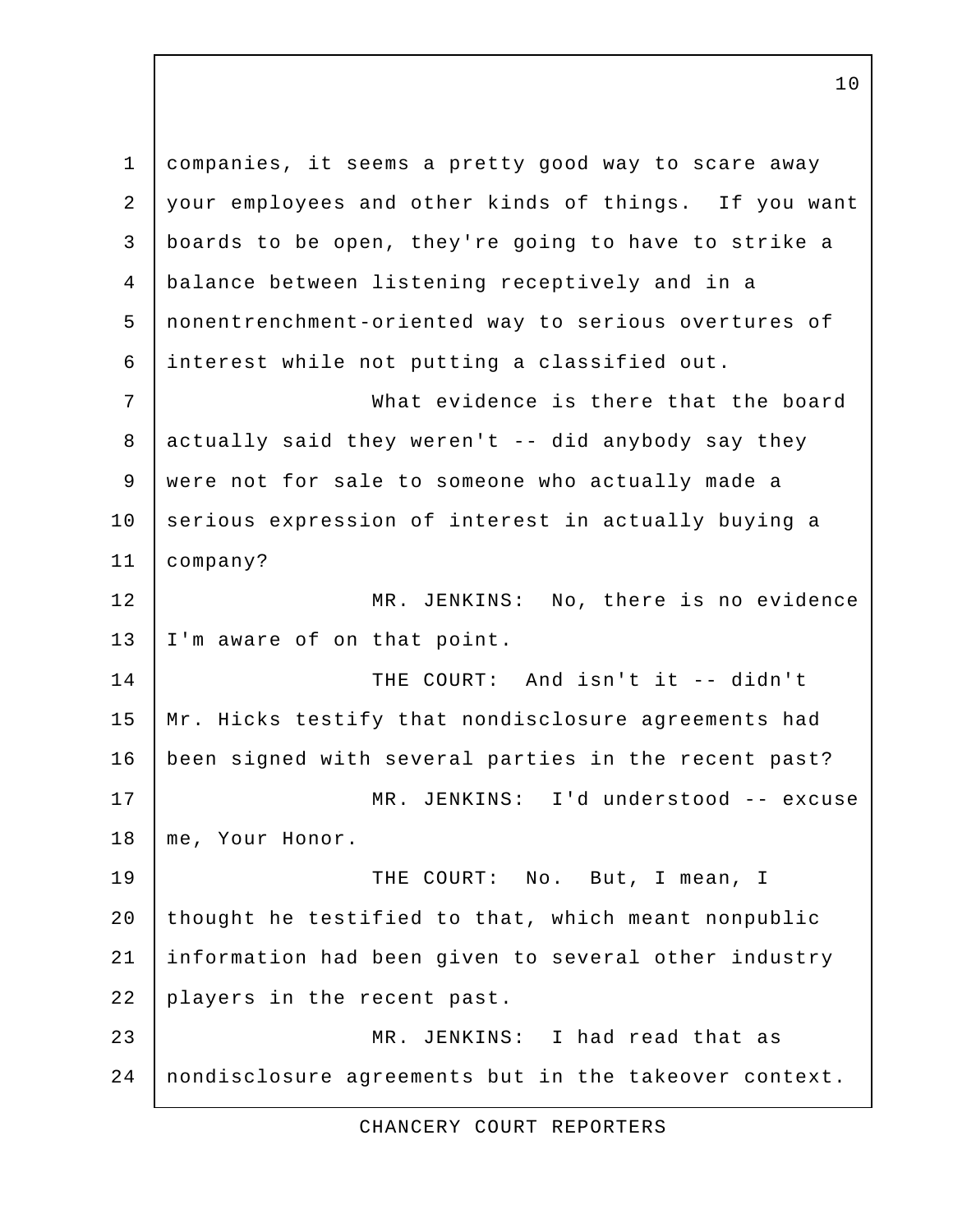1 THE COURT: But that's the -- well, 2 but that's another point I want to ask you about. 3 When people make these kind of, you know, lunch sort 4 of deals, lunch ... you read them as an expression of 5 interest at buying the whole shebang. 6 MR. JENKINS: Yes, Your Honor. 7 | THE COURT: What evidence do you have 8 of the ability or wherewithal of these parties to 9 actually buy the whole shebang? 10 | MR. JENKINS: None. What we have is, 11 we have expressions of interest that the board itself 12 did not follow up on and that Citi followed up on in 13 the most cursory way. 14 | Tf this case -- if Vestar wasn't here, 15 | we wouldn't be coming in and saying you have  $-$ - the 16 board has to go out and talk to these people. They 17 can put a No -- they can put a Not Open for Business 18 sign up. We agree with that. And they did it for 19 everybody but Vestar. That's the confusing part of 20 this case. 21 | THE COURT: No. And, I mean, I'm not 22 saying that you aren't right. I mean, there's a  $-$ -23 but one of the things is, the record -- what -- Vestar 24 appears to have done something different than anyone

CHANCERY COURT REPORTERS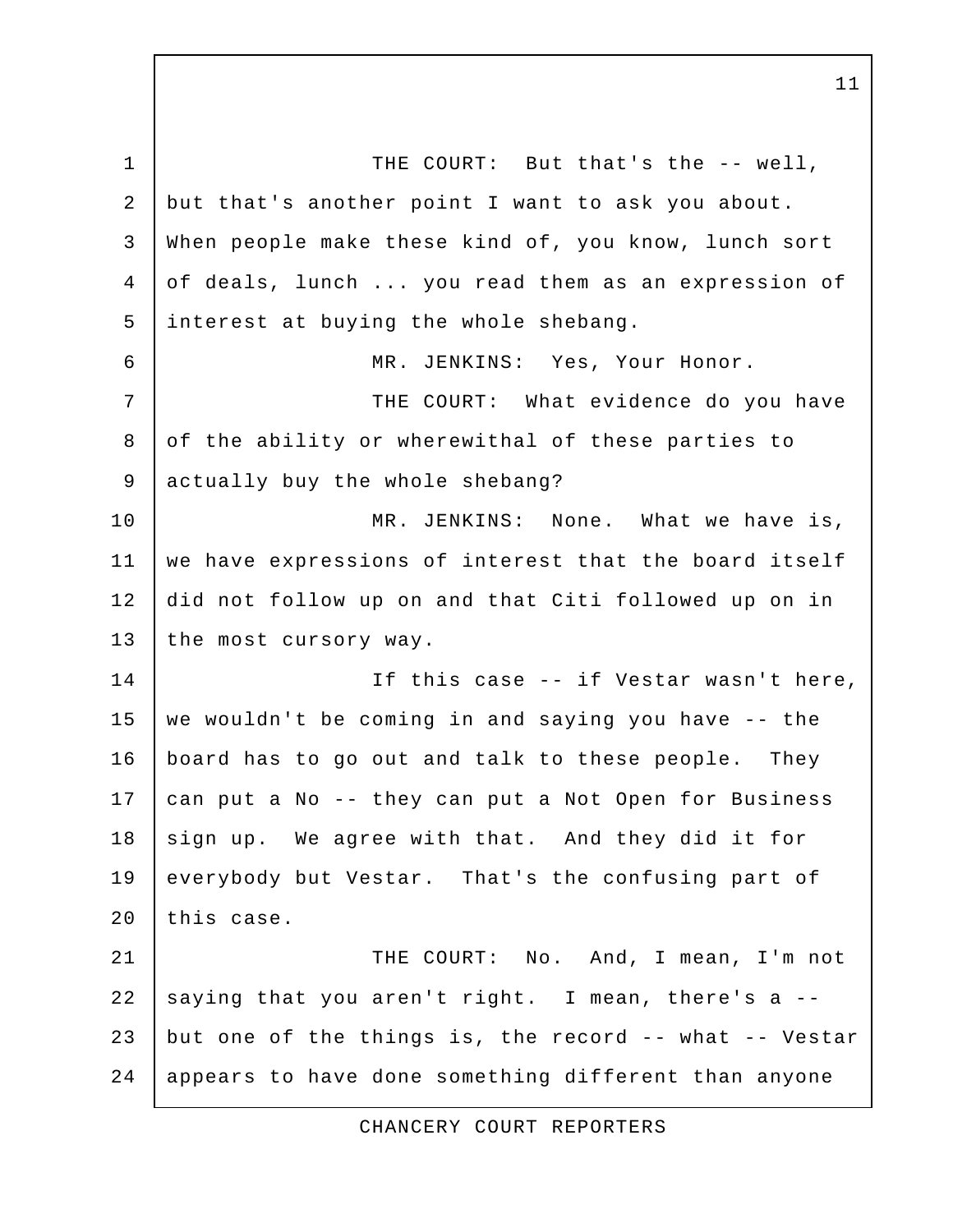1 else did, which is after the first high-level 2 meeting -- my understanding is Mr. Hicks took  $3$  so-called high-level meetings a fair amount. He went 4 to industry conferences. He did other things. 5 Frankly, he let the bankers do the same. There was no 6 rights plan in place. I take it there were several 7 analysts that covered the company? 8 | MR. JENKINS: That's my understanding, 9 Your Honor. 10 | THE COURT: Right. So this is, you 11 know -- there are actually people out there with an 12 interest in touting Health Grades. 13 That what happened with Vestar is that 14 after a fair amount of time after one of these 15 high-level meetings, Vestar actually specifically got 16 back in touch with the company and said "We want to 17 buy you and we want to go down that road"; right? Is 18 there any evidence anybody else did? 19 MR. JENKINS: No, Your Honor. And 20 that is a difference. But, still, if you're trying to 21 sell the company  $-$  I'm not an expert in this area. 22 But just trying to sell an asset, you have someone 23 coming to you and saying "We're seriously interested 24 in buying the company." That's fine. You can either

CHANCERY COURT REPORTERS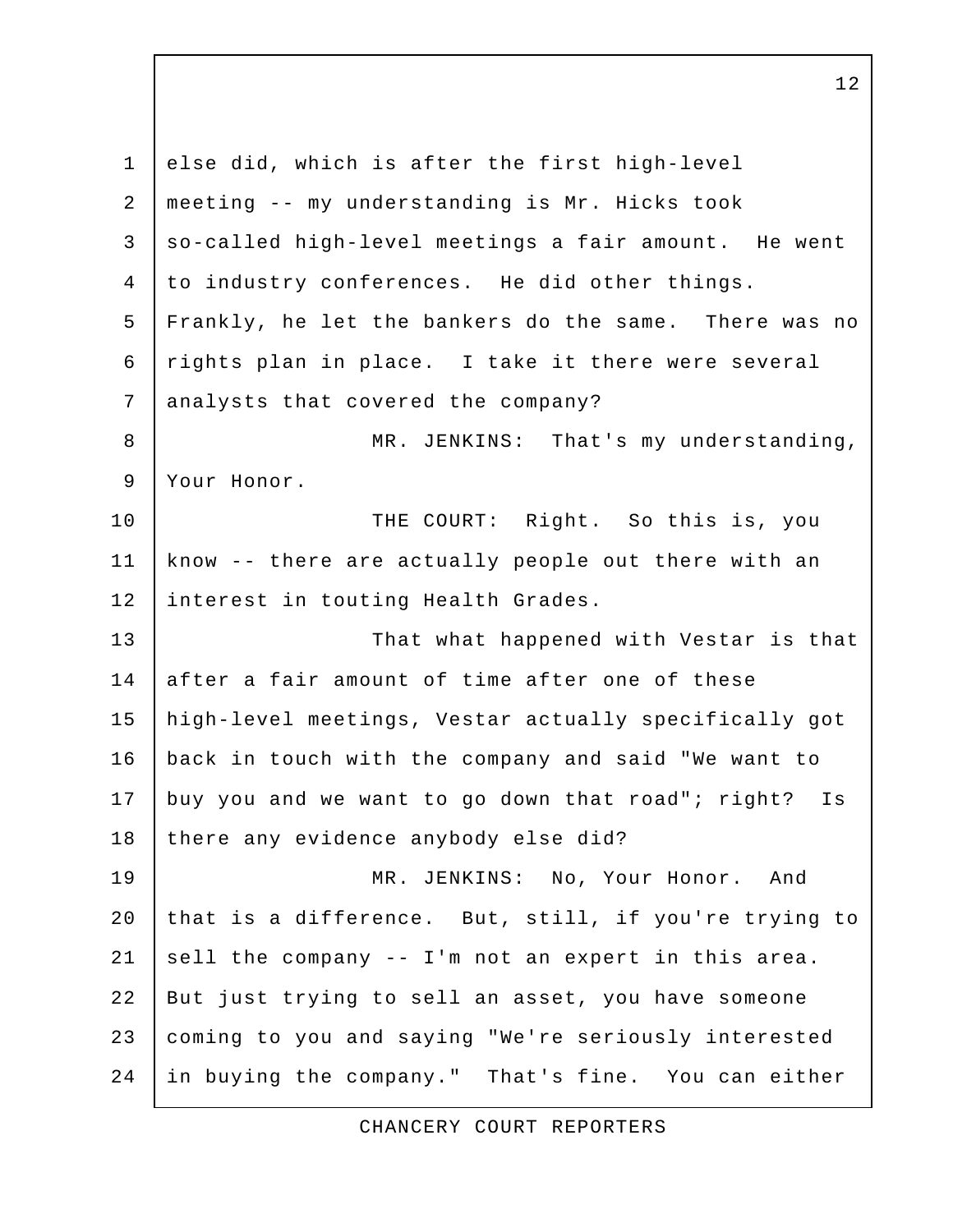1 decide to talk to them or not. They could have sent 2 them away. They decided to talk to them. How do you 3 really know that you're getting the best price? It's 4 like selling your house. Someone comes to you and 5 says "I want to buy your house." Normally most people 6 put it out on an open market. You say, "That's nice. 7 Let's see what others might be willing to bid." And 8 that's what didn't happen here until a very late stage 9 when there were a lot of restrictions in place. 10 | THE COURT: No. I mean, I get that; 11 but on the other hand, what your friends say is, you 12 know, "We had talked" -- "We were not, like, in a 13 situation where we had" -- "we've given nonpublic 14 information to people. Our bankers had talked to 15 people. We didn't see any other logical buyer out 16 there for us, and none of these things where we had 17 given them information had resulted in an overture." 18 I mean, it's my understanding of the 19 dance that the person who actually -- you know, if you 20 want to put it in Sadie Hawkins terms, the way the M 21 and A thing works is, typically in this situation 22 if -- in M and A, Sadie Hawkins, the buyer is the 23 woman and the target is the man. And in this 24 circumstance the woman has to be the one who

CHANCERY COURT REPORTERS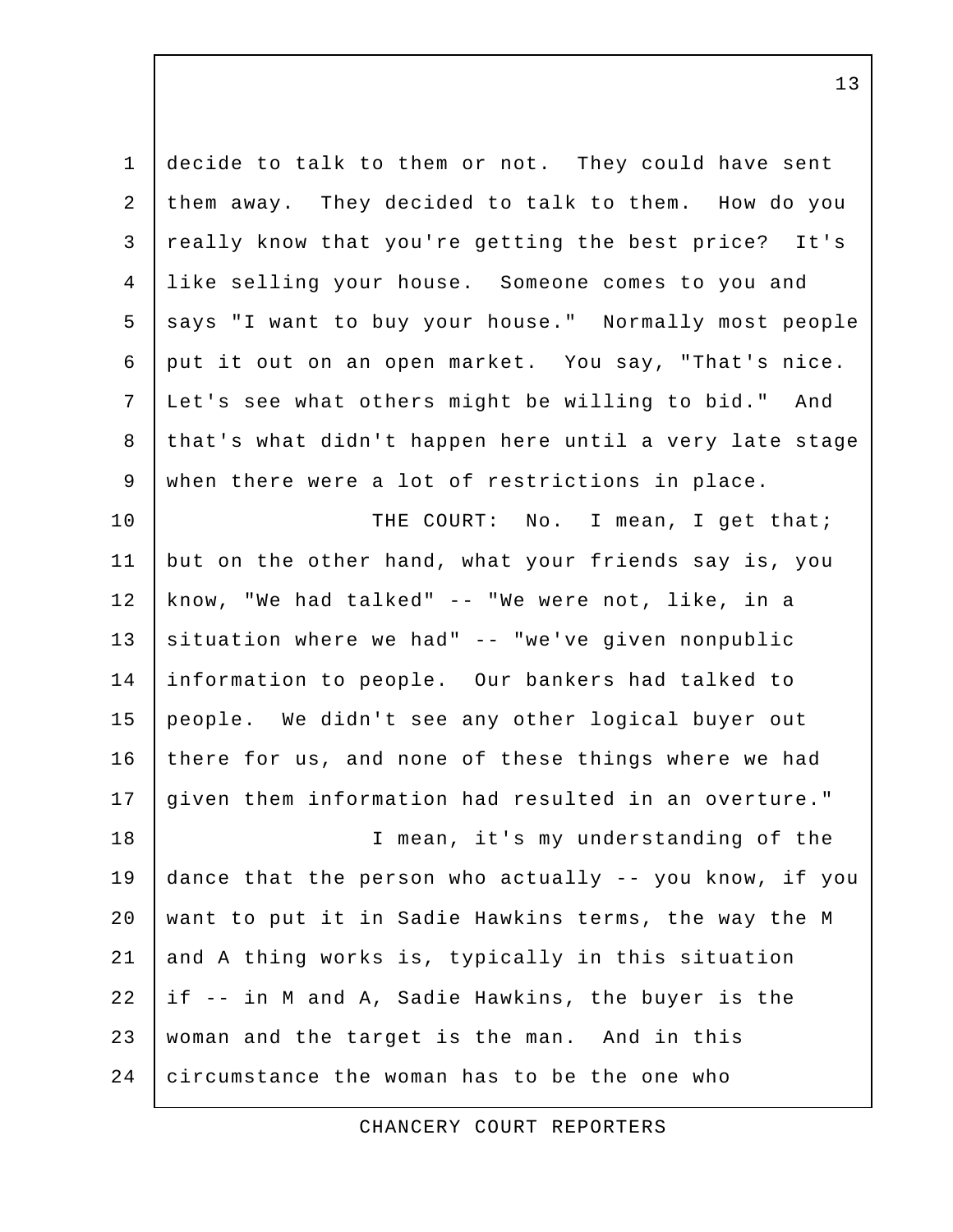| $\mathbf{1}$   | ultimately says "I want to take you to the dance" and  |
|----------------|--------------------------------------------------------|
| $\overline{2}$ | that when you meet with somebody, the follow-up has    |
| $\mathfrak{Z}$ | got to be that no company says -- that very rarely --  |
| $\overline{4}$ | maybe they do. Very rarely does a company that's not   |
| 5              | in distress, that doesn't already have some sort of    |
| 6              | firm bird in hand kind of solicit an offer. Now, it's  |
| 7              | not unusual -- I mean, I'm not saying it never         |
| 8              | happens. There are some times when you shop. When      |
| 9              | you do that, you do a strategic search. But a lot of   |
| 10             | times when the company's in good shape but not         |
| 11             | necessarily sure, you'll take meetings with people.    |
| 12             | You'll display a willingness to talk, but ultimately   |
| 13             | they have to make some sort of serious expression      |
| 14             | before you go forth. You don't sit there and say, "By  |
| 15             | the way, would you like to buy us?" Because that's     |
| 16             | seen as a sign of weakness; right?                     |
| 17             | MR. JENKINS: And that certainly can                    |
| 18             | be. But it shouldn't have been here. If you're         |
| 19             | talking seriously with Vestar -- and they were getting |
| 20             | pretty serious pretty quickly. By February you have    |
| 21             | firm offers on the table and you have the board doing  |
| 22             | some things to try to make those offers look better,   |
| 23             | which I'll get to in a minute. That's fairly far       |
| 24             | along.                                                 |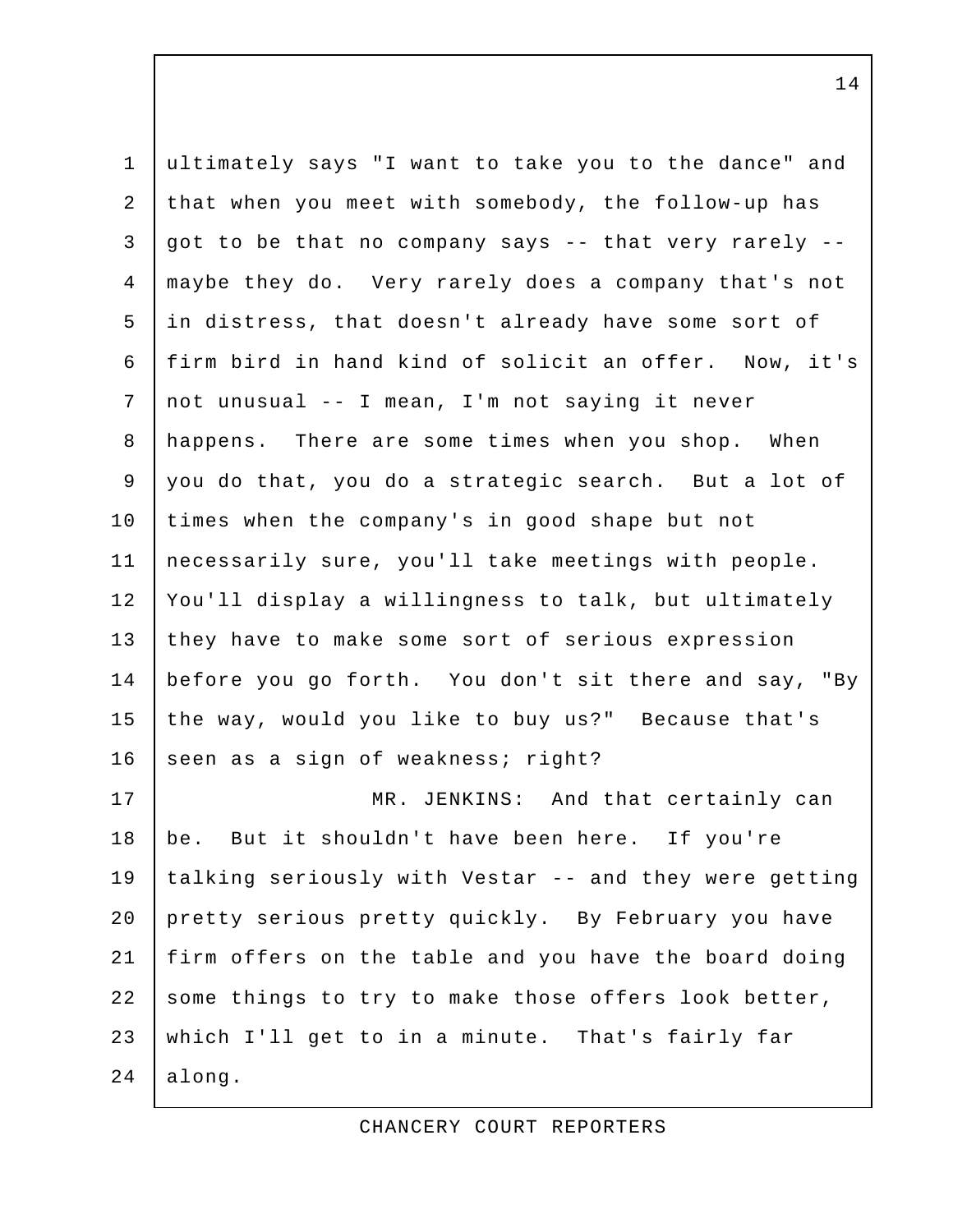1 | Your Honor knows the investment 2 bankers. All the Vestar board had to do was call up 3 Citi and say "We're getting far along with Vestar. We 4 had 15 other entities come in and talk about us. Give 5 them a call. Tell them what's going on." The board 6 was under no confidentiality provision at that point. 7 They could have done this. Later there's a problem 8 but not in this early period. They could have had 9 Citi go out and contact these people --10 | THE COURT: I guess the only problem 11 is Vestar gets wind of it; right? 12 MR. JENKINS: There are risks 13 everywhere. 14 | THE COURT: Uh-huh. 15 MR. JENKINS: But if the question is 16 which is the worst risk, the company that was not for 17 | sale, was doing fine financially, it was not under 18 distress, didn't need to sell is in a different 19 situation. If Vestar was in financial problems, we 20 wouldn't be here, because Your Honor's first question 21 to me was "Don't you have to do this?" And the answer 22 probably is yes, but Vestar didn't have to do that. 23 That's a critical distinction here. 24 | And why, at least until April, which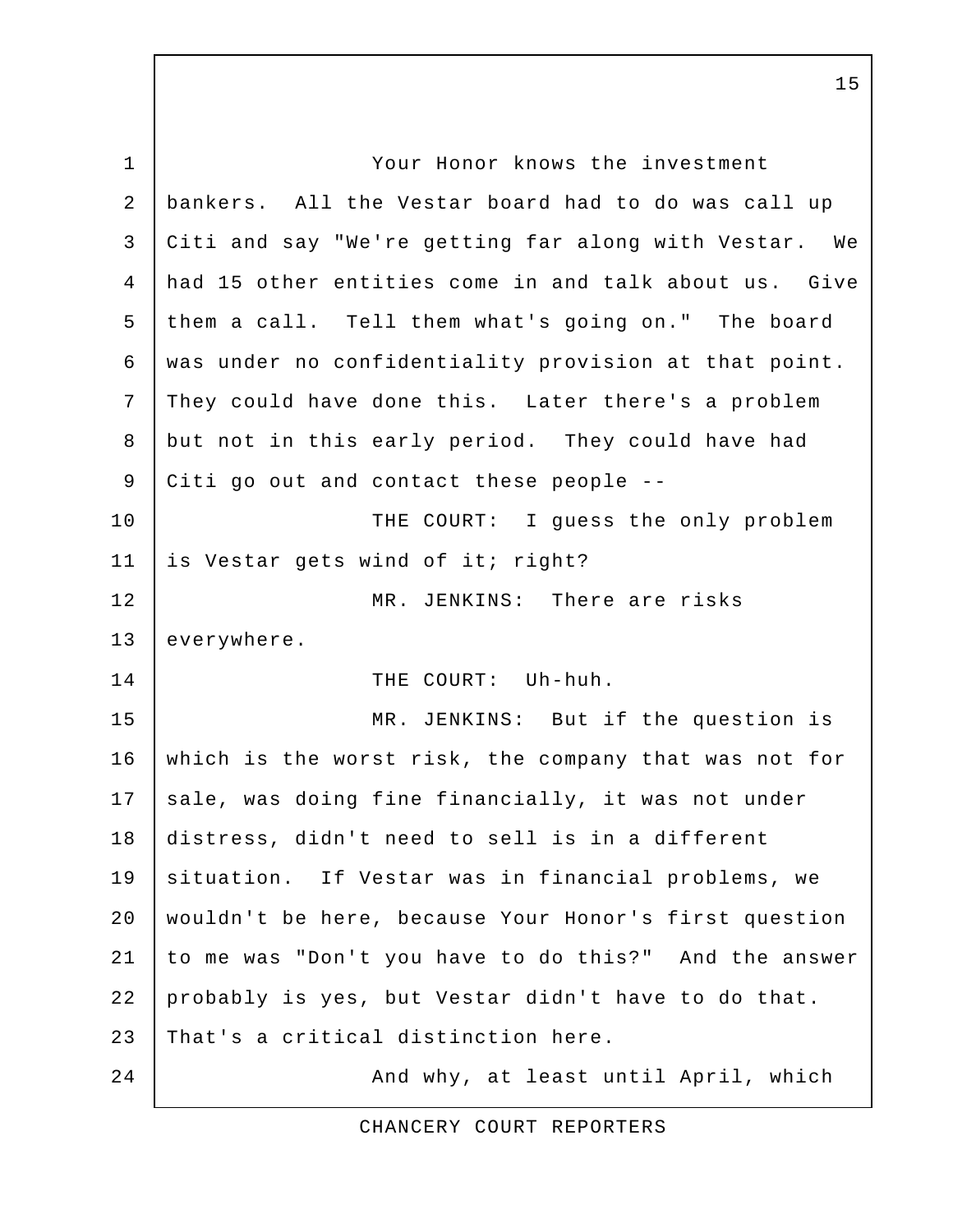1 was the first time Vestar said "By the way, you're not 2 shopping this," up until April there was nothing 3 either explicit or implicit that prevented the Vestar 4 board from doing that. 5 Yes -- I said Vestar board. The 6 Health Grades board. 7 | THE COURT: Right. 8 | MR. JENKINS: Vestar could have walked 9 | away; but since its initial price was 7 and the 10 | eventual deal price was at 20 and the market price is 11 shooting up in the meantime, something that is 12 important for the board to consider, Vestar walking 13 away  $-$ 14 THE COURT: Was the general overall 15 market going up in that time of year? 16 MR. JENKINS: I'm trying to remember 17 what month and what year this is, Your Honor. 18 | THE COURT: I have to admit that I 19 don't follow the, you know -- I tend -- I try not to 20  $\vert$  read my 401(k) as it goes up and down because it 21 scares me to think rational estimates of the future 22 have changed so profoundly and so quickly. So I like 23 to have it smoothed out over a period of years. 24 | But was the market -- you don't know

CHANCERY COURT REPORTERS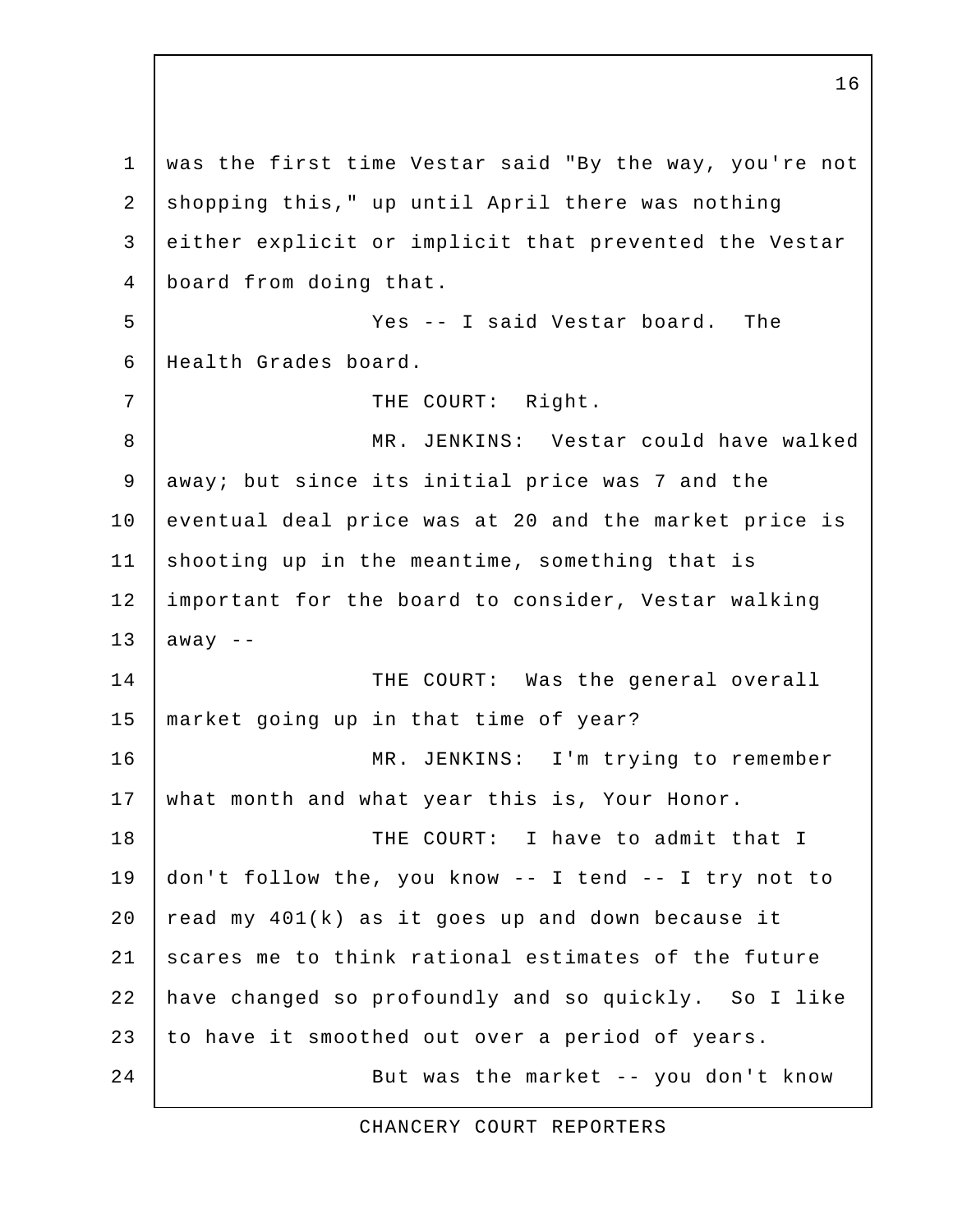1 whether it was going up? 2 | MR. JENKINS: I know in general that 3 the stock market since March of '09 has been going up. 4 THE COURT: So what you're saying is, 5 there's a way to take the temperature of people. And 6 Citi would have  $-$ - they could have made some  $-$ - they 7 could have, like the one -- I guess there was one 8 investment bank -- I mean, not investment bank; some 9 sort of private equity shop that had actually had a  $10$  slide, indicating at a prior meeting that they  $-$  you 11 know, one of the things they were interested in was, 12 like, an MBO or something like that. That was the 13 time to at least ring them up and say, you know, "Do 14 you have any interest?" or whatever and that the other 15 side would get it. 16 MR. JENKINS: Certainly. And Your 17 Honor had earlier expressed the concern about putting 18 yourself up -- a For Sale sign drives employees away. 19 Yes, that can happen, but certainly an investment 20 bankers know how to do -- make a phone call and keep 21 it private and not public in order to get that -- test 22 that sort of interest. 23 | THE COURT: Well -- and here what 24 you're saying, too, the key management group was not

17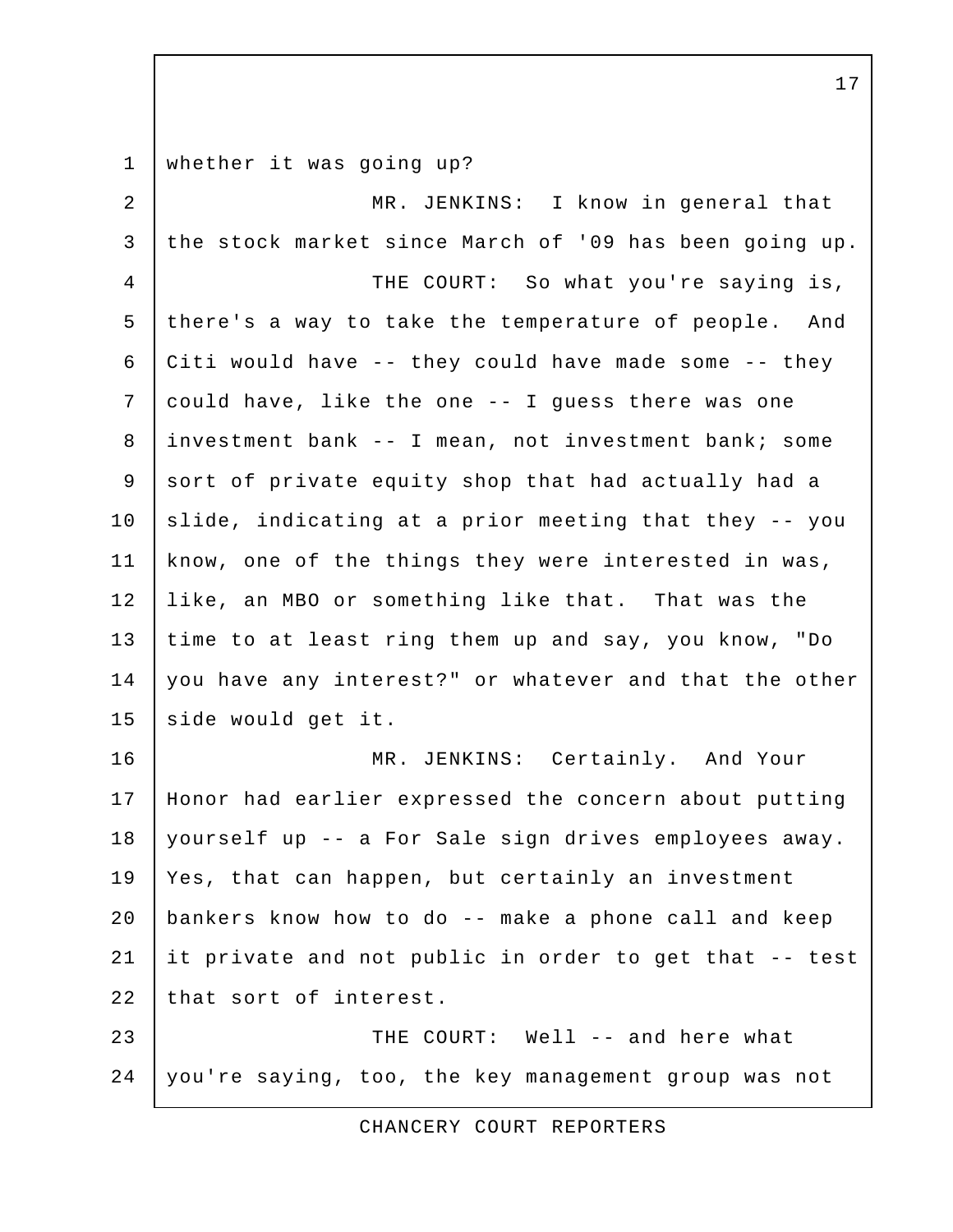1 going to go away. They  $-$  they could control  $-$ - Mr. 2 | -- the -- the Hicks bros and Hodge [sic], the CFO were 3 not going to get spooked by a discreet sale inquiry 4 themselves, given that they themselves had these 5 conversations over the years with other private equity 6 buyers. 7 | MR. JENKINS: Correct. And given 8 their financial stake in the firm and what they could 9 get, should there be a -- some sort of change of 10 | control, it's unlikely that they would have walked. 11 | THE COURT: But you -- this is not a 12 situation where you can point to some other logical 13 buyer. I mean, you're talking about just, frankly, 14 | some  $-$  I don't want to denigrate them, because they 15  $\vert$  may -- they probably have -- I'm sure they have far 16 more money than I have. But they're -- we're talking 17 about private equity firms that are not KKR, Bain, and 18 | Blackstone; right? 19 | MR. JENKINS: Right. 20 | THE COURT: We're talking about the 21 smaller tier of private equity shops that you're 22  $\vert$  saying  $\vert$  - I mean, would be the other logical buyers? 23 MR. JENKINS: I would think so, 24 "smaller" being a relative term. As Your Honor says,

CHANCERY COURT REPORTERS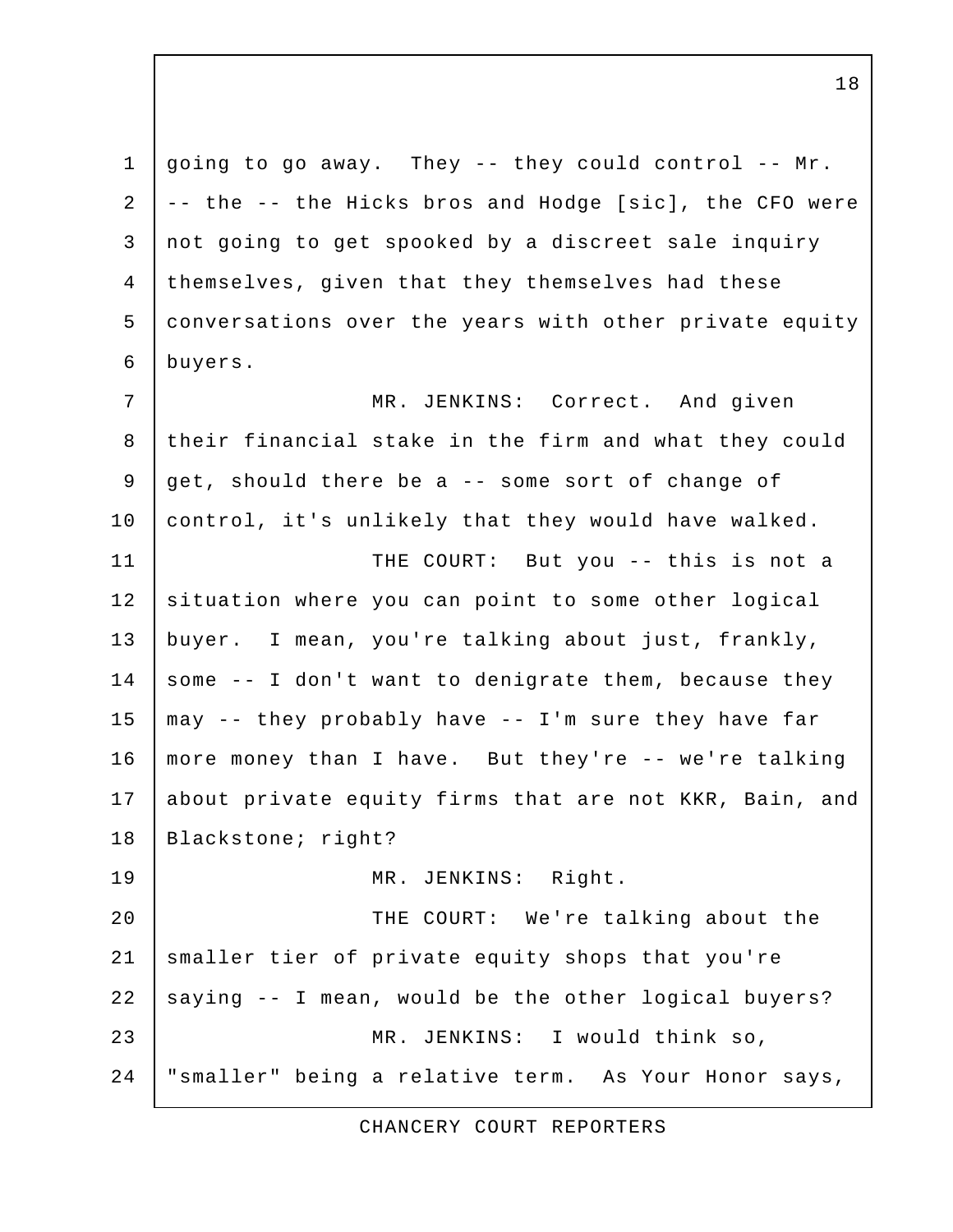1 all these people have a lot of money but not compared 2 to the very big players. 3 | THE COURT: Right, but they're not --4 they are private equity portfolio firms, some of which 5 may have portfolios in the health care space. 6 MR. JENKINS: Some of them may, yes. 7 | THE COURT: But there's no -- you're 8 not sitting here with some group of logical strategic 9 buyers of public companies that say, you know, "Hey, 10 | we've been wanting to annex Health Grade to our 11 portfolio for years; right? 12 MR. JENKINS: I do not have any such 13 specific entity. What we have are the contacts. 14 THE COURT: Let me ask you a question 15 about that, because, to me, motivational, you know -- 16 Chancellor Allen wrote very interestingly, as he 17 always did and does on everything. And as anyone who 18 read his jurisprudence could tell, he had some real 19 ambivalence about this -- the Revlon doctrine. I 20 think he virtually had no ambivalence about Unocal. 21 And I think his reason -- well -- and 22 I think it's easy to explain. He viewed Revlon as 23 really an application of Unocal as an entrenchment 24  $\vert$  case, that when -- when there's evidence of an

CHANCERY COURT REPORTERS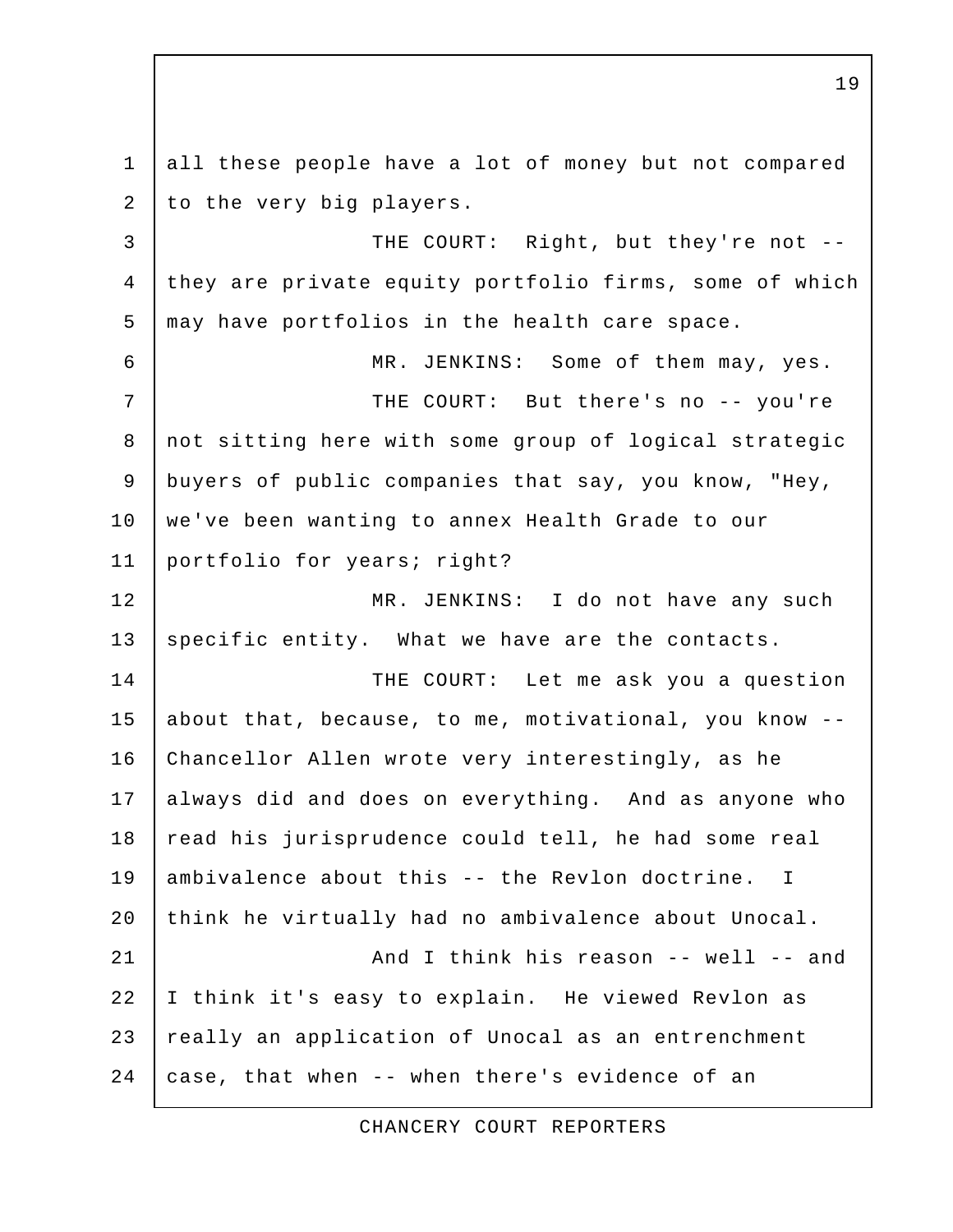1 entrenchment motivation, duh, Delaware judges should 2 be suspicious and should take a really hard look. 3 But just because you're selling -- 4 when you're selling, absent some reason to be 5 suspicious, why are we not in general giving some 6 deference to the business judgment of the board in 7 determining how to go about it? 8 | And what I'm asking about the logical 9 buyers is, as I understand the private equity firms, 10 | the way they compete largely is to say, you know, 11 "However much that other firm loves you, management, 12 we're going to love you just a little bit more." Kind 13 of a takeoff on one of the very -- on a '70s song 14 which has got to make you smile it's so bad and 15 naughty, I might add. So, you know, if any of you is 16 lightly offended, do not seek it out because it might 17 shock you, might  $-$  it actually in its own way as bad  $18$  as any aggressive song on the market today. 19 | Rut why is it that Mr. Hicks would, 20 given that the other likely buyers in your scenario 21 are also private equity buyers, and given that he, 22 frankly, has more interest than anyone on earth in 23 getting a higher price arguably, why would he not deal 24 with other private equity firms?

CHANCERY COURT REPORTERS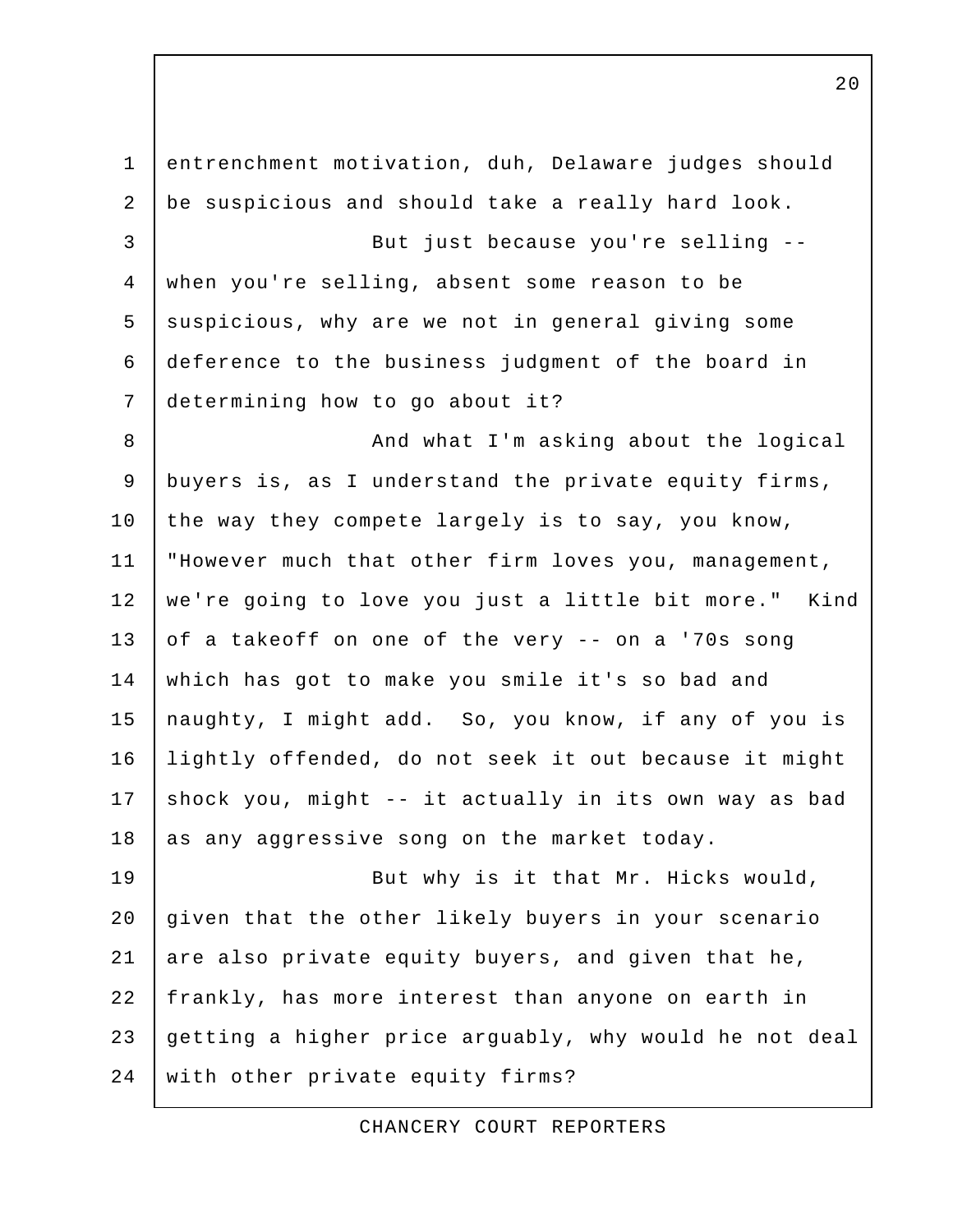1 MR. JENKINS: The short answer is I 2 don't know. As we've been going through the briefing 3 and as I've been preparing for this argument, I've 4 been thinking of those questions. I don't have a good 5 answer for that.

 6 THE COURT: But, I mean, doesn't that 7 matter to me? Because I'm -- I'm going to have some 8 hard questions for your friends. One of the things 9 that makes one more skeptical in the private equity 10 context than in the ordinary -- than the strategic 11 context, the strategic -- and then in the strategic 12 | context where, frankly, the strategic is coming in and 13 | making a cash acquisition, is going to put in place 14 its own management, is that you always have to worry 15 about whether someone like Mr. Hicks is doing the 16 following: "I'm going to lock in my nut. This is a 17 really good time to lock in my nut; but unlike 18 everybody else, I get to continue" -- "I get the 19 possibility of continuing and growing the nut again, 20 which means I actually don't want the blow-out, the 21 necessary blow-out price. I may want something that's 22 a prospectively handsome price such that I know I can 23  $q$  qet the Chris-Craft boat I want and I can get the 24 vacation house I want and I can afford" -- "if I do it

CHANCERY COURT REPORTERS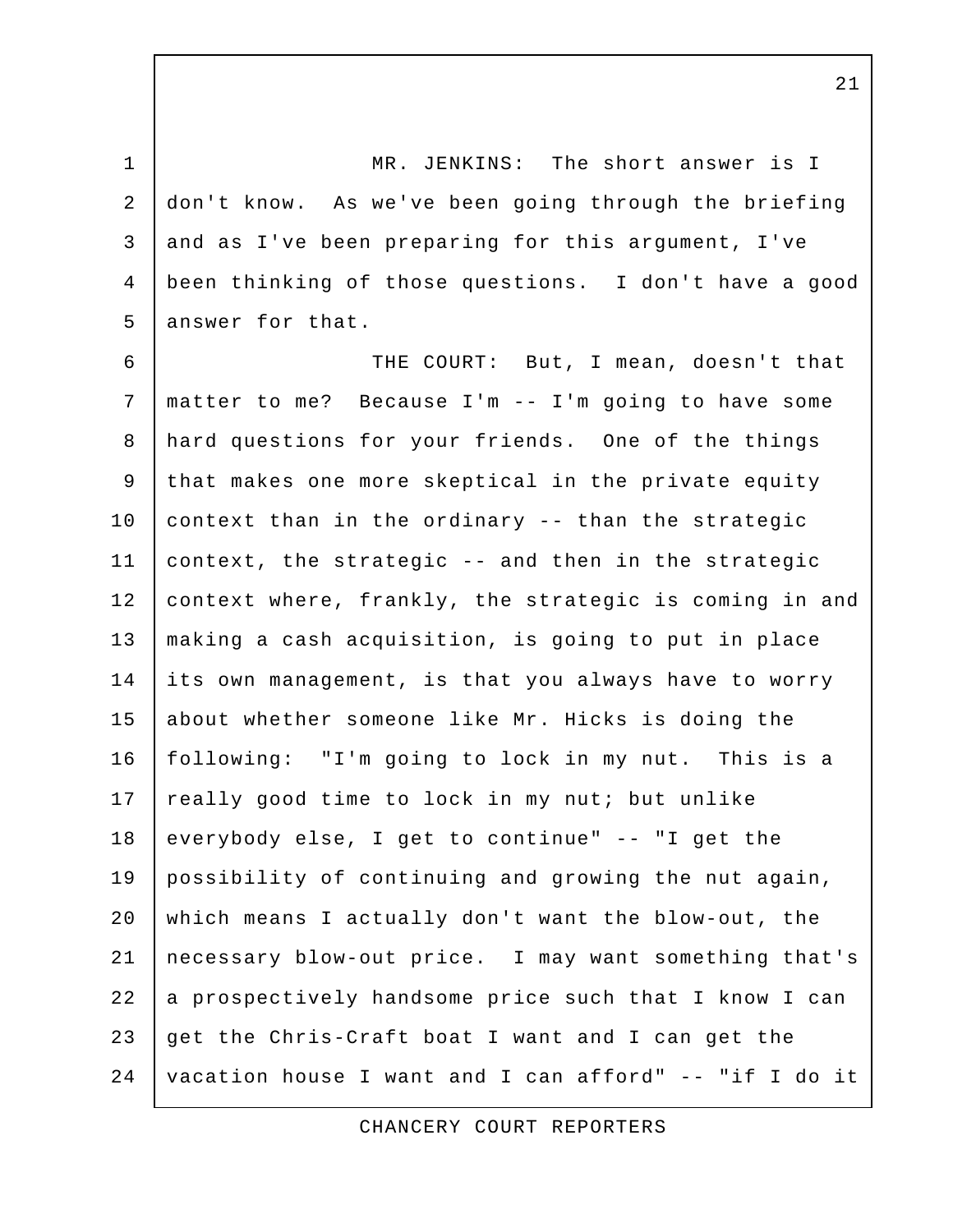1 on an actuarially-sound basis, I am actually up to 2 where I can afford one and a half more spouses and  $3$  past relationships and -- with the prospect of, 4 frankly, growing up to the possibility for three more 5 spouses." 6 | And so that's different than everybody 7 else who's going to take the price; right? 8 | Sut the story here, though, is, you 9 know, why Vestar versus anyone else and especially 10 when the way the board made him go about it was to 11 actually leave them in a situation where he couldn't 12 cut his deal, not to say  $-$  I mean, I don't believe 13 Mr. Hicks is lying awake at night wondering whether he 14 can stay with Vestar -- with the company. I don't. 15 On the other hand, he doesn't know exactly what the 16 equity pool is. He doesn't know whether he'll be 17 asked to buy in and exactly what the strike price is. 18 | Mand, you know, arguably if he created 19 competition among various private equity firms, he 20 could have actually both got a price bump and 21 bargained for an equity pool or, you know -- what's 22 going to happen, whether they say talk or not, one of 23 the first things is going to be on the table from the 24 other private equity players is "Here's what we'll do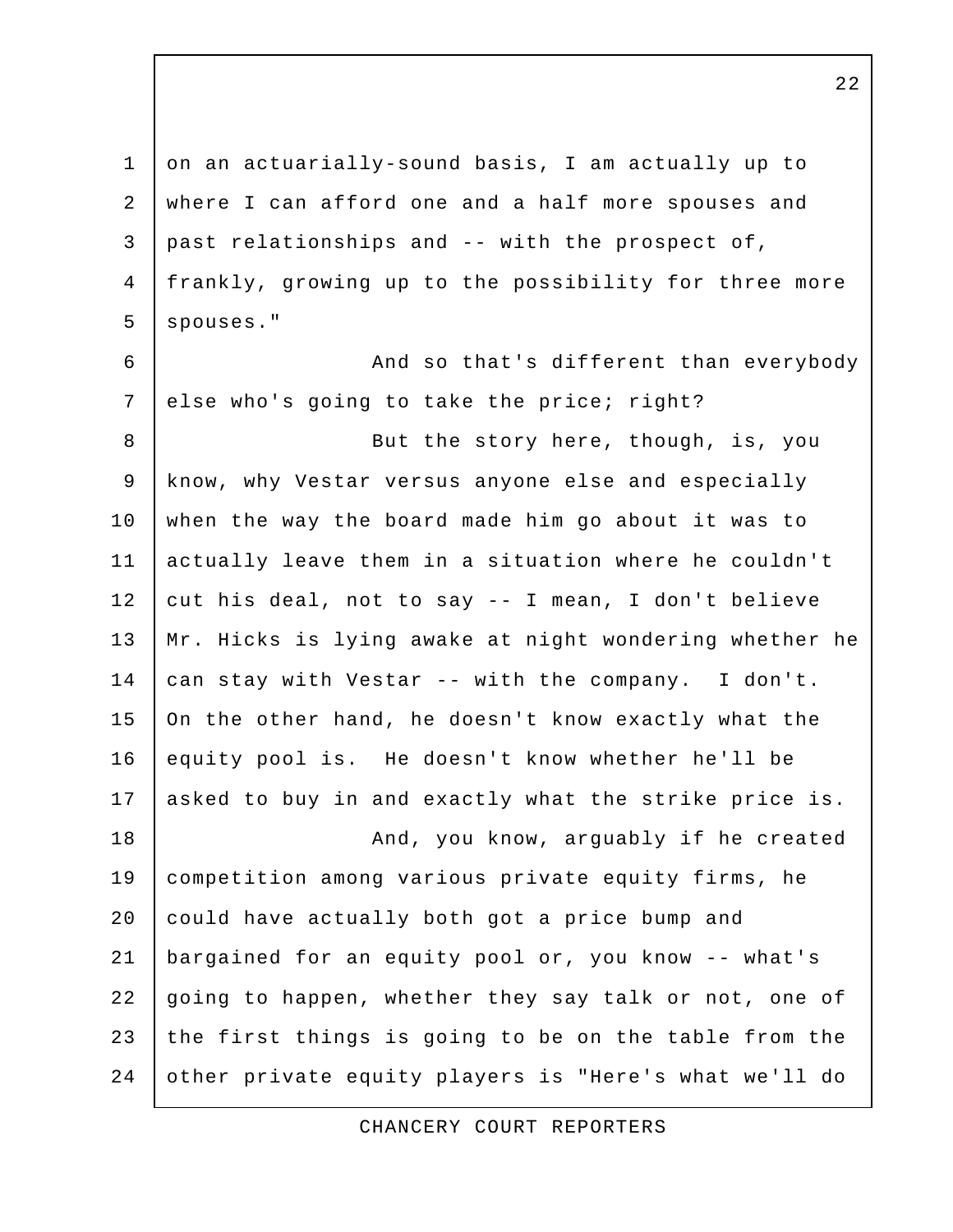1 | for management." 2 So I'm trying to get at why he 3 wouldn't do that, you know. 4 MR. JENKINS: I don't have a clear 5 answer. I can speculate. Let me start off by saying 6 that under Revlon, I don't think I technically have to 7 | show that, but I recognize Your Honor's position. 8 You're trying to figure out whether you enjoin the 9 deal or not, and that's -- 10 THE COURT: Well, no. And I 11 understand -- see, there's all kinds of -- look, I'm 12 going to admit, you can pick through Barkan and all 13 kinds of cases; but there's a -- you know, even Revlon 14 itself -- it's so funny when people talk about Revlon 15 as an auction case. Revlon wasn't an auction case 16 except in the standpoint of, Revlon was a case where 17 they stiff-armed a hostile bidder. Then the board 18 realized it couldn't stiff-arm then anymore and they 19 got another bidder and decided to sell and then said 20 "By the way, we're not really going to do an auction" 21 with somebody who had already pretty publicly 22 committed to bid. 23 | And then we have -- but we've 24 morphed -- transformed into this era where companies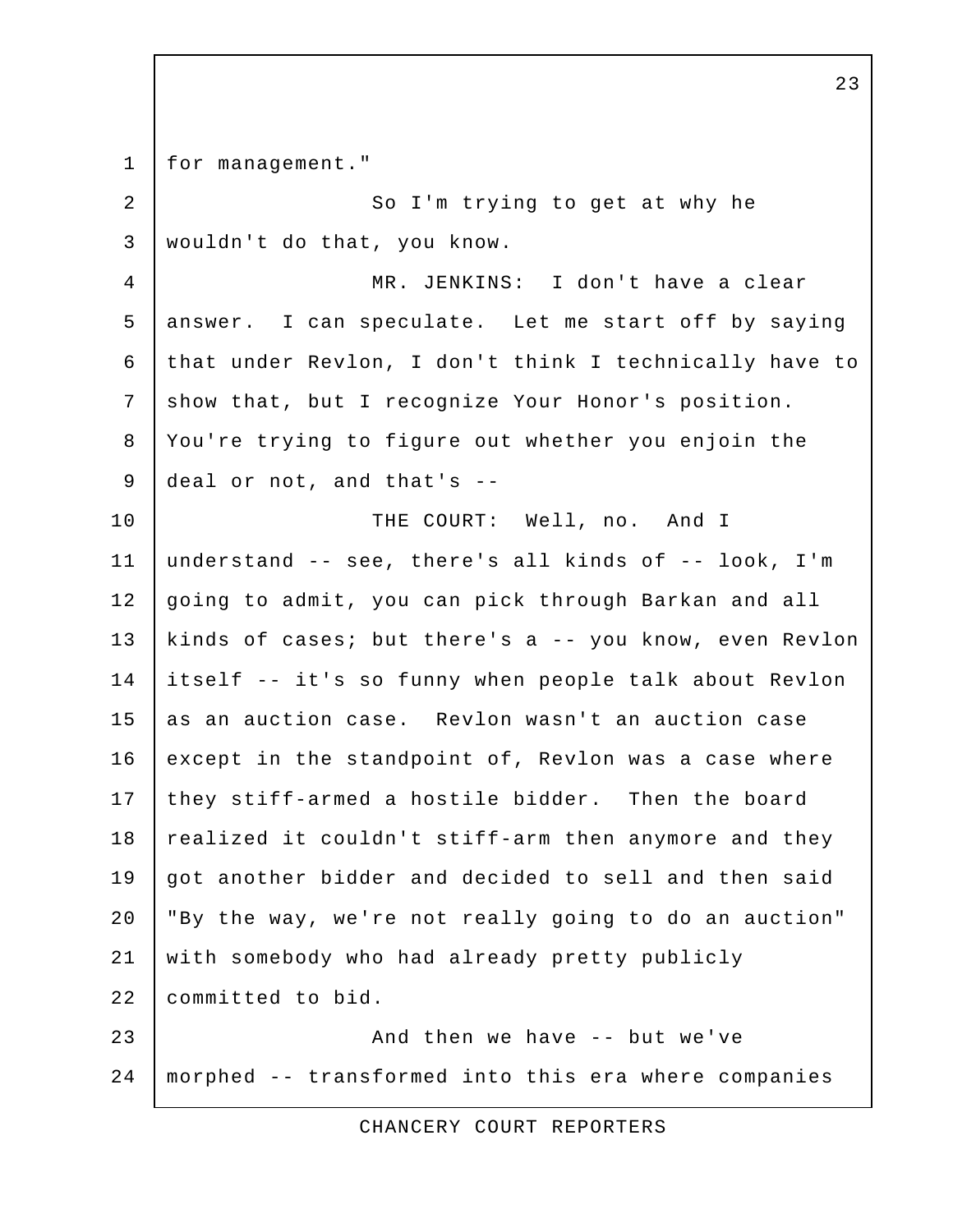1 now affirmatively know, without any kind of 2 entrenchment, that we'll sell. But people are 3 faulting them and saying well, if you go to sale, you 4 actually have to do a kind of  $-$ - put yourself on eBay, 5 expose everybody to the risk of that and -- because 6 there's some language in some cases about auctioneers. 7 | And what I'm pressing you, 8 Mr. Jenkins, is when the board -- you don't lay a 9 glove on the other directors; right? 10 MR. JENKINS: Right. 11 | THE COURT: When there's no why for, 12 like, why they would do something that would not 13 maximize value, shouldn't the Court be hesitant to 14 enjoin their actions? 15 MR. JENKINS: That's what I was 16 getting at a minute ago. I don't think you 17 | technically need it under the Delaware jurisprudence, 18 but I recognize as a practical matter Your Honor needs 19 to have some reason to enjoin the transaction. 20 | The would be easy here if, for example, 21 Mr. Hicks had spurned all the strategic buyers and 22 just talked to one private equity buyer. That I could 23 make a good argument about and I wouldn't have to go 24 very far. I don't really understand this one, because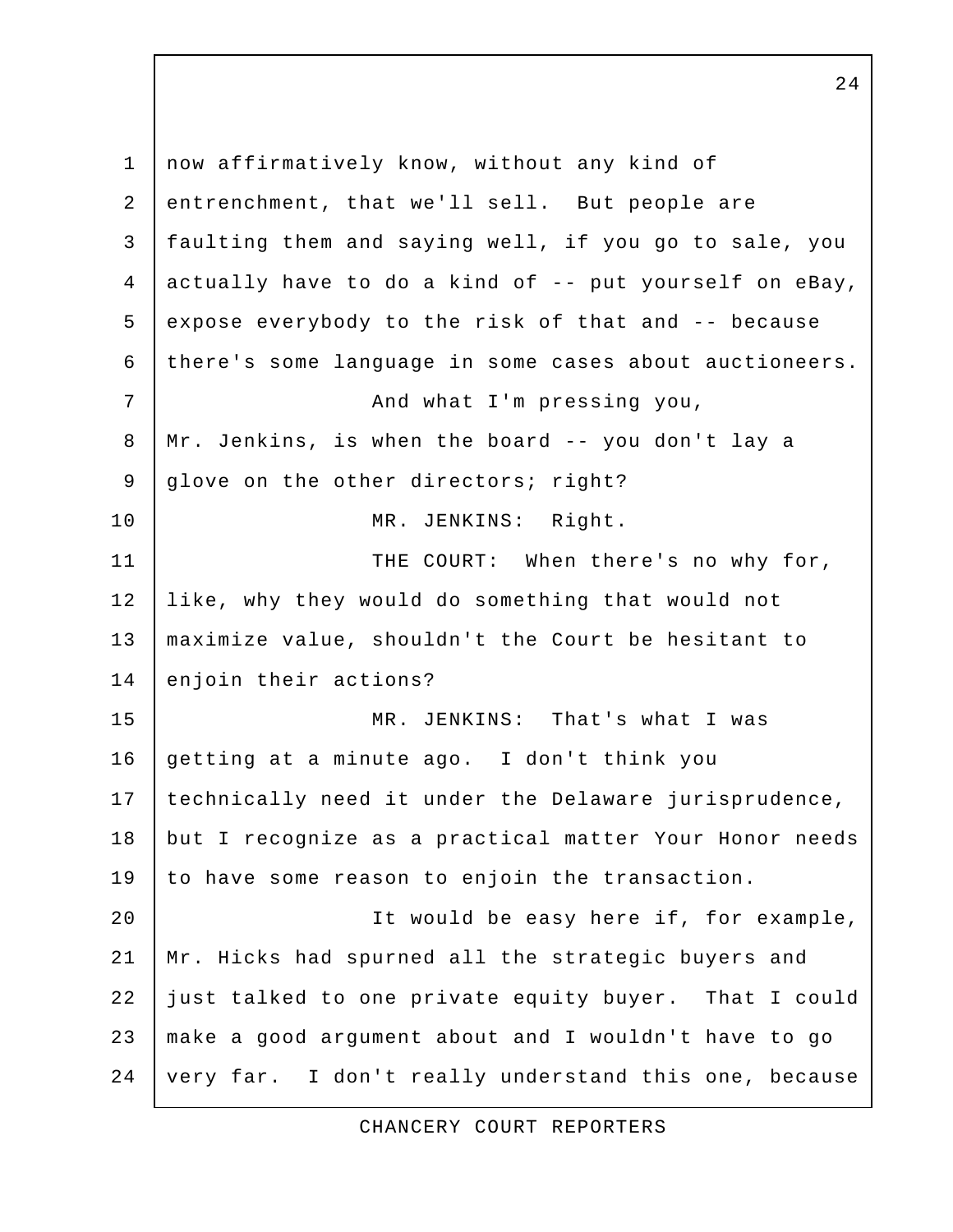1 the only thing I can speculate is, in his other 2 conversations with the other private equity buyers, 3 which had been going on for some years, he hadn't 4 gotten a warm and fuzzy feeling and he did get that 5 with Vestar concerning his future prospects. It's the 6 only thing I can think of that makes any sense. 7 | THE COURT: But the slide, for 8 example, from the one -- the slide you cite -- maybe 9 it's in your reply brief. I've read -- I've gone 10 through a lot of the exhibits, but you cite to one 11 slide I think where they expressly mention partnering 12 with management. I mean, I'd be -- you know, if 13 | there's  $a - -$  if there's a private equity slide deck 14 out there that says -- that doesn't have those words, 15 I'd love to see it or, like, "replacing management, 16 | our modus operandi, " you know, I don't think that's 17 probably in there. 18 | Rut couldn't it also be, frankly, no 19 one ever mentioned a price or anything that was that 20 attractive or was talking about "How about we put 21 together our dumpy little health care company with 22 your," you know, "vital little competitor and we'll go 23 gangbusters" or ... 24 | MR. JENKINS: That's a possibility,

CHANCERY COURT REPORTERS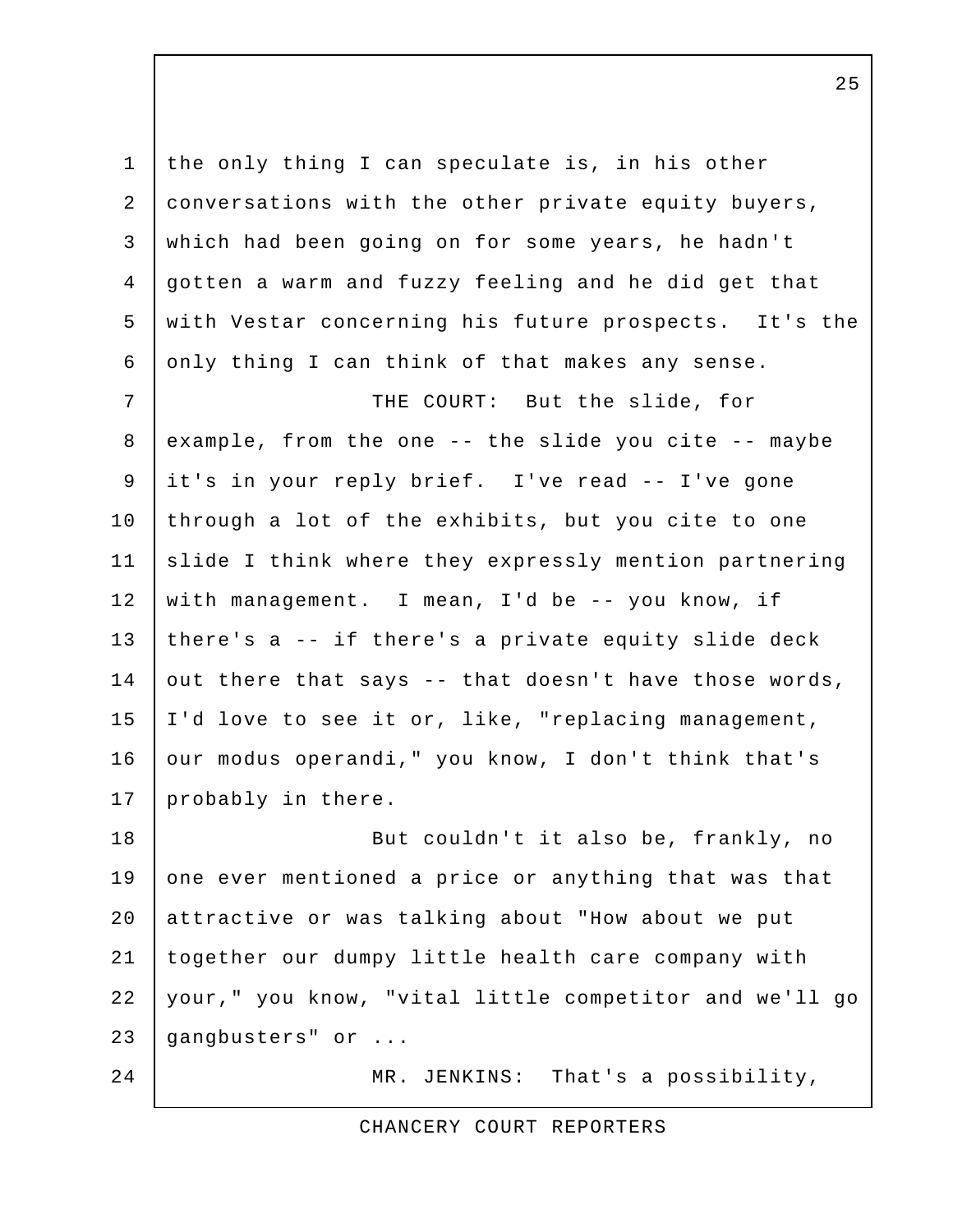1 but it seems unlikely that all 15 of the people who 2 approached him would have had that same problem or 3 similar problem. 4 THE COURT: But why would 15 -- why 5 would none of them -- put aside Mr. Hicks, Citibank's 6 talking to him. And you're -- you know, you rightly 7 point out that Citibank's bread gets buttered when a 8 transaction is done. 9 MR. JENKINS: Uh-huh. 10 **THE COURT:** But that means when 11 Citibank talks to private equity firms, private equity 12 firms know that Citibank's butter gets -- bread gets 13 buttered or their butter gets breaded, depending on -- 14 I assume butter needs it, too. I would like to think 15 it's a mutually-beneficial relationship; that they 16 know when Citigroup does that, that Citigroup has an 17 interest. You know, put aside the client, but 18 Citigroup has enough of an interest, frankly, I think 19 to cook up the deal; it gets paid. 20 MR. JENKINS: Right. 21 | THE COURT: And nothing ever came ... 22 MR. JENKINS: I don't have 23 explanations for a lot of these. If the price had 24 been a blow-out, I would understand it all, because I

CHANCERY COURT REPORTERS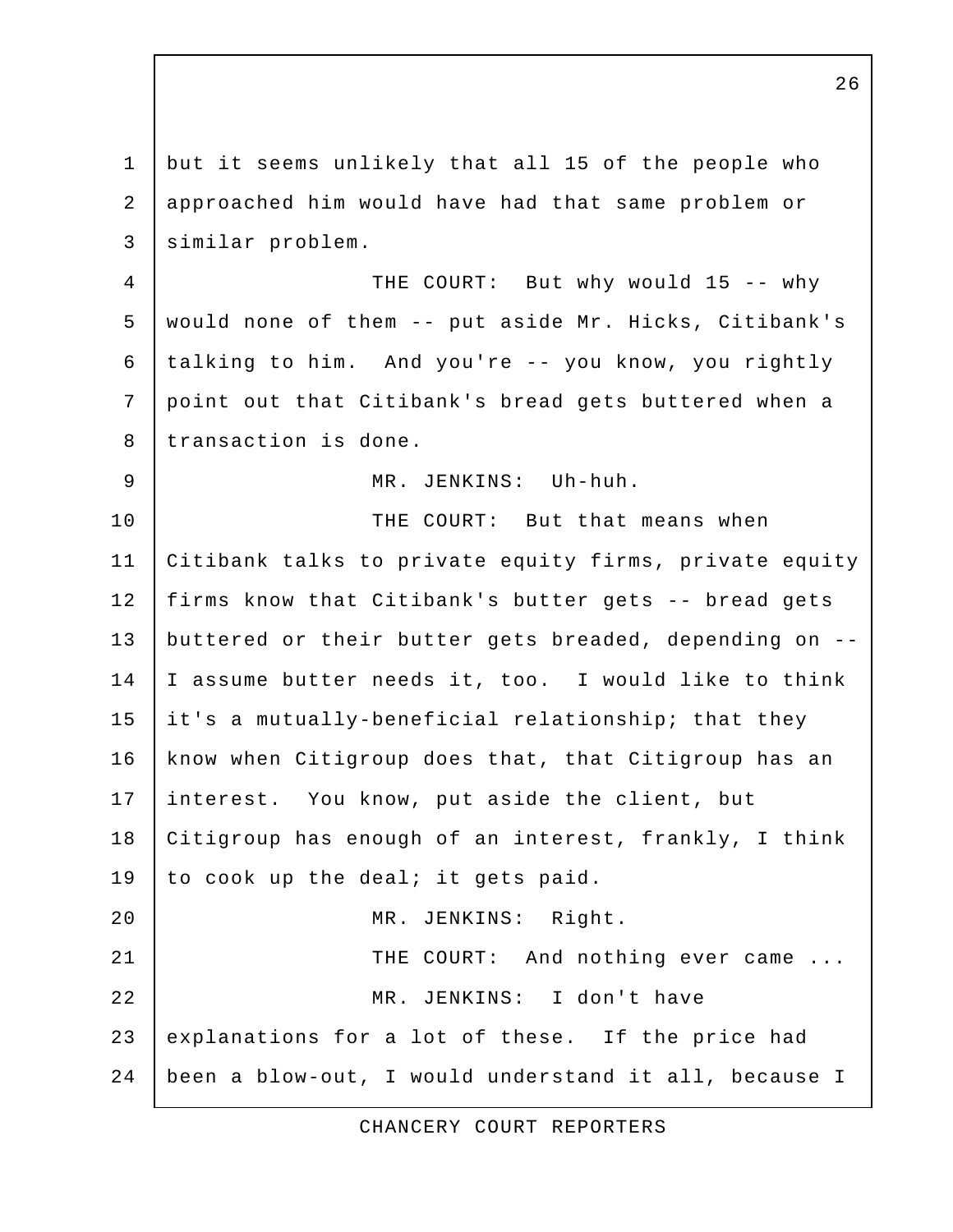1 understand the point --

2 THE COURT: And talk to me about the 3 price. And I'm going to tell you, I -- I taught -- 4 "taught" is probably the wrong word. I presided with 5 someone who's an economist over a seminar on valuation 6 in part to learn it myself, and I taught it for four 7 years and I've done a presentation. 8 It had been my understanding that the 9 comparable methods of valuation are a way -- are 10 designed to do the same thing as the DCF model, which 11 is to provide an insight into the value of the company 12 based on its future earnings potential but by using a 13 market multiple in -- as a proxy for an understanding 14 of that future growth. 15 Here, what we seem to have is a 16 transaction where, using comparable methods of 17 | valuation, the transaction looks quite attractive; but 18 using a direct measure -- and I'm going to put aside 19 what the board views as the more aggressive case, the 20 sensitivity case. (Continuing)  $-$  using the 21 sensitivity case, it's just not that stunning a deal. 22 It's in the lower end of fairness. It's just not. 23 | And given what the company has to say 24 about its future, your point is why take it. What's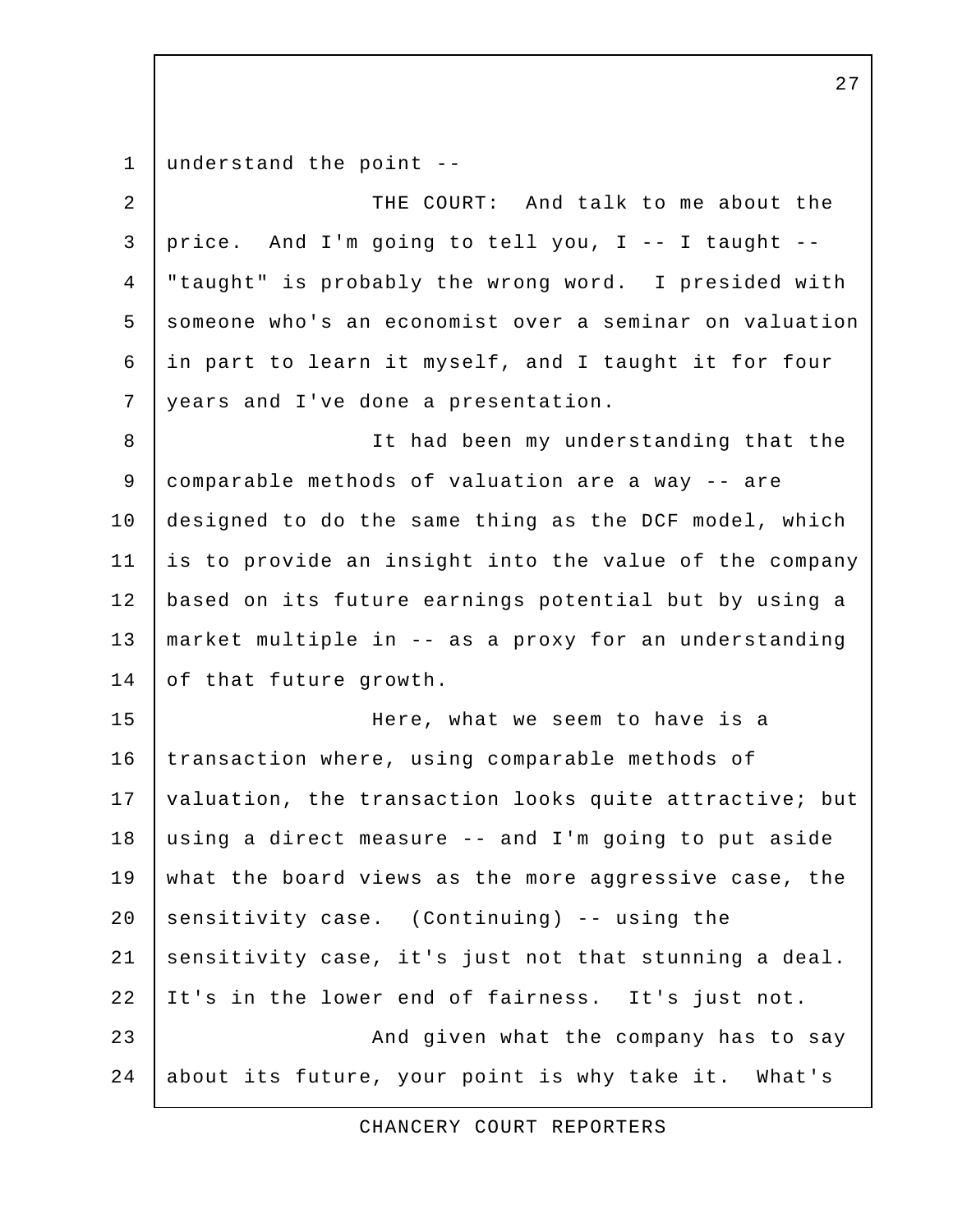1 funny going on here. I mean, what -- is the DCF model 2 being driven by the out years and, therefore, the 3 next-year's EBITDA and current-year EBITDA is so low 4 that the market multiples are making the deal look -- 5 I'm just having a hard time figuring out why one 6 method of valuation is so starkly different than the 7 other. 8 MR. JENKINS: I don't have an answer 9 for that, Your Honor. I simply didn't look at the DCF 10 model that closely to figure out -- it takes awhile, 11 at least for me, to figure out why it's doing that. 12 But there are enormous differences, which is itself 13 unusual. 14 Normally, as Your Honor knows from 15 your appraisal cases, if you're doing all this 16 correctly and the market has an understanding -- it's 17 a publicly-traded company. If the market has an 18 understanding of what these cash flows are expected to 19 be, you should have more conversions. And they're 20 just way apart. I do not have an answer for that. 21 | THE COURT: But, I mean, is that

23 even with respect to the less -- that the sensitivity  $24$  analysis, there was some concern -- I think your

22 because -- you read the testimony of the board, that

CHANCERY COURT REPORTERS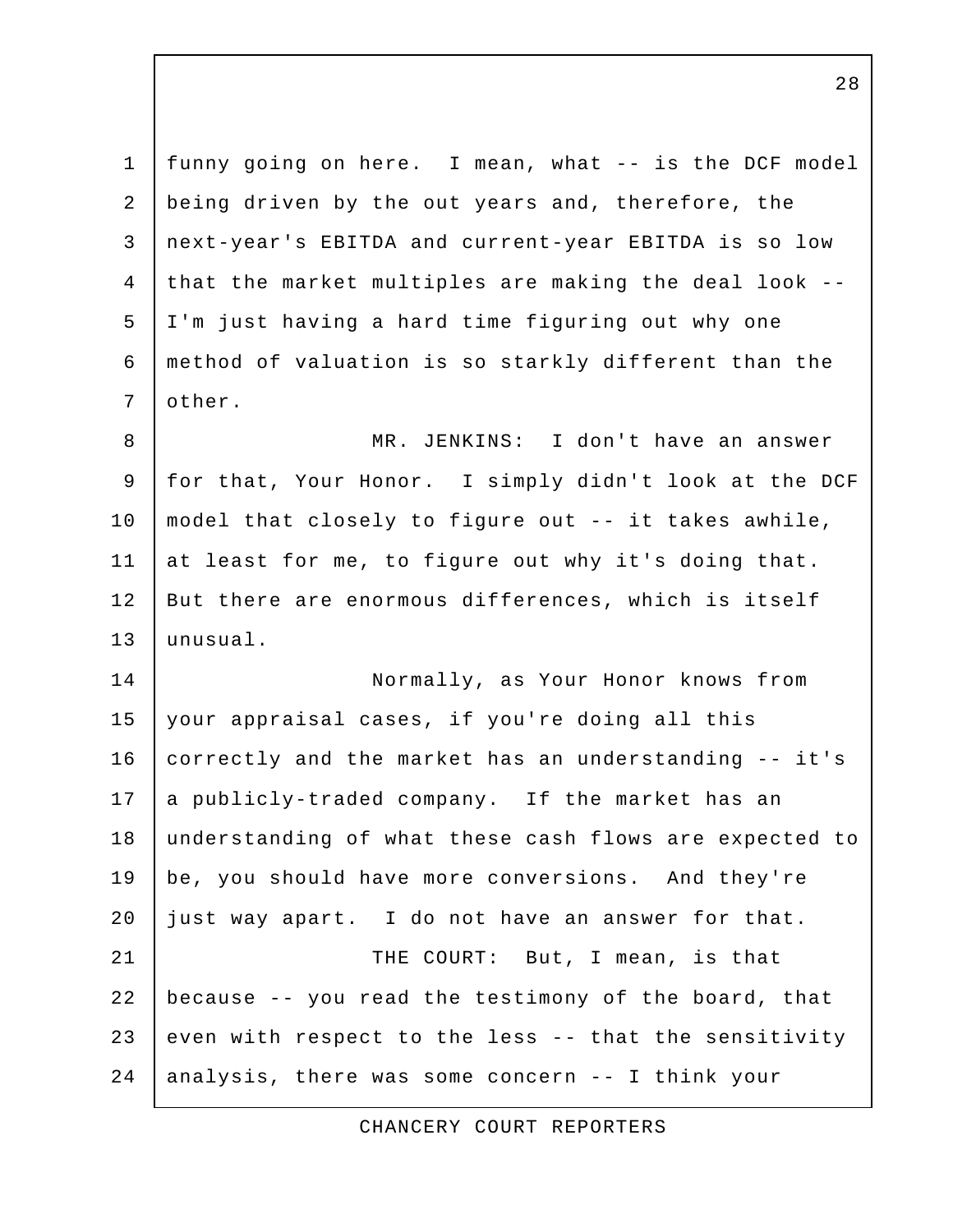| $\mathbf{1}$   | friends, frankly, overstate it. When somebody says     |
|----------------|--------------------------------------------------------|
| 2              | they have an 80 percent chance of meeting something,   |
| 3              | that's a fairly good case; and there's also the chance |
| 4              | to -- of blowing it out, you know, in the other        |
| 5              | direction above. So of course there's a chance you     |
| 6              | miss it, but it sounds like it was a fairly -- it was  |
| 7              | asked for by the board to be a reliable case. And --   |
| 8              | and so that is a confounding factor.                   |
| $\overline{9}$ | But these multiples, though, suggest                   |
| 10             | that, in terms of how the market was viewing Health    |
| 11             | Grades, the company got a good deal. Right?            |
| 12             | MR. JENKINS: Correct. Perhaps the                      |
| 13             | thing to do, though, is look at the price and the      |
| 14             | premium that was -- excuse me; the premium that can be |
| 15             | imputed on the day that the deal -- that the price was |
| 16             | set, which is in May.                                  |
| 17             | Now, defendants talk about the                         |
| 18             | difference between these -- the significant 25 percent |
| 19             | in round terms, premium between the market price and   |
| 20             | the deal price on the day the transaction was          |
| 21             | announced publicly in late July. But I don't think     |
| 22             | they can effectively rely upon that, because the price |
| 23             | was set in early May. And as we point out in our       |
| 24             | reply brief, we didn't pick it up until then, that     |

CHANCERY COURT REPORTERS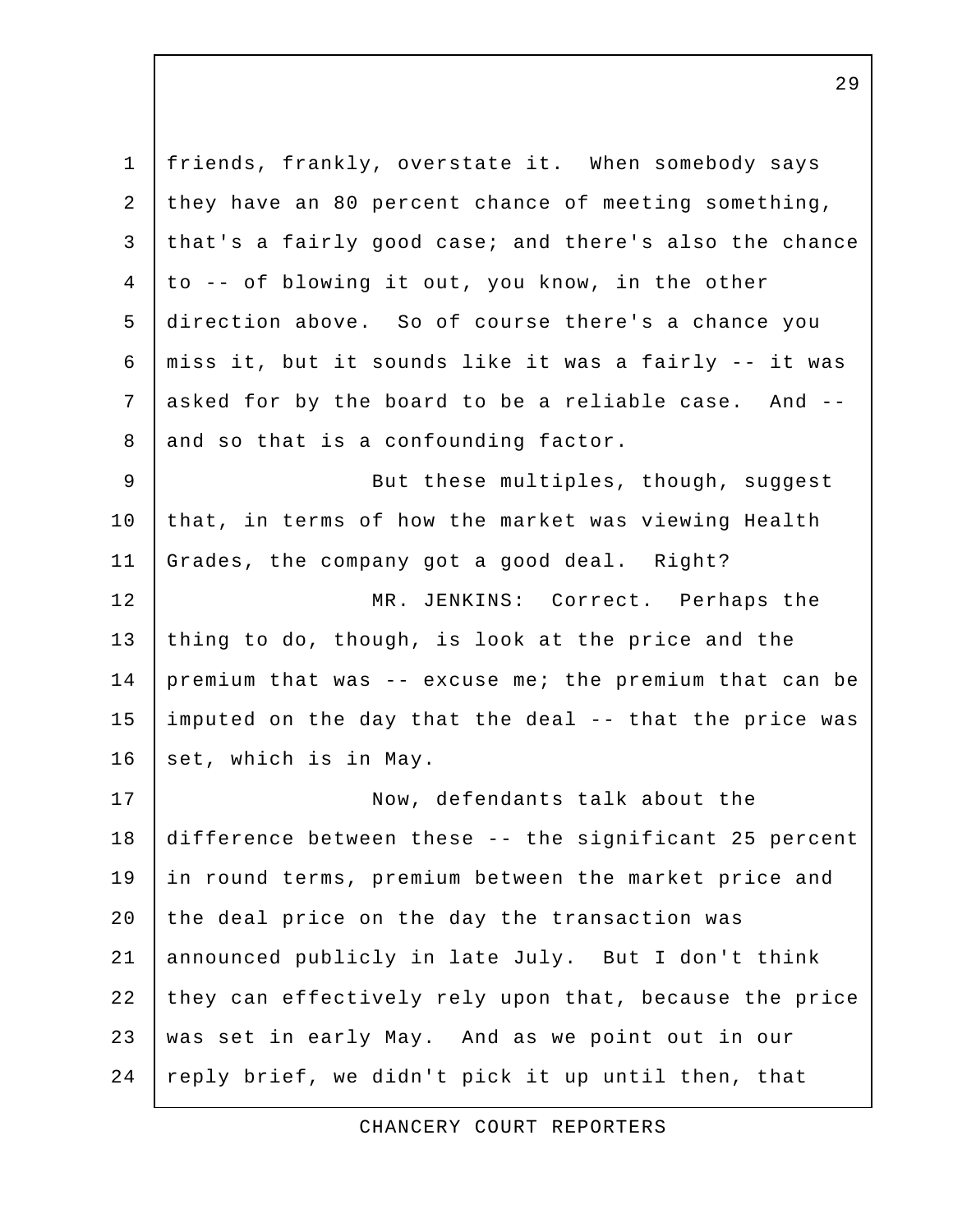1 the -- on that date the premium over the market price 2 | was  $10.7$  percent, I think -- 3 THE COURT: Uh-huh. 4 MR. JENKINS: -- which -- it's a 5 premium. Some company says "We're going to give a 6 blow-out price. It's going to be a 10 percent 7 | premium, " those two don't go together. 8 | THE COURT: Well, doesn't that 9 depend -- there is some notion of selling when an 10 asset's fully valued rather than poorly valued. 11 That's a sort of old-fashioned notion. I mean, you 12 can get a great premium -- I mean, there were times in  $13$  | 2008 you could  $-$  I mean, you could  $-$  you know, 14 killer premiums were available; right? 15 MR. JENKINS: Yes. But there's no 16 | evidence here that the company  $-$  in fact, the 17 evidence is to the contrary. The company thought it 18 | was going to continue to do well in the future. And 19 it goes back to -- 20 THE COURT: Well, there's evidence -- 21 part of that is negotiating evidence, right, is 22 Mr. Hicks telling Vestar, you know, "We're doing 23 well," blah, blah, blah. 24 MR. JENKINS: And they were doing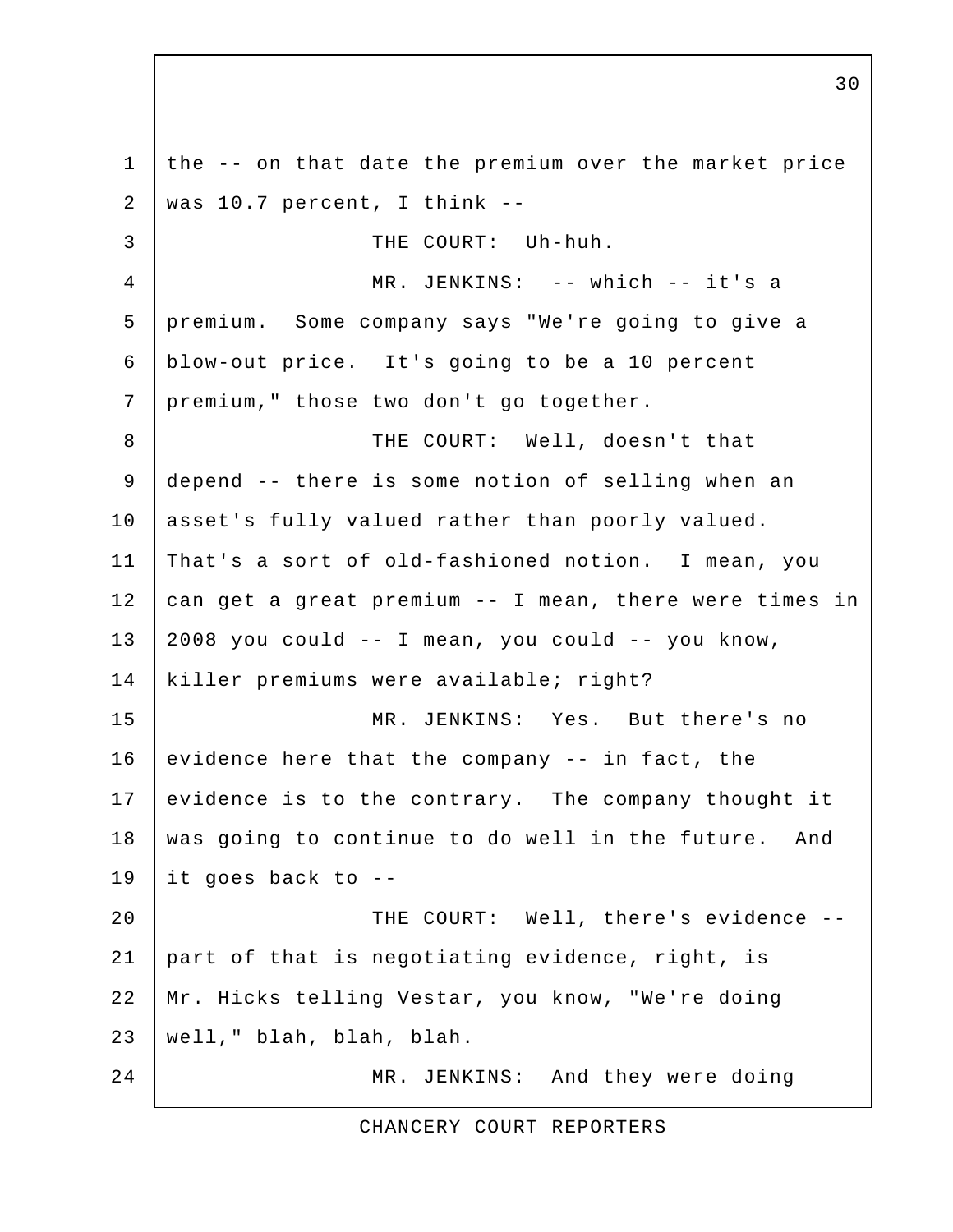1 well. And when the -- I guess it was the 2 first-quarter results were released I think in 3 February, the market shot upward. Vestar, I presume, 4 had a suspicion that was coming, which is why it's 5 only a \$7 bid. The market got it and suddenly the 6 market price is going up. So \$7 is actually a 7 negative premium at that point. One reason Vestar had 8 to increase its price is because it wasn't going to 9 | get a deal done otherwise. 10 So what --11 | THE COURT: The price was set in May. 12 The deal was not announced until the end of July? 13 MR. JENKINS: That's correct. So it 14 was about a two and a half-month time break there, at 15 which time, for whatever reason, the market was 16 going -- the market price for Health Grades stock was 17 going down during that two and a half-month period. I 18 do not know why. 19 THE COURT: Uh-huh. 20 | MR. JENKINS: But you have -- the 21 premium is not a blow-out premium. The metrics you 22 look at here tell you a confusing story. Some of the 23 metrics are -- the price is not impressive; other 24 metrics they are. But the body of evidence is not

CHANCERY COURT REPORTERS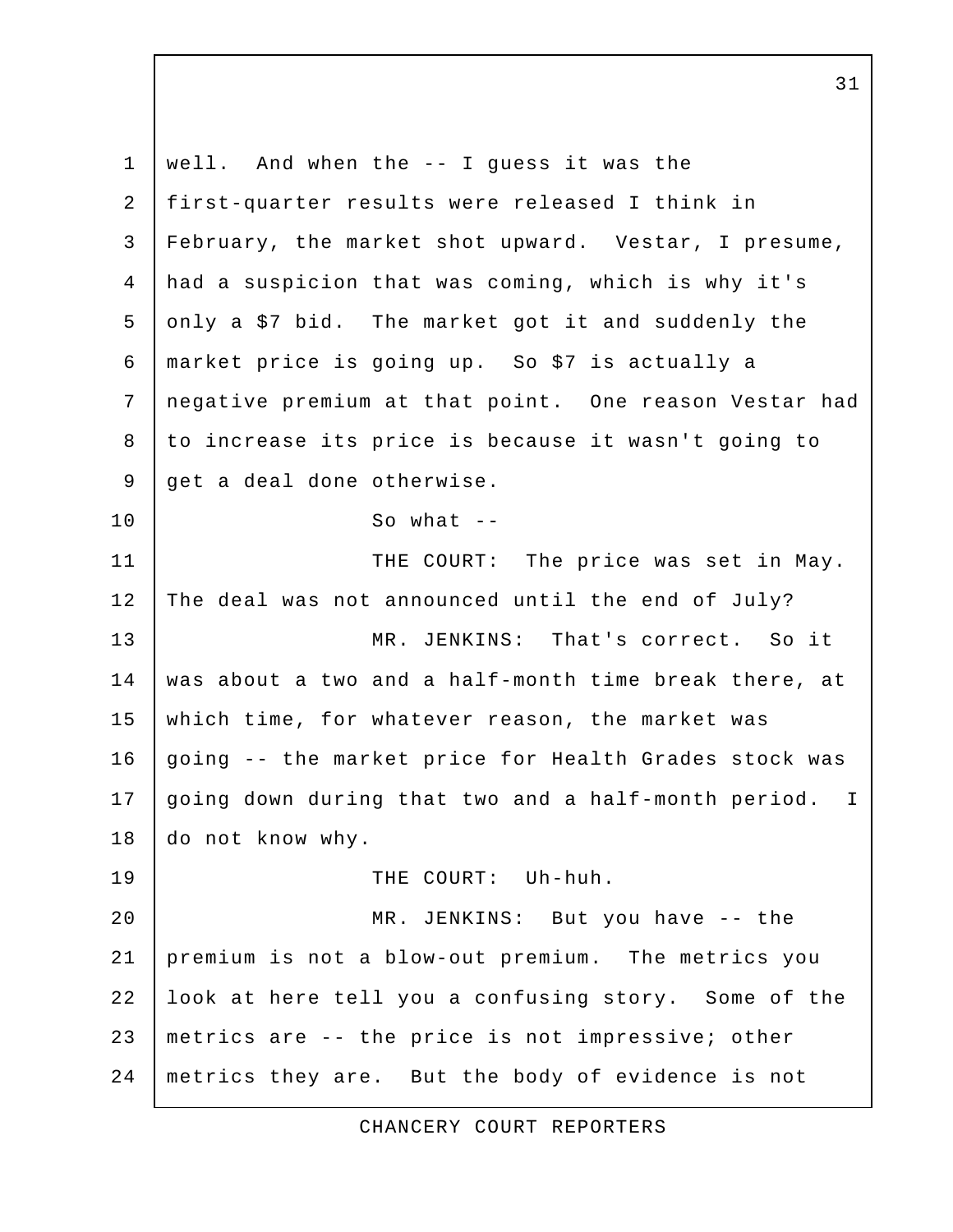1 such that that board would say "Wow. Look at what 2 we're getting away with here." I just don't see that. 3 And that's one of the confusing factors here. 4 THE COURT: Is there any coercive 5 element to the termination fee? What I mean by that  $6$  is, is the termination fee -- termination fee payable 7 | simply on a no vote or is it only payable if there's a 8 higher-value transaction entered into within a 9 period -- certain period of time? 10 MR. JENKINS: I believe it's only the 11 latter. May I look at one of my cocounsel, Your 12 Honor? 13 THE COURT: Uh-huh. No one in the 14 room seems -- you're not the only one seeking 15 cocounsel. 16 MR. JENKINS: Right. We'll see if we 17  $\vert$  can get the answer to that --18 THE COURT: Take your time. 19 | MR. JENKINS: -- Your Honor. I try to 20 think of Your Honor's question, but there's always one 21 or two that I miss. 22 | THE COURT: Well, the reason I'm 23 getting at is -- you know, you're asking me ... Assume 24 | for a minute, the safe assumption that I'm not blown

CHANCERY COURT REPORTERS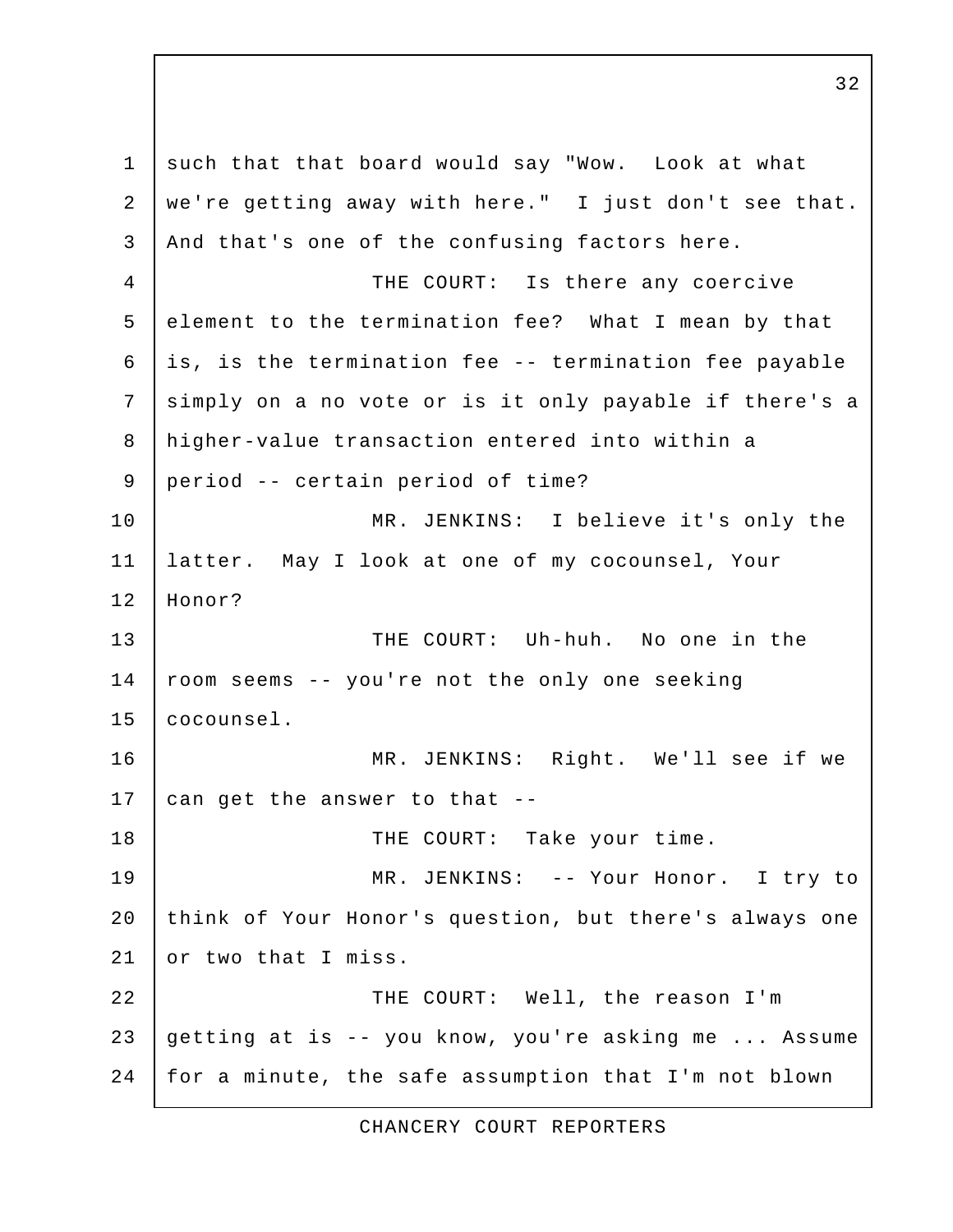1 away by their process, that, you know -- you know, 2 that it's not something, if I were teaching, the way 3 to go about value-maximizing behavior that I would say 4 yeah, this is a great one. But I've got to enjoin the 5 stockholders from being able to accept this thing. 6 I understand your point that the 7 amount of time that has passed between July 28th and 8 now is not considerable. Even the time of year, 9 arguably, can be distracting. It's a time when people 10 often are on vacation, they're trying to do other 11 things. I understand the financing markets are still  $12$  a little erratic. And that means if the principal set 13 of alternative buyers or private equity buyers, that 14 they may not have enough time to get their game on. 15 It's not clear to me they couldn't write a letter. 16 I also -- I want to talk to the 17 defendants about it, but I remain concerned about the 18 extent to which private equity buyers really do 19 vigorously come in when the management team seems to 20 be happy and that they say "Well, there's no deals 21 with management." Well, except management has agreed 22 to vote their stock in favor of the deal -- and that's  $23$  a pretty good signal of happiness -- and they've 24 signed the deal and, you know, they seem to be all  $-$ -

CHANCERY COURT REPORTERS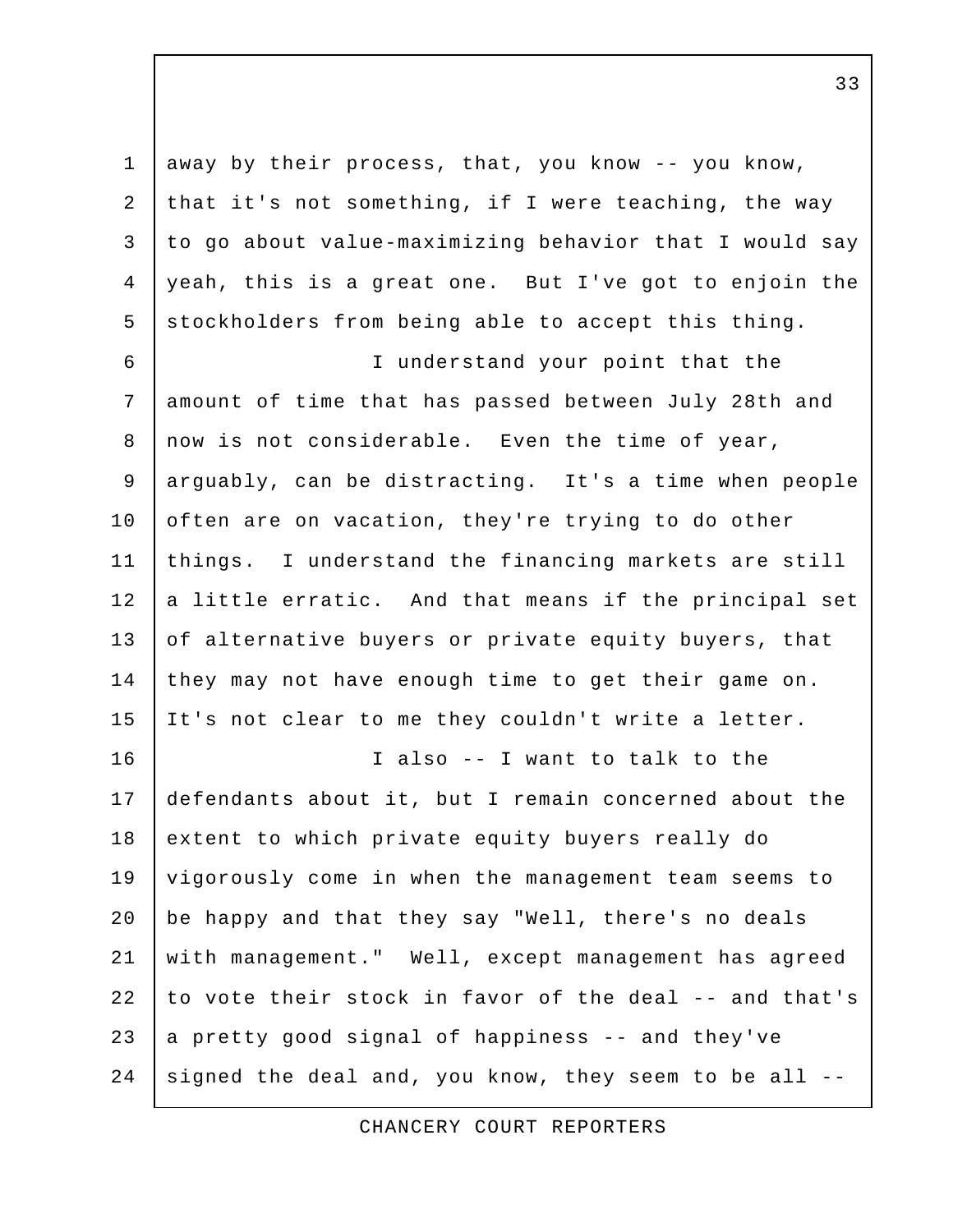1 all enamored with each other. So I get all that. 2 But the reality is, depending on 3 their -- the vigorous research being done on both  $4$  sides of the courtroom now about the termination fee, 5 the stockholders really get the chance to determine 6 for themselves to take this or not. If I take that 7 out of their hands and no one comes forward, it seems 8 like there could be a good prospect that the share 9 price drops. I don't know what it's trading at now; 10 do you know? 11 MR. JENKINS: The share price as of 12 two days ago was identical to the deal price -- 13 THE COURT: Right. So --14 | MR. JENKINS: -- which you would 15 expect under these circumstances. 16 | THE COURT: Yeah. Well, I mean, what 17 it -- I take it there's no discernible stockholder 18 unrest. 19 MR. JENKINS: I'm not aware of any. 20 THE COURT: Well, I mean, these days, 21 right, with Twitter and, you know, all that kind of 22  $\vert$  good stuff  $\vert$ - I don't know what the difference between 23 a twitter and a tweet is. Is a tweet when you write a 24 twitter? I have no idea. But -- but I know that what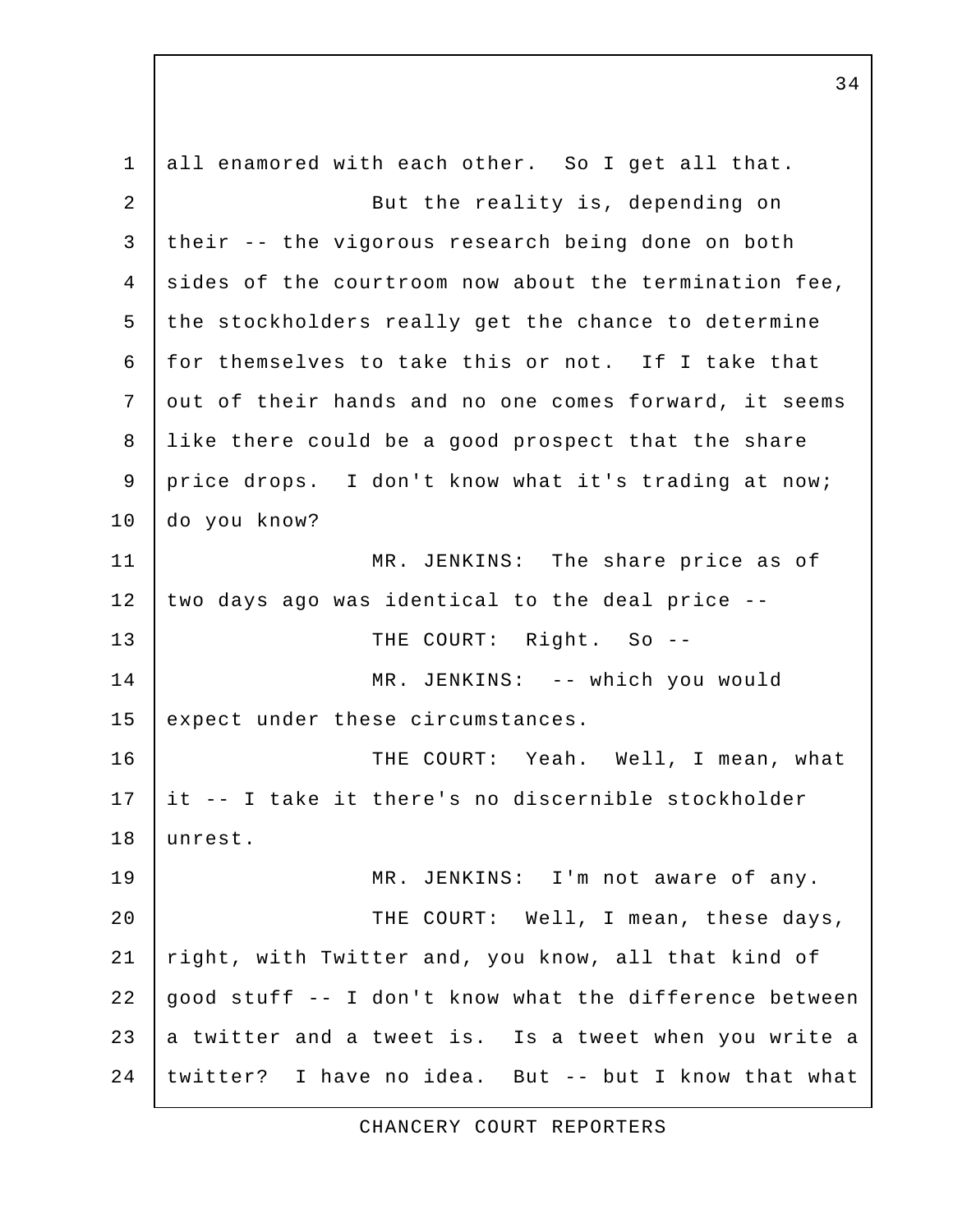1 it is, is that, frankly, investors love this kind of 2 stuff. They love creating rumors. They love doing 3 stuff. It's often the case that institutional 4 investors can use these new means of communication to 5 express displeasure with the deal to try to create 6 pressure for something else to emerge. 7 | Thake it that nothing like that is 8 going on, to your knowledge. 9 MR. JENKINS: To my knowledge, none of 10 that is going on, Your Honor. 11 | THE COURT: If I enjoin this deal 12 | rather than let your clients -- and -- your clients --13 the class you seek to represent accept it, why  $-$ -14 why -- I mean, why isn't the risk of that greater than 15 the reward? especially when, frankly, if there are 16 people who have the courage of their conviction and 17 believe that this company is worth a lot more, they 18 | may have one of the world's better appraisal cases. I 19 mean, it's not often you get to go in and basically 20 just say, frankly, the board asked for a realistic 21 assessment of fundamental value and, without shopping 22 the deal, signed it up at a level below the midpoint 23 of the resulting valuation analysis. I mean, you can 24 almost put on the Citigroup DCF; right? I mean, right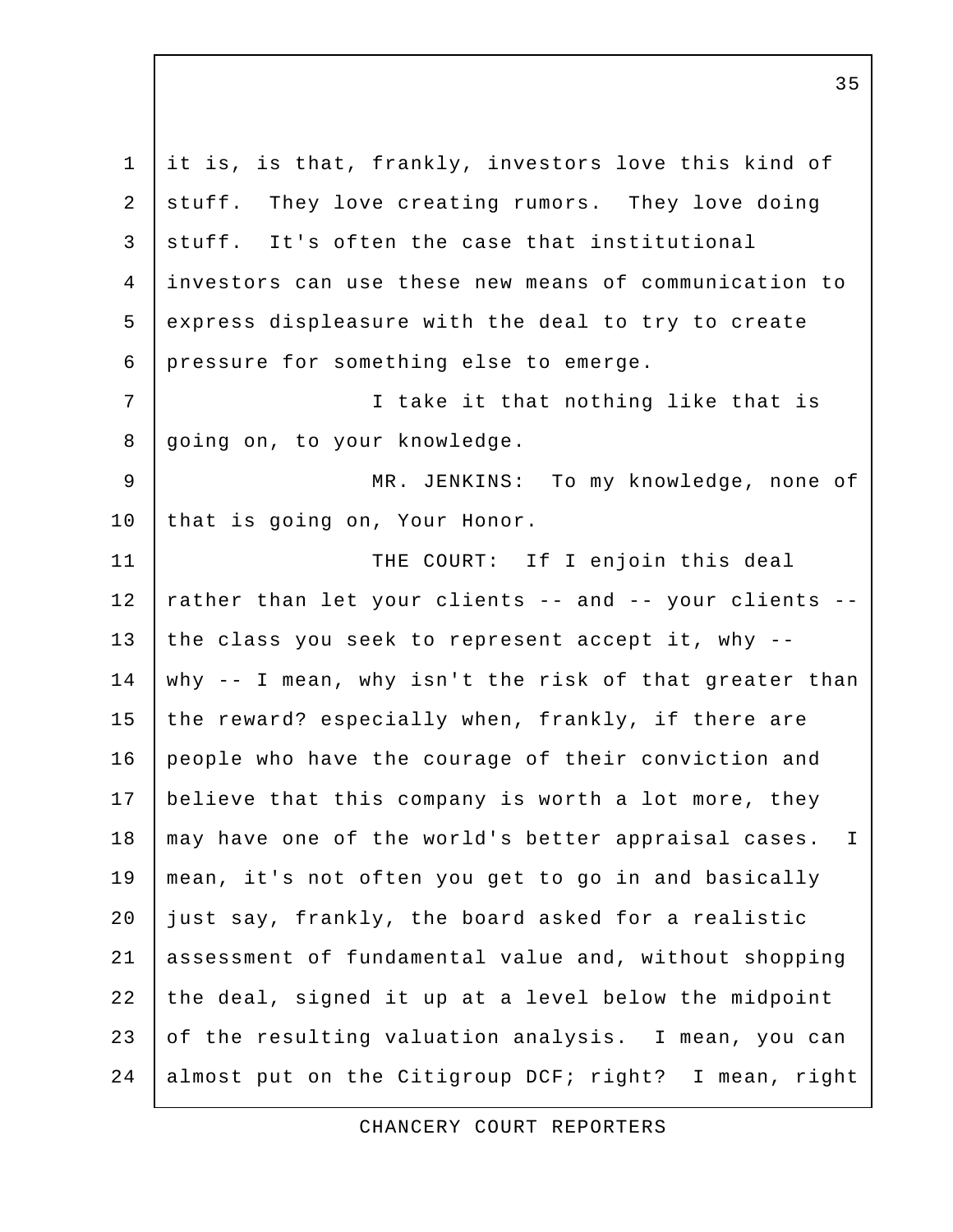1 | there it's, like, a 30 -- what is it  $-$  34 percent  $-$ 2 34 cents to midrange? 3 MR. JENKINS: (Nodding head) 4 THE COURT: I mean, what am I -- am I 5 supposed to spend Labor Day weekend with this on my 6 conscience, that the poor Health Grade stockholders 7 have had the choice taken away from them by me? 8 MR. JENKINS: I have several 9 responses, Your Honor. As Your Honor knows, the 10 | appraisal remedy is not the perfect remedy --11 | THE COURT: Uh-huh. 12 MR. JENKINS: -- because institutional 13 investors in particular -- and there are a lot of them 14 in this case -- have to keep their money in the deal, 15 and that doesn't work for most of them. So yes, 16 theoretically, appraisal would be a good remedy and it 17 could be a better remedy. If it was a better remedy, 18 you didn't have to leave your money in the deal, you 19 could do it on a classwide basis, the argument has a 20 | lot more force than I think the current appraisal 21 remedy. 22 | Reserve a broader explanation, No. 1, 23 this just isn't that attractive a price. That is, if 24 this was, again, a blow-out price, we wouldn't be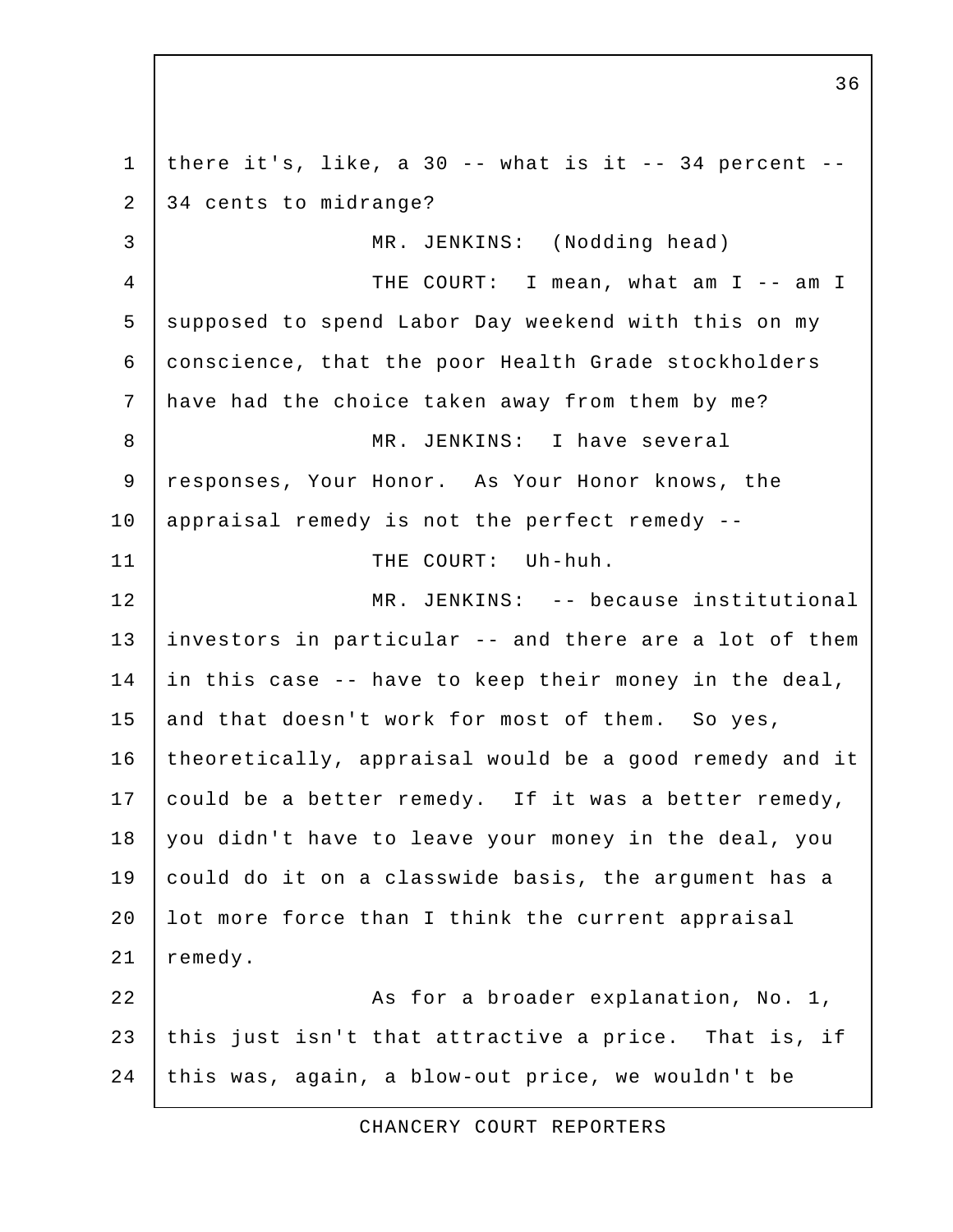1 here, or at least I wouldn't be here, because -- 2 | THE COURT: Well, how many shares -- 3 how many shares do your clients have collectively? 4 MR. JENKINS: Collectively? I don't 5 know. I'm presuming it's in the hundreds or 6 thousands, Your Honor. They are not institutional 7 investors. 8 THE COURT: So less than \$20,000 at 9 stake totally? 10 MR. JENKINS: I'm trying to think, do 11 a multiplication. Probably. I'm not certain of that. 12 | Could I glance at my cocounsel? 13 THE COURT: Well, you can do that. 14 Why don't you do that on the break. But I would like  $15$  that. 16 MR. JENKINS: Okay. I will get that 17 answer for Your Honor. 18 So the first -- first answer is, this 19 | isn't that great a price. I have two more 20 institutional responses. And one is -- and this may 21 be where the Court of Chancery goes. It occurred to 22 me in reading the case law that we could have a change 23 in Revlon that says "Unless you've got another 24 investor" -- "another bidder out there in a situation

37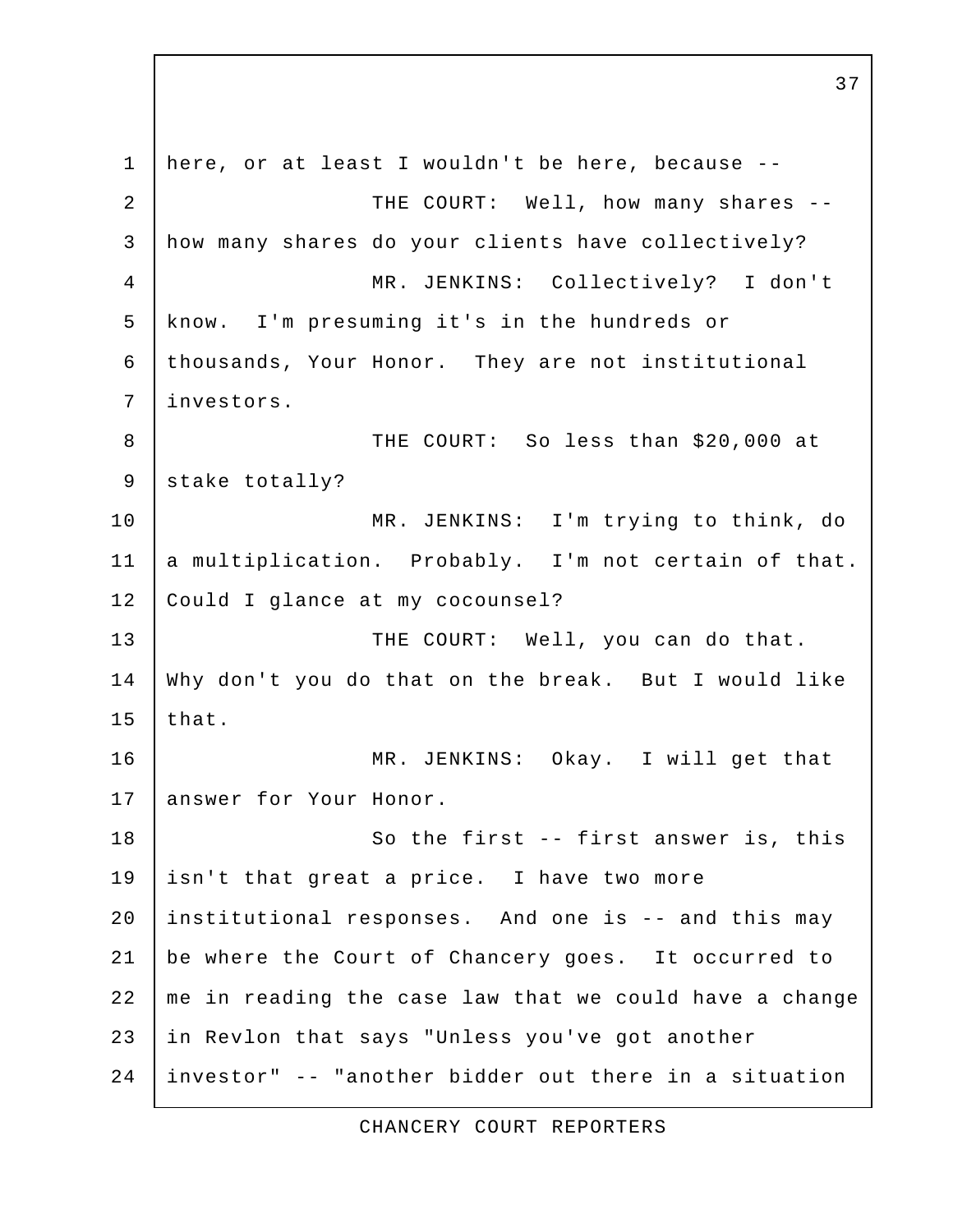1 like this, we will not give an injunction ever." 2 That's not, however, the current law. If you don't -- 3 THE COURT: Well, what -- name some 4 situations where this Court enjoined transactions in a 5 situation where there was no apparent coerciveness to 6 the vote or lack of informedness about the vote simply 7 because it found a reasonable probability of success 8 on the merits on the Revlon claim. 9 MR. JENKINS: I cannot do so. 10 | THE COURT: I mean, Revlon itself, the 11 interesting thing about Revlon is that the source of 12 the irreparable injury, as you may recall, had nothing 13 to do with the stockholders receiving the funds. It's  $14$  a very odd situation because it's  $-$  the reason that 15 the bidder has standing, because it's a stockholder 16 and you measure whether the bidder's claims are borne 17 out by whether there's been an injury to the 18 stockholder. But the reason formally why the Court 19 sustained the injunction was because of the 20 irreparable harm to the bidder of losing the unique 21 opportunity of buying a company. 22 The equitable calculus -- as I said, 23 defendants may leave here today, you know -- you know, 24 I may rule today in a way where they're not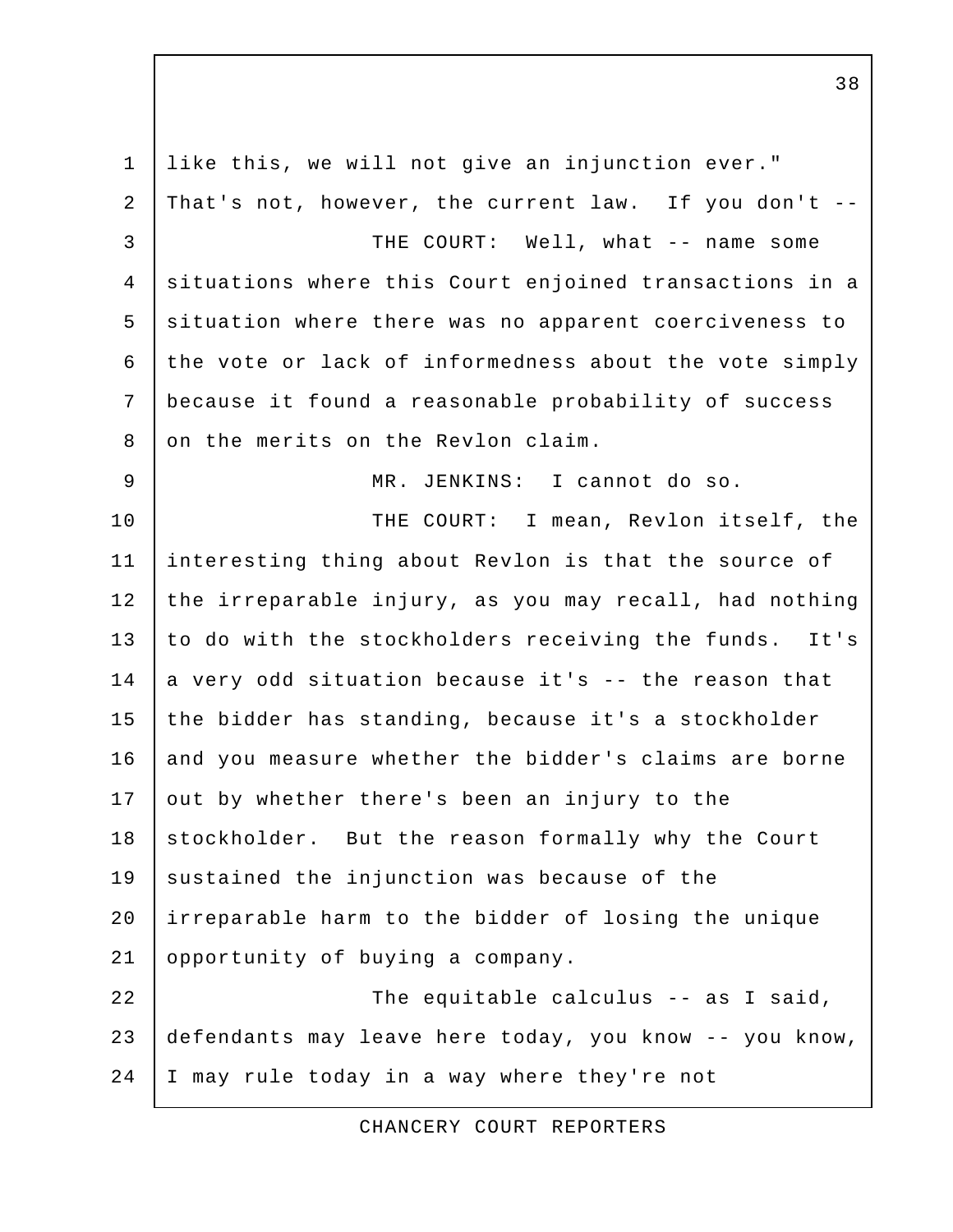1 particularly comfortable. It is perfectly plausible 2 for this Court to find a reasonable probability of 3 success on the merits but not enjoin something where 4 the risk of injury exceeds the possible risk of an 5 injunction --

## 6 MR. JENKINS: Agreed.

7 | THE COURT: -- right? And that's -- 8 isn't that what you're saying about the case law? It 9 seems to confound academics. "Wait a minute. How can 10 you have a doctrine when the Court just doesn't enjoin 11 things?" Well, because, frankly, the Court should be 12 cautious about creating harm to people when they can 13 protect themselves. It doesn't mean you applaud it. 14 There are other remedies, like a damages claim later 15 on. You don't even necessarily have to have an 16 appraisal claim. Some of it, though, does depend on 17 what is the courage, for example, of your clients' 18 | convictions, which is if they believe, for example, 19 that this is wrong, will they refuse to tender and, 20 you know, essentially say no and preserve their 21 standing to complain later on. 22  $\vert$  Now, I take it, is there a  $102(b)(7)$ 23 clause in place?

24 MR. JENKINS: I believe so, Your

CHANCERY COURT REPORTERS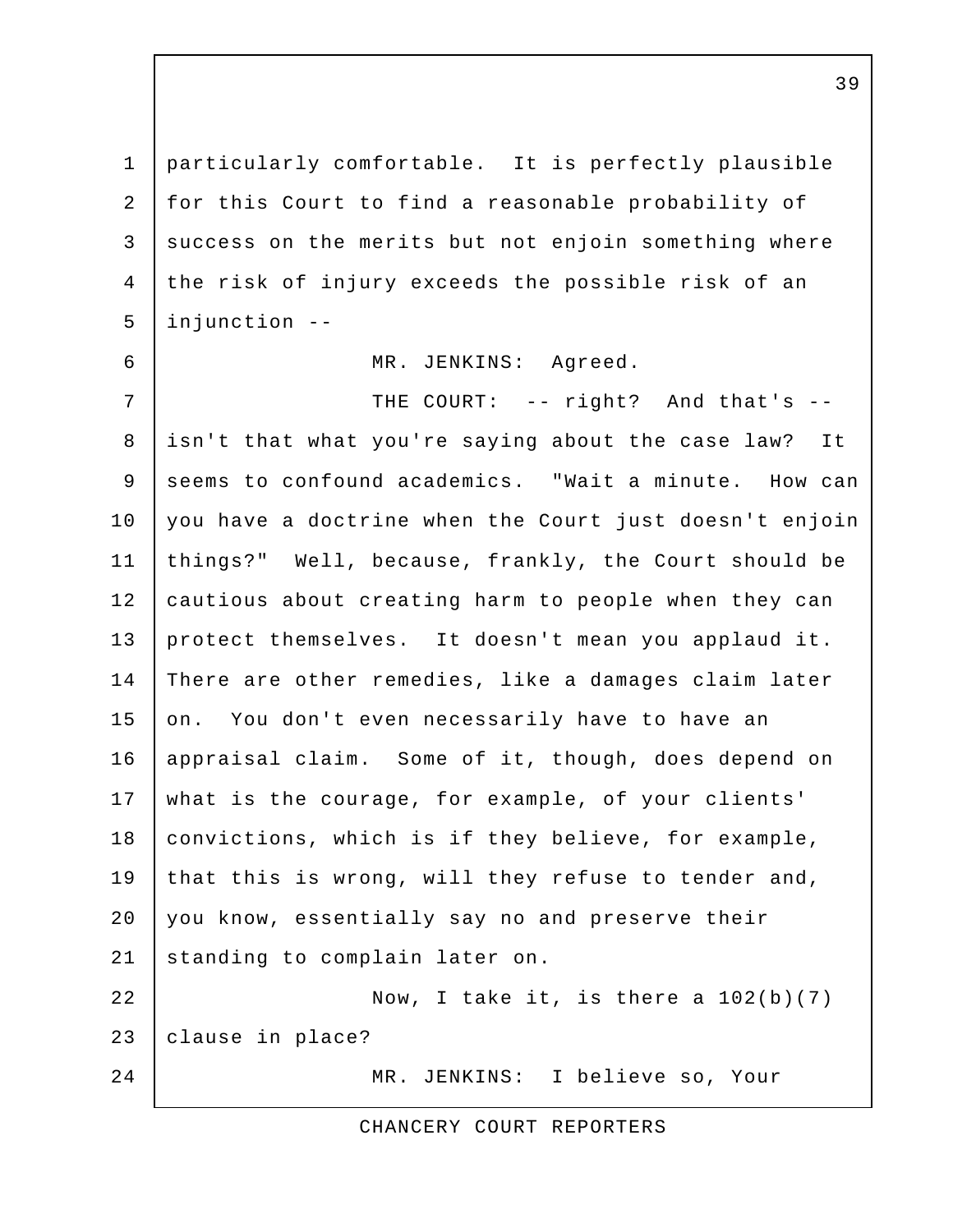1 Honor. 2 | THE COURT: Okay. 3 MR. JENKINS: For a public company, I 4 would be shocked if wasn't these days. 5 Let me try to answer your question and 6 segue into my third point. My second point was, this 7 Court can decide that Revlon -- that no injunction 8 | will be granted except if there's another bidder out 9 there. This Court could do that; but if it doesn't do 10 that, if it doesn't, what I would say, change the 11 current Delaware jurisprudence, then there's a 12 question of okay. How far -- how little can a company 13 do to get away with it? 14 My first remark was -- as Your Honor 15 knows, I don't do this all the time. I'm not in here 16 all the time trying to enjoin mergers. So some of the 17 last two weeks is me getting up on the law and the 18 facts. 19 | Cone of the things that struck me was, 20 when I'm reading jurisprudence, most of it Your 21 Honor's, and comparing it to this case, there's no 22  $\vert$  case out there that I'm aware of  $\vert$ - and defendants 23 have cited none -- in which this little shopping -- 24 this little shopping was okay.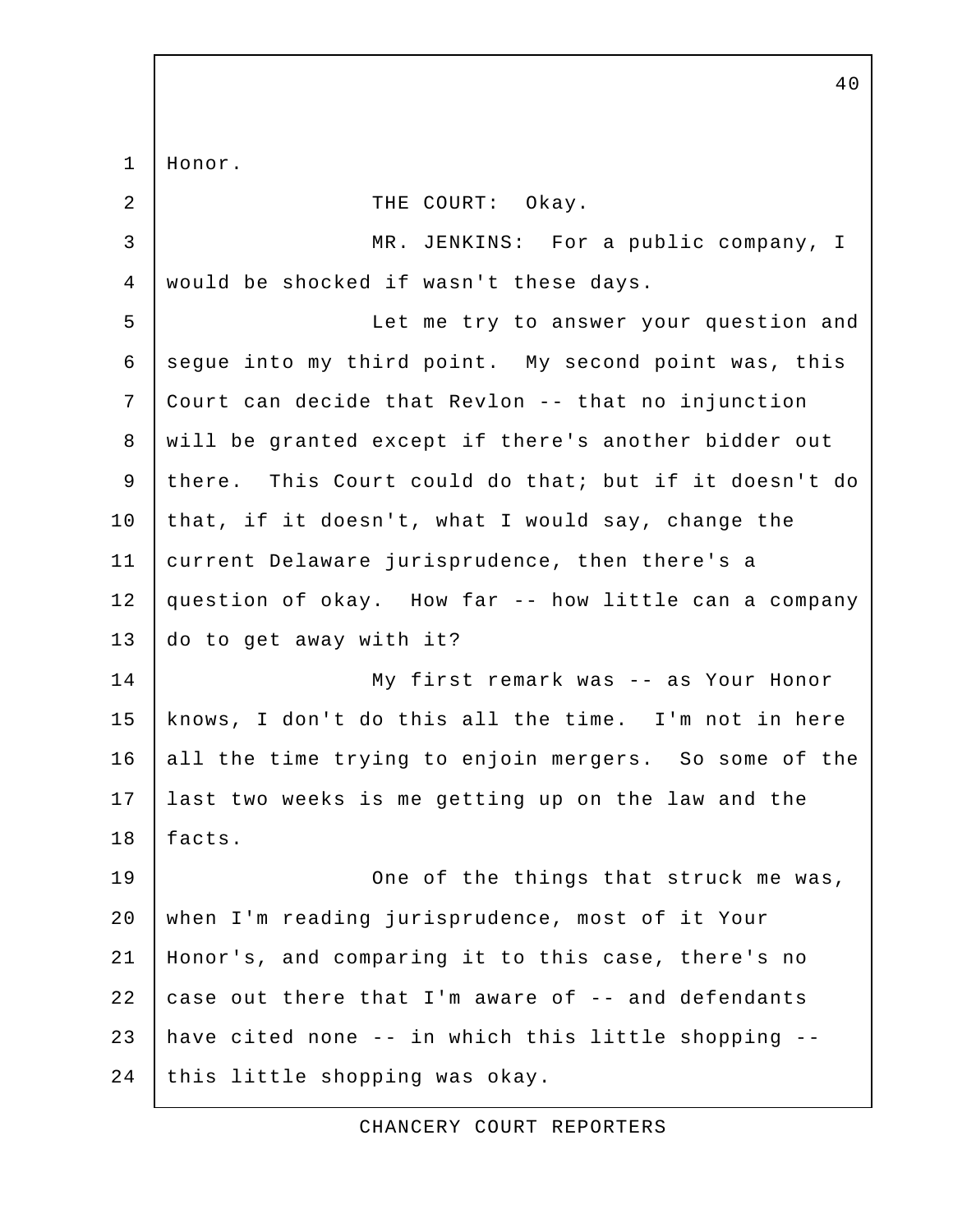1 THE COURT: Particularly with a 2 private equity buyer. 3 MR. JENKINS: Yes. So, you know ... 4 THE COURT: Albeit one with such 5 | strategic ambitions. 6 MR. JENKINS: We're moving down the 7 scale. If this is okay -- Your Honor knows that this 8 transcript is going to go around the Internet by this 9 afternoon or over the weekend or something, and Your 10 Honor's decision will be read by everybody. 11 | THE COURT: It will be fascinating,  $12$  yes. 13 MR. JENKINS: And the investment 14 bankers and the counsel who -- 15 | THE COURT: It will blow the most 16 | recent Paris Hilton story. 17 MR. JENKINS: The investment bankers 18 and the deal counsel who read this are going to say 19 "If we can get away with this, we can get with 20 anything." 21 | So my point on the -- maybe that's a 22 little overstated. But as they bode, "Well, we're 23 getting pretty close to the point where we're pretty 24 confident the Court of Chancery will not enjoin the

41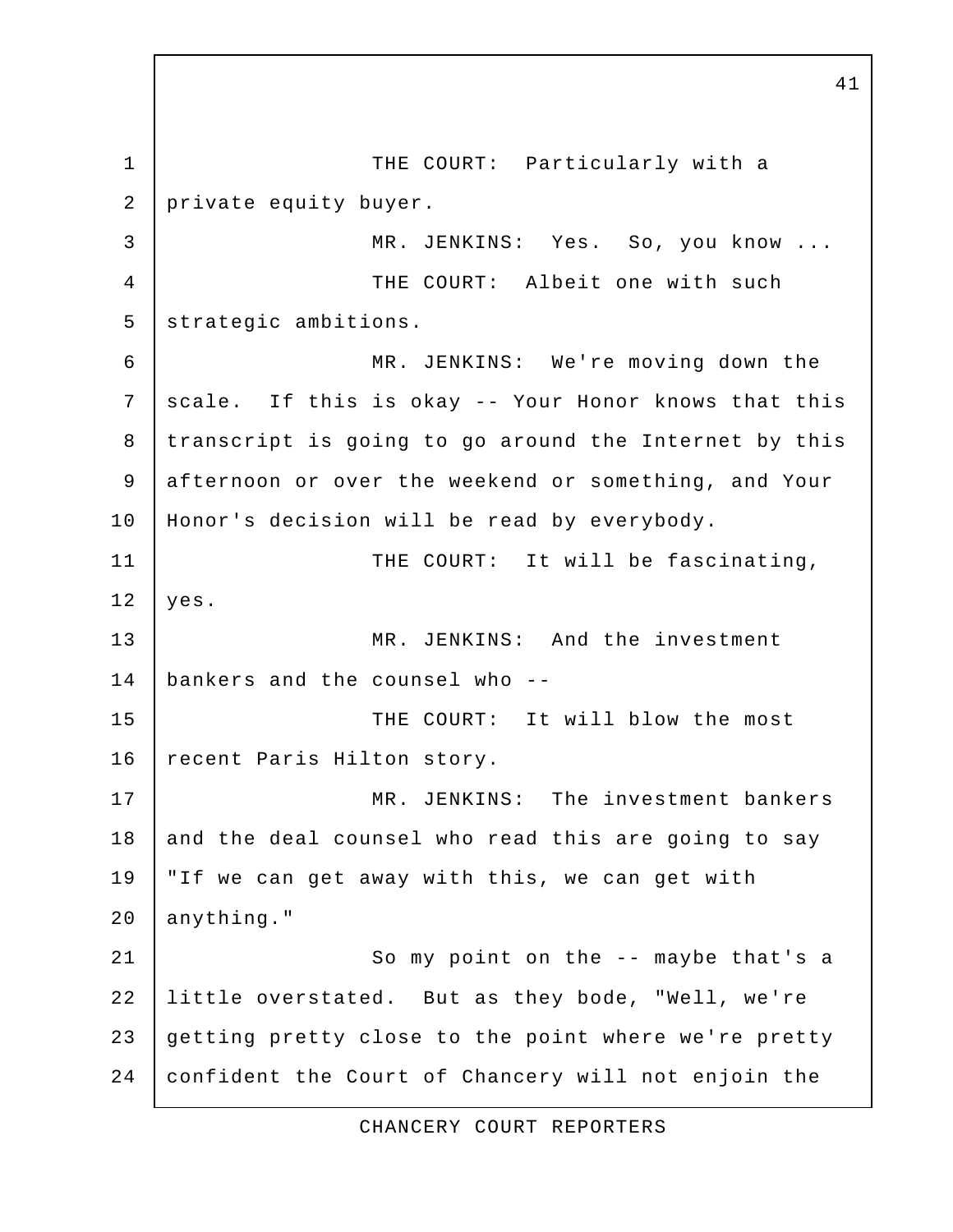1 merger no matter what you do," I don't think that's a 2 good result. So we need to draw the line somewhere.  $3$   $7$  THE COURT: Well  $-$  but  $-$  but  $-$  4 well, but ... One of the issues -- and this -- it 5 isn't really in here. What the difference is, is, in 6 the old days where  $-$ - you know, the good old days of 7 injunctions, there was someone else present on the 8 scene. 9 | MR. JENKINS: Yes. 10 THE COURT: And that someone else 11 would be, like, one of these players who said -- who 12 actually came in here and said, you know, "I'm," you 13 know -- "Enjoin this thing. They haven't even given 14 us adequate time to put in" -- you know, "They're 15 complaining we don't have" -- "we have a financing 16 out. That's because they gave these dudes six months. 17 They jammed us to put together a financing between 18 July 28th and September 10th, and they won't entertain 19 our offer. And we're serious about this. We're 20 | making serious efforts to get financing; and they, 21 frankly, have just jammed us. I don't know why they 22 never talked to us before. When they wanted to sell, 23 we told them wanted to make a bid. They told us we 24 weren't for sale."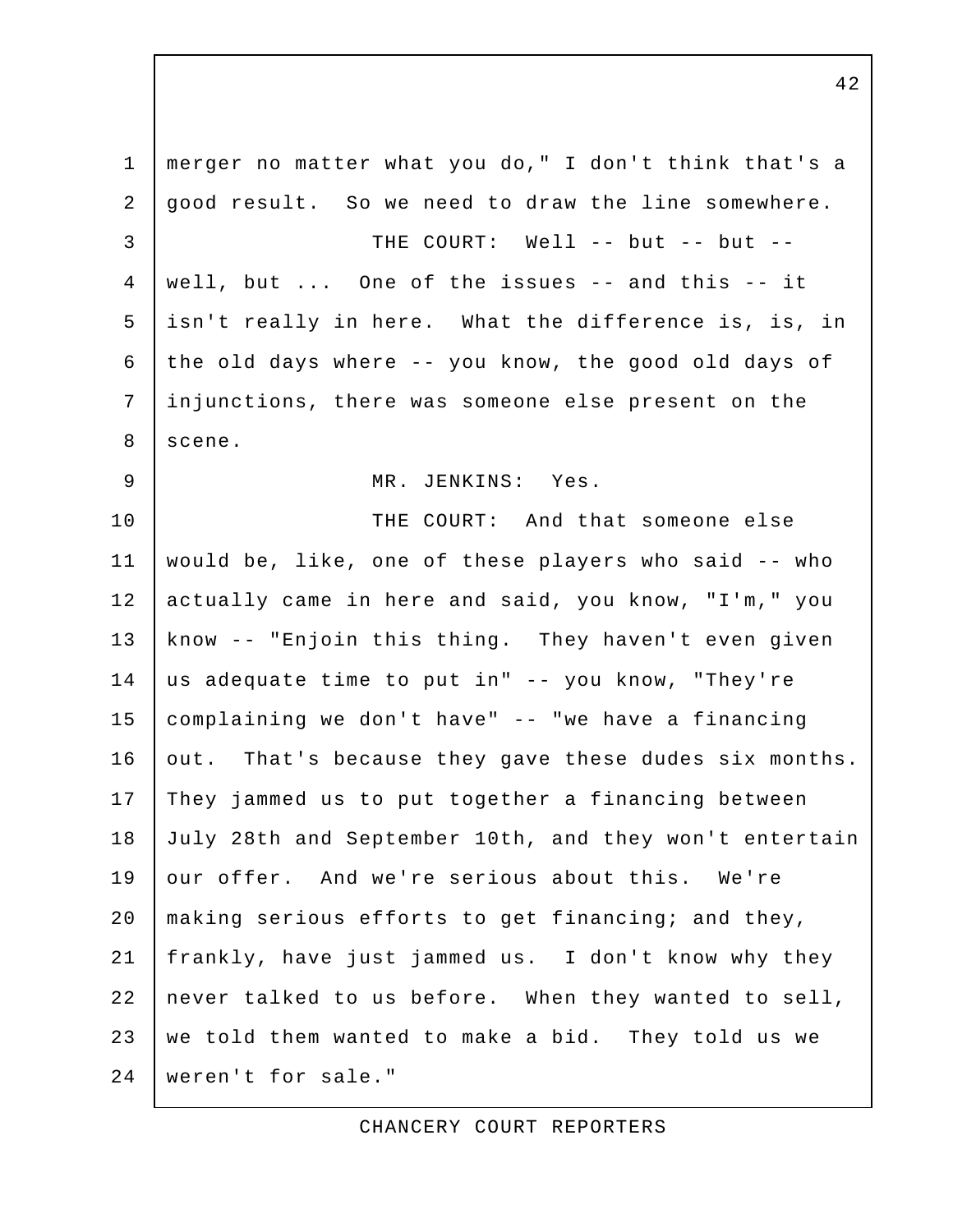1 I mean, that's what's sort of absent; 2 right? 3 MR. JENKINS: Yes. From this case, 4 that's correct, Your Honor. 5 | THE COURT: But that was prevalent. 6 You know, when people think about the great 7 injunctions under Revlon, McMillan, competing bids; 8 | right? QVC, competing bids; Revlon, competing bids. 9 I mean, it was in some ways a doctrine about people 10 being able to not -- you know, being able to be -- 11 have their offer considered, not a situation of ... 12 Where's the interloper here? 13 MR. JENKINS: There is none in this 14 case. If I had one -- this would be an easy case if 15 there was a higher bid out there, given how little --16 THE COURT: No, no. I mean, I 17 understand the point where some people say "Well, if 18 there was one, there wouldn't be a case because there 19 would be one," except on this kind of thing, I mean, 20 there actually is the plausible situation that 21 someone's seriously interested, you know, couldn't get 22 their financing together. On the other hand, if they 23 were seriously interested, I guess the argument would 24 be they could at least write a letter saying that and

CHANCERY COURT REPORTERS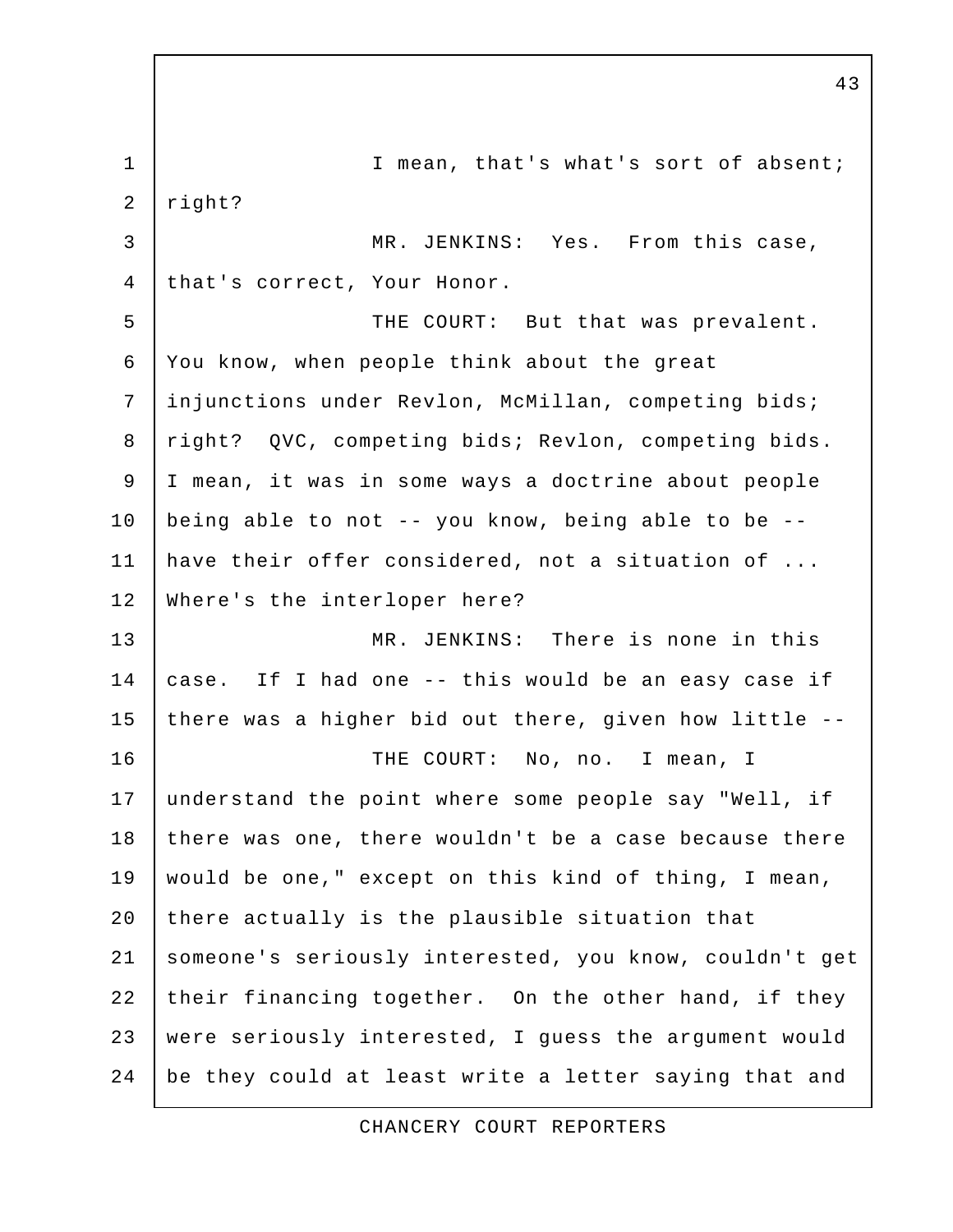1 saying, honestly, "We need more time. We need to put 2 back the closing. We'd like the opportunity to" -- 3 "to make a proposal." 4 | And no one has done that; right? 5 MR. JENKINS: They haven't, but it's 6 the usual -- the deal protection measures here are -- 7 I don't want to say standard, but we certainly have 8 seen them in other cases. 9 | THE COURT: Uh-huh. 10 | MR. JENKINS: It's in here that they 11 have a special force, because you're talking about 12 someone else coming in to jump the claim, knowing 13 that  $-$  I'm not an expert in the area, again; but the 14 termination fee doesn't strike me as something that in 15 itself is going to stop the deal. 16 | The problem on the matching rights and 17 the information rights, if I'm a private equity firm 18 or a strategic buyer that thinks I have an interest in 19 this deal, I don't have access to the private equity 20 that Vestar does and Vestar had before it made the 21 offer. 22 THE COURT: But can't they get the 23 information if they make a proposal that's superior or 24 reasonably likely to be a superior proposal?

CHANCERY COURT REPORTERS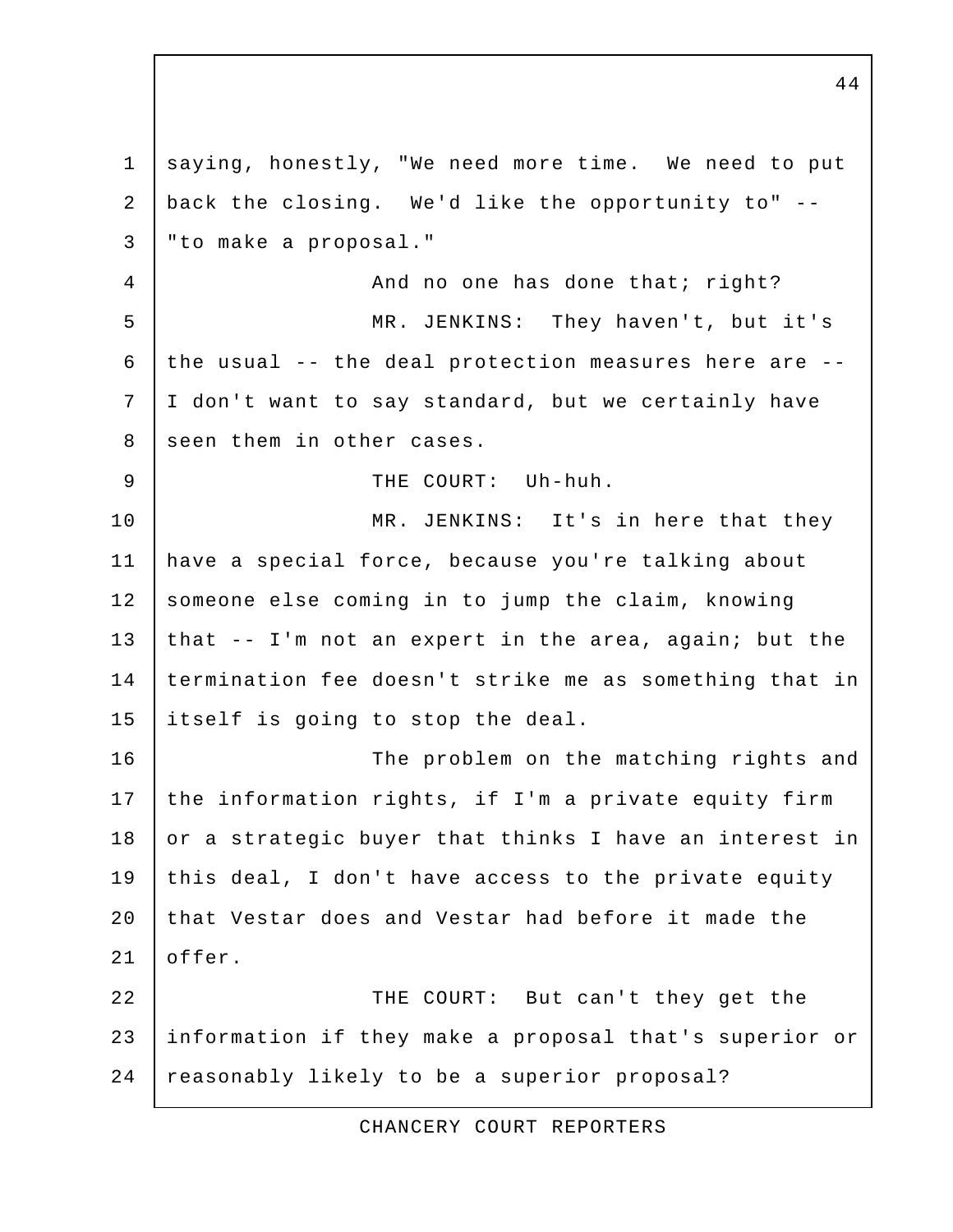1 MR. JENKINS: Yes, they have to make a 2 superior proposal first. They have to do that based 3 on only the public information, which puts them at an 4 informational disadvantage. 5 | THE COURT: They have to -- do they 6 have to put something on that's reasonably likely to 7 be a superior proposal or an actual superior proposal? 8 | MR. JENKINS: I read it as an actual 9 superior proposal; that is, they have to put dollars 10 on the table, which, to my mind, means it better be 11 above 8.20 a share. 12 | THE COURT: Does it have to be 13 financed? 14 MR. JENKINS: I'll find out, Your 15 Honor. I don't know the answer to that. 16 THE COURT: Isn't one of the things, 17 | though, that's little different here about -- in terms 18 of Vestar, to give them some credit, they did offer up 19 closing certainty more typical of a strategic buyer 20 than a traditional private equity buyer; right? 21 | MR. JENKINS: Yes, Your Honor. 22 THE COURT: I mean, they're willing to 23 be subject to a specific performance remedy. And 24 there is no  $-$  as I understand it, no financing

CHANCERY COURT REPORTERS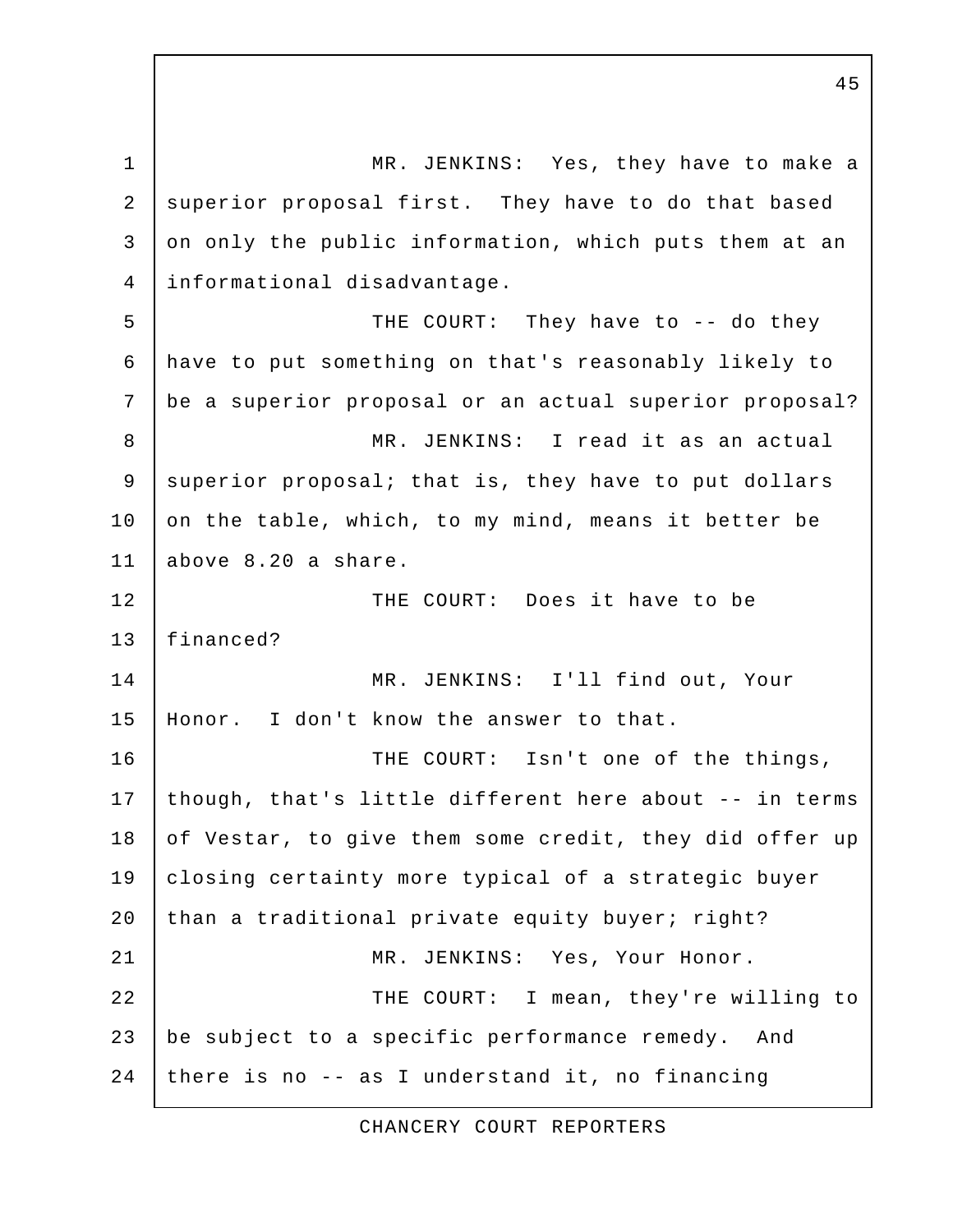1 contingencies at all; right? 2 MR. JENKINS: That's correct, Your 3 Honor. 4 THE COURT: And, in fact, the target 5 is a third-party beneficiary of the financing 6 commitment papers? 7 MR. JENKINS: I believe that to be 8 | correct, Your Honor. 9 THE COURT: I mean, that -- that is 10 different than a lot of the deals in the go-shop era 11 which had a pretty weak -- often had a weak reverse 12 | termination fee kind of protection and no financing 13 out, but you only pay the reverse termination fee and 14 you weren't a beneficiary of the financing commitment.  $15$  So you had to chase the banker somewhere. 16 MR. JENKINS: Right. But we have -- 17 THE COURT: In one case the seller had 18 to chase its own banker, which strategically advised 19 to sign up a deal in which it would be the financing 20 partner and then reneged on the financing commitment, 21 which is an elegant ... 22 MR. JENKINS: And in addition to the 23 informational disadvantage, somebody wanting to come 24 in under the summer would know that Vestar has

CHANCERY COURT REPORTERS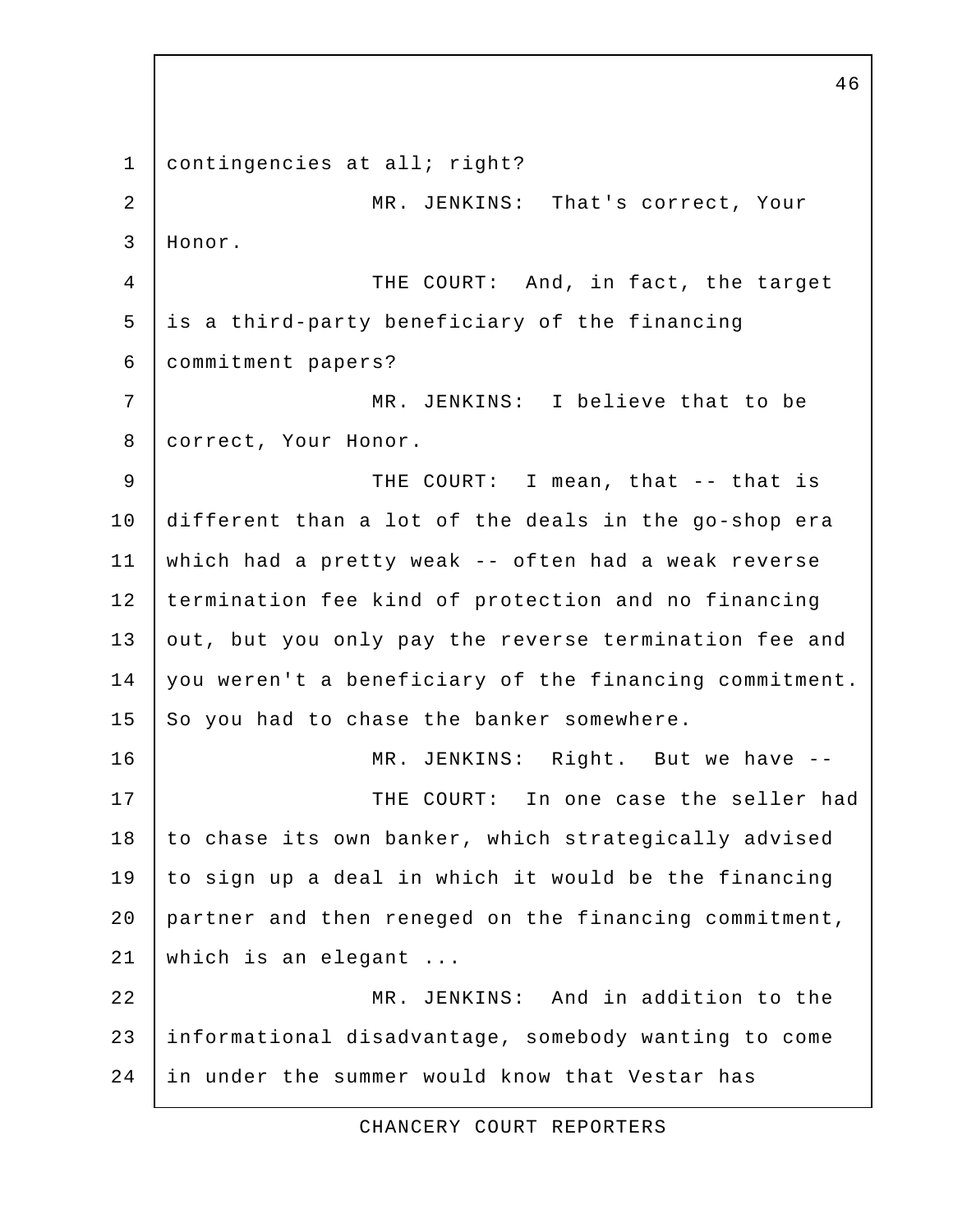1 matching -- matching rights, which, you know, in a 2 typical situation, who would want to be a stalking 3 horse for that? Because, again, Vestar has the better 4 information right now. Why would you even want to get 5 into this?

6 | THE COURT: But the -- the stalking -- 7 I mean, that's the argument for the first bidder 8 getting something because they are actually promising 9 to pay. My friends in academia are obsessed with this 10 matching thing. They're just obsessed with it. And 11 I've yet to see any real-world evidence indicating 12 that it matters if you make a truly nonfractional 13 topping bid. You may have a QVC when they -- you 14 know, when you got the testosterone flowing, the 15 irrational bids just kept coming; right? 16 MR. JENKINS: In an isolated -- in 17 another case --18 | THE COURT: What you're saying, for 19 example, this company ought to sell for 9-something. 20 | MR. JENKINS: Yes, to be a premium 21 above the 8.20, yes. 22 | THE COURT: Well, right. But I'm 23 assuming -- yeah. I mean -- well, what you're saying 24 is that you believe -- I guess your clients believe

CHANCERY COURT REPORTERS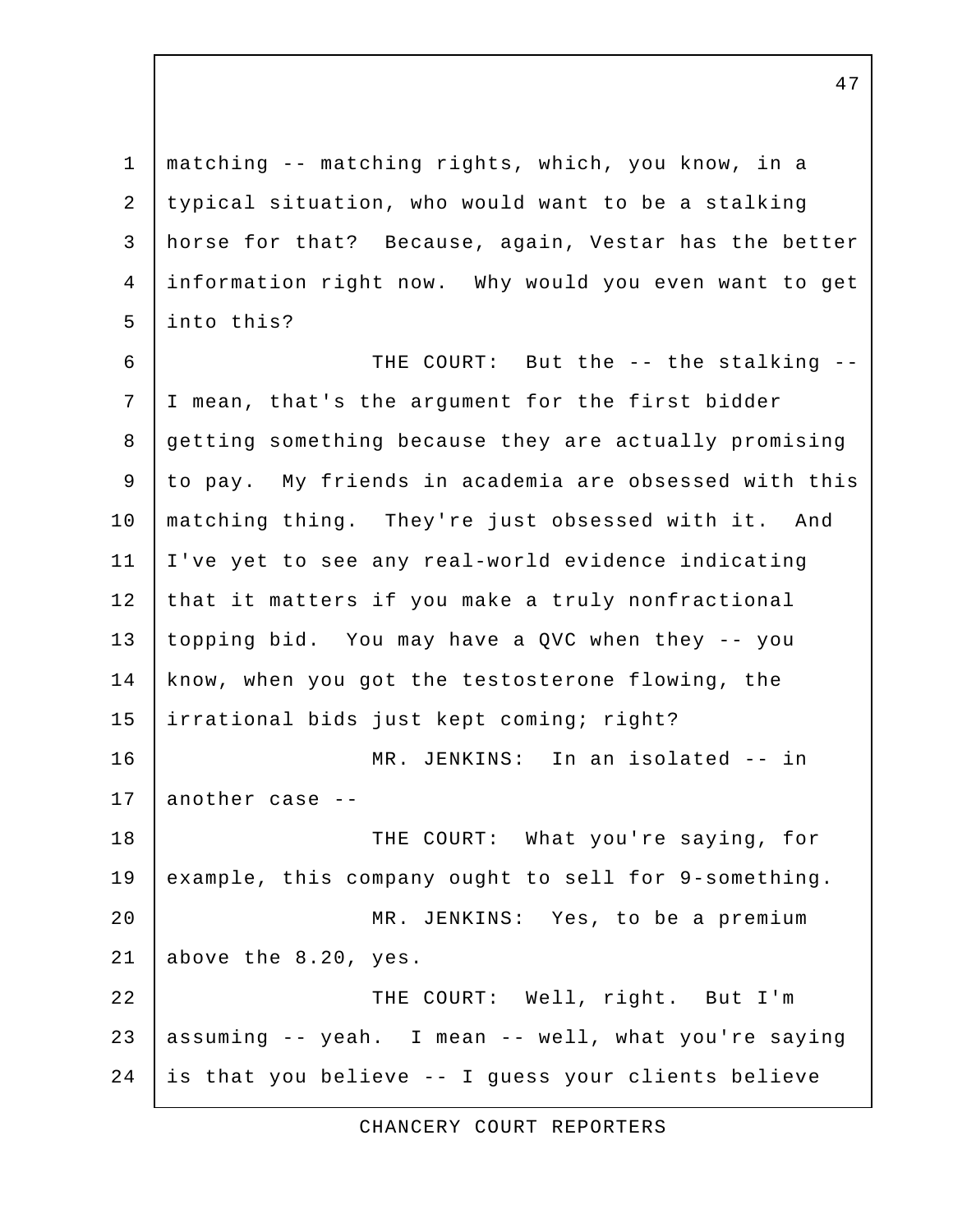1 that the fair value of this company is something north 2 of -- materially north of 8.20. 3 MR. JENKINS: I don't know about the 4 fair value, but what you can get in an open auction, 5 which might be more than fair value. 6 THE COURT: Well, it might be. But 7 what I'm saying is, then -- you know, how is the 8 matching right going to really chill that if somebody 9 is going to make kind of a really big stretch -- you 10 know, "Don't take this Vestar. Here's 9 bucks"? 11 | MR. JENKINS: It's the combination of 12 everything, the short time period, potential financing 13 | problems, the informational disadvantage, the matching 14 rights. And I agree. In another situation you could 15 have all of that; but if you shopped the company 16 earlier, you had all that, you wouldn't have a 17 | problem. 18 | Perhaps to put it more plainly, each 19 one of the things that they did in isolation would be 20 okay. It's the problem they did everything. It goes 21 back to my point. There's no case I'm aware of -- and 22 defendants cite none -- in which so little work was 23 done to try to get the best price. Your Honor is 24 asking why they did it. I don't have an answer. I've

CHANCERY COURT REPORTERS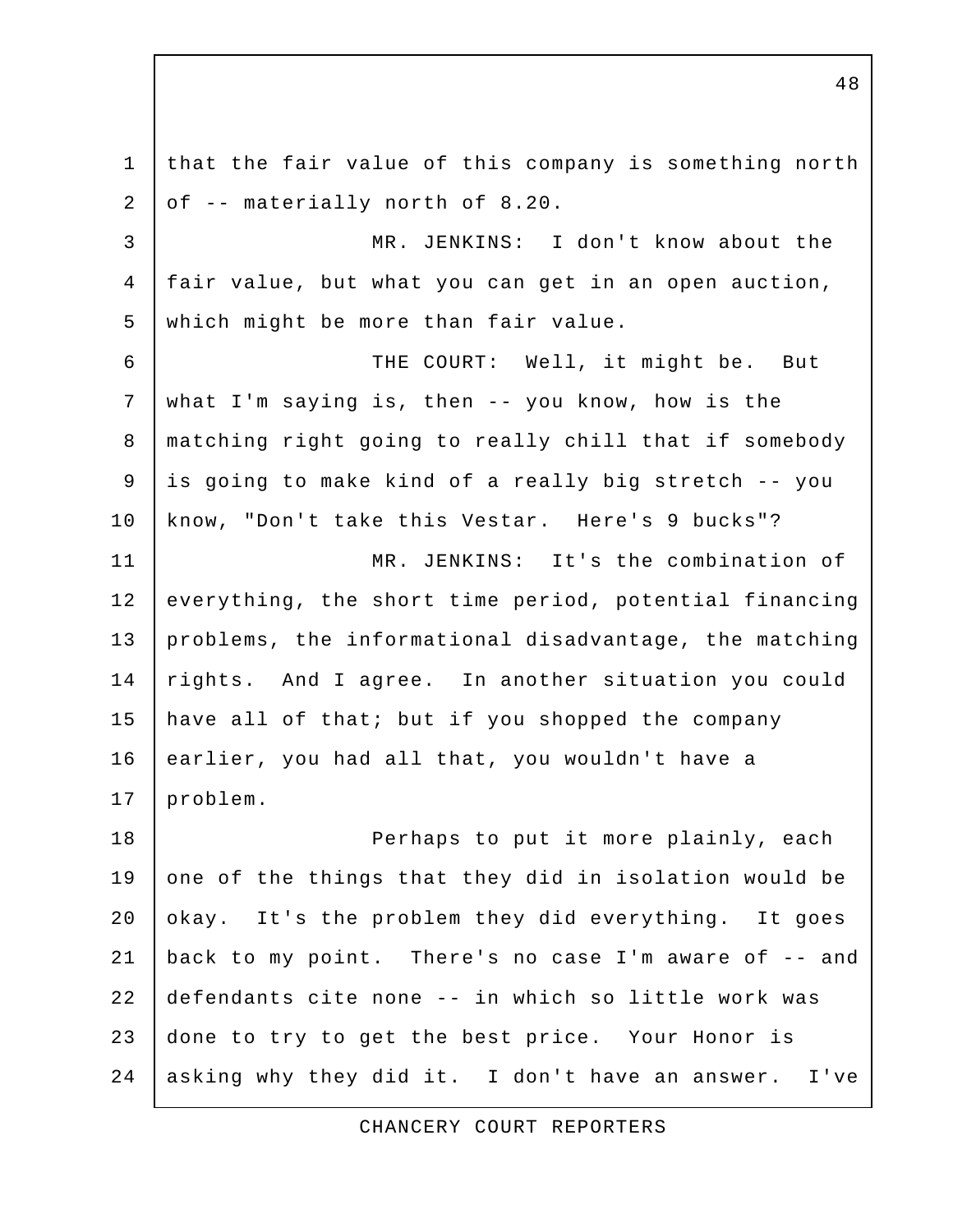1 qiven my best speculation. 2 | THE COURT: Uh-huh. 3 MR. JENKINS: I don't think I have to 4 get there to succeed under any of my points under 5 Revlon. It's an unusual case, and I recognize that 6 the Court  $-$ - I've been trying to think this through. 7 I recognize that the Court has concerns about issuing 8 an injunction. 9 My responses are, again, it just isn't 10 that good a price, and there's no reason to think that 11 Vestar is going to walk, really. If they like it at 12 | 8.20 and Your Honor issues an injunction to get a 13 better price, maybe no one comes out. I don't know. 14 | If Revlon is to have any meaning here, some line has 15 to be drawn. And it's difficult for me to see where 16 the line can be drawn that doesn't include me but does 17 include somebody else. What does the company have to 18 do? --have a 10 percent termination fee or something, 19 on top of no shopping, on top of not talking to 20 people? I don't know where that line is, but we're 21 getting either very close to it or, in my opinion, 22 we've crossed it. 23 THE COURT: Well, I mean, there's --24 there's 6.75 percent between 3.25 percent and

CHANCERY COURT REPORTERS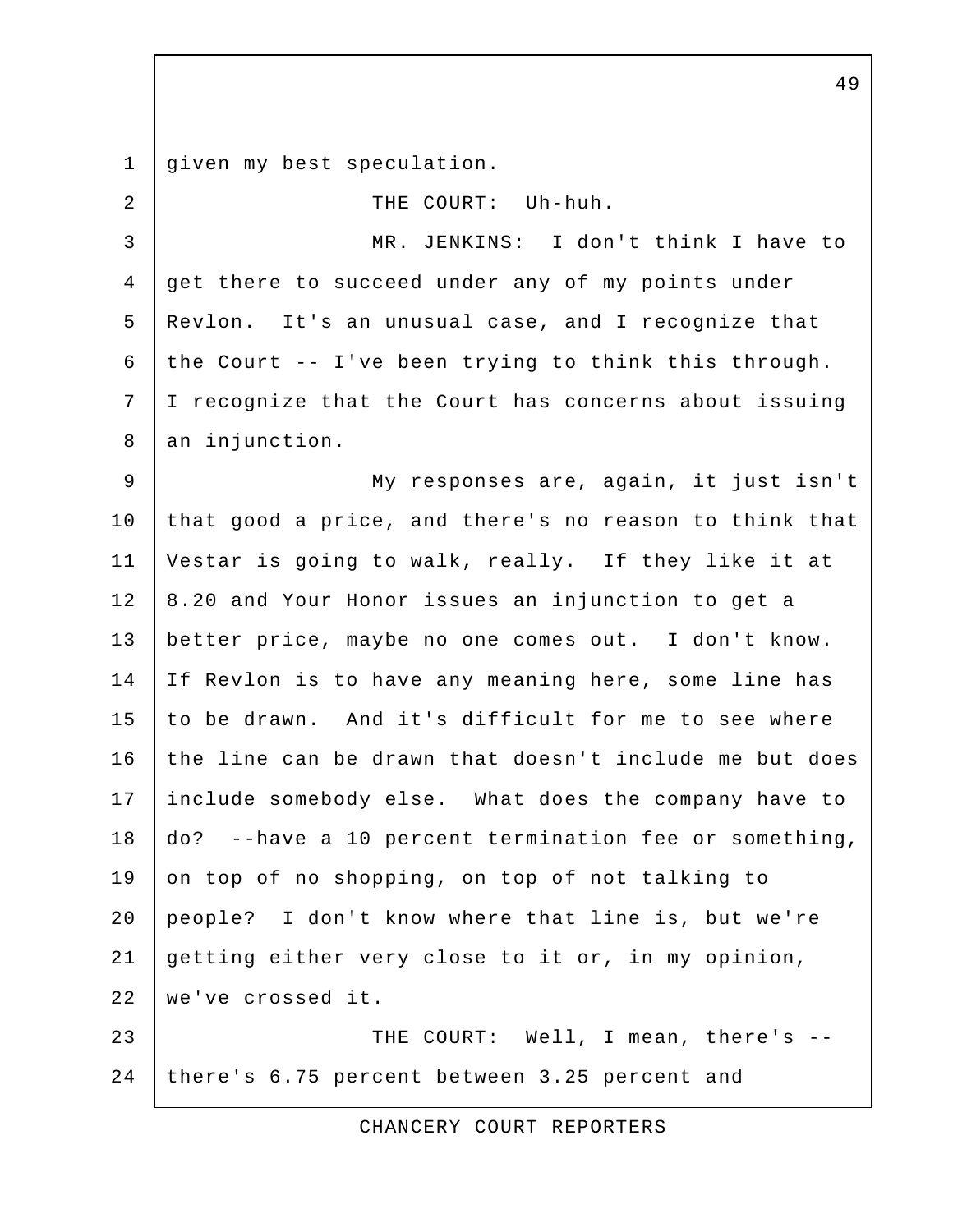50  $1 \mid 10$  percent. So --2 | MR. JENKINS: There are, but I was -- 3 I was giving -- 4 THE COURT: No; I understand what 5 you're saying. 6 MR. JENKINS: I don't know where we go 7 if this is okay. 8 THE COURT: Okay. Thank you, 9 | Mr. Jenkins. 10 | MR. JENKINS: Thank you, Your Honor. 11 Unless you have any further questions, I believe I've 12 | made my entire presentation in response to Your 13 Honor's questions. 14 THE COURT: No, no. You'll have 15 adequate time to come back after your friends. 16 | MR. JENKINS: Thank you. 17 | My friend, Mr. Lafferty. 18 THE COURT: Mr. Lafferty. 19 MR. LAFFERTY: Your Honor, may it 20 please the Court. Your Honor, I was puzzled when I 21 | read the plaintiffs' reply brief and their reliance on 22 an Internet article touting advice about opening a 23 dollar store and how to increase sales at that store. 24 Plaintiffs apparently want the Court to analogize from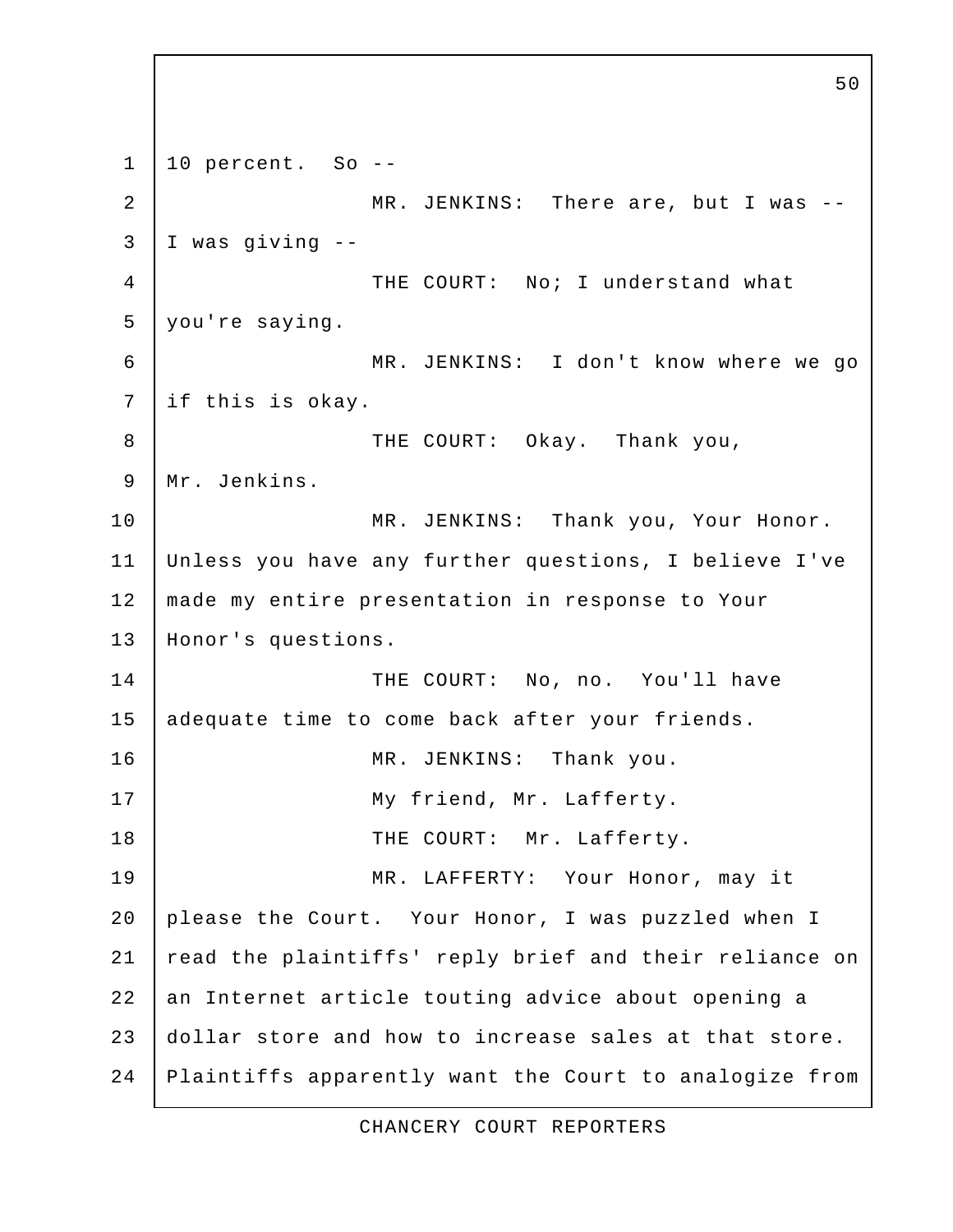| $\mathbf{1}$   | that article and its advice to make sure you put out a |
|----------------|--------------------------------------------------------|
| $\overline{2}$ | big Open sign to the present situation involving the   |
| $\mathfrak{Z}$ | sale of a public company. And as Your Honor I think    |
| $\overline{4}$ | already noted, plaintiffs' analogy is wide of the      |
| 5              | mark. Of course if you want to sell things for a       |
| 6              | dollar, you know -- and I say this maybe -- you put    |
| 7              | out an Open store -- an Open sign out front. I'm not   |
| $\,8\,$        | an expert on dollar stores, but maybe that will help   |
| 9              | you with your sales. But selling things at a dollar    |
| 10             | store and selling a public company where you're trying |
| 11             | to get the best price that you can are two very        |
| 12             | different things that raise very different concerns.   |
| 13             | Your Honor raised one; for example,                    |
| 14             | scaring away your employees. There are lots of other   |
| 15             | reasons why you don't go out and put a big Open sign   |
| 16             | or For Sale sign on a public company. But it's         |
| 17             | precisely because of those types of concerns and the   |
| 18             | many business judgments that a board has to make when  |
| 19             | they're selling a company under our law, the sales     |
| 20             | process is left to the discretion of the board. And I  |
| 21             | -- I know Your Honor maybe hates or maybe loves the    |
| 22             | term that there's no one blueprint -- and I'll try --  |
| 23             | THE COURT: I think it's beautiful.                     |
| 24             | MR. LAFFERTY: -- not to use that --                    |

CHANCERY COURT REPORTERS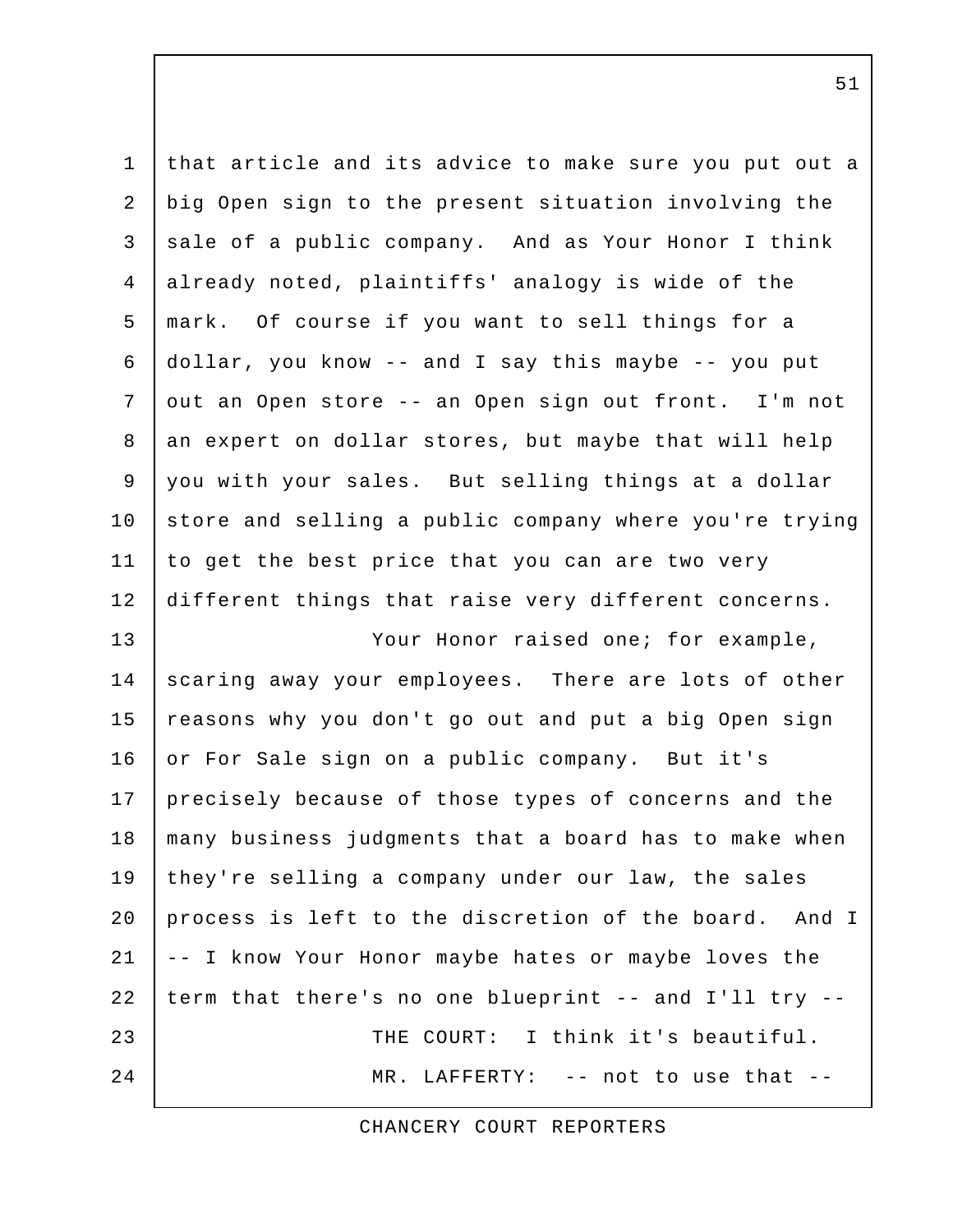1 I THE COURT: It's just that --2 | MR. LAFFERTY: -- too often. 3 THE COURT: -- it's drilled into our 4 head. 5 MR. LAFFERTY: But -- but -- but the 6 point is, there is no one way  $-$ 7 | THE COURT: Fairness cases often 8 become a battle of the experts. 9 | MR. LAFFERTY: True. 10 There is no one way about -- that 11 Delaware law proscribes and sets in stone about how to 12 achieve the highest price reasonably available under 13 Revlon. 14 THE COURT: There isn't, that's true. 15 What there is a concern about, though, obviously, is 16 when a model that is more sensibly used -- you know, I 17 | want to hear from your friends at Vestar. But, you 18 | know, honestly, there's a big difference between a 19 public company that has thousands of employees 20 deciding to make an overture to another industry 21 player and the risks that that entails compared to 22 something like Vestar. Vestar may be growing into a 23 strategic player. It is a private equity firm. 24 Anyone who works for it ought to know it's a private

52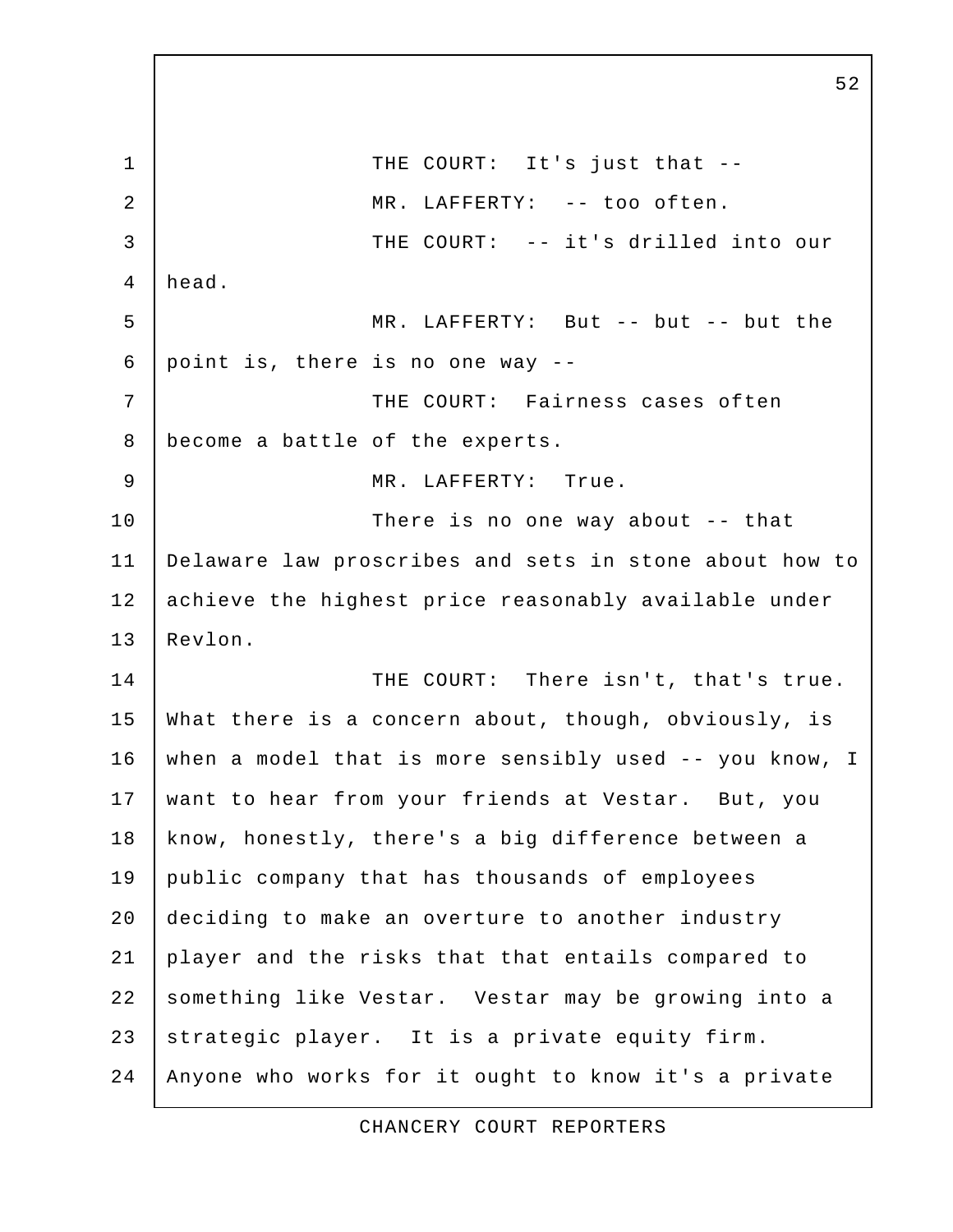1 equity firm. They do deals. They're going to buy 2 deals. They're not a public company; right? 3 MR. LAFFERTY: That's correct. 4 | THE COURT: So the idea they're going 5 to just walk away because the target's going to talk 6 to any other private equity, I mean, frankly, it just 7 doesn't have as much natural credibility. A real 8 strategic saying, you know, frankly, "You're going to 9 enmesh us. There's the chance by you doing a process, 10 that it becomes revealed that we're having discussions 11 with you"? That is a material risk, then, and they 12 | might not be willing to take it. 13 Similarly you got to be -- I had the 14 idea -- there was some notion out there that in some 15 public company acquisitions, that a strategic player, 16 a publically-traded Fortune 200 company acquiring 17 another industry player, why don't we have a go-shop. 18 Why don't they let the target have a go-shop period. 19 | I mean, that's giggle. I get that; right? 20 | So, I mean, I'm receptive to -- I 21 mean, you heard these arguments over time. I've heard 22 plaintiffs' arguments say why didn't the strategic 23 give a go-shop. Well, it's duh, why don't you. You 24 should never be invited to, you know, the Fortune 200

CHANCERY COURT REPORTERS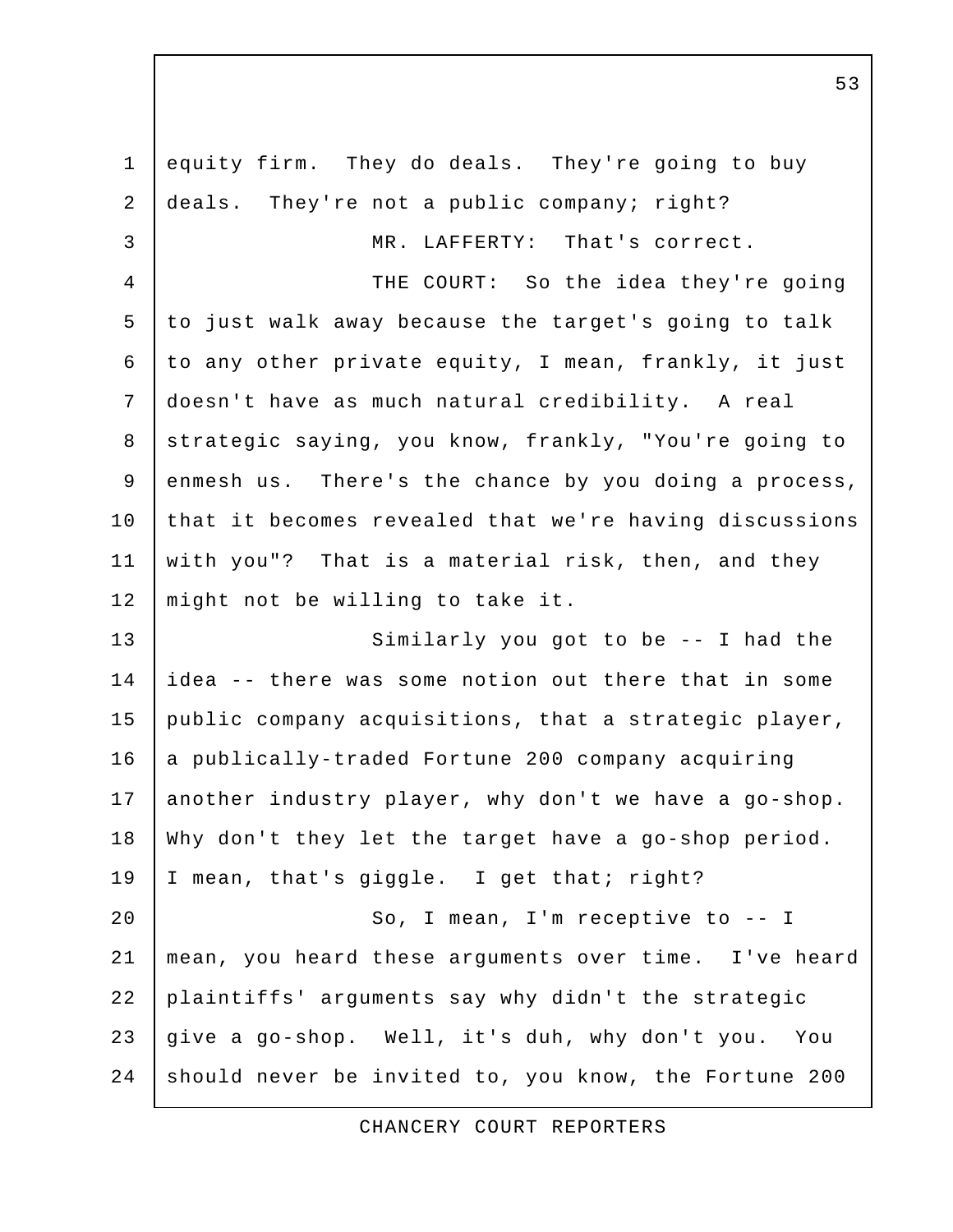1 board of directors' meeting annual gala if you're dumb 2 enough to buy another public company when you're a 3 Fortune 200 company and subject yourself to a go-shop 4 period where you could lose the target and end up a 5 bait fish or weakened or whatever. I get it. 6 This is Vestar. So Vestar says "We're 7 going to go away." I mean, is the magic words going 8 to be now whenever anybody is a buyer, they just 9 simply say "You got to understand we're leaving. If 10 you talk to anybody else, we're leaving" and that's 11 just a blank check for the target board to do nothing? 12 | Because that's really what's on my 13 | mind here, which is why the heck couldn't Citigroup 14 have made some discreet inquiries to four or five of 15 the folks who had expressed an interest in the past 16 and say, you know, "If you're" -- "If you're 17 interested, let us know"? or however the banker does 18 it. And they have ways. Why? 19 | MR. LAFFERTY: Your Honor, may I --20 may I answer? 21 | THE COURT: Yeah. 22 MR. LAFFERTY: The answer is, 23 obviously, the -- is always they could have, right. 24 They could have done -- they could have done that.

CHANCERY COURT REPORTERS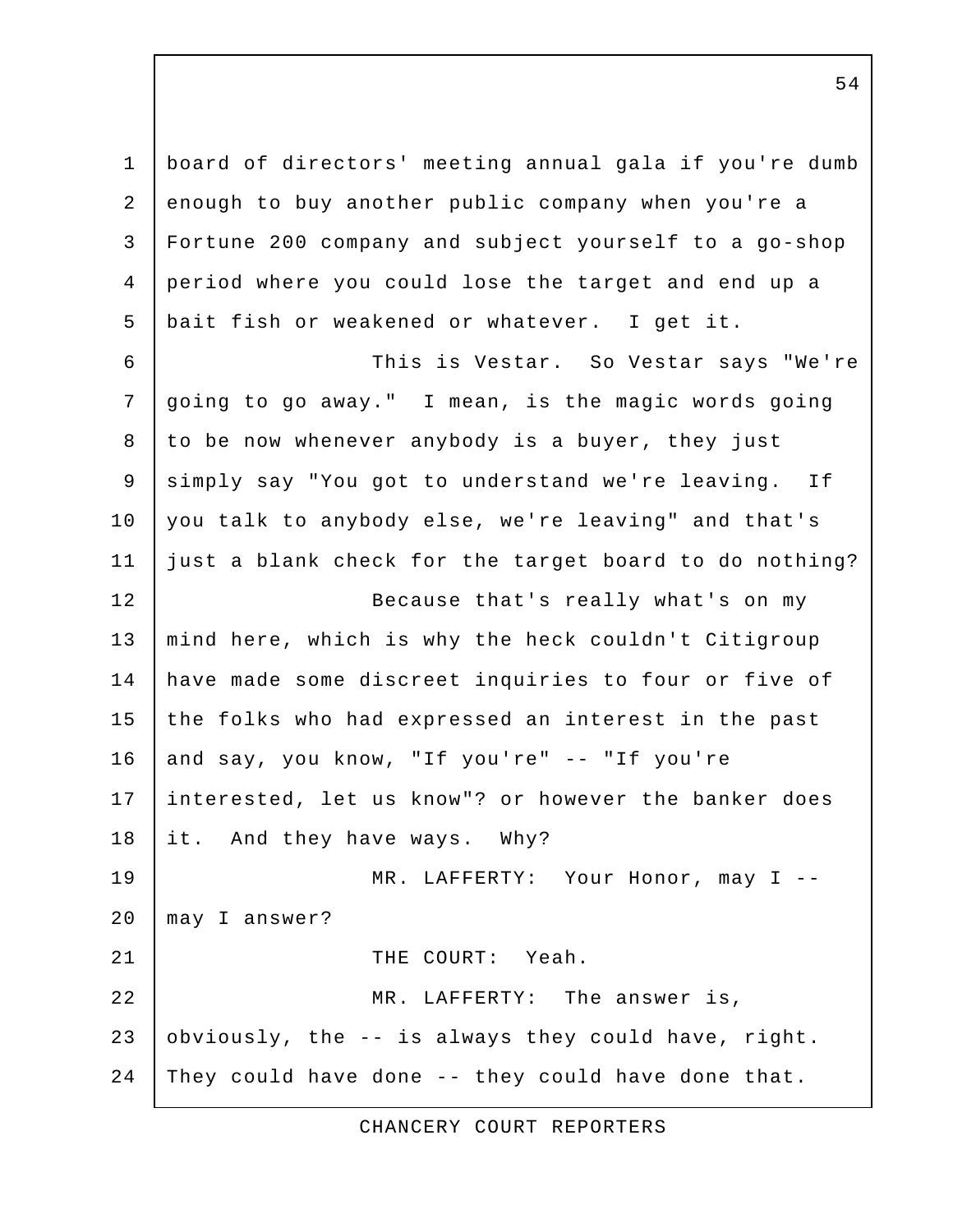1 But -- but you have to put it in the context of the 2 situation. And I think, you know, the fact that 3 Vestar informed Citi and informed the board that they 4 would walk or substantially reduce their price if we 5 either insisted on a go-shop or a presigning auction 6 or  $-$  or kicking the tires shopping period, that was 7 but one factor that the board had before it. So -- 8 **THE COURT:** And there was no -- there 9 wasn't even an -- was there some obligation to tell 10 Vestar what other discussions the company was having? 11 Didn't the company actually have a meeting, take a 12 meeting with some other player during this period? 13 MR. LAFFERTY: Yes. Yes, Your Honor, 14 that did happen. 15 THE COURT: And what happened at that 16 meeting? 17 | MR. LAFFERTY: The private equity firm 18  $\vert$  came in and -- and -- and made a presentation I think 19 to the management people, and the discussions didn't 20  $\vert$  go anywhere. That -- that party actually did sign an 21 NDA, but nothing ever happened. Nothing -- they never 22 came back. They never --23 THE COURT: Was Citigroup there? 24 MR. LAFFERTY: No, I don't believe

CHANCERY COURT REPORTERS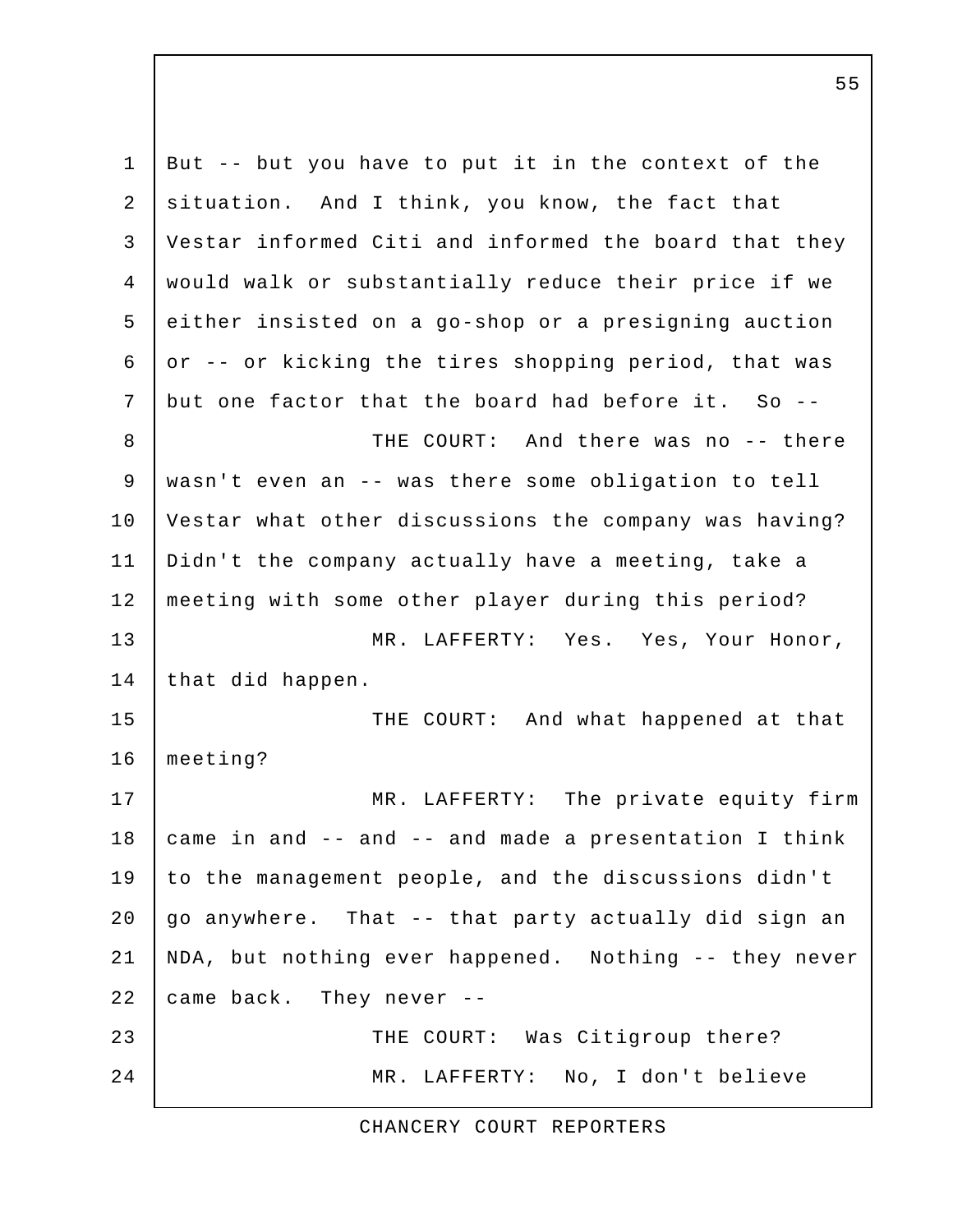1 they were. 2 | THE COURT: That's another thing. 3 What is this board doing letting the managers take a 4 meeting with another private equity firm without 5 Citigroup or an independent director there? What's 6 | the point? I mean, what is the thinking? Was there 7 any thinking? 8 MR. LAFFERTY: Look, Your Honor, I -- 9 I can't answer that question. I don't think that -- 10 that's in the record anywhere. I can tell you -- 11 | THE COURT: Well, I mean, they were so 12 proud of themselves that Hicks didn't discuss price, 13 but Hicks discussed all kind of valuation ranges with 14 them. And there's an e-mail from a very -- a very 15 strange e-mail, honestly, from Mr. Hicks to 16 Mr. Holstein in March talking about -- it's -- it's 17 Plaintiffs' Exhibit 53 -- which Mr. Hicks talks about, 18 you know, his prior meeting with Holstein and Alpert, 19 who are the dudes from Vestar, right, and they're  $20$  talking about -- they conveyed a number of strategic 21 benefits which would "accrue to the benefit of Health 22 Grades," and -- this is the important point -- "post 23 Vestar's 'going private' transaction (and, therefore, 24 should be duly considered in any indication of

CHANCERY COURT REPORTERS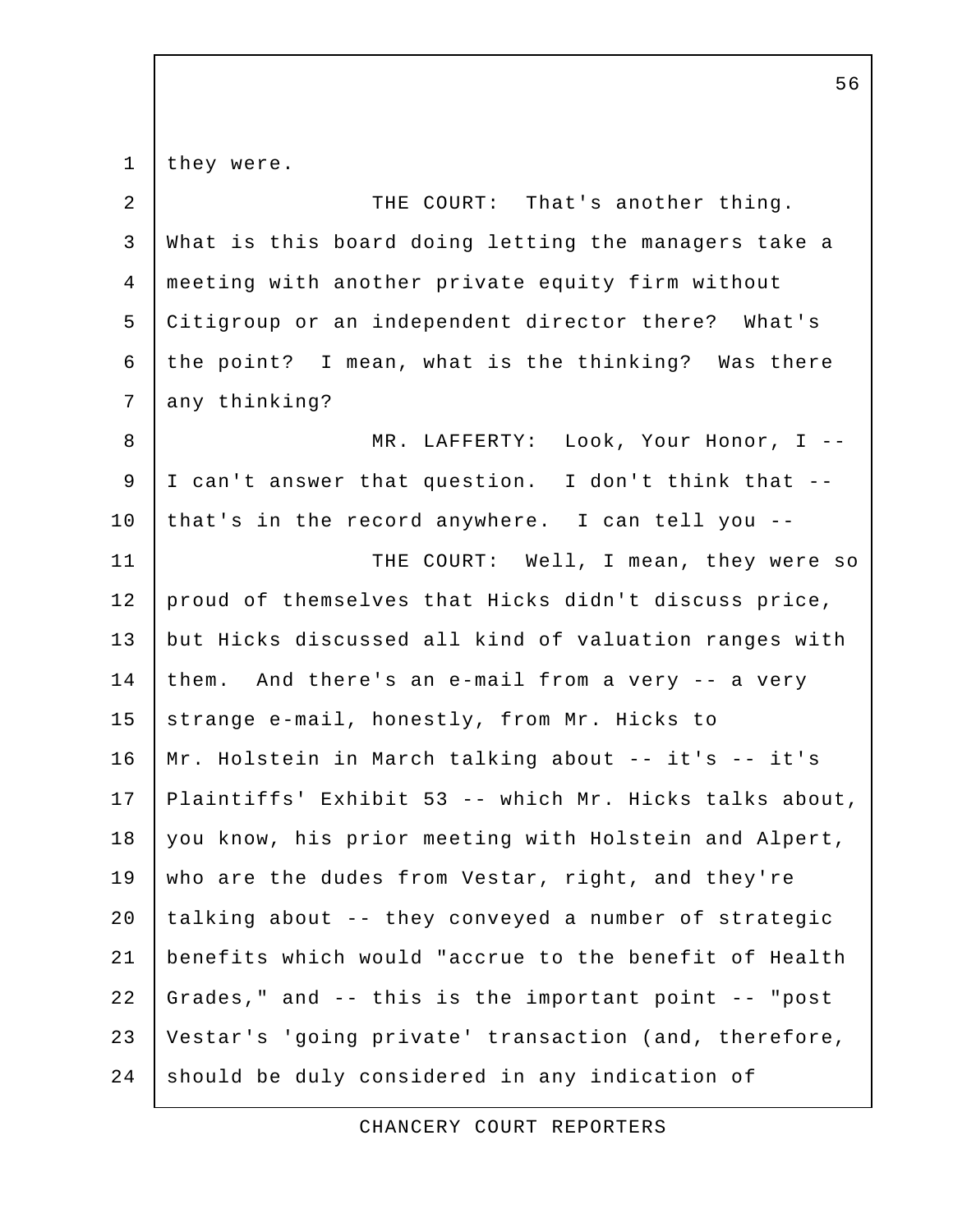1 | interest)."

| $\overline{a}$ | Now, I don't know if that's what got                   |
|----------------|--------------------------------------------------------|
| 3              | the price up; but it says, "While I have no doubt      |
| $\overline{4}$ | whatsoever in your and Vestar's ability to create      |
| 5              | strategic value working collaboratively with Health    |
| 6              | Grades' management, I wanted to give you an            |
| 7              | opportunity to expand upon the six principle areas you |
| 8              | outlined at the meeting. I will keep these at the      |
| 9              | highest level  and "They were as follows:"             |
| 10             | And he goes through these things, you                  |
| 11             | know. And it's basically "I have very high confidence  |
| 12             | that we can get the high revenue growth." And "Our     |
| 13             | question to you and Vestar would be: what incremental  |
| 14             | growth can you layer on top of this?"                  |
| 15             | Now, I don't get this. And I suppose                   |
| 16             | I would be less troubled if it were cc'd to an         |
| 17             | independent director and to Citigroup and to outside   |
| 18             | counsel. But it sure as heck looks like if Mr. Hicks'  |
| 19             | wondering how he and -- was it Mr. Dodge and his       |
| 20             | brother, how they and Vestar together can just kick    |
| 21             | booty after the deal. And, you know, I'm just trying   |
| 22             | to sort of figure this out.                            |
| 23             | MR. LAFFERTY: Your Honor, may I                        |
| 24             | address this?                                          |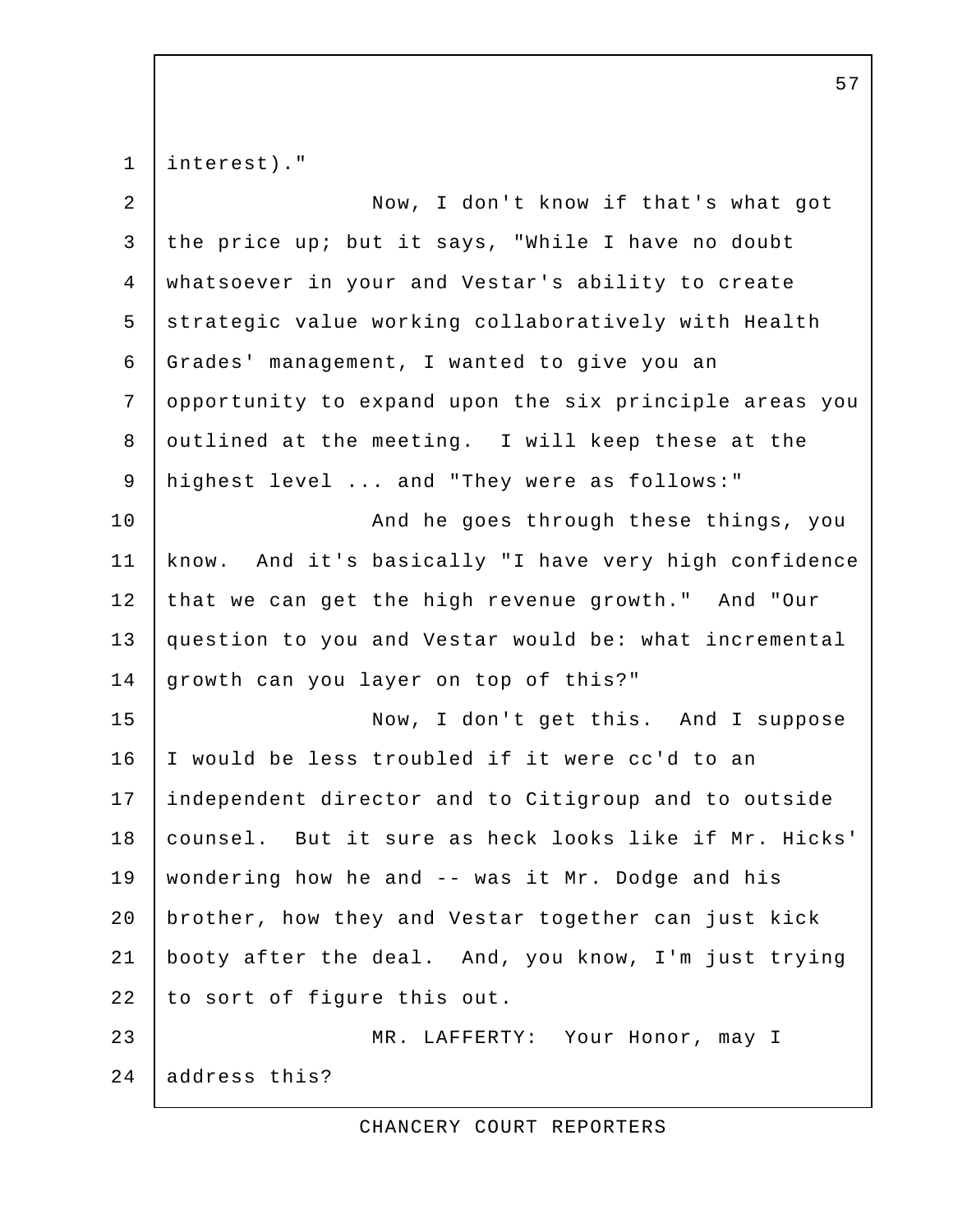1 1 THE COURT: Uh-huh. 2 | MR. LAFFERTY: Because there were 3 other things going on, and it is in the record. 4 There -- there -- there was an effort by Citi -- and 5 Citi is not cc'd on this e-mail, but Citi was involved 6 in discussions right in that time frame with Vestar 7 trying to get them to pump up their price. And they 8 came up with a -- a set of, what they called a 9 synergies type of a case, looking at it from the 10 perspective of -- of Vestar, how they might increase 11 the value of this business, trying to pump up -- pump 12 them up as to get the price up as high as they  $13$  could  $-$ 14 THE COURT: So that's what you're 15 saying should be duly considered in any indication of 16 interest, is, if you can do these things, then you 17 ought to be paying for them and sharing them? 18 MR. LAFFERTY: Absolutely. And 19 that's, frankly, when -- when Vestar got the 20 communication, this sort of what had been put together 21 by Citi, they threw up all over it. I mean, they said 22 "This is ridiculous. These numbers are" -- "they 23 don't make any sense. We're not even going to discuss 24  $that.$ "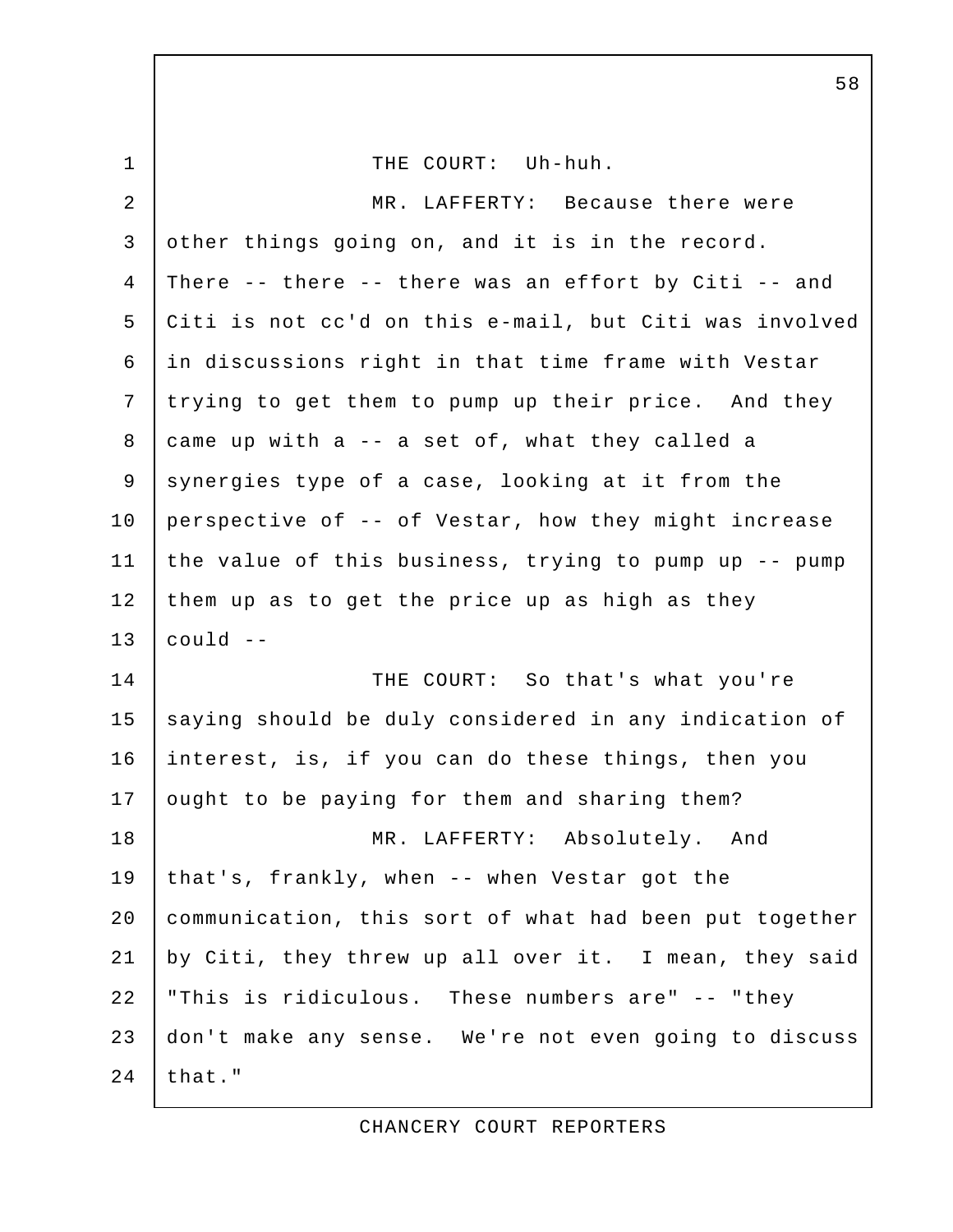1 THE COURT: But were these things 2 blind copied by Mr. Hicks to other members of the 3 board or the Citigroup? 4 MR. LAFFERTY: The board was aware 5 that this was going on. It's -- there are board 6 meeting minutes where -- where this issue was 7 discussed. And -- and so that -- that was definitely 8 addressed at a board meeting. There's a board 9 presentation on it that's in the record in the March 10 time frame. 11 THE COURT: But you --12 MR. LAFFERTY: That communication is 13 not obviously cc'd to the board. 14 THE COURT: Well -- and what I meant, 15 sometimes you could have a situation where the board 16 might want Mr. Hicks and Mr. Holstein -- Mr. Holstein 17 to be perceiving he's just talking to Mr. Hicks; but 18 every time Mr. Hicks does this, he immediately 19 forwards the e-mail to, you know, the directors and 20 the Citigroup and  $F$  -- FYI any comment on this so that 21 they are aware of the back-and-forth. I mean, because 22 there is this goofy e-mail, frankly, from Vestar all 23 buddy-buddy to Mr. Hicks about "Hey, here's some other 24 deal with looks like a pretty weak shopping process

CHANCERY COURT REPORTERS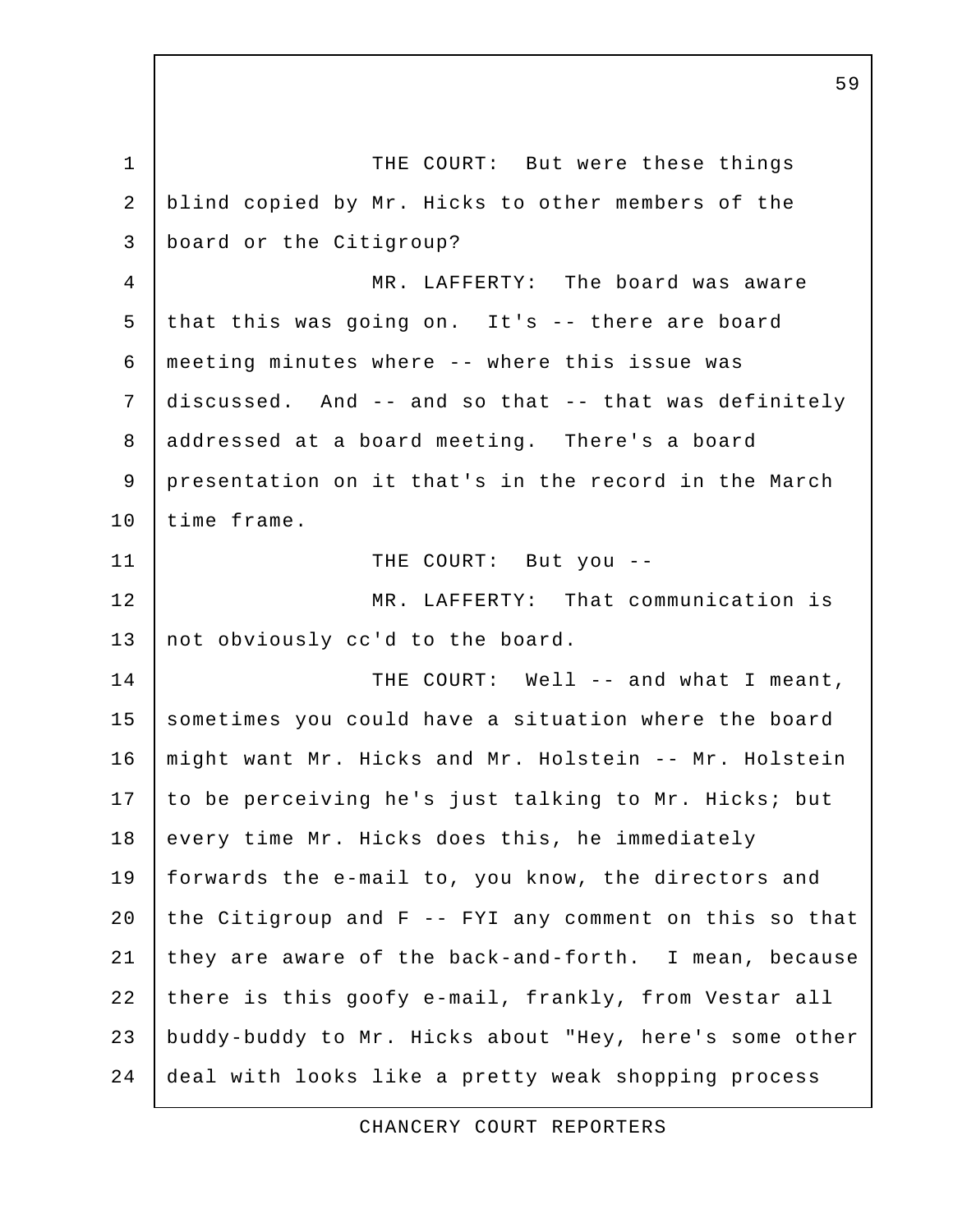1 and"  $-$  "and," you know, pretty good deal for the  $-$ - 2 for the buyer. Maybe this will help you sell it with 3 the board," which is the only way to read that e-mail. 4 | And it's just a little chummy; right? 5 | MR. LAFFERTY: Your Honor, I don't -- 6 I don't take that away from that e-mail. But I -- 7 | THE COURT: What would you take away 8 | from that e-mail? 9 MR. LAFFERTY: Well, I think it was 10 Vestar's attempt to say "Look, this" -- "this" -- 11 "this is FYI." At that point the deal was just about 12 signed up. I mean, the issue of whether there was 13 going to be a shopping and wasn't going to be a 14 shopping period was already decided. That was in the 15 final throes -- or maybe it might have come right 16 after the deal had been inked. So I don't think it 17 had any impact on the process whatsoever. Indeed, 18 Mr. Hicks testified about it. He had no idea why it 19 was that Vestar sent it to him, and he didn't even 20 understand what it was about. 21 | But, I mean, let me -- let me back up. 22 I mean, the whole notion of the discussions that have 23 been ongoing, this company -- and, again, it's -- it's 24 been -- Mr. Hicks and -- had testified that he had had

CHANCERY COURT REPORTERS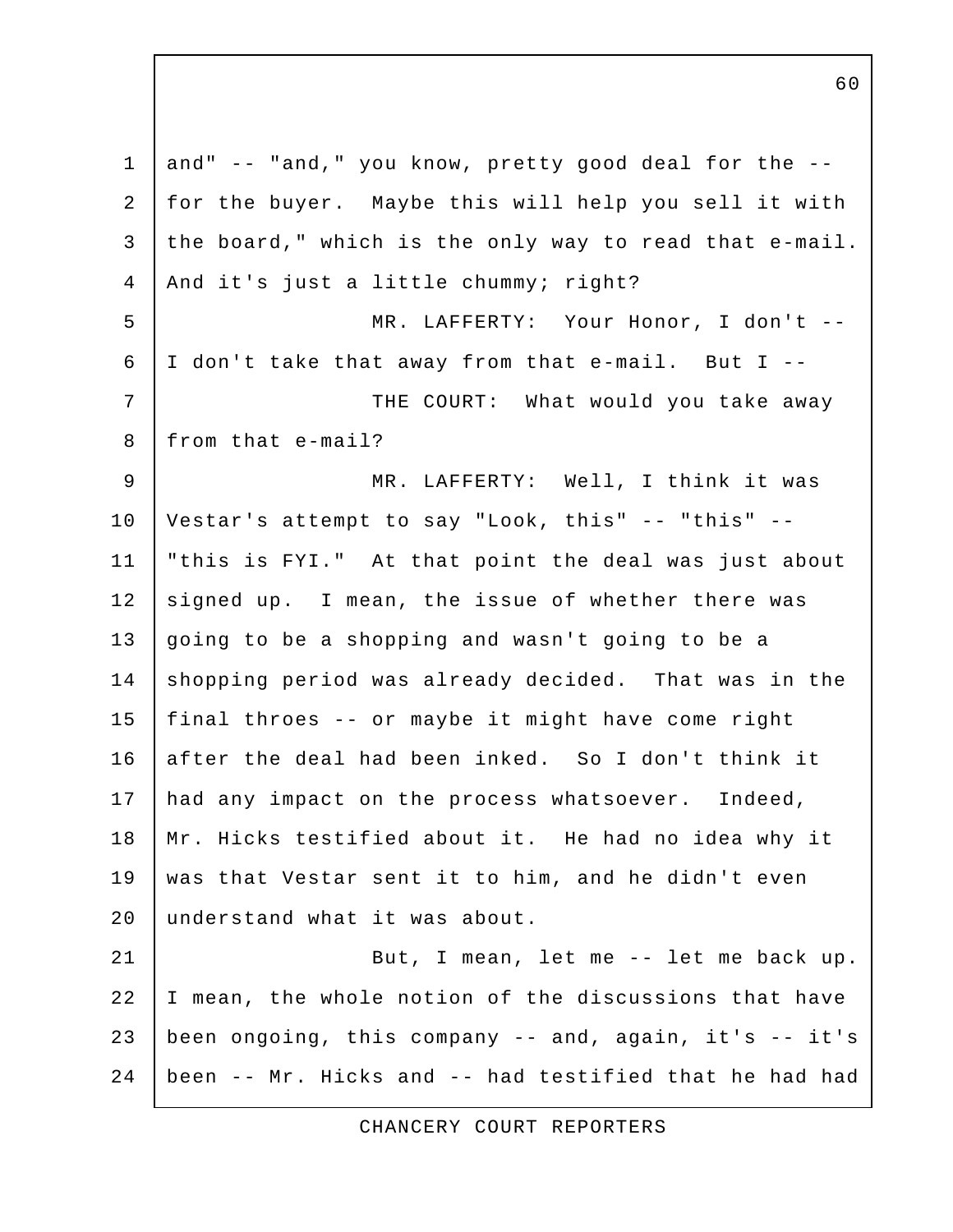1 repeated contacts throughout a period of years with 2 all the private equity buyers that are identified in 3 the Citi book with  $-$ - with the strategics. They were 4 conversations that would come up where they would be 5 approached -- where Mr. Hicks and the company would be 6 approached by them. These folks weren't shy. They 7 knew about the company. And they're not shy enough to  $8$  say "We don't" -- "We don't know how to make an offer 9 or an expression of interest" --10 THE COURT: You're saying, also, 11 several of them got confidential, nonpublic 12 information? 13 MR. LAFFERTY: What is not clear -- 14 and it's not in the record -- is whether or not --15 there -- there certainly had been a couple of NDAs 16 signed within the last couple years with some of these 17 players. It's not clear whether or not they actually 18 | followed up to get any confidential information. If 19 they did, it was at a high level. 20 THE COURT: But what you're saying, 21 the company displayed a willingness to  $-$ -22 MR. LAFFERTY: Absolutely. And -- and 23 evenhandedness. And if somebody else had come forward 24 during that period -- and, again, the board wasn't out

CHANCERY COURT REPORTERS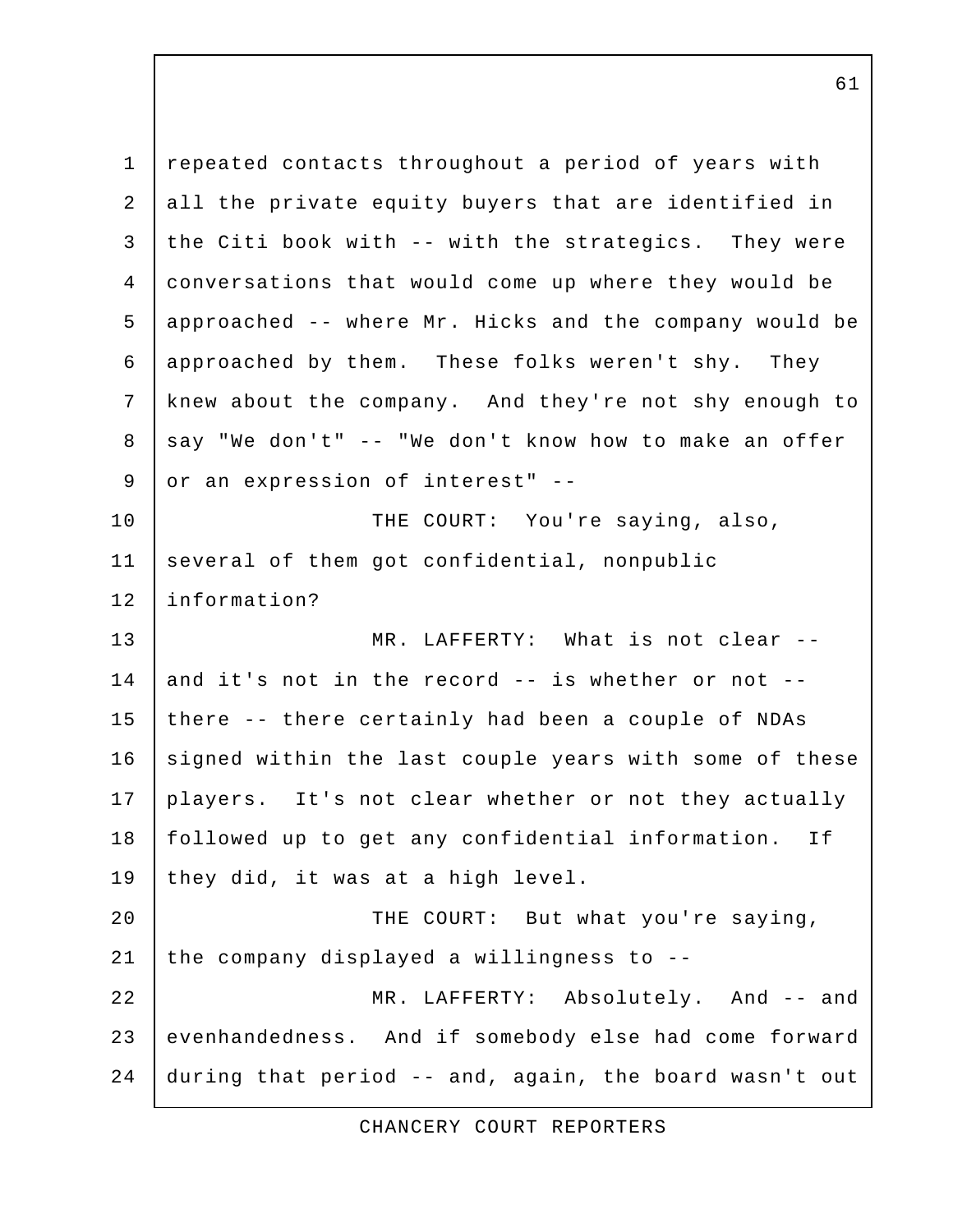1 in March, when -- when we took another meeting with a 2 private equity firm, trying to sell the company. We 3 weren't talking with someone who had actually come 4 forward and put the bid for it. 5 THE COURT: I understand the -- and I  $6$   $\vert$  -- I -- I have some empathy for the line that the 7 board has to draw -- walk in this situation. On the 8 other hand, that is the time to display maximal body 9 language and other receptivity to the party you're 10 | meeting with, such that if they want to make an offer, 11 they know that you will listen; right? And the 12 question is, is the board saying "Oh, is Mr. Hicks out 13 there?" We don't know, right, because the board let 14 | Mr. Hicks unsupervised take that management meeting;  $15$  right? 16 MR. LAFFERTY: I believe that Citi was 17 not involved in that, and no outside board members 18 were there, to my knowledge. I -- you know, I can 19 confirm that with Citi, but I don't believe -- I don't 20 believe there were -- 21 | THE COURT: Tell me about Mr. Hicks, 22 exactly his financial incentives as you understand 23 them. I'm trying to get at this -- there's something 24 like an additional 14 million bucks that he gets if

CHANCERY COURT REPORTERS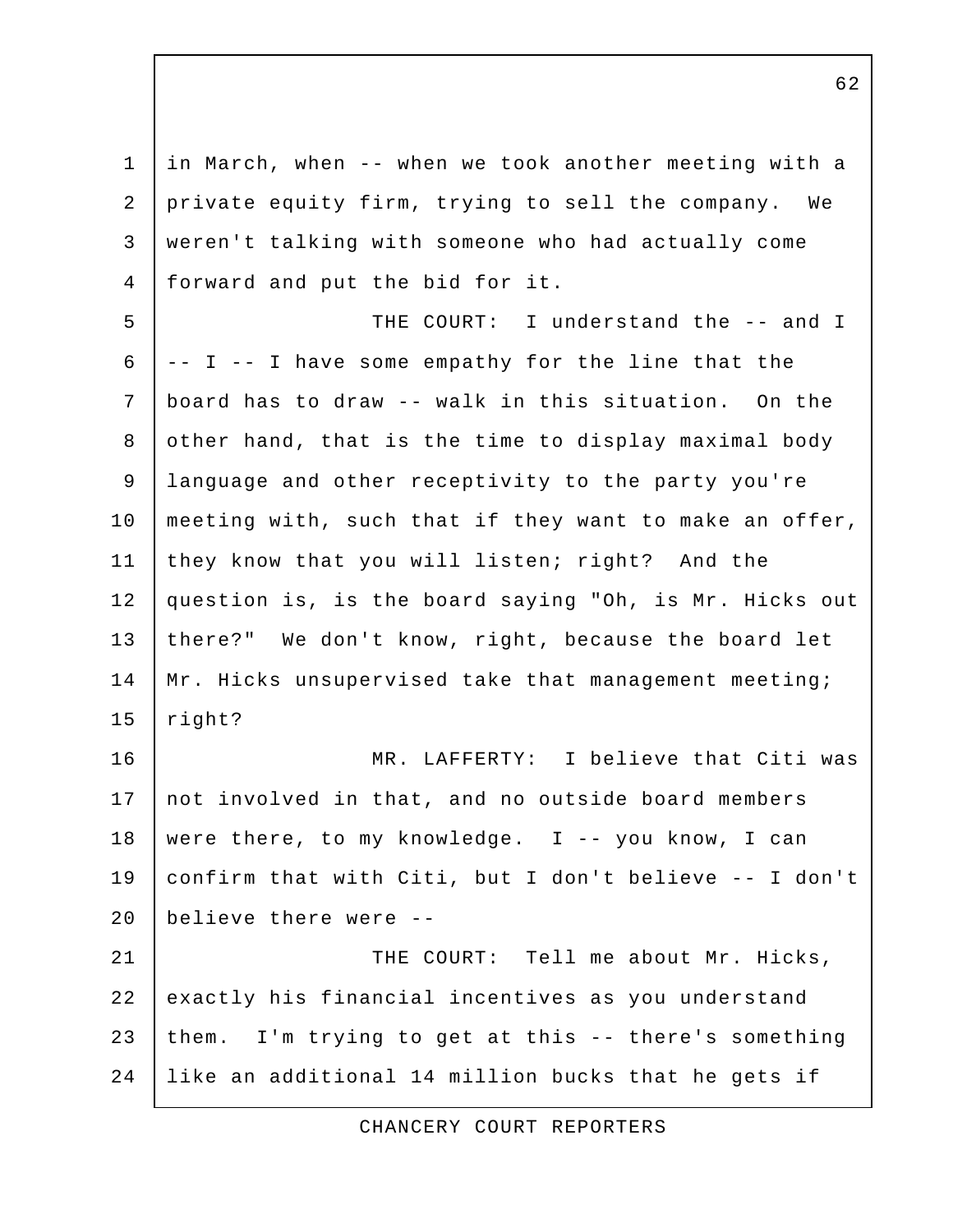1 he's on board the day after the -- a merger closes or 2 the tender offer closes? 3 MR. LAFFERTY: Your Honor, yeah, he's 4 entitled, I believe, to a noncompetition payment if, 5 you know, certain things happen. 6 THE COURT: Well, that's an 7 additional -- you're saying that when this thing 8 | closes, he gets about 31 million bucks; right? 9 MR. LAFFERTY: It's over 30 million. 10 I thought it was a little bit higher than 31, but -- 11 but it's a big number. 12 THE COURT: It's almost -- it's 31, 13 almost 145, according to your brief. Then you have a 14 footnote where you say he'll get an additional 15 1.7 million shares if he remains employed at the 16 | completion of the offer. 17 | MR. LAFFERTY: Correct. 18 THE COURT: Which would give him 19 another almost 14 million following his sale of 20  $\vert$  shares. Now, does that mean that he can -- he's going 21 to for sure sell them to Vestar? 22 MR. LAFFERTY: Yes. 23 THE COURT: Okay. If he quits the day 24 after, he gets to do that, or does he have to stay in?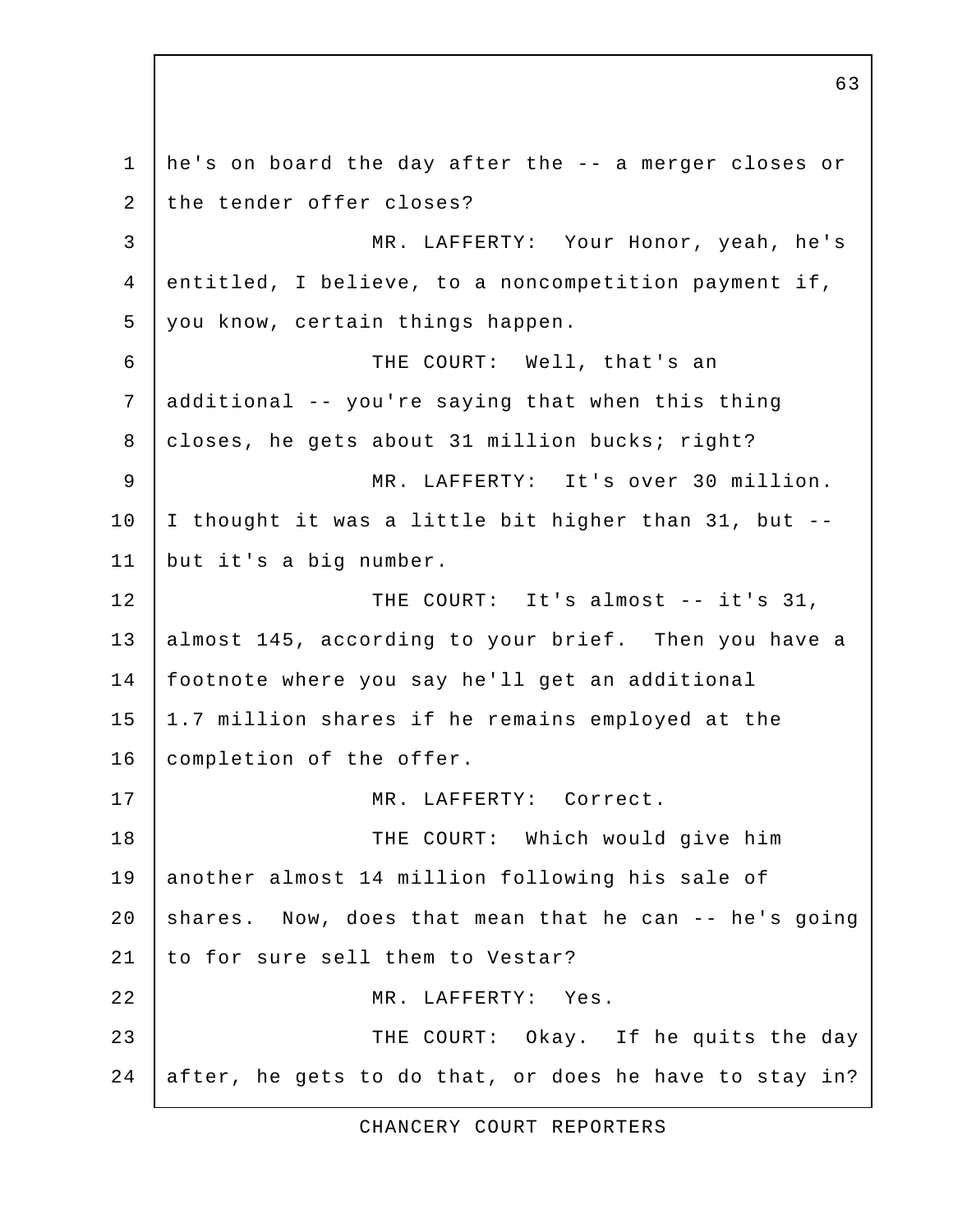1 As long as he's there the day after and honors the 2 noncompetition, he can take the 14 million bucks and  $3$  run? 4 MR. LAFFERTY: Your Honor, I -- I 5 believe that's correct, but I would have to confirm. 6 I don't -- I don't know as I stand here, but I believe 7 that is correct. 8 | THE COURT: So he doesn't have to 9 | remain employed. 10 | MR. LAFFERTY: That -- I believe that 11 is correct. And -- 12 **THE COURT:** But that's also the sort 13 of amount of money he could potentially roll into an 14 equity pool; right, depending on what arrangements he 15 made with Vestar? 16 MR. LAFFERTY: Your Honor, I -- I 17 assume that he could roll any amount of money he has 18 in his bank account into an equity pool if that were 19 offered to him and he decided to take it at some 20 point. 21 | THE COURT: But, you know, what I'm  $22$  trying  $-$  and, again, there's nothing about  $-$  I 23 admit -- I understand what the board did what it did 24 and said "Don't talk about your employment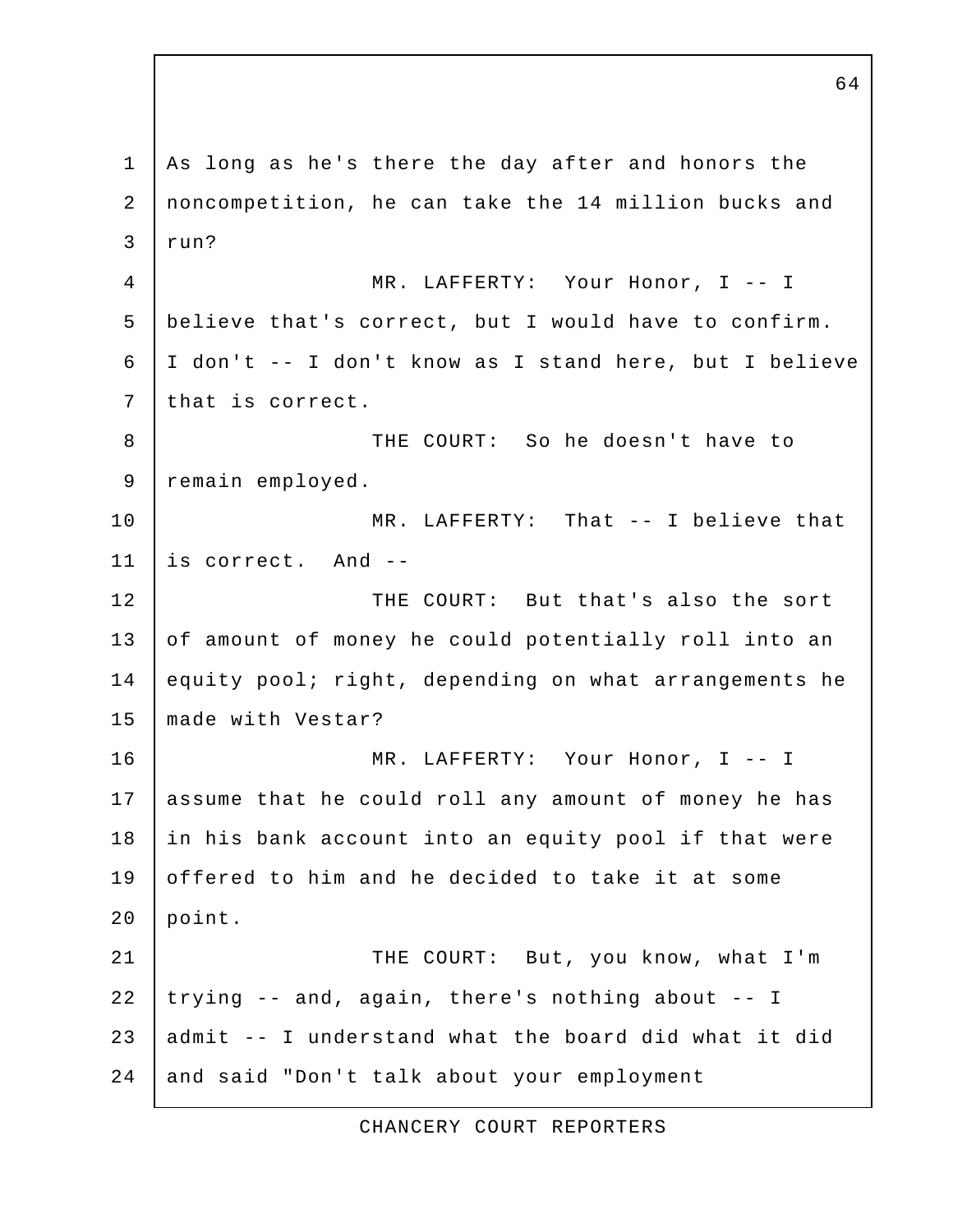1 arrangements."

| ᅩ               | <u>urrungementen.</u>                                  |
|-----------------|--------------------------------------------------------|
| $\overline{2}$  | MR. LAFFERTY: Right.                                   |
| $\mathfrak{Z}$  | THE COURT: On the other hand -- you                    |
| $\overline{4}$  | know, I'm -- I'll pick on your friend who's getting up |
| 5               | next who told me about they don't, you know -- forget  |
| 6               | management -- they don't need -- they can do           |
| $7\phantom{.0}$ | managementless transactions. They're just awesome.     |
| 8               | Well, maybe they can. Their pitch isn't that way.      |
| $\mathsf 9$     | The loving embrace of the talking points was not that  |
| 10              | way. That's not the tenor of any of the previous       |
| 11              | communications.                                        |
| 12              | You know, there's script involving Mr.                 |
| 13              | -- what is it -- is it Holstein?                       |
| 14              | MR. LAFFERTY: Yes, Your Honor.                         |
| 15              | THE COURT: Right. (Continuing) --                      |
| 16              | where he's talking about how much he digs, you know -- |
| 17              | and he actually said something sort of like this;      |
| 18              | right, this script?                                    |
| 19              | MR. LAFFERTY: You know, he testified                   |
| 20              | -- or someone testified to the effect that they don't  |
| 21              | know whether that he actually used it as a script or   |
| 22              | not.                                                   |
| 23              | THE COURT: But this is the tenor of                    |
| 24              | what he's telling the people; right?                   |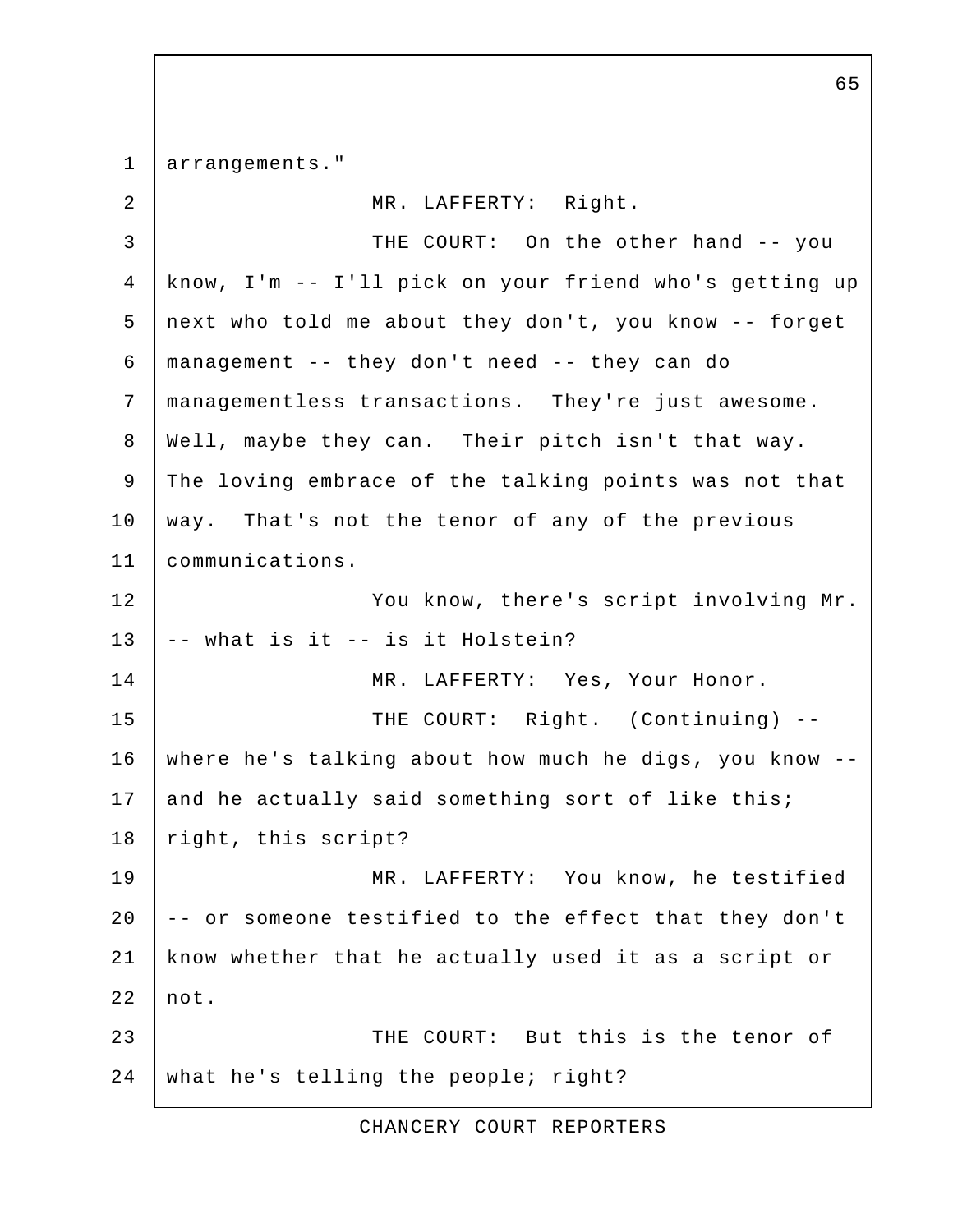1 MR. LAFFERTY: I wasn't there but I 2 assume that that is correct. Your Honor, my -- 3 THE COURT: And they're "delighted to 4 have the opportunity to partner with each and everyone 5 of you. 6 "Without each and everyone of you, we 7 would not be here today. 8 | "As partners with management, we look 9 forward to supporting you in every way we can as you 10 and your team lead Healthgrades moving forward." 11 | The "you" in that is referring to 12 Mr. Hicks. 13 MR. LAFFERTY: I believe it is. I 14 mean, Your Honor, I think we've been -- been very 15 up-front with -- with the notion that I think Vestar 16 has said that they -- they would like to retain 17 management. They've got no arrangements to retain 18 | management. 19 | THE COURT: They don't have any 20  $\alpha$  arrangement. But the thing I have to -- your -- the 21 lead dude on this was Hicks and then the Citigroup 22 bank. Hicks' financial interest, in one way he has 23 more interest than anybody in the world. I mean, if 24 he were saying today "I do not want to do this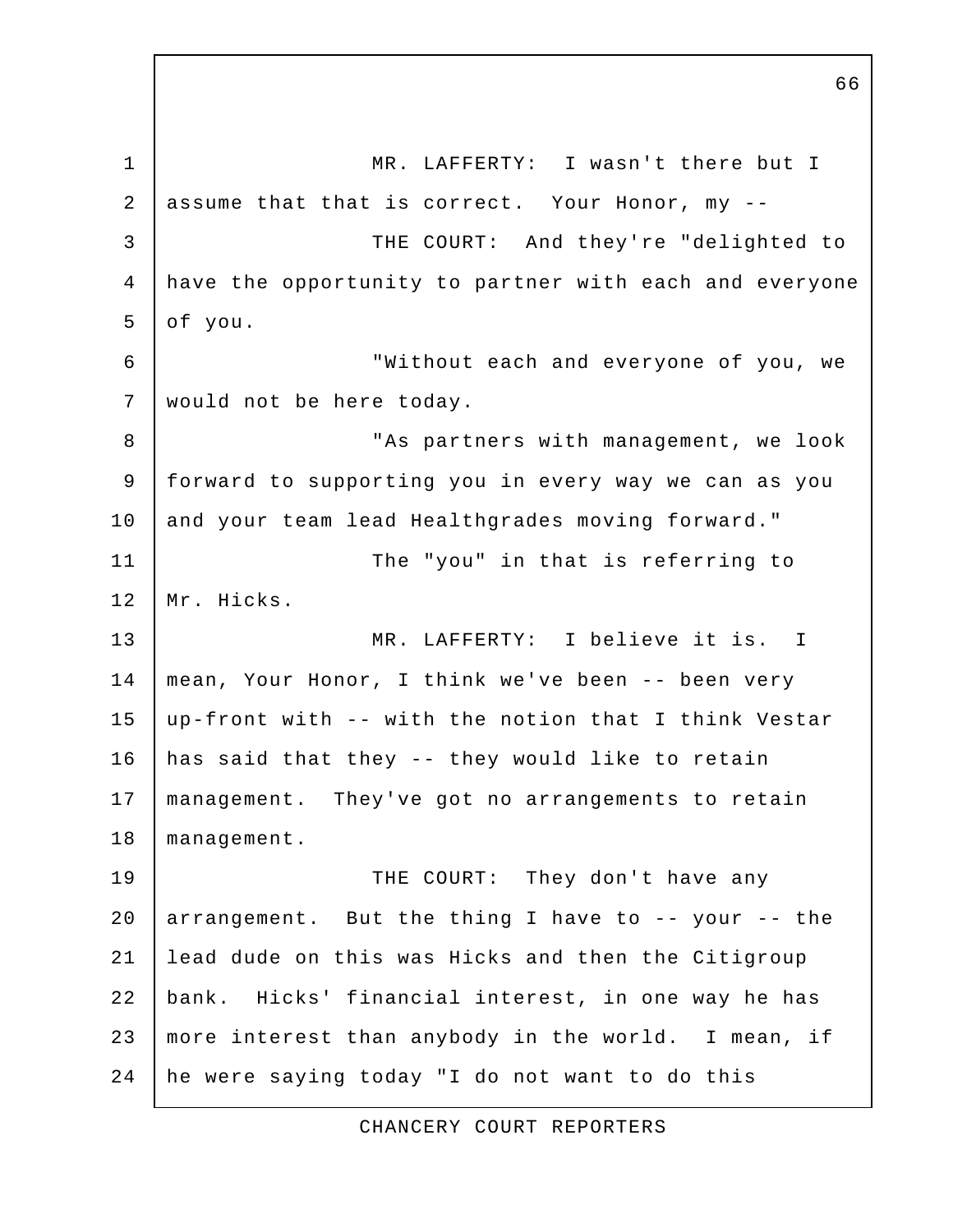| $\mathbf 1$    | anymore. I have been doing this since the Clinton era  |
|----------------|--------------------------------------------------------|
| 2              | and like Clinton, I want to move on to other things.   |
| 3              | This is my final nut," I'd have -- you know, that      |
| $\overline{4}$ | would be -- "and my brother's doing the same," that    |
| 5              | would give me an enormous amount of confidence, right, |
| 6              | that he had -- he really wanted to squeeze the best    |
| 7              | out of the market. But he's got another reload         |
| 8              | opportunity.                                           |
| 9              | And one of the problems in these                       |
| 10             | situations, frankly, with private equity if you set    |
| 11             | the mark for yourself, right -- I mean, you want to    |
| 12             | get enough so that, like I said, you can do all those  |
| 13             | things, your boat, your house, whatever your -- your   |
| 14             | amusements are and be financially secure; but you also |
| 15             | know "Hey, I'm" -- "I'm still in the game." And if     |
| 16             | you push that up to 9.50, that's going to push your    |
| 17             | equity compensation target and all that kind of stuff  |
| 18             | up.                                                    |
| 19             | What I'm trying to figure out, you                     |
| 20             | know, how I endorse in some way a model where you now  |
| 21             | move to basically single-bidder negotiations with      |
| 22             | private equity firms, because private equity firms,    |
| 23             | they have such a scary capacity to walk away, that you |
| 24             | entrust to someone whose financial interests are       |

CHANCERY COURT REPORTERS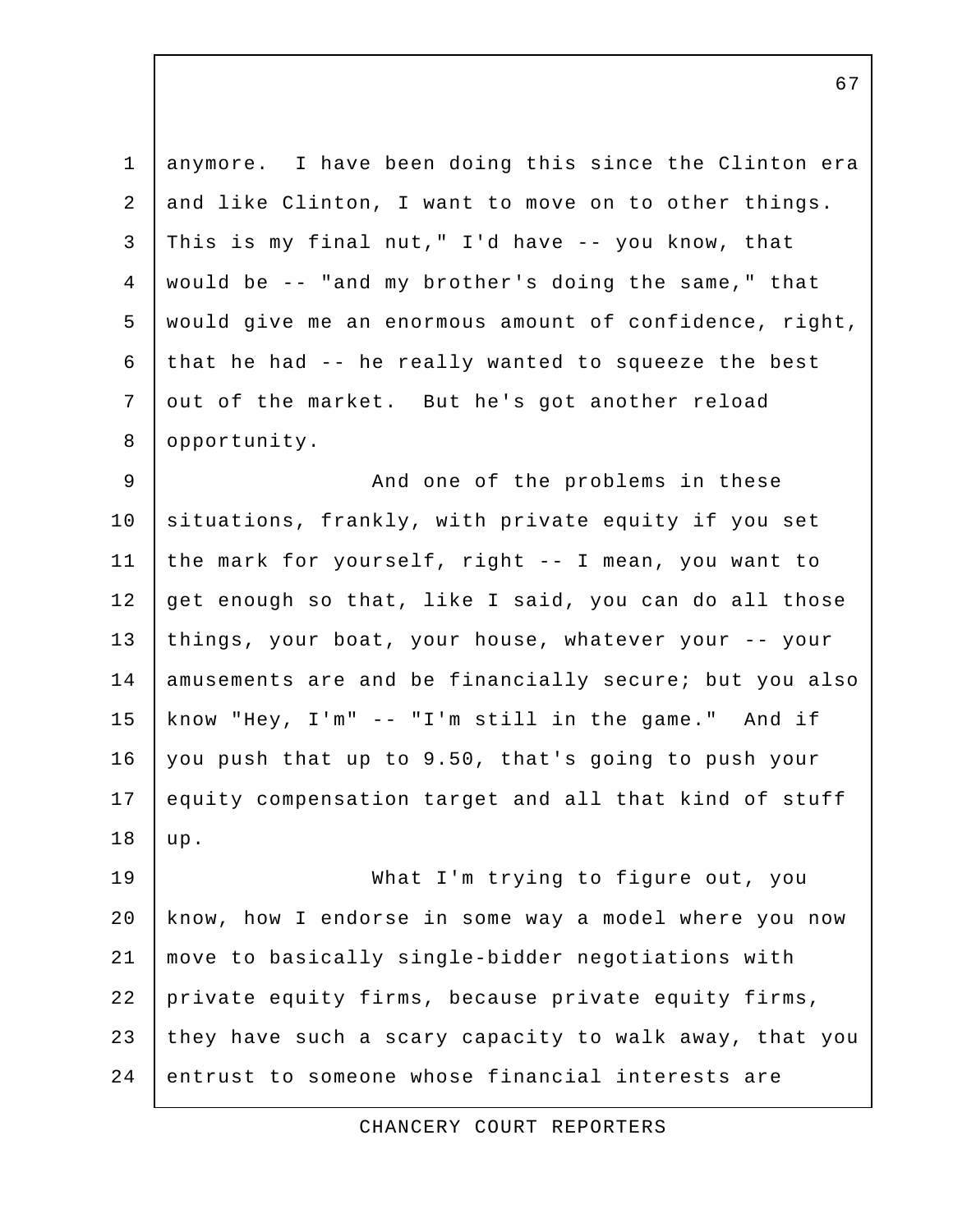1 tremendously different from the stockholders the 2 primary negotiating role. You allow them to go out 3 and have unsupervised communications. The only 4 expression of interest during the process is not 5 supervised by the independent directors or the 6 financial or legal advisors of the company. And then 7 the Court is supposed to take assurance in a market 8 test that is done at the height of summer vacation 9 season, is only 30 to 40 days long, during a difficult 10 financing period, when all the body language to the 11 strategic -- to the private equity marketplace is the 12 Hicks brothers and their pals are very happy with the 13 deal they have. It's pretty low bar. 14 MR. LAFFERTY: Your Honor, may I  $15$  respond  $-$ 16 I THE COURT: Yes. 17 MR. LAFFERTY: -- to that? There was  $18$  a lot  $-$ 19 | THE COURT: No. And I want to -- I'm 20 trying to give you, like I gave Mr. Jenkins, my 21 concerns. 22 MR. LAFFERTY: And I think you have 23 gotten them out on the record, and I'll try to address  $24$  them.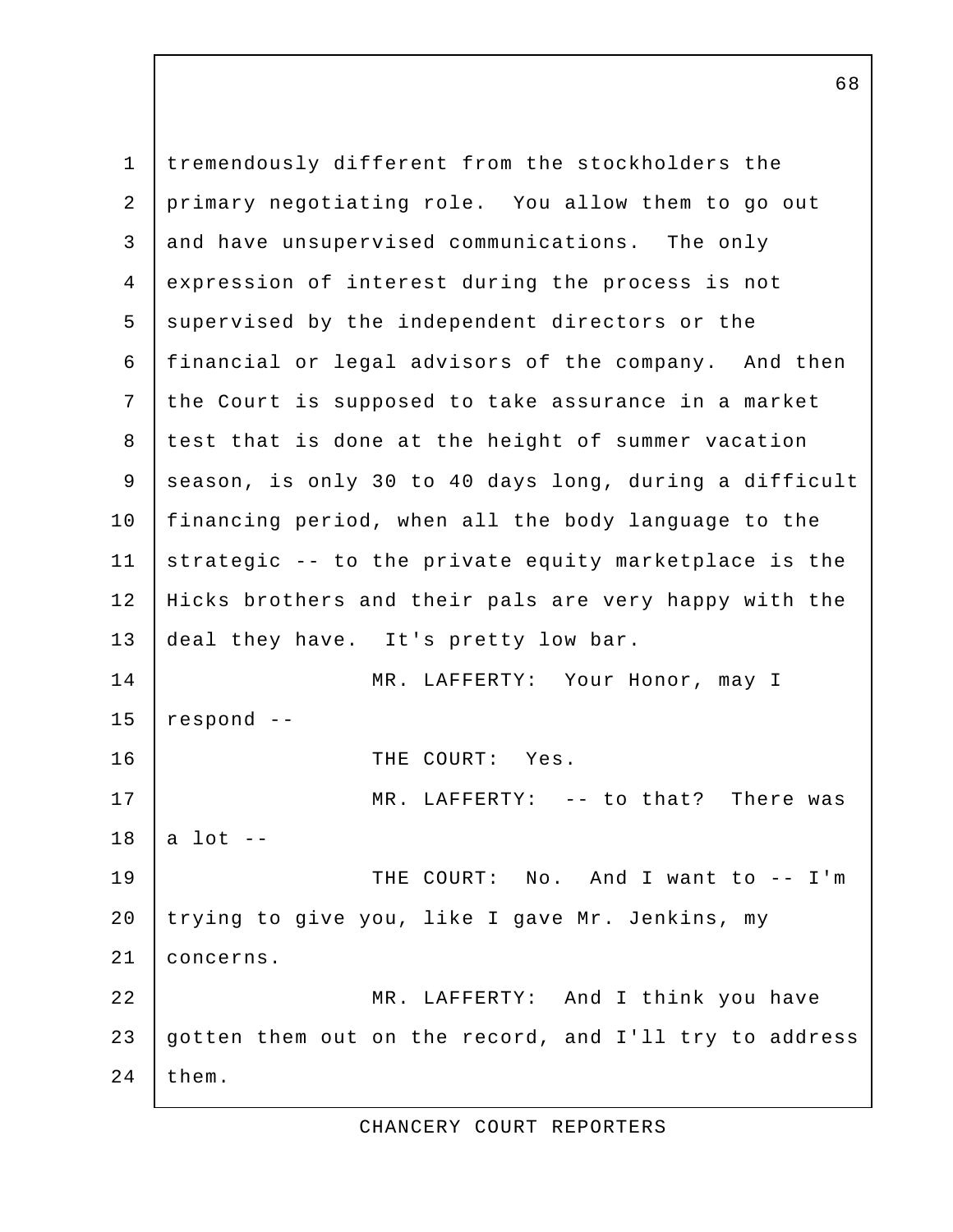1 | I think one of the things I want to go 2 back to, you raised the issue of noncompetition 3 payments and other things Mr. Hicks may have received. 4 Those agreements -- I think there are a couple 5 important take-aways to them. One, they preexisted 6 the situation. They were public. They'd been out 7 there. So this is a --8 | THE COURT: They don't trouble me. 9 MR. LAFFERTY: Yeah. I know. So -- 10 | THE COURT: And what I'm saying is, 11 is, if I knew, frankly, that he was -- that this was 12 his last dip of the ladle, I would have more comfort. 13 But it's not. 14 | MR. LAFFERTY: I -- I understand. 15 THE COURT: You see my point? 16 MR. LAFFERTY: Yeah. 17 | THE COURT: I'm not troubled by those 18 | agreements. And actually those agreements could give 19 him -- you know, could give me more confidence in him 20 than I have about his ardor to get the highest 21 possible price if that was going to be the last way he 22 | would reap value from the company. 23 MR. LAFFERTY: Okay. Your Honor -- 24 THE COURT: But it is absolutely clear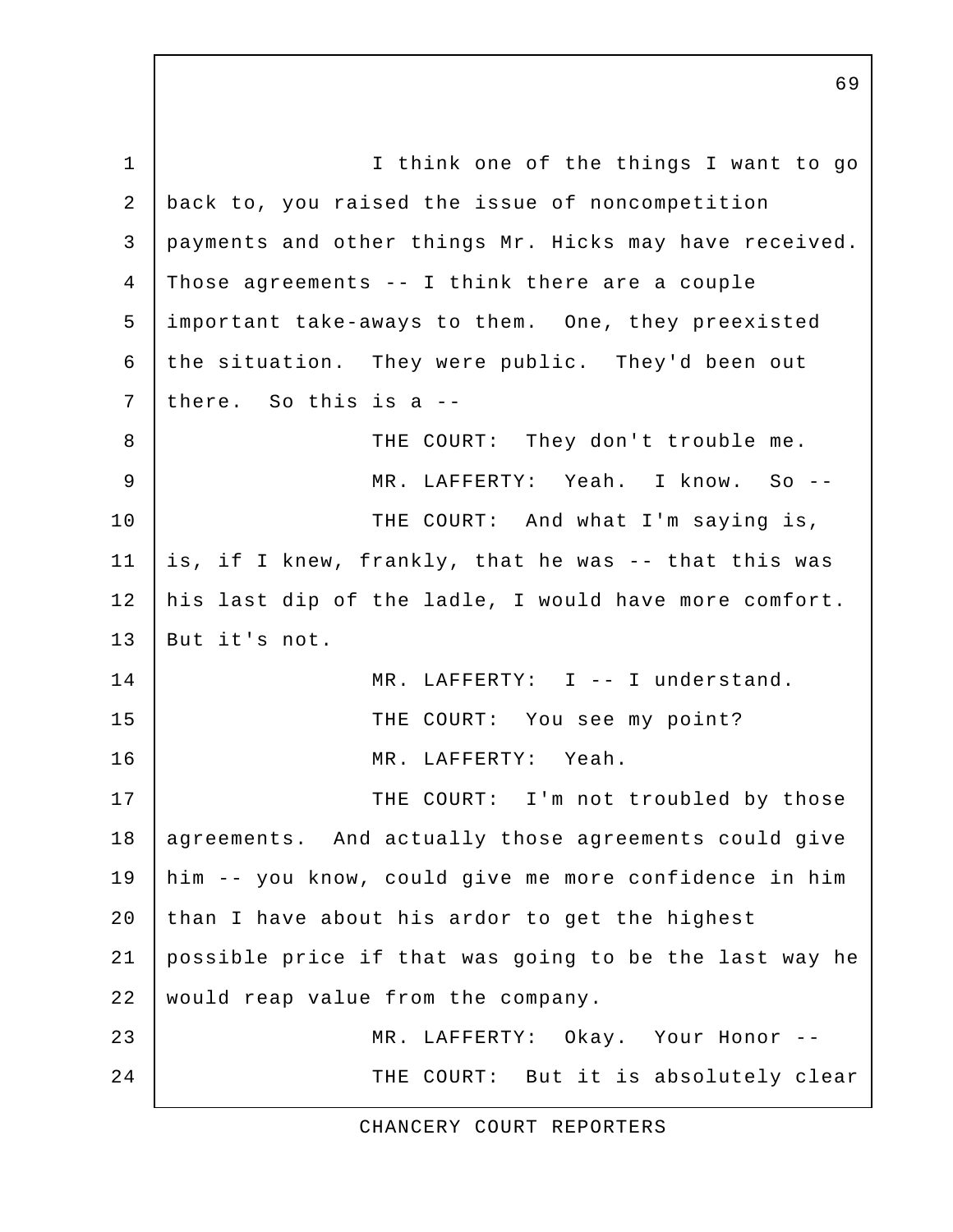1 that he and Mr. Dodge and his brother have a fairly 2 serious and likely interest in staying in as 3 management at Health Grades and having a second chance 4 to make a lot of money from this. 5 MR. LAFFERTY: And, Your Honor, my 6 point is, one, they're preexisting; but, two, they're 7 bidder neutral. And I understand Your Honor may be 8 | suspicious; but -- but from the perspective of folks 9 who have this, that it's out there, I mean, his 10 incentive with respect to his equity is to get the 11 best price. He's talked -- I mean, they have talked 12 with these folks, the PE firms over the years. These 13 are not  $-$ - to  $-$  to elevate the contact that we had 14 with one particular private equity firm during this 15 time period -- 16 THE COURT: Uh-huh. 17 | MR. LAFFERTY: -- to the point of an 18 expression of interest in making a bid is probably 19 saying too much about that. This was a routine 20 contact. And so I don't want to  $-$  I don't want to  $-$ 21 I don't want to blow that out of proportion. I don't 22 want to blow it out of proportion  $-$ 23 THE COURT: But this is someone who --24 MR. LAFFERTY: -- in the --

CHANCERY COURT REPORTERS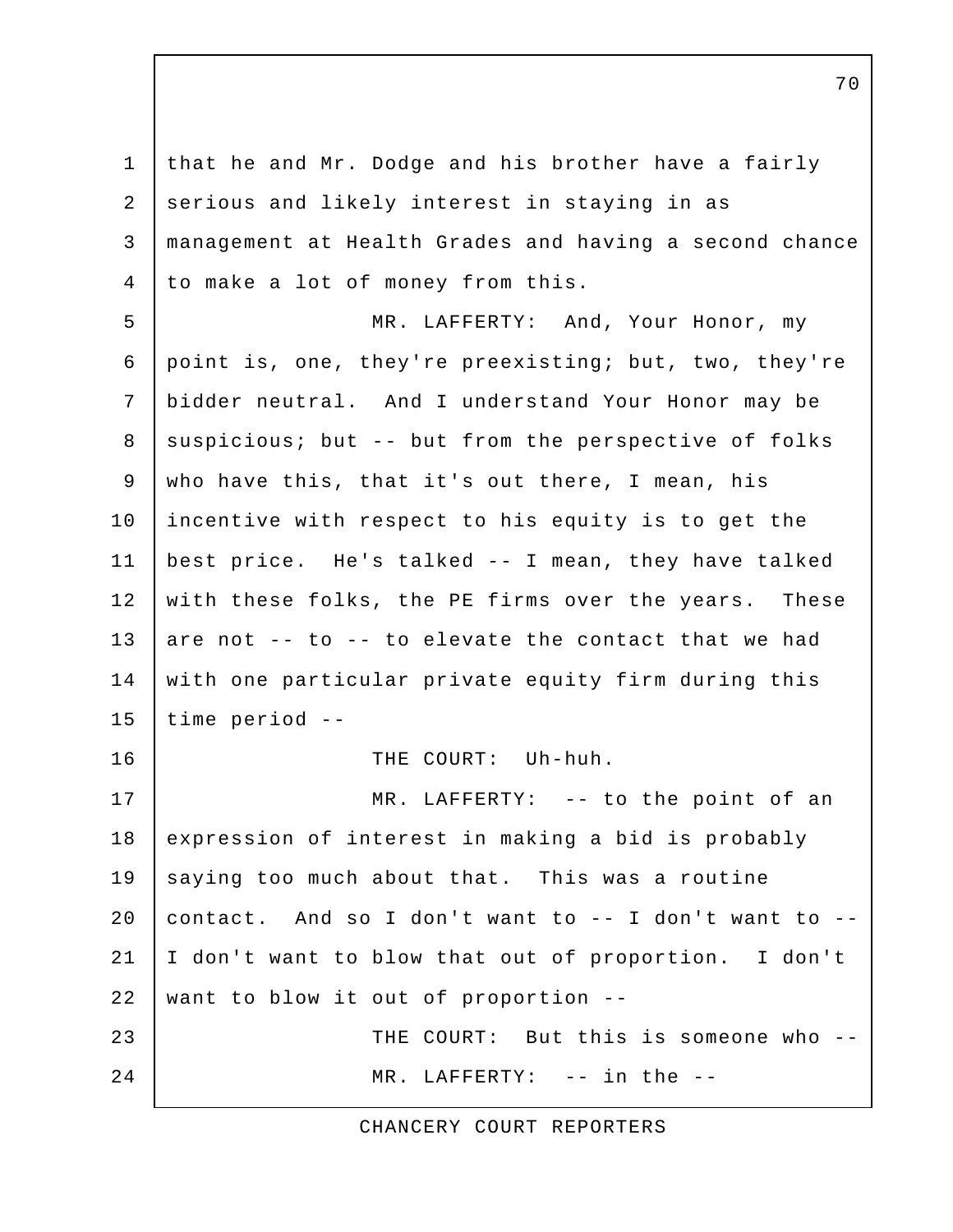1 THE COURT: This is -- this is someone 2 in a private equity firm with whom Mr. Hicks kind of 3 clicked. You know, I'm not trying to exaggerate it. 4 But he had a comfort -- a professional comfort -- I'm 5 not -- you know, these guys aren't going on -- playing 6 golf together or vacationing. I mean, they may have 7 played golf, but that can be professional. I don't do 8 that circuit, but I know people do. 9 | But what I mean is, they're not 10 | vacationing with their families together. I'm not 11 pretending that they're, you know -- they have season 12 tickets together to a football team or something like  $13$  that. 14 But this is someone -- these are 15 people that have  $-$ - have gone along such that 16 Mr. Hicks, frankly, asked Mr. Holstein to join the 17 board. 18 MR. LAFFERTY: That's true. 19 | THE COURT: Right? And that's a 20 situation -- who you work for is important. You know, 21 Mr. Hicks -- for Mr. Hicks, who he worked for might be 22 more important than 10 cents a share, particularly;  $23$  right? 24 MR. LAFFERTY: Your Honor, I guess it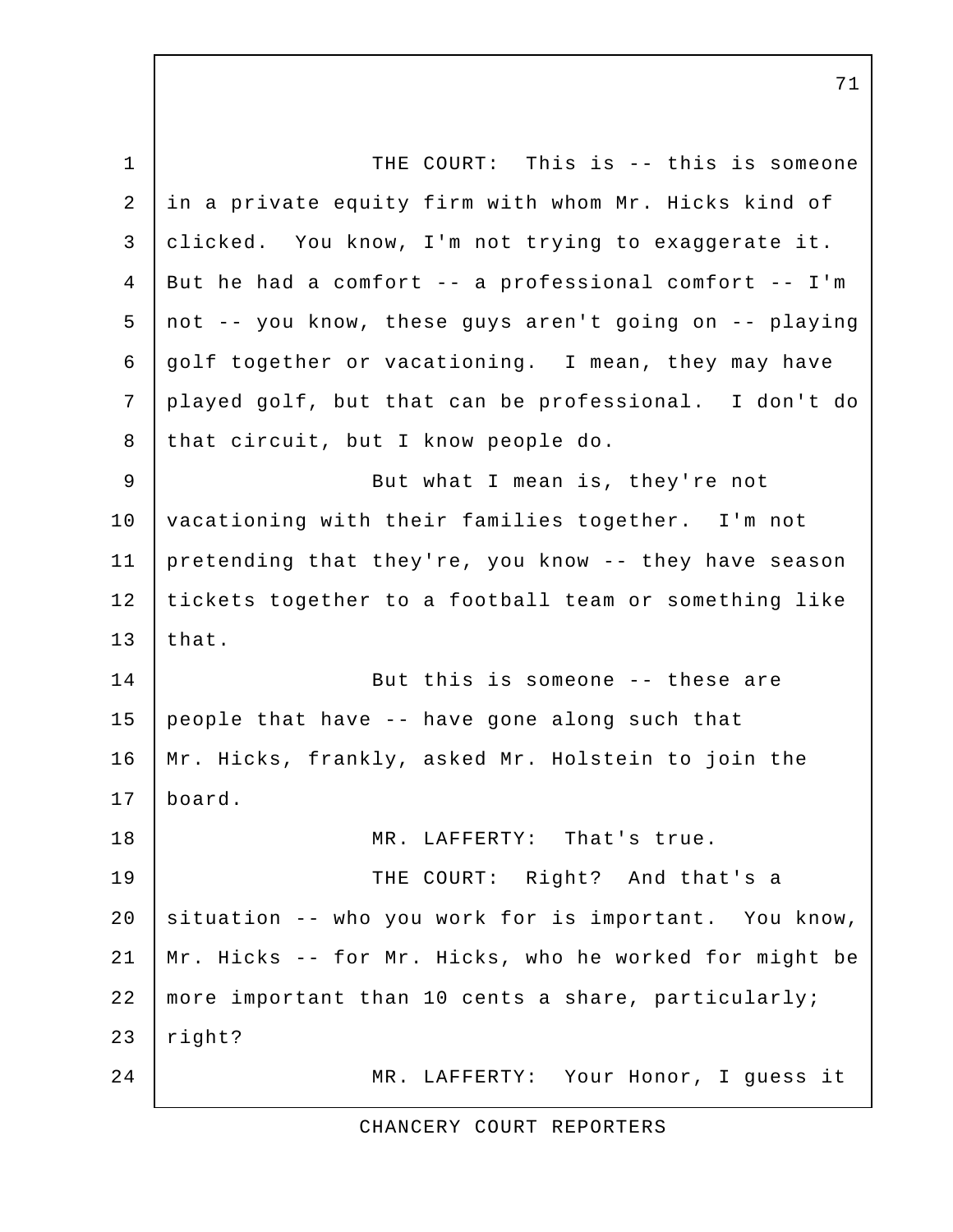1 could be; that there's no evidence of that in the 2 record. I mean, the -- the contacts -- you know, Your 3 Honor, I -- we can debate the point about the 4 so-called warm relationship. There's a handful of 5 e-mails over a period of a number of years that are 6 business communications. Were they cordial, were they 7 pleasant? Absolutely. 8 THE COURT: Yeah. I mean -- 9 MR. LAFFERTY: Would you expect 10 anything else? 11 | THE COURT: The CEO's asking people on 12 the board. I mean, that usually is a certain -- 13 MR. LAFFERTY: Mr. -- Mr. Holstein had 14 an impeccable record. He was in -- he was in the 15 space. He was CEO or senior executive at WebMD. It 16 was -- it was -- it was logical. You know, it was a 17 logical approach. 18 | THE COURT: That's actually my primary 19 care physician, WebMD. 20 MR. LAFFERTY: Your Honor, one other 21 thing about that. And I know Your Honor has addressed 22 your concerns about Mr. Hicks and his involvement. 23 But I do want to step back, because I think it's 24 important.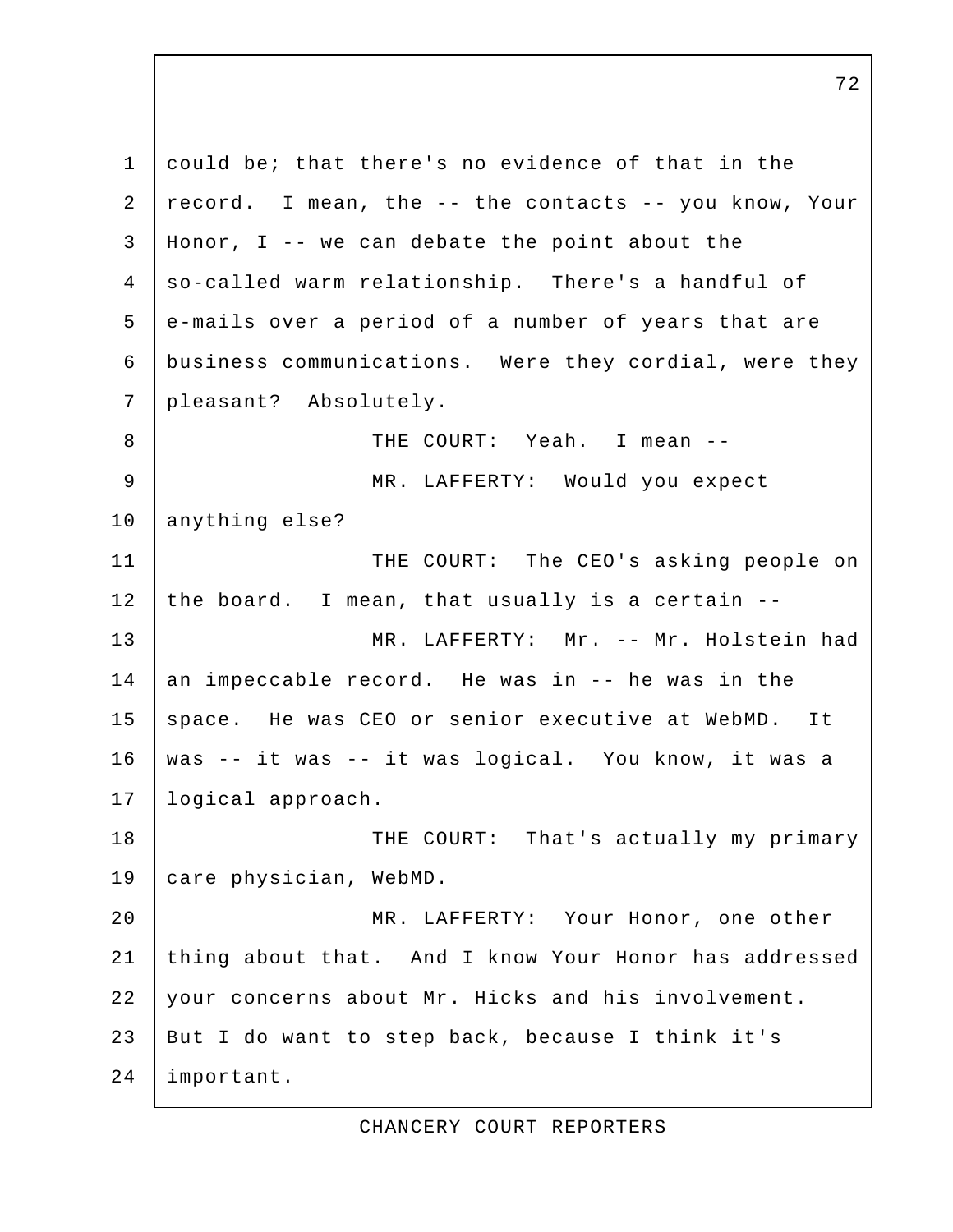1 You did point out to Mr. Jenkins, he's 2 got  $-$ - I think you said  $-$ - you used the phrase haven't 3 | "laid a glove" on any of the other directors. They 4 don't even make an argument that any of them are 5 interested, conflicted.

 6 THE COURT: But -- but they're -- 7 they're kind of inactive. I don't mean that they 8 didn't have meetings. And I'll put this down. I 9 mean, I don't think this was the advisors' best day. 10 I mean, you've decided to do, right -- but the 11 board -- the board has decided to deal exclusively 12 with Vestar. The board has -- you know, its advisors 13 spotted that they don't want Mr. Hicks talking about 14 his employment arrangement and that's their 15 prophylactic to him getting into any kind of trouble. 16 | And he won't do formally the price, although, frankly, 17 he got into the price later. He seems to have been in 18 the price from the beginning. He seems to  $-$ - we saw 19 the e-mail before. It's perfectly plausible the gloss 20 you put on it, the e-mail about the expression of 21 interest. 22 It also has another kind of 23 connotation. In all of it, the independent directors

24 and their advisors  $-$  and I'll put it on the record  $-$ 

CHANCERY COURT REPORTERS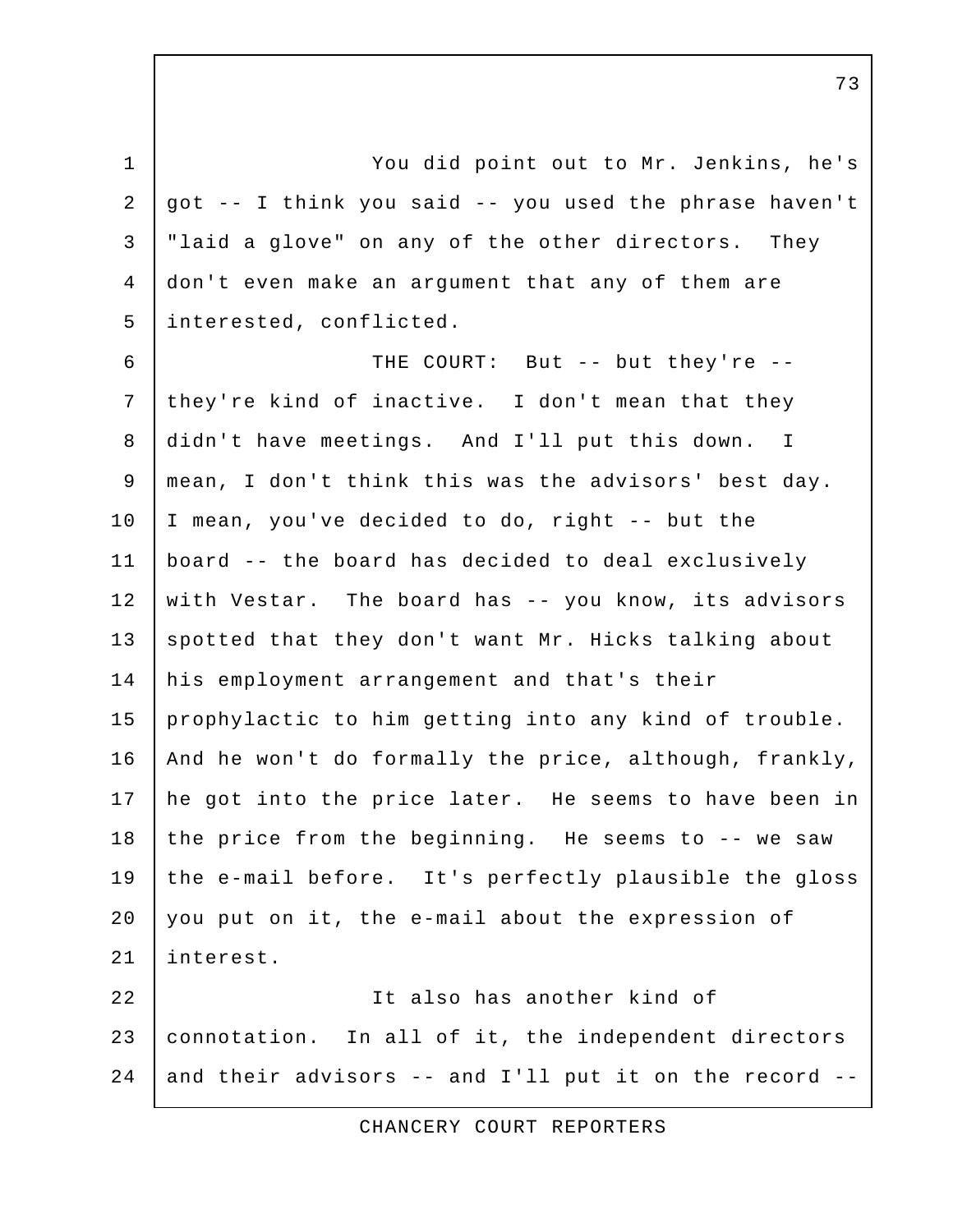| $\mathbf{1}$ | let them go -- let him go around unsupervised, like no |
|--------------|--------------------------------------------------------|
| 2            | one knows -- you know, one of the most important       |
| 3            | things you do in a situation where you try to show a   |
| 4            | level playing field is to make sure if you have an     |
| 5            | actual auction going on, is to make sure that the due  |
| 6            | diligence meetings are conducted on the up-and-up      |
| 7            | among the various bidders and that there's no, like,   |
| $\,8\,$      | lovey-dovey, you know, kind of nonverbal communication |
| 9            | going on between management and the next and that      |
| 10           | every time a risk comes up next, the management's like |
| 11           | wincing like it's nuclear winter coming. I mean,       |
| 12           | that's not exactly postgraduate M and A by now. It's   |
| 13           | pretty much probably, you know, early middle school.   |
| 14           | And here, when the board makes the                     |
| 15           | most narrow channel approach, the one opportunity to   |
| 16           | talk to a private equity firm because they're not      |
| 17           | going out and doing any more of these -- I'm assuming  |
| 18           | Citigroup stopped doing their ordinary prospecting --  |
| 19           | all we know is Dodge and the Hicks brothers had --     |
| 20           | took a meeting and nothing came of it; right?          |
| 21           | MR. LAFFERTY: That's correct.                          |
| 22           | THE COURT: I have no idea what they                    |
| 23           | might have said to Citigroup or the lawyers or what    |
| 24           | they might have said if an independent director was    |

CHANCERY COURT REPORTERS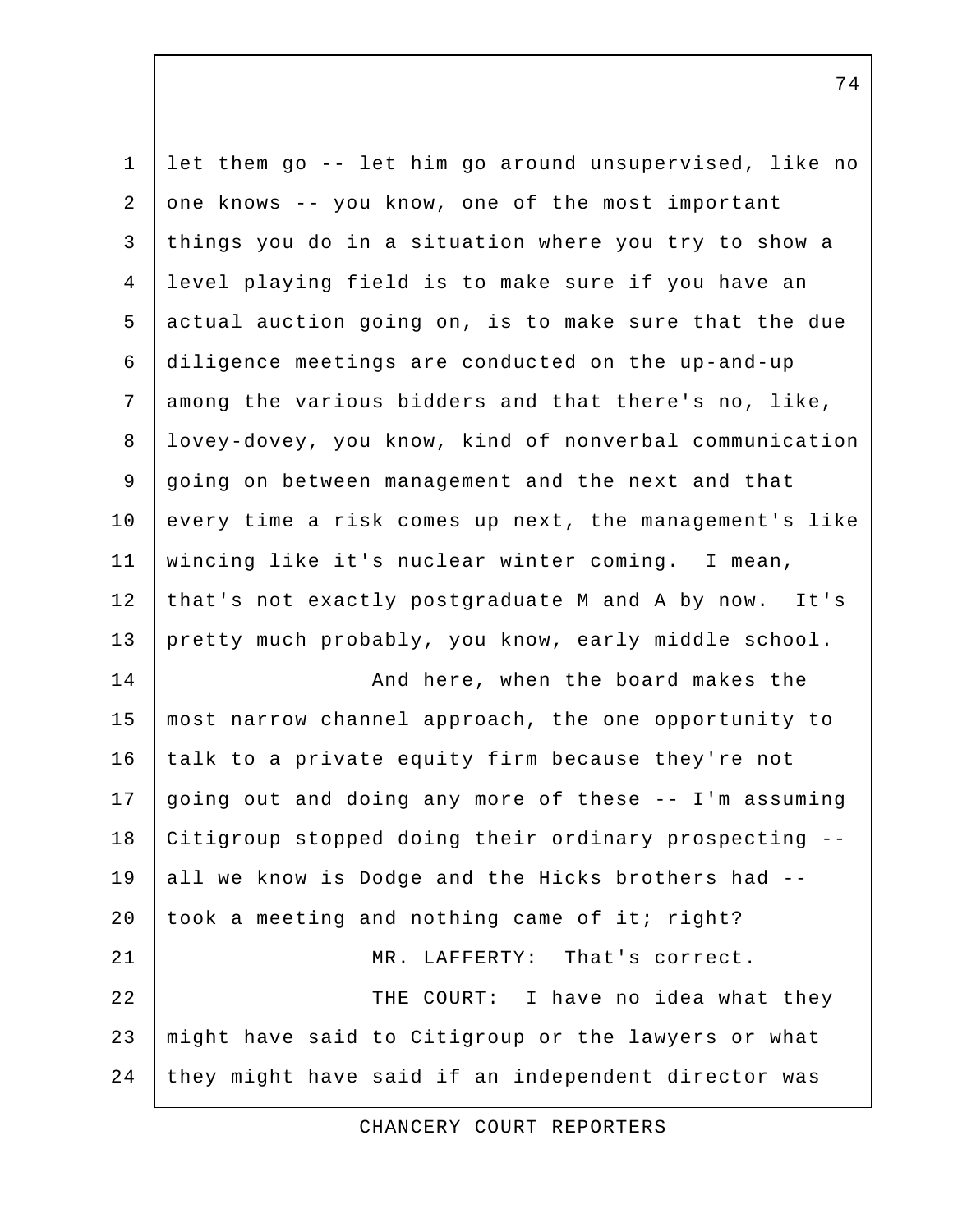1 there. Right? 2 MR. LAFFERTY: I -- I don't believe 3 that's -- it's not in the record anywhere. That's 4 correct. Again -- 5 THE COURT: And the independent 6 directors are pretty much relying on Mr. Hicks and 7 Citigroup to tell them what the state of the market 8 is; right? 9 MR. LAFFERTY: That's correct. I mean 10 | -- and they had their own knowledge of the business  $11$  and  $-$ 12 THE COURT: Right. But none of these 13 meetings or none of these things -- I mean, 14 admittedly, Citigroup was involved in them. On the 15 other hand, Citigroup, you know, I mean, a bird in 16 hand for them is pretty good. Did they get credit for  $17$  a higher bid? 18 MR. LAFFERTY: Your Honor, I don't 19 know if it was a graduated fee for a higher bid. It 20 | was  $-$  it was a transaction fee, I believe. 21 | THE COURT: Right. If they got a 22 transaction, they got 3 1/2 million. Otherwise they 23 got a half million. But if they got a transaction 24 that was a dollar more, did they get any more?

75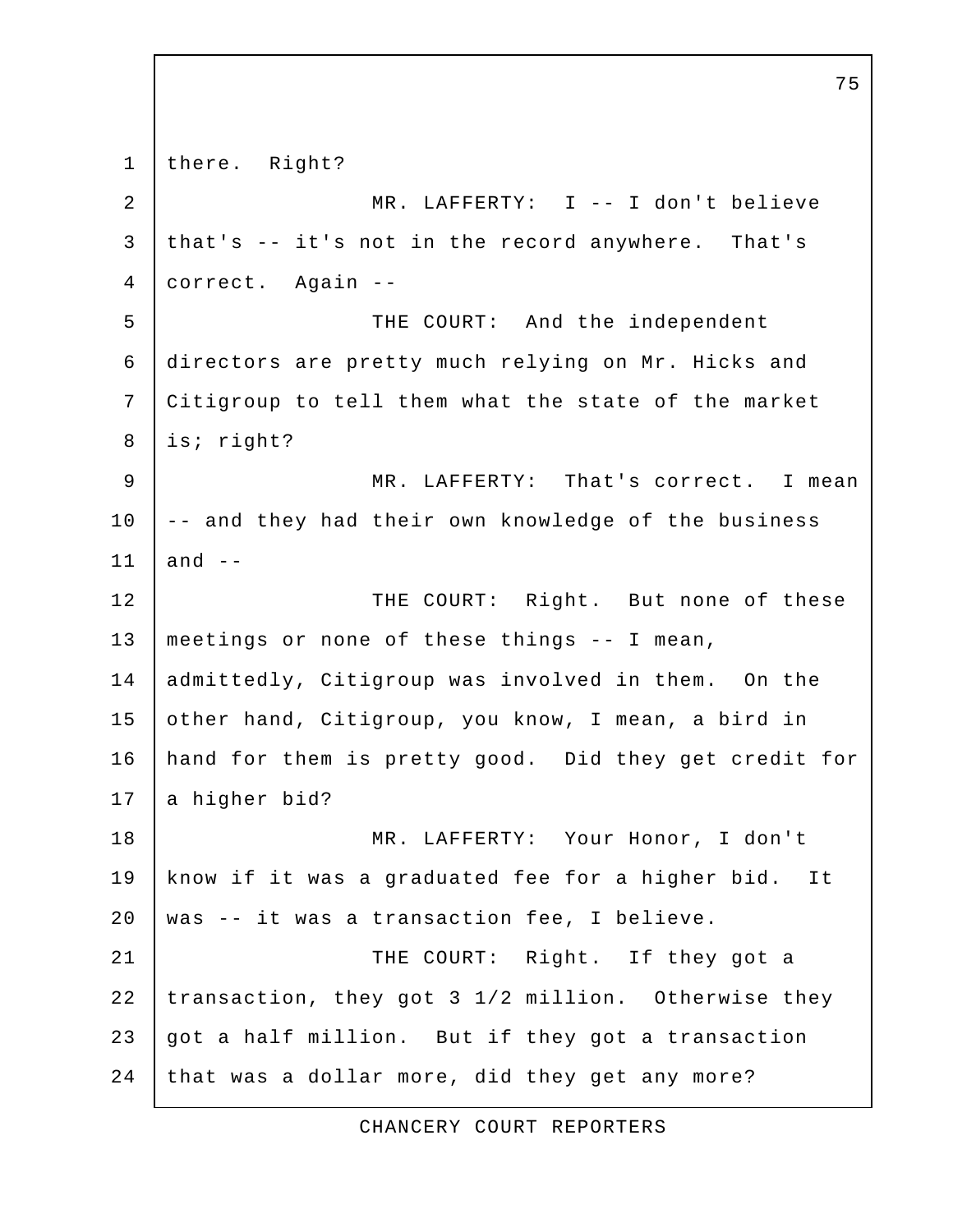1 MR. LAFFERTY: I -- I have to look at 2 the engagement agreement. It may be that they get a 3 percent of -- of the higher deal price. 4 THE COURT: Of the topping? 5 I mean, what is the standard if this 6 is okay? Is it just you can always do a single-bidder 7 strategy? 8 MR. LAFFERTY: I don't -- I don't 9 think there are any hard and fast rules here. I'm not 10 | suggesting that Your Honor ought to make one. 11 | THE COURT: But why let the tender --12 you know, why the tender offer route? Because even 13 then -- you know, Shearman obviously was aware of this 14 | -- that the shortening of the process made it more 15 difficult for an interloper. It's right in the board 16 book. And nobody pushed back against Vestar. In 17 other words, "We want to put the 8.20 back in the 18 hands of the investors earlier." 19 | Thean, yeah, you can always say that; 20 but you have to weigh that against the fact you have 21 really shortened the window; right? I mean, wouldn't  $22$  a long-form merger  $-$  when would a long-form merger 23 have gone through? 24 MR. LAFFERTY: I think it would have

CHANCERY COURT REPORTERS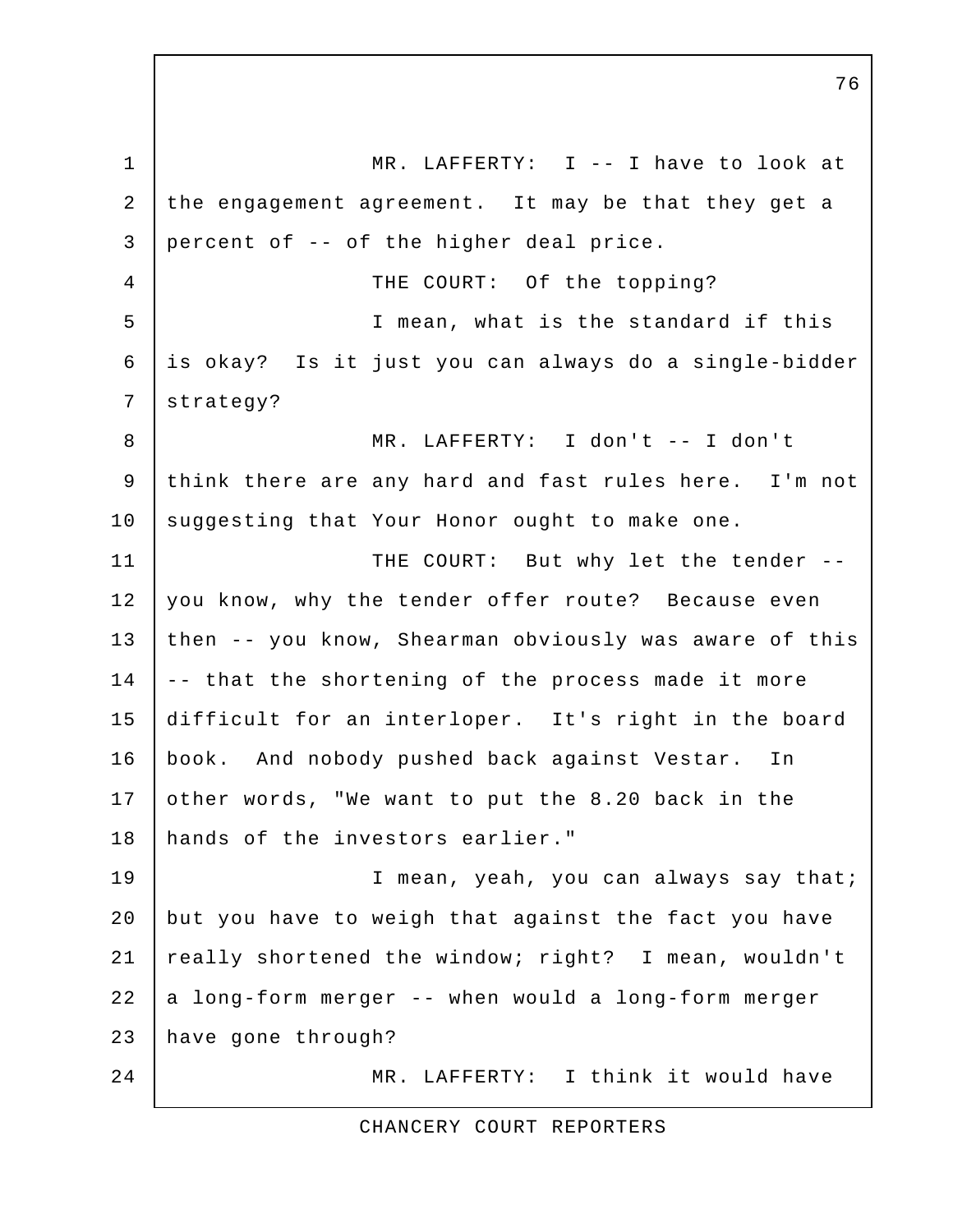1 taken probably three months. 2 THE COURT: Which meant there could 3 have been more room for the passive market check to 4 actually work. 5 MR. LAFFERTY: There's no question it 6 would have been a longer period of time if we had had  $7$  a -- a shareholder meeting and a vote on the merger, 8 | no question. 9 | THE COURT: Who pressed for the tender 10 offer route? --Vestar? 11 MR. LAFFERTY: It was proposed by the 12 buyer and the board looked at it. They considered it. 13 They did get advice from their advisors that, you 14 know, the time period you were looking at, which here 15 it's roughly 44, 45 days from the date of the 16 announcement to the date of the tender close, would be 17 enough for another party to come forward and to put 18 | forth an acquisition proposal and get information that 19 potentially -- you know, assuming the board determines 20 that it could lead to a superior proposal. And it is 21 standard, reasonably likely standard in the merger 22 agreement. 23 **THE COURT:** So the board had the 24 flexibility, in your view, under this to delay --

CHANCERY COURT REPORTERS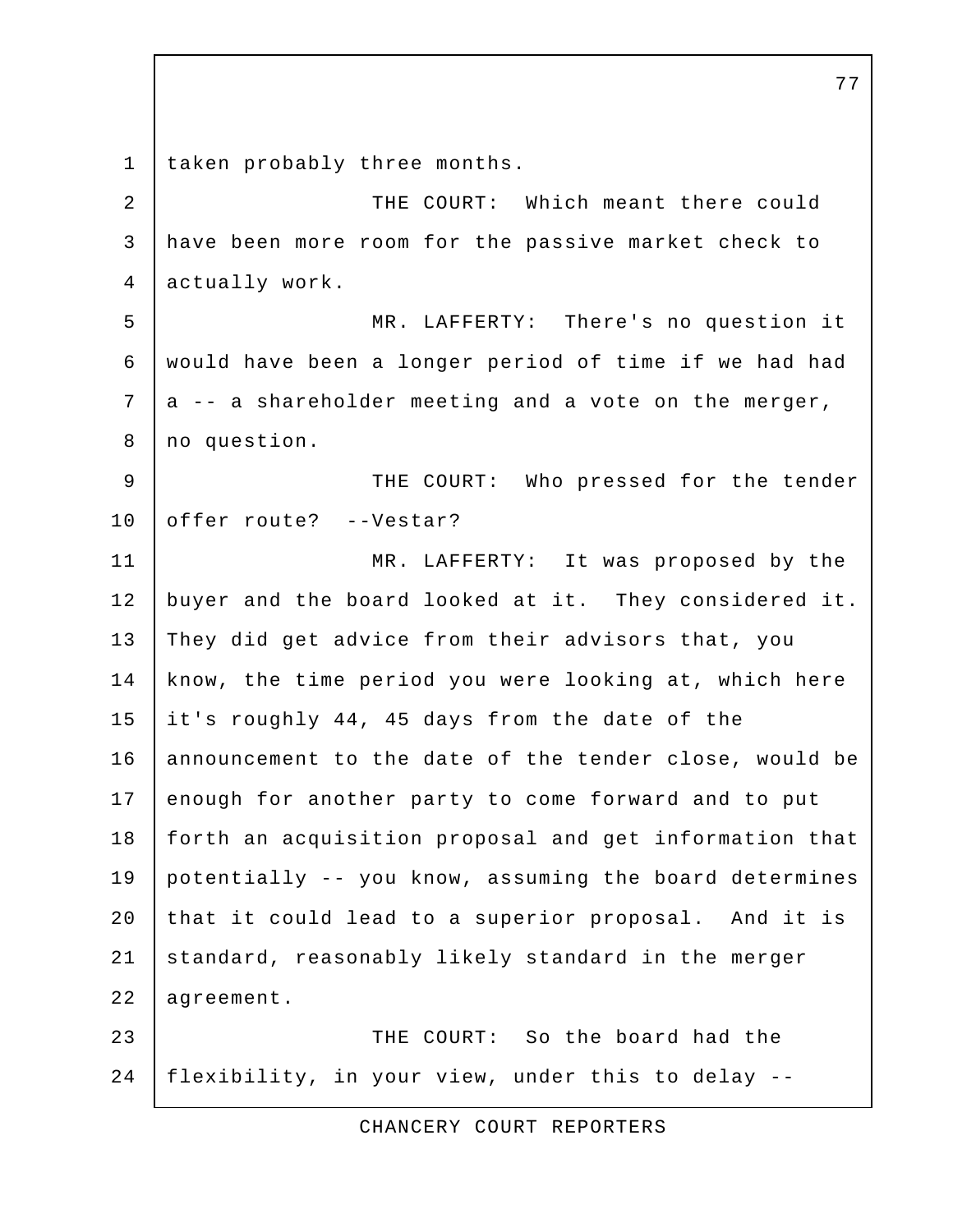1 well, I mean, what discretion did the board have to 2 delay the tender offerer's closing while considering a 3 proposal that's reasonably likely to be superior? 4 MR. LAFFERTY: I don't believe that 5 the board has the absolute right to -- to -- to 6 terminate or hold up the tender offer under those 7 circumstances. But I think the board has obviously 8 its obligations of disclosure, and it's -- it's 9 committed to that. This is not a sort of 10 force-the-vote type situation. The board -- 11 THE COURT: So that they couldn't 12 actually extend the September 10th --13 MR. LAFFERTY: I don't believe we 14 could mandatorily do that without -- without consent 15 of the buyer. 16 THE COURT: And without formally 17 | terminating the merger agreement. 18 MR. LAFFERTY: But there would also be 19 issues, I believe, under the securities laws about 20 whether or not this was material information that was 21 put out and would likely lead to an extension of that 22 period. 23 THE COURT: But in order to actually 24 formulate a superior proposal, I'm sure the board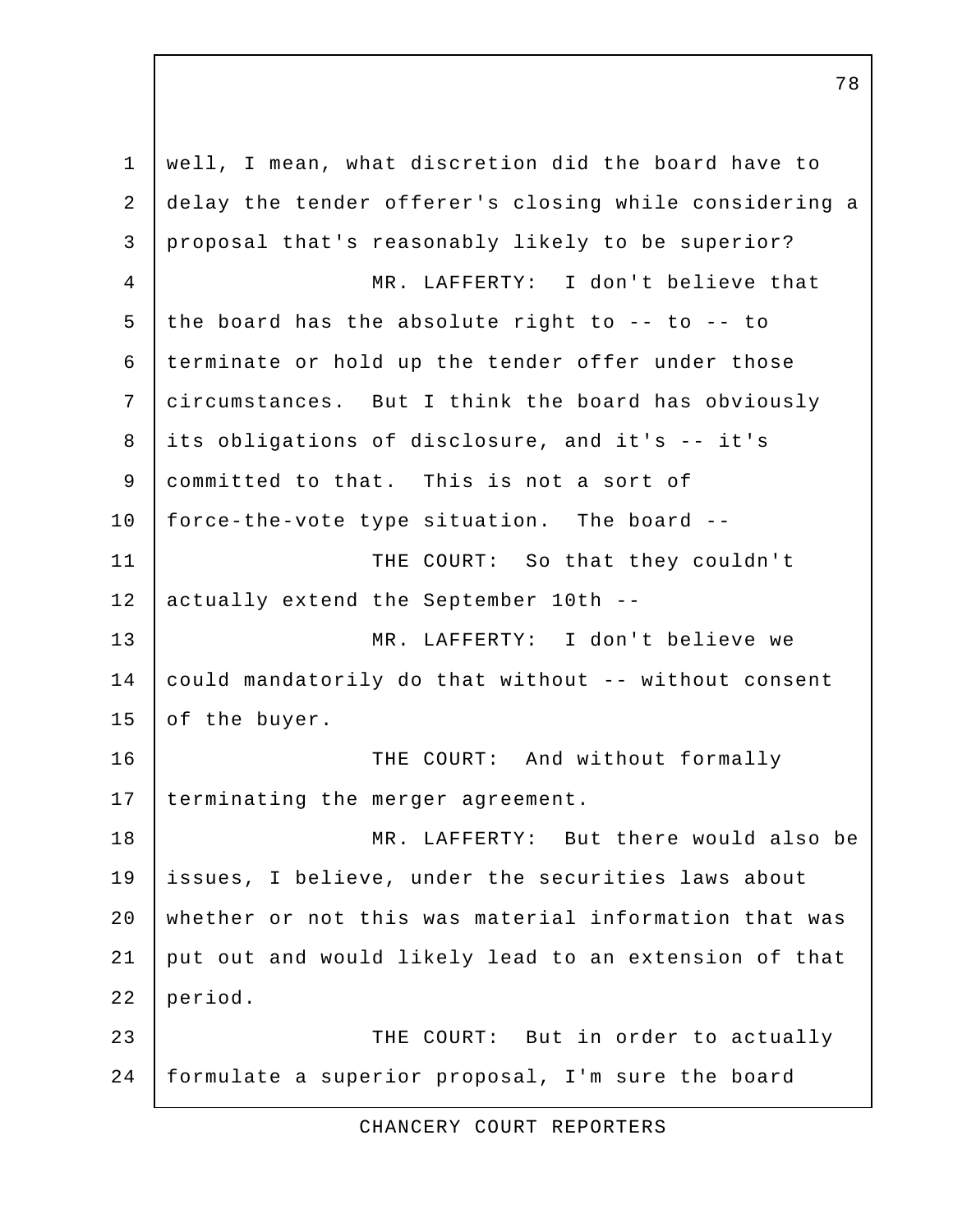1 would have insisted that the interloper have secure 2 | financing; right? 3 MR. LAFFERTY: I -- I can't -- I can't 4 speak for that, Your Honor. 5 THE COURT: Typically you do; right?  $6$  | I mean  $-$ 7 | MR. LAFFERTY: Look, the size of this 8 deal is such that -- and there's enough equity capital 9 out there I believe in both private equity -- and 10 | obviously strategics are different -- that, you know, 11 that that issue of financing I think is less -- less 12 of a concern than it might be in some larger deals. 13 Obviously Vestar here has got a 14 fully-funded deal. They're not, you know, doing a 15 debt financing raise; and certainly there are a lot of 16 other private equity buyers, probably including every 17 one that's identified in that Citi book, that have the 18 capability and the wherewithal to come in and pay the  $19$  | \$300 million or -- or add a number on top --20 THE COURT: What you're saying --21 | MR. LAFFERTY: -- to buy this company. 22 THE COURT: -- they have committed 23  $\vert$  capital that they haven't --24 MR. LAFFERTY: Absolutely. And that

CHANCERY COURT REPORTERS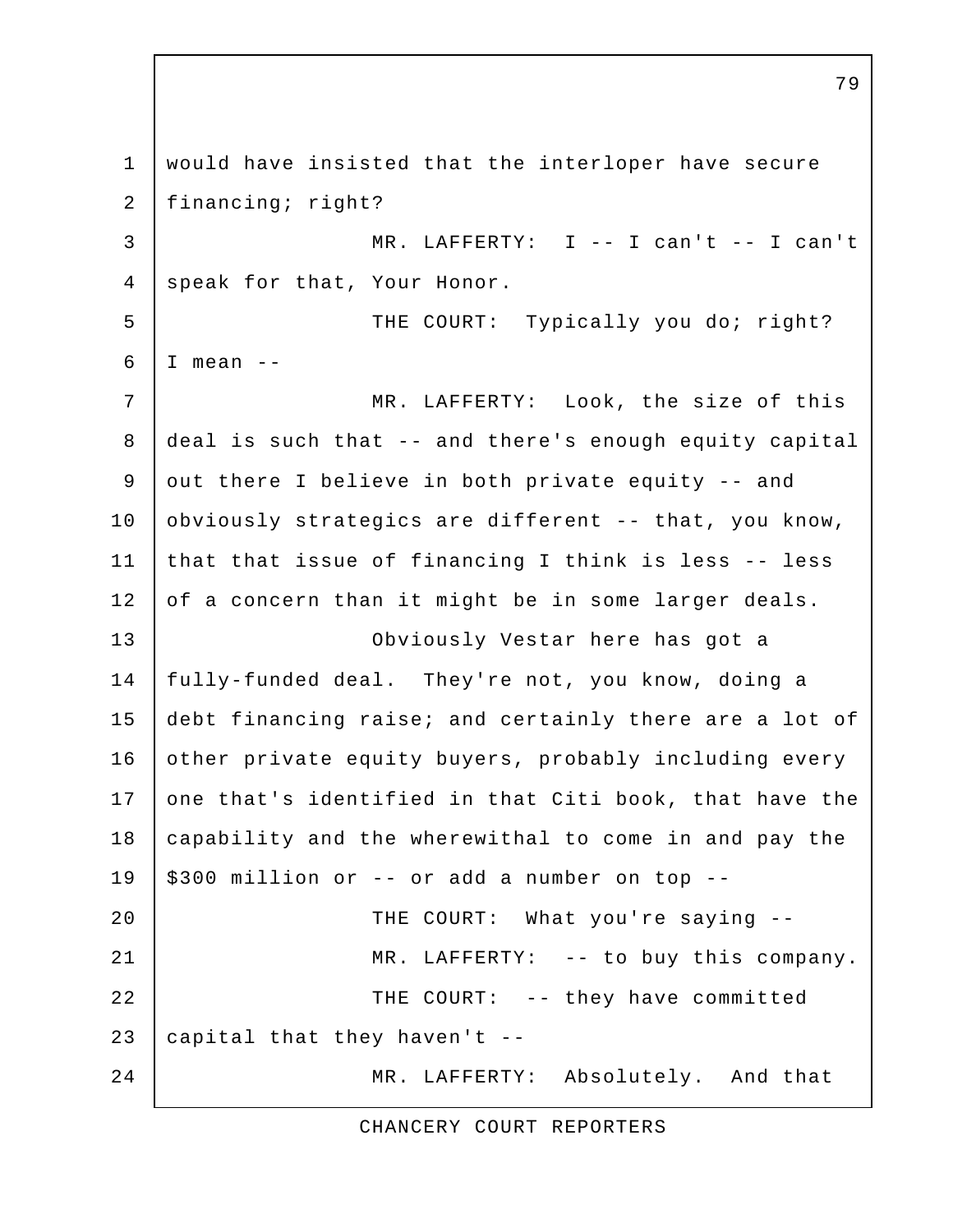1 is in the record. There is -- not with respect to 2 these specific buyers, because obviously we haven't 3 gotten discovery of their financial situations; but 4 the testimony from Citi and from the Vestar 5 representative who were out there doing this for a 6 living was that there's a lot of PE firms with a lot 7 of vetted capital to deploy. And any one of these 8 players could have come in. And -- and not a one of 9 them has come in to even kick the tires. Even -- even 10 though they haven't been shy of picking up the phone 11 and calling Mr. Hicks --12 THE COURT: Well, to kick the tires 13 now, you have to make a formal --14 MR. LAFFERTY: That's correct. 15 THE COURT: -- expression of interest 16 at a superior price; right? 17 MR. LAFFERTY: That's correct. And 18 the advice  $-$ - and, again, there's a lot of different 19 ways you can do this process, right. I mean, the 20 board had all of the information it had; and it had a 21 to weigh and balance it, the risk of the price going 22 down. The board thought this price was a great price.  $23$  And  $-$ 24 THE COURT: Yeah. Tell me about that.

CHANCERY COURT REPORTERS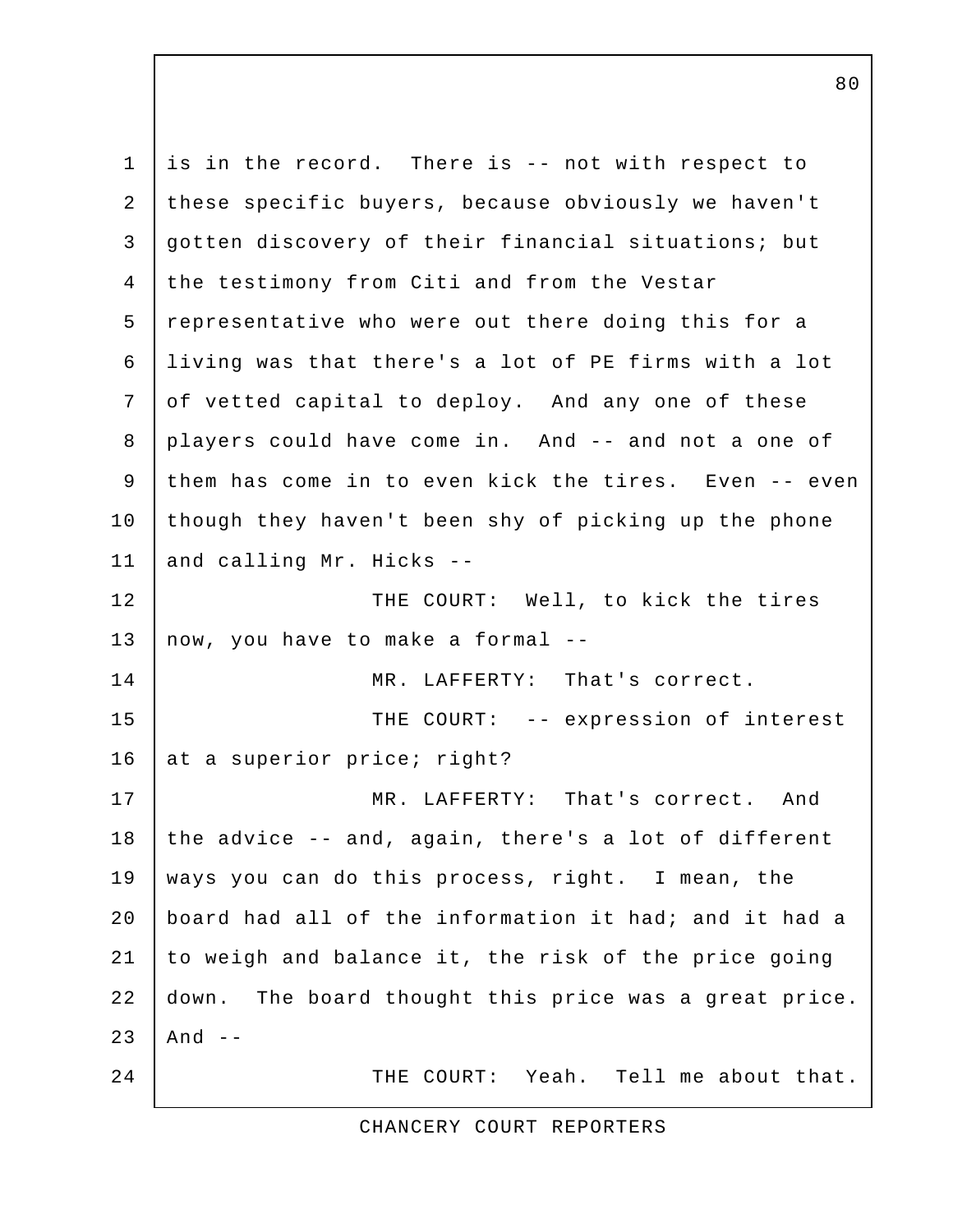1 Why the striking disparity between comparative methods 2 of valuation in the DCF? And put aside that it's 3 misleading, the base forecast, which seems to have 4 been not the base. The sensitivity case seems to have 5 been the base forecast, right, the more realistic 6 forecast. There seems to be some -- there -- there's 7 just an unusual discrepancy between the two. And I'm 8 | trying to figure out -- 9 MR. LAFFERTY: Well, I believe, Your 10 Honor, it's in the growth rates in the DCF. 11 | THE COURT: Is it because of the later  $12$  year being  $-$ 13 MR. LAFFERTY: Yeah. I think it's 14 because of the size of the growth rates that are -- 15 that are  $-$ - that are built into these projections.  $16$  | And then  $-$ 17 THE COURT: And that the comparable 18 method, just so -- I mean, is basically taking either 19 | the current -- the current-year EBITDA --20 MR. LAFFERTY: Correct. 21 THE COURT: -- and the next-year 22 EBITDA and then using a market  $-$ -23 MR. LAFFERTY: Absolutely, because you 24 | have  $-$  obviously the  $-$  the  $-$  the multiple for the

CHANCERY COURT REPORTERS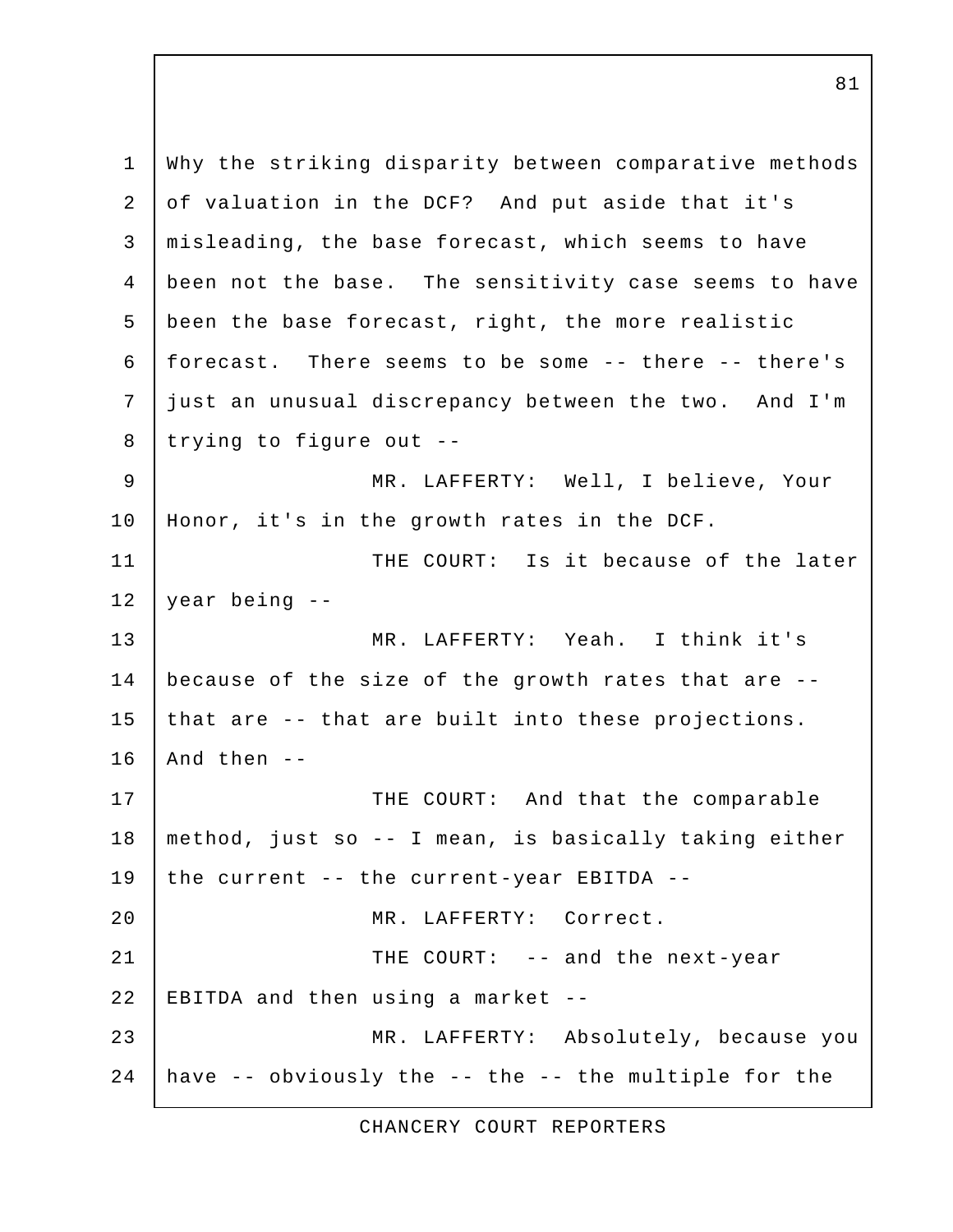1 2009 actual -- it was an actual number that you know. 2 And you're comparing that to what the comparable 3 transactions are. And it's a terrific comparable 4 multiple. There's no -- been really no rebuttal or 5 dispute about that. 6 | And -- and then when you're looking 7 one year out at 2010, again, you got better visibility 8 into this year. We're already -- we're already, you 9 know, halfway done or more than halfway done, almost 10 three-quarters done. You sort of know where you're 11 headed. You have much more confidence level in those 12 | types of numbers. 13 When you're getting into the issue of 14 | five years out and then doing terminal value multiples 15 that are layered in on top, which are -- which are 16 high -- I mean, you look at the numbers, you know -- 17 | THE COURT: How much of the growth 18  $\vert$  rate; do you know, is in the terminal value? 19 MR. LAFFERTY: Your Honor, I have to 20  $\vert$  look at the number. I think there's a chart in the 21 | banker's book that  $-$ - that  $-$ - that has a range  $-$ - does 22 a range sort of across the top of the chart. And  $I$  --23 I think there were, like, 11 -- 11 to 12 percent, in  $24$  that  $-$  in that range for a terminal value multiple.

CHANCERY COURT REPORTERS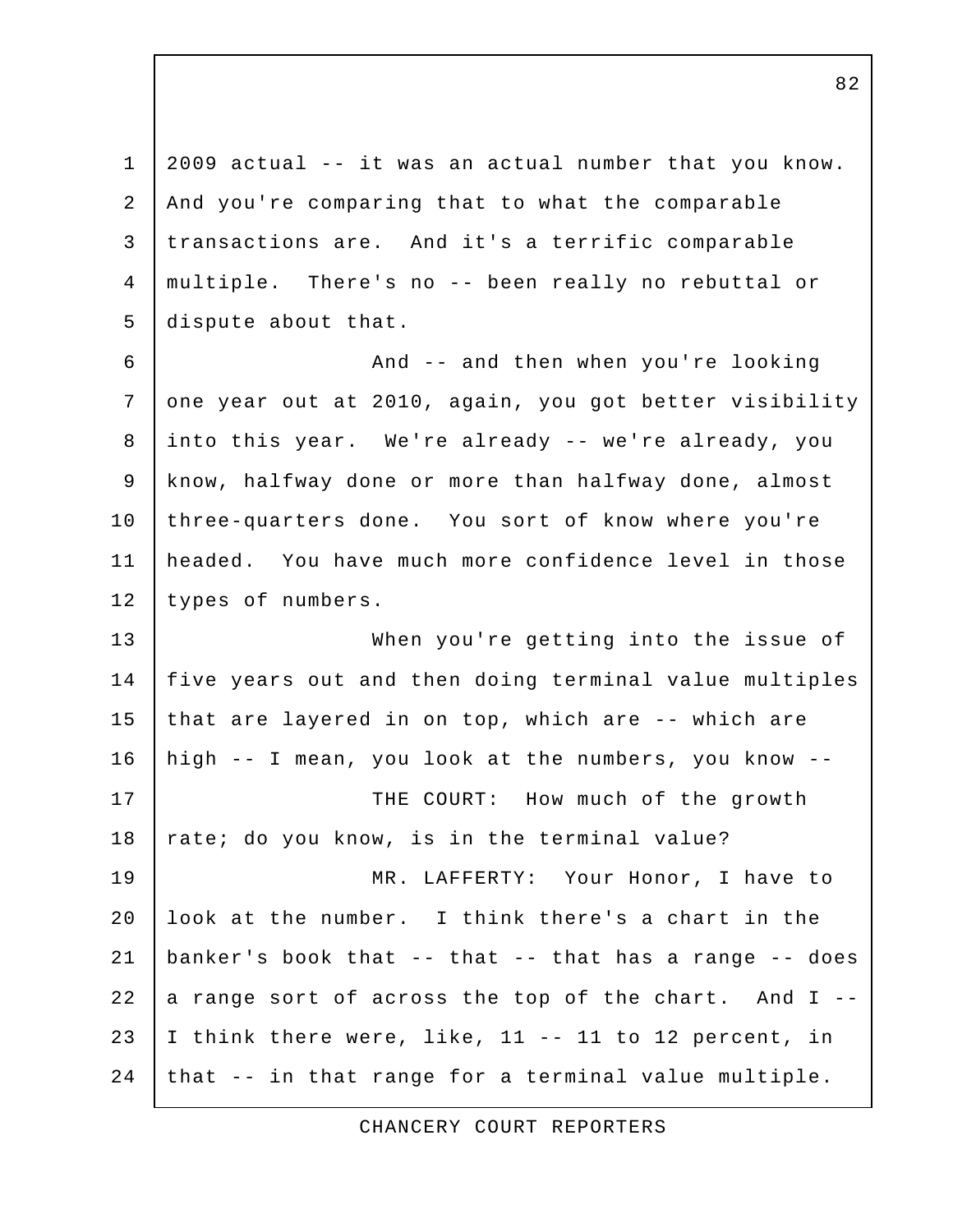1 | And, you know,  $I$  -- look, that's -- that's my 2 understanding of why the number's -- there is sort of 3 this discrepancy. 4 The board did consider all that. I 5 mean -- and they obviously wanted -- they actually 6 sent management back when they got the first set of  $-$ - 7 of projections, because, again, this was not something 8 the company did routinely. They didn't have a set of 9 five-year projections. They specifically asked the 10 management team to put these together for purposes of 11 analyzing the expression of interest and, frankly, for 12 purposes of giving them to the buyer. The buyer, I 13 think, had requested a set. The board authorized that 14 to happen. 15 They looked at them and said "Look, 16 these look really aggressive." And so they asked, 17 | "Give us a reasonable case and go back." And they 18 did. And they did a second set. And I agree. Look, 19 the midpoint of that range is still higher than the 20 8.20, but that wasn't the be-all and end-all number 21 that this board really looked at. And they -- and 22 Mr. Wahlstrom zeroed in on it. And his -- his copy of 23 the board book where he  $-$ - he literally circled  $-$ -24 circled the key multiples that -- that he thought were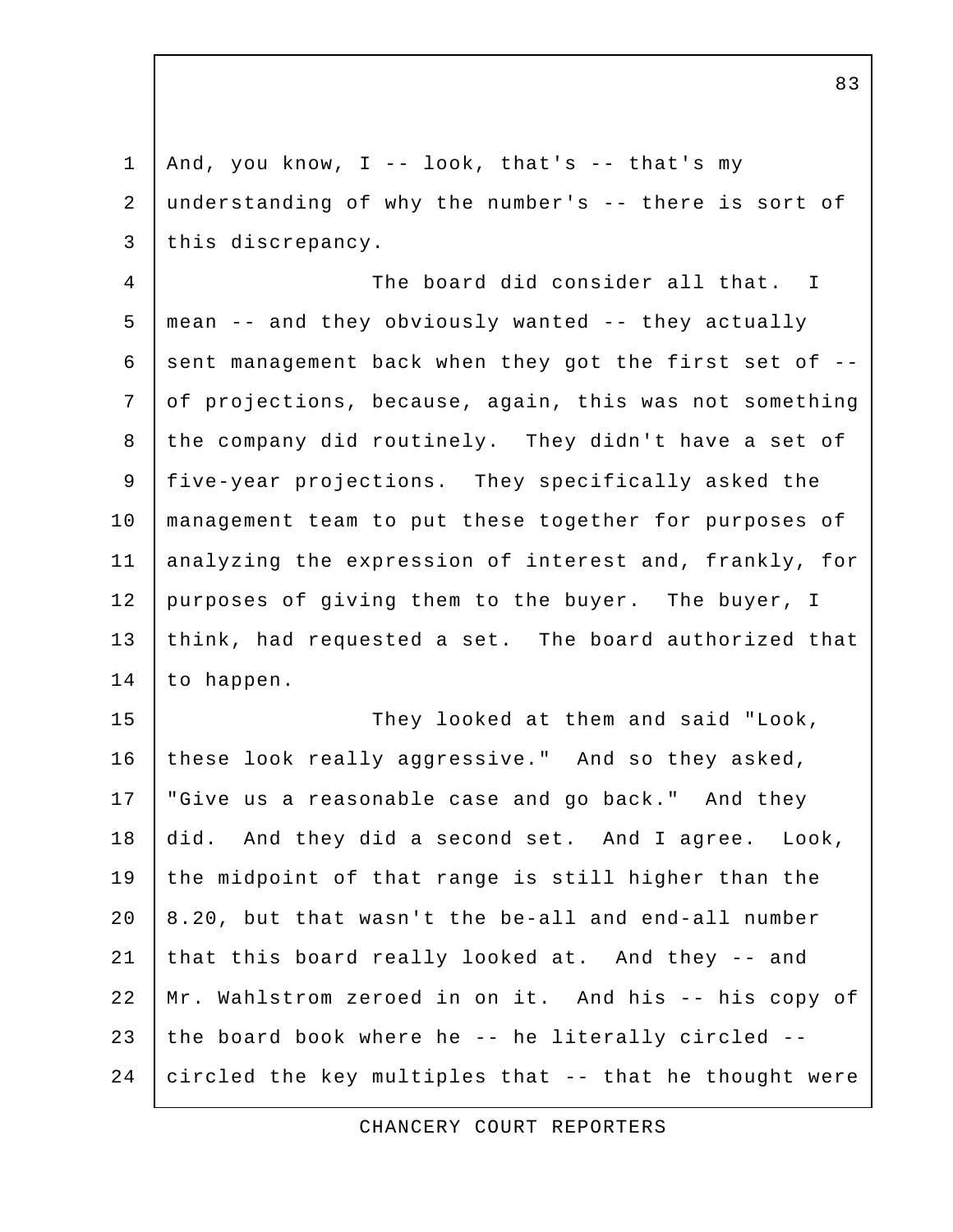1 the ones that he needed to focus on.

| $\overline{a}$ | And what we have here -- it's very                     |
|----------------|--------------------------------------------------------|
| $\mathsf{3}$   | interesting, because I heard Mr. Jenkins talk about    |
| $\overline{4}$ | the price. And I hadn't -- had sort of been prepared   |
| 5              | to -- to really address this, but he said it again     |
| 6              | today and he argued it in his reply brief, is, this is |
| 7              | an issue about the premium not being high enough, in   |
| 8              | his view. We don't have an expert like the plaintiffs  |
| 9              | usually do, Mr. Keith or whoever it is from Texas,     |
| 10             | that usually comes in and gives us an affidavit saying |
| 11             | "This is an unfair price. This is ridiculously low"    |
| 12             | for this reason and that reason. We don't have that.   |
| 13             | What else don't we have? We don't                      |
| 14             | even have an affidavit from their own clients, the     |
| 15             | hundred shares that they may own or the thousand       |
| 16             | shares that they may own, the \$20,000 nut that they   |
| 17             | have in this, saying that "This deal is bad" or that   |
| 18             | "We don't like this price." What we have are           |
| 19             | arguments by lawyers that the premium ought to be      |
| 20             | measured against the day prior to the day in May       |
| 21             | when -- when we kind of agreed on the 8.20.            |
| 22             | THE COURT: Well -- but isn't it your                   |
| 23             | burden under -- technically under Revlon to prove -- I |
| 24             | mean, they have to earn the injunction; but QVC says   |

CHANCERY COURT REPORTERS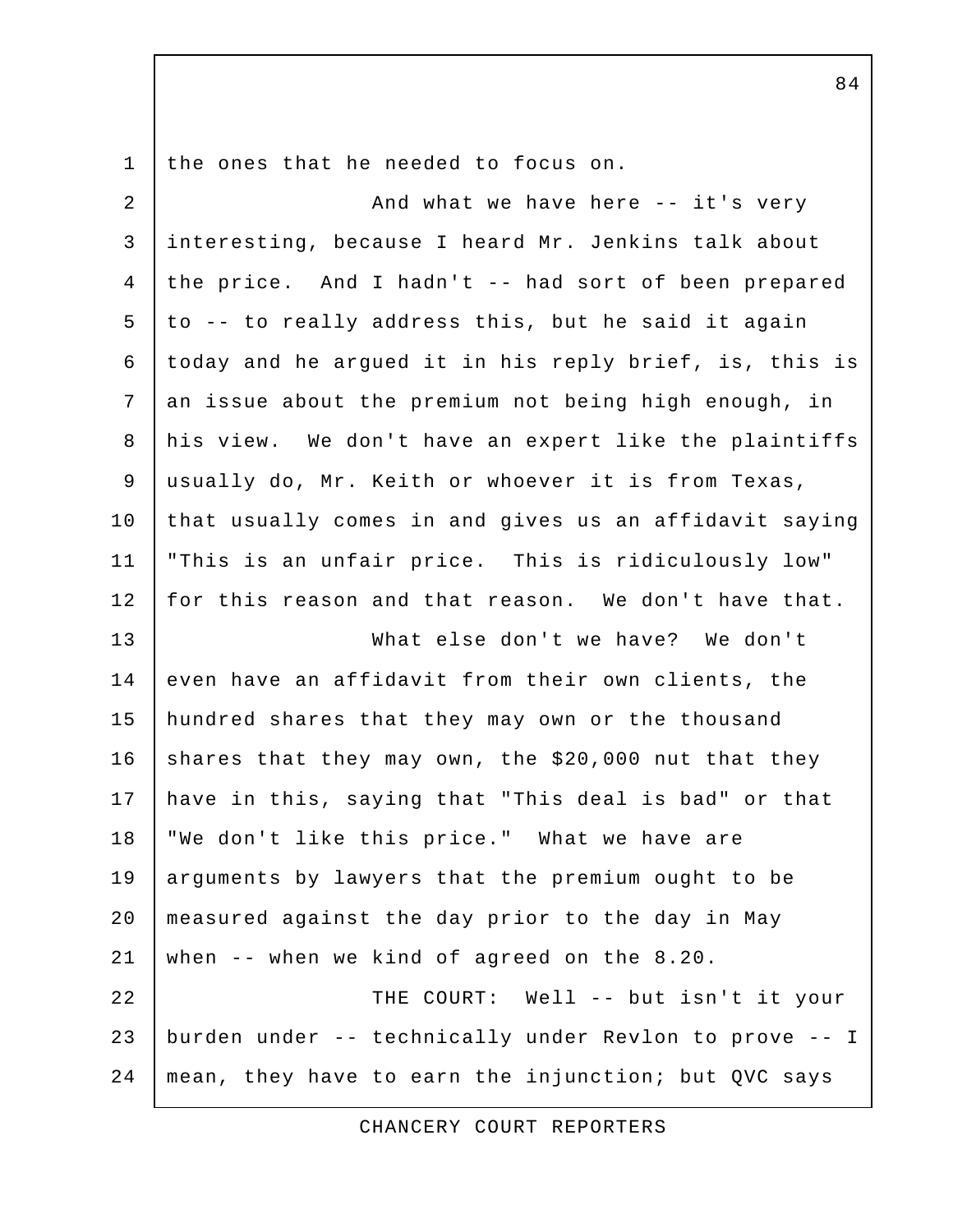1 the burden's on the directors to prove they took 2 reasonable steps to ensure that they got the 3 highest -- you know, the price that's -- best price 4 reasonably available. 5 MR. LAFFERTY: That is -- 6 | THE COURT: And -- and --7 | MR. LAFFERTY: Yeah, that's true. 8 THE COURT: -- we really don't know, 9 do we? 10 | MR. LAFFERTY: Your Honor, I would say 11 we know as well as you can know anything in this 12 world; that we -- we had a situation where the 13 board -- and you're measuring the reasonableness of 14 the directors' action at the time they took this 15 decision, okay, and you had a body of the evidence 16 that they had. They had advice from their advisors, 17 Citigroup and -- and the lawyers. They had their own 18 | knowledge. They had what management imparted to them. 19 They knew Vestar's position. They knew the price had 20 come -- through discussions with them, had come up 21 significantly to a point where they, the board, made a 22 judgment that they thought it was a preemptive price. 23 We can debate that until the cows come home. That's 24 not what Revlon is about. That's not what the inquiry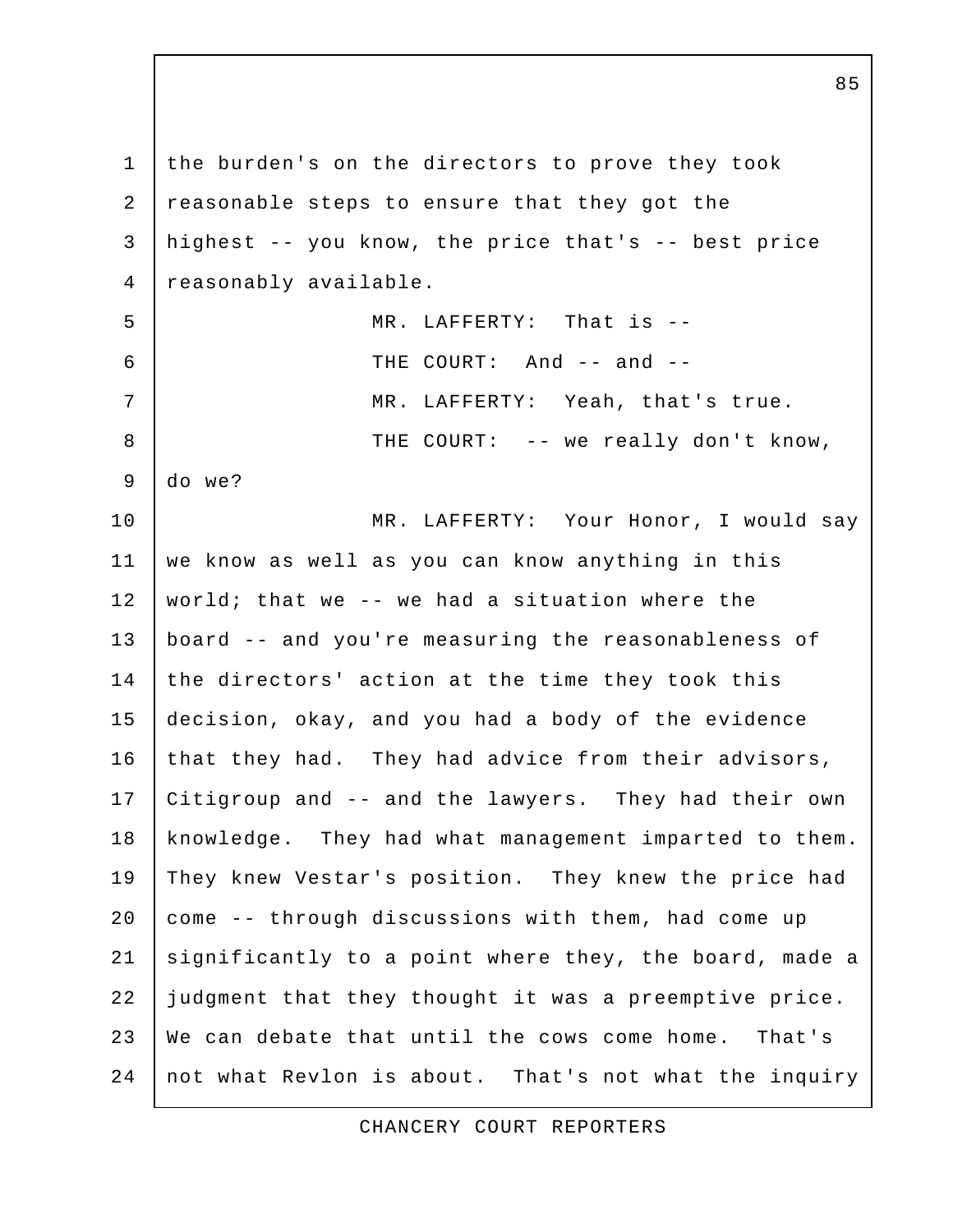1 of the Court is, is was the process that they came to 2 reasonable. And the board negotiated for a provision 3 that allowed them a post-signing window shop period. 4 And since -- in that time period -- $5$  and I -- granted, it's -- 6 THE COURT: Mr. Jenkins, I think, 7 conceded that most of the other likely buyers were 8 private equity firms. And you cite a few private 9 equity tops. Is ... I'm supposed to rely on the 10 market basically that the private equity, really, 11 nobody cares about management's happiness anymore. 12 They're really willing to always aggressively compete 13 with each other and even in a very short window where 14 management's happy, management signed up a voting 15 agreement, people are going to flood in for passive 16 market checks if there's really a buying opportunity. 17 | MR. LAFFERTY: Your Honor, I think the 18 answer is yes. In terms of what we have in the 19  $\vert$  record -- look, I -- I don't know -- I don't think any  $20$  of us know what the etiquettes are or the arrangements 21 are and the private  $-$  as they may be among private 22 equity firms. I actually don't believe that that 23 ought to be the be-all and end-all of the analysis, 24 because whatever deals they have with each other about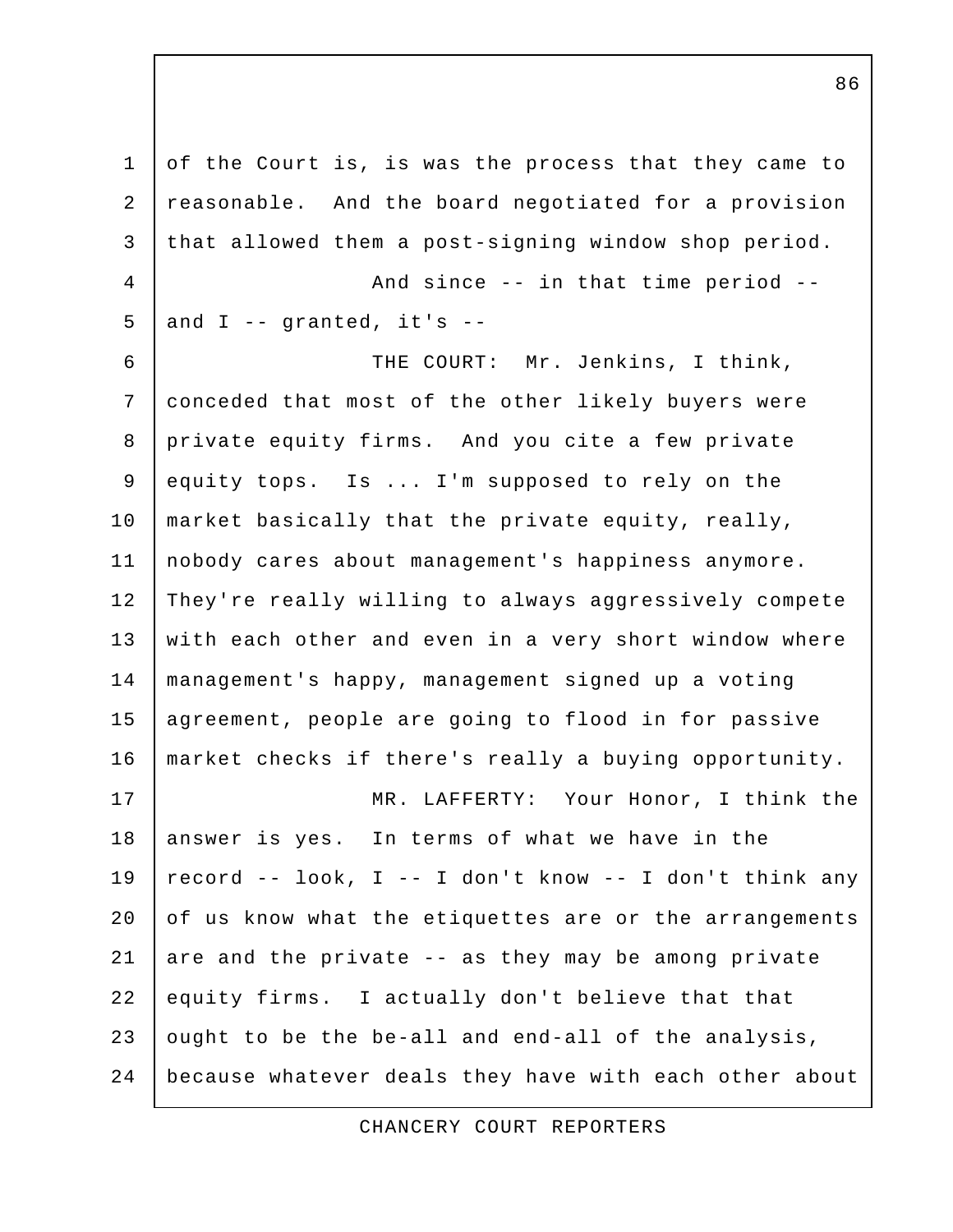1 not topping, why is that -- why should that become the 2 be-all and end-all of the board's problem here? 3 THE COURT: Well, because the board's 4 problem is, if that -- if you have a group of buyers 5 who go around, part of their way of doing business is 6 to make management teams happy. 7 | MR. LAFFERTY: Correct. 8 THE COURT: They can be useful to 9 stockholders because they will make bids, but the 10 boards then have to take into account the dangers that 11 the CEO and, frankly, Mr. Hicks, his brother, and 12 | Mr. Dodge have fundamentally different interests than 13 other folks; and that if  $-$  part of why private equity 14 doesn't do it is, "You don't mess with" -- part of it 15 is "I don't mess with your deals, you don't mess with 16 mine." Part of it also is, they're sending a 17 generalized message to the management community that 18 | "We do deals when we are welcome by management. We 19 don't do deals when we're not." 20 | MR. LAFFERTY: Your Honor, may I --21 may I address? 22 THE COURT: I understand, we may 23 have -- private equity may have proliferated, but 24 among the big boys, that's a fairly unbroken

CHANCERY COURT REPORTERS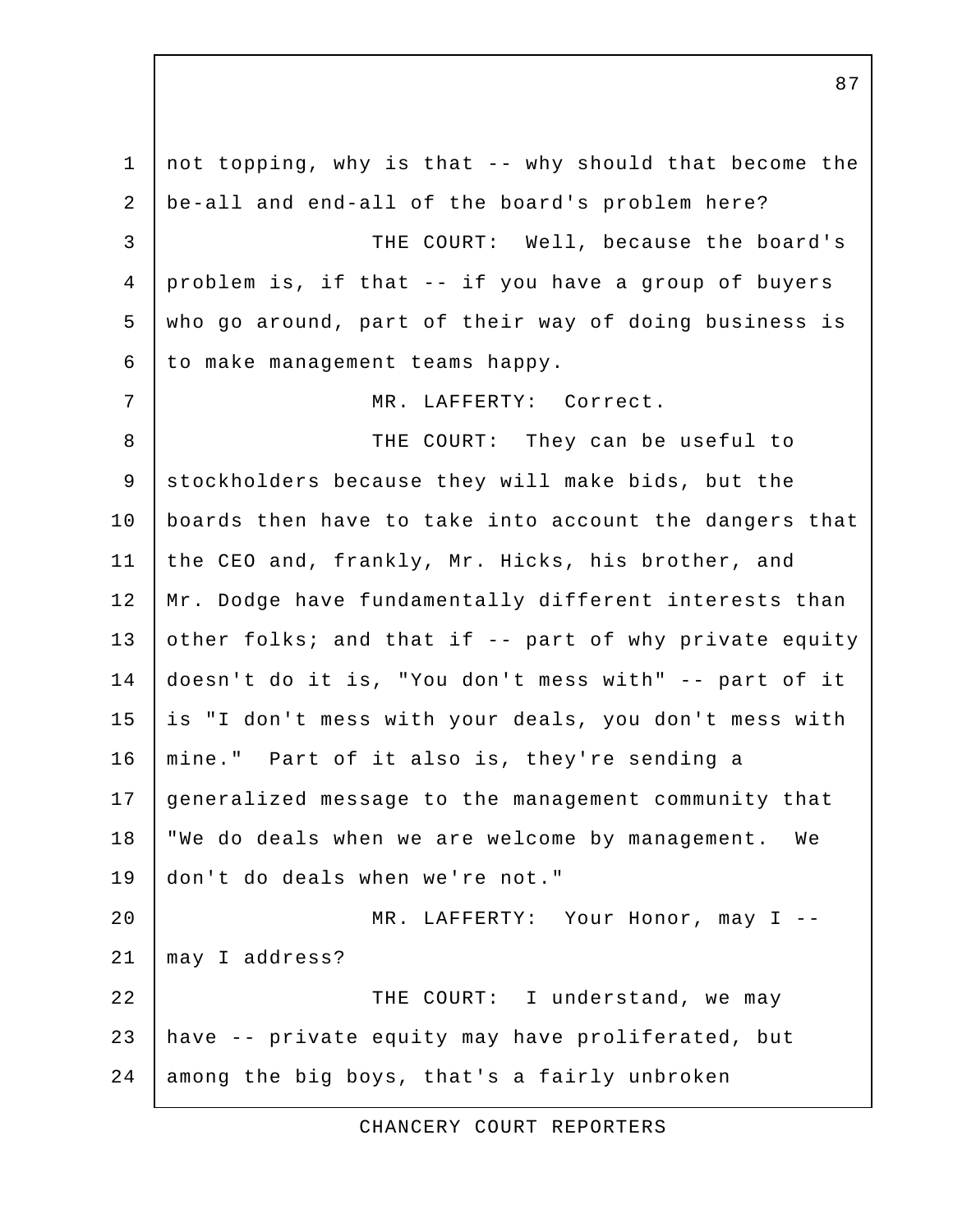1 tradition. I was interested to see the names of the 2 entities that you -- you mentioned made topping bids. 3 MR. LAFFERTY: I actually think -- 4 THE COURT: Because I learned about 5 them for the first time by reading about them. 6 MR. LAFFERTY: Your Honor, there are 7 actually -- look, on the record you have -- Your Honor 8 had raised this issue -- 9 | THE COURT: No, no. 10 | MR. LAFFERTY: -- at the scheduling 11 conference and we had a week to go out and do this 12 research, we have more. We -- we found a lot more. 13 Every deal, though, is different. There's a unique 14 set of factors that go into each one. We gave you 15 four examples. That are a lot more out there. I will 16 say that on the record. 17 I THE COURT: Of no --18 | MR. LAFFERTY: We could give you more. 19 THE COURT: Of no-shop interloping. 20 MR. LAFFERTY: And that's -- and that  $21$   $\vert$  -- yeah, absolutely, there are. And there are lots --22 and in more recent history, there are lots more -- I 23 think they -- they become more prevalent in recent 24 years; but there is history over the last five to

CHANCERY COURT REPORTERS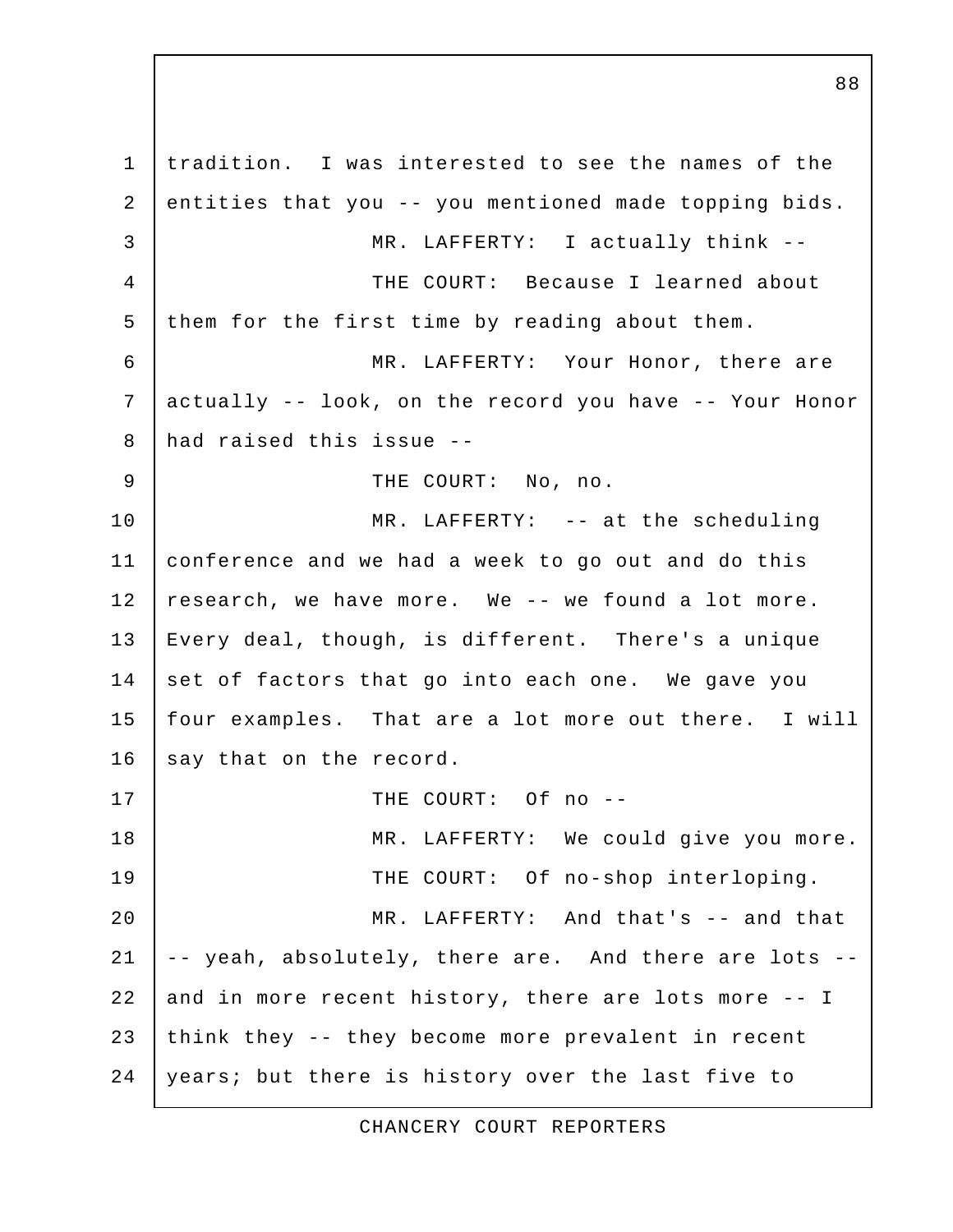1 seven years when these deals are being done where 2 there have been examples where PE firms, they're not 3 reticent in coming in in these circumstances and 4 topping.

5 And I -- and I would say this: I 6 understand that there's always a perception management 7 -- that there's a maybe a perception out there 8 publicly somehow that management's happy. But anybody 9 could look at the support agreements. They understand 10 that this terminates on a higher deal. And I think --11 I think that sends a message. There's no -- there's 12 been no management piece cut. They would know all 13 that if they wanted to come in and make -- make a bid. 14 | And -- you know, so I think that -- I 15 think that changes the equation. And I don't think 16 there's any -- and there's no barrier -- and we have 17 no private equity firm in here today jumping up and 18 down saying "We were treated unfairly, that the door 19 was slammed in our face." We didn't even get anybody 20 that picked up the phone and called and say, you know, 21 "We might be interested. Can you talk to us?" 22 Nothing. No sign -- no sign of -- 23 THE COURT: That's part of why I asked 24 about the etiquette. Because if the etiquette was the

CHANCERY COURT REPORTERS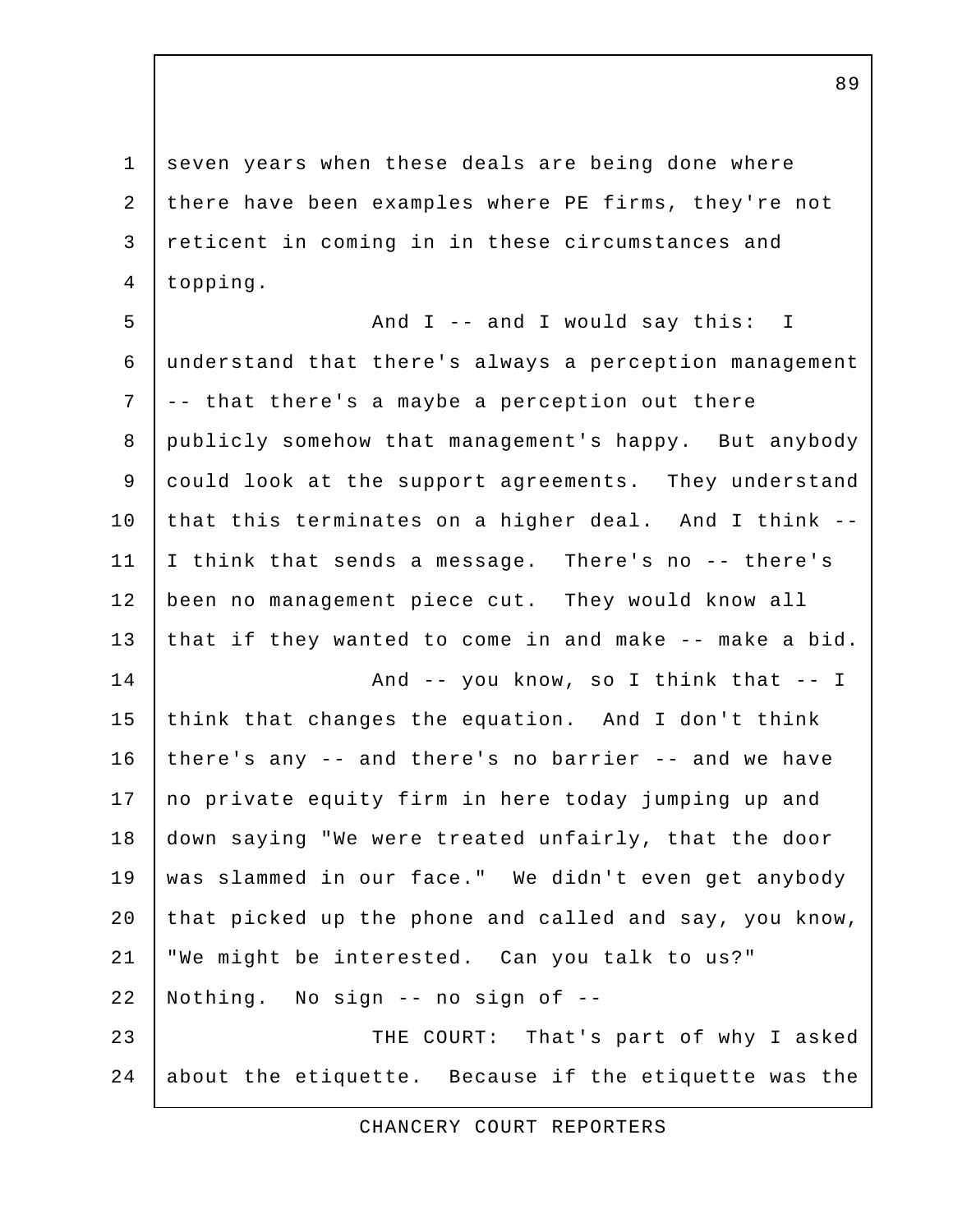1 old school etiquette, you wouldn't have that because, 2 you know, they wouldn't do that because they wouldn't 3 perceive it as unfair. They would just perceive it as 4 just management made their deal and they move on. If 5 what you're saying is that the etiquette's changed, 6 then I take your point.

7 | MR. LAFFERTY: Well, I'm also not sure 8 that whatever the etiquette was where you had the -- 9 the era of the big private equity club deals, those 10 deals, at least right now, are gone. Whether they're 11 going to come back or not is another thing. And maybe 12 in that context private equity firms might be 13 concerned "If I compete with you on this, then I won't 14 get a piece of the next one," that type of thing where 15 they're grouped up. This is a different kind of a 16 deal, I mean, in the sense of, one, its size and the 17 | fact that there's a lot of, you know, capital that 18 these firms have. And these aren't all the big 19 private equity firms. This isn't KKR and it's not 20 Apollo on the list -- 21 | THE COURT: And it's not, like, the 22 original -- I wouldn't even call them club because

23 they're competitors. It's the original stable of

24 private equity innovators.

CHANCERY COURT REPORTERS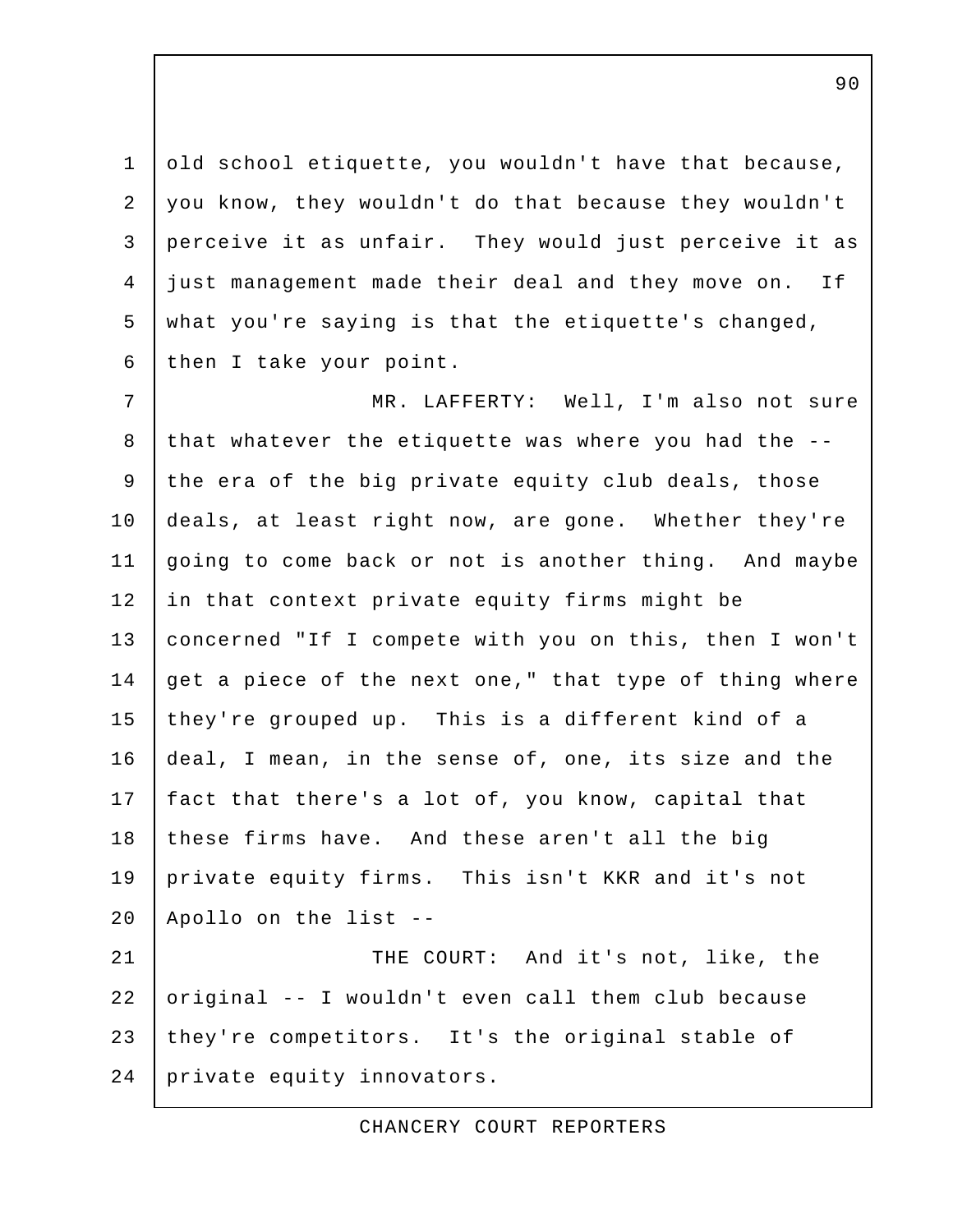1 MR. LAFFERTY: And I don't know 2 whether there, indeed, is this sort of club aspect.  $3$  | All I'm saying  $-$ 

4 THE COURT: I heard very reputable 5 people in the private equity say, for example, that 6 yes, the difference between a go-shop and a no-shop 7 was very significant to them because in a go-shop 8 there weren't not these etiquette concerns. There was 9 not, you know, any kind of concern that when you took 10 a flier on your competitor's deal, that you were going 11 to be either upsetting them or management, because by 12 expressly indicating the deal was subject to shopping, 13 that you could proceed. But when it said no shopping, 14 no shopping was no-shop. Your industry partner had 15 signed up the deal. Management had agreed to the 16 no-shop and that was not something we looked at.

17 | And it may have been self-interest on 18 their part, right, because if they each agree  $-$ - if 19 it's a small group and if they even agree that's the 20 | way it's going to go and if their reputation really is 21 "We want management to want to work with us," that can 22 be valuable even if it cost them a couple deals, 23 because they -- remember, the benefit is when you have 24 your own deal, nobody messes with it.

CHANCERY COURT REPORTERS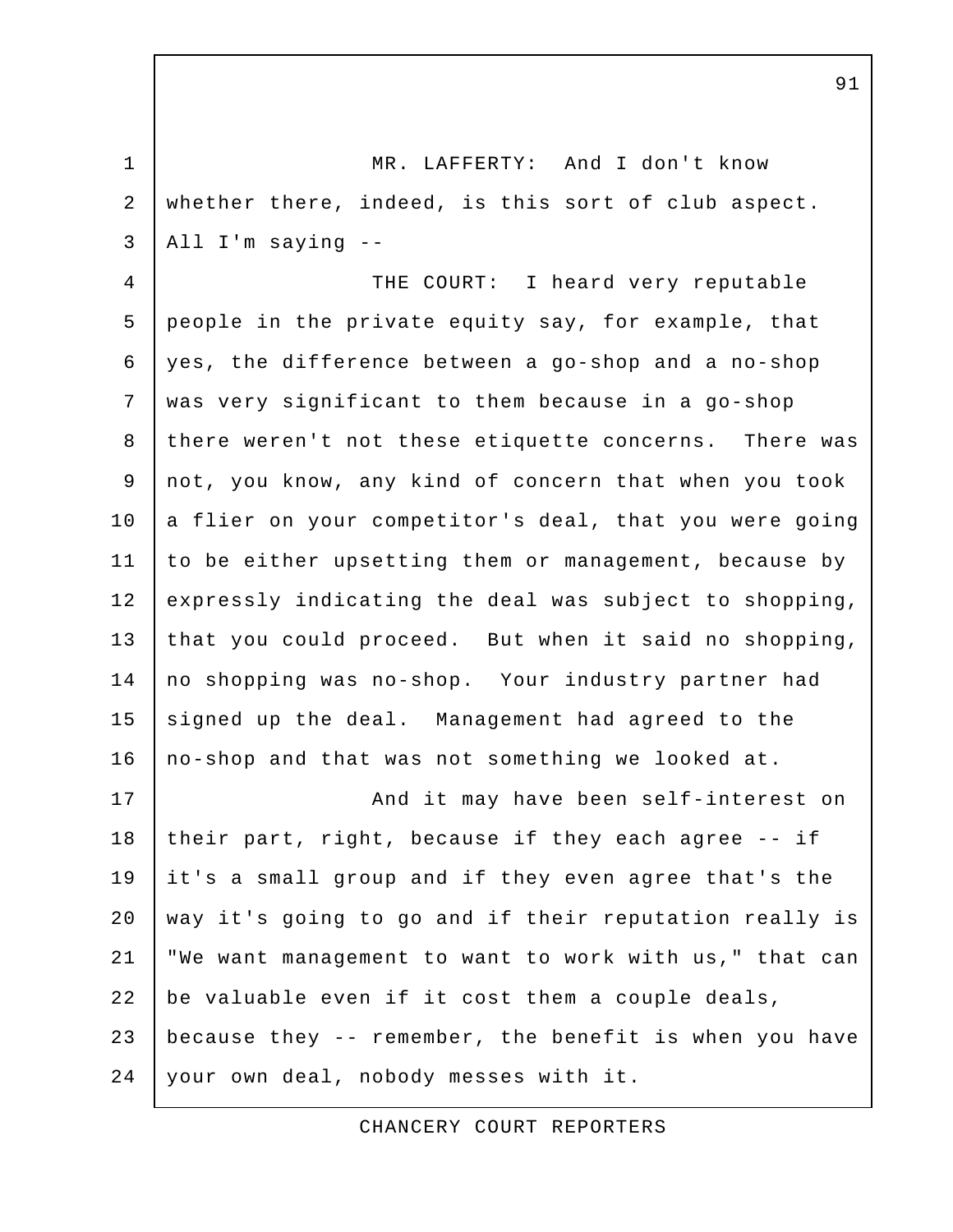1 But you're asking me to buy that that 2 isn't a factor here. And -- and what was used to  $3$  justify the go-shop period was, "We did do" -- you 4 know, "We did a single-bidder negotiation like a  $5$  strategic deal. We did it with a private equity 6 buyer, but the assurance was distinct from a strategic 7 deal. We got a" -- "an affirmative period to test the 8 market." 9 MR. LAFFERTY: That's correct. 10 THE COURT: And now the evolution is 11 someone like Vestar can come and claim they're 12 strategic because they got a couple different health 13 care portfolio companies, say they're going to walk 14 away if they hear a flutter. And the board says 15 "Okay." And management says "Well, we're really 16 scared of that. We're going to lose them. So we'll 17 basically do a strategic model" in circumstances where 18 the likelihood of a passive market check bringing out 19 a higher bid is far less likely than in the strategic 20 situation where you often have a consolidating 21 industry and genuine competitors need potentially to 22 enter the marketplace, you know, in order to seize a 23 unique opportunity or they're going to have a 24 | competitor get it; right?

CHANCERY COURT REPORTERS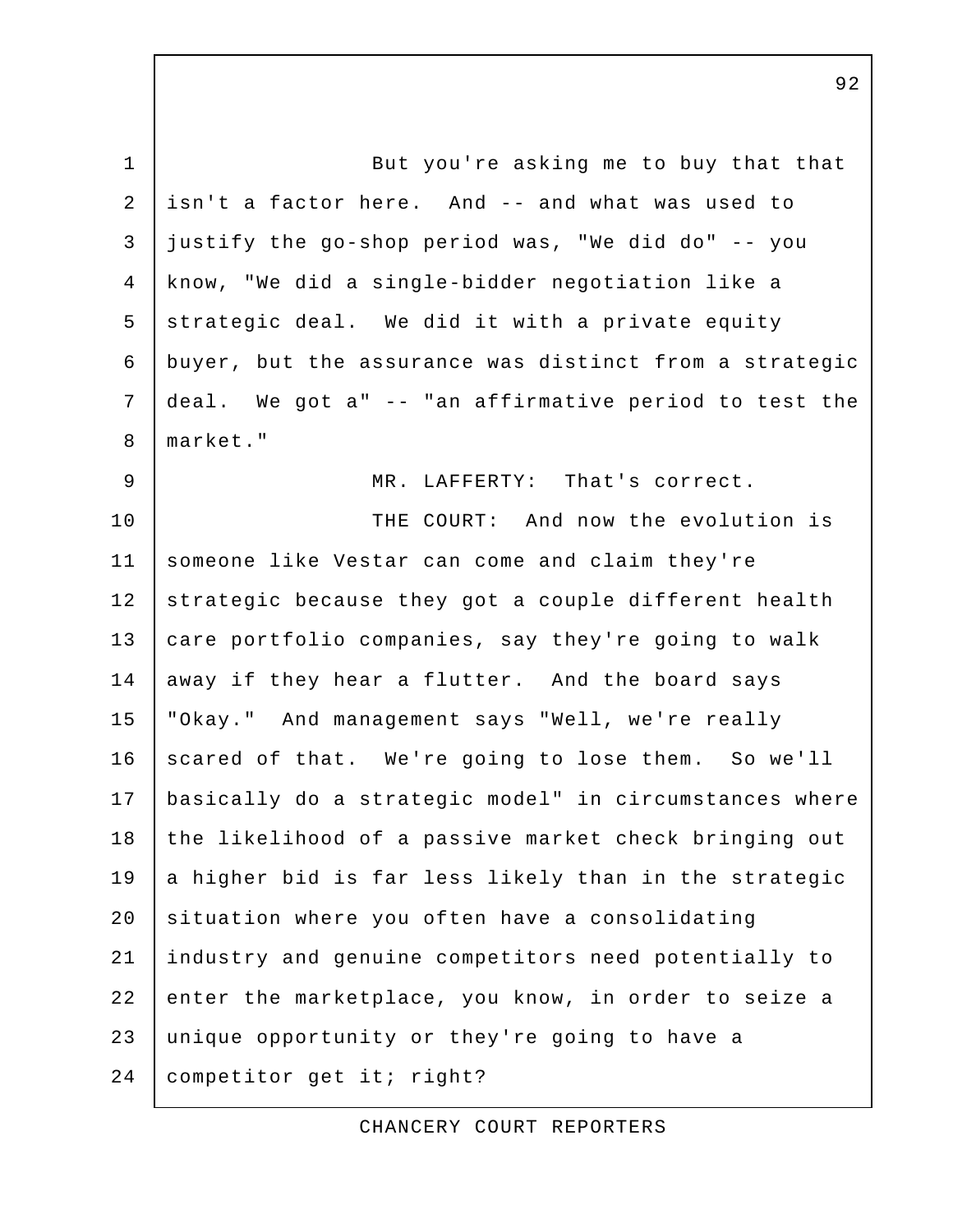1 | I mean, what's unique about Health 2 Grades to any of these other private equity firms? 3 MR. LAFFERTY: I think some of them -- 4 some of the other players that are listed on the slide 5 have -- have entities that they own that are in 6  $|$  related spaces. I -- I can't say that anyone matches 7 up with Health Grades -- 8 | THE COURT: Uh-huh. 9 MR. LAFFERTY: -- and is a competitor 10 by any stretch; but I do think some of them have 11 interest in this space and have other companies that 12 are related to this space, for sure. 13 THE COURT: I mean, isn't it pretty 14 easy to tell the story your clients are telling 15 anytime as long as you got good scriveners in the 16 boardroom? 17 | MR. LAFFERTY: Your Honor, look, I --18 I don't think we're just telling a story. I mean, the 19 story -- the record that you have is the record as it 20 happened. I mean, this record, I think, is -- is a 21 good one. And I don't think it's just a scrivener 22 issue about what happened in the directors -- in the 23 board meetings. 24 | And I think the connotation of using a

CHANCERY COURT REPORTERS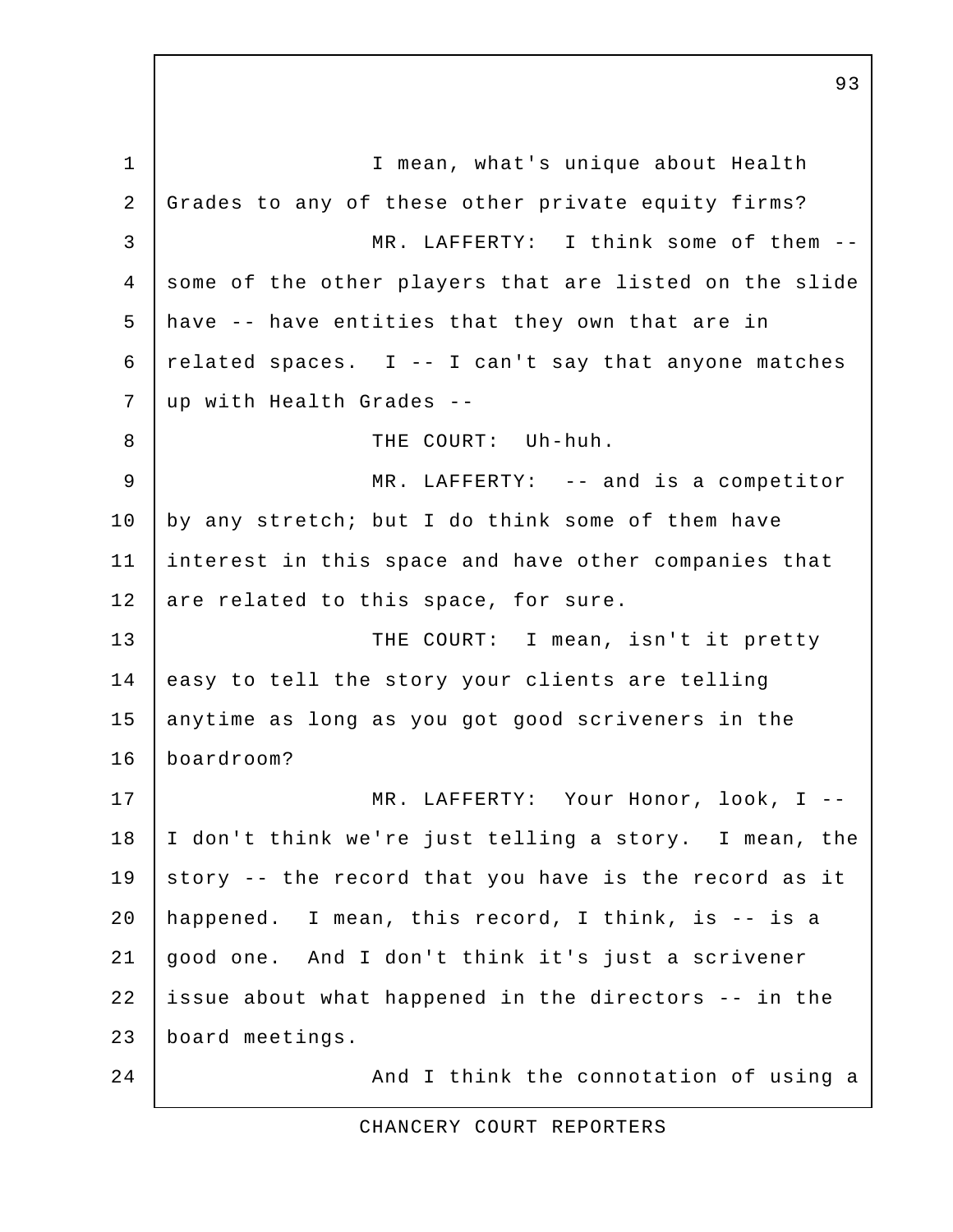1 punch list that the plaintiff uses is not supported by 2 this. And -- and it wasn't just sort of the directors 3 touching the bases. These directors were engaged. 4 They met repeatedly. They had independent advisors, 5 independent lawyers, and they received that advice  $6$  and  $-$ 7 | THE COURT: For the list, right -- 8 MR. LAFFERTY: Yeah. 9 THE COURT: -- there was a list put 10 together, a combination of Citigroup and management, 11 the list of potentially interested parties. There are 12 not slides on each party. There's not indication that 13 the board actually went through the 15, went through 14 the contact, asked Mr. Hicks, "Did they say at that 15 meeting, did they express an interest in an MBO?" and 16 Hicks say "Yes. And I" -- "I said well, we're not for 17 sale, but we don't" -- "we're always" -- "we always 18 listen" or something like that, you know. And they 19 never came forward, as opposed to saying "I told them 20 firmly we were not for sale" and the independent 21 directors saying "Well, we're listening to Vestar  $22 \mid now."$ 23 Is there some reason to believe these 24 | folks won't be as interested as Vestar?

CHANCERY COURT REPORTERS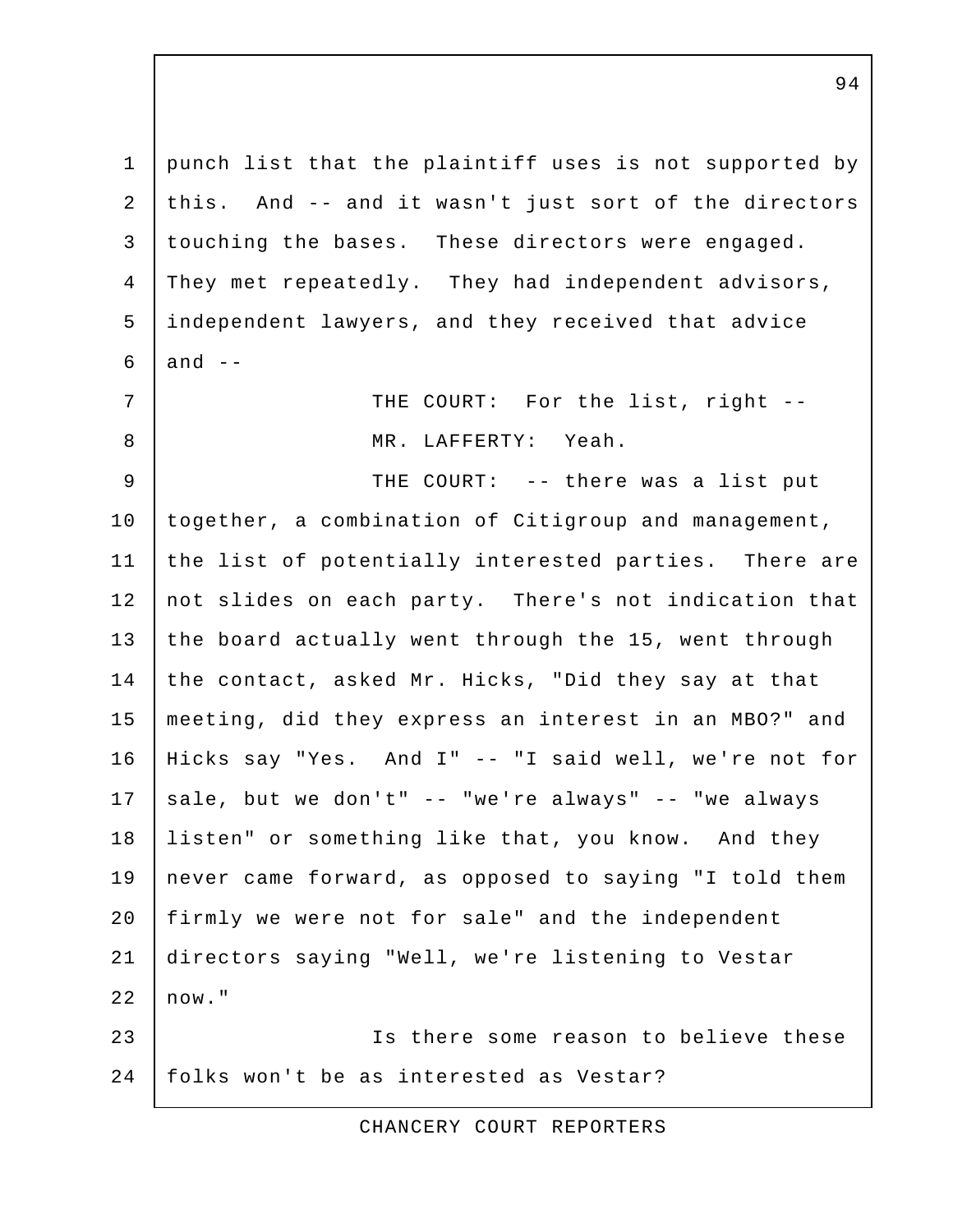1 | MR. LAFFERTY: Your Honor, I believe 2 that the record is that the board did talk about the 3 contacts that Mr. Hicks had had. 4 THE COURT: About each of the players. 5 MR. LAFFERTY: Yeah, to the extent 6 that there were specific things to relate. You're 7 talking about a period of time -- it's not that every 8 one of the seven or eight  $-$ 9 | THE COURT: Well --10 MR. LAFFERTY: -- firms -- 11 | THE COURT: -- what I'm saying is --12 MR. LAFFERTY: -- that contacted them  $13$ 14 THE COURT: -- what was done to really 15 sift through the 15 as opposed to just put them on a 16 slide so the slide looked good? I'm talking about a 17 serious look at who might be a possible buyer, what 18 the expressions of interest were, and a buyer -- a 19 possible buyer-by-buyer determination of whether they 20 might have a real interest. Where would -- where do I 21 find that in this record? 22 MR. LAFFERTY: Your Honor, I don't 23 believe -- other than in the board minutes and in the  $24$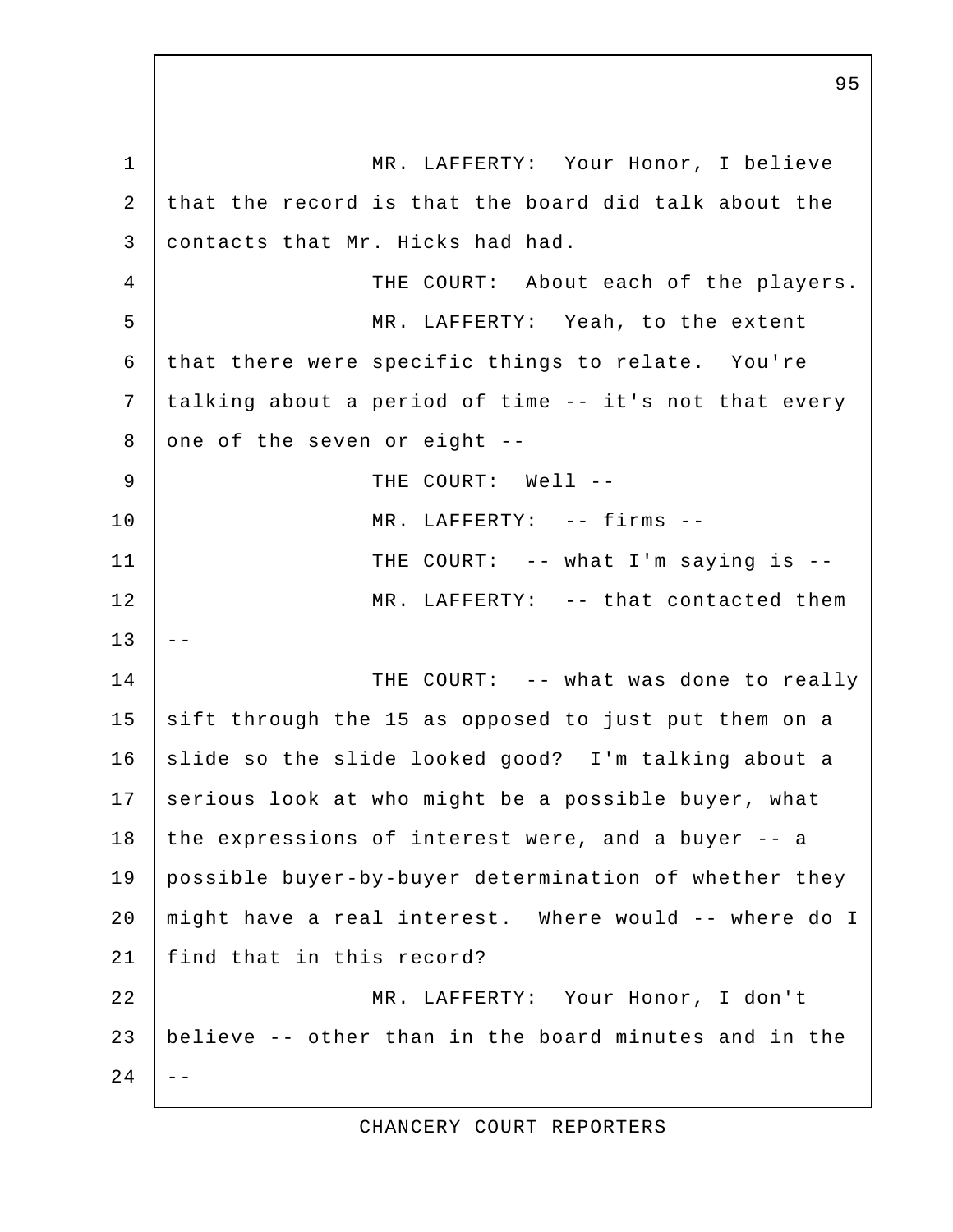1 THE COURT: And if we're going to seem  $\overline{2}$  3 MR. LAFFERTY: -- board books -- 4 THE COURT: -- to think we just put 5 everybody that we'd ever heard from on the list, then 6 Citigroup and Mr. Hicks said "We're not likely to get 7 a bid for them and then we moved on"; right? 8 MR. LAFFERTY: I don't -- I don't -- 9 look, I don't believe that that's the way the board 10 minutes read. I do believe that the board discussed 11 the particulars. And -- and they may not have gone 12 through every one, as Your Honor says, and there 13 certainly is not a slide in the book; but to the 14 extent there was anything of any note in  $-$  in the 15 approaches that had been made, those were noted in 16 terms of "Look, these" -- "these people have contacted 17 us before. We've talked to them." 18 | Rut -- but, you know, was there a --19 THE COURT: For example, was there  $20$  somewhere  $-$ 21 | MR. LAFFERTY: -- entity-by-entity 22 discussion? I don't believe that there was. 23 **THE COURT:** I mean, if we take a break 24 and I come back, are you going to be able to point to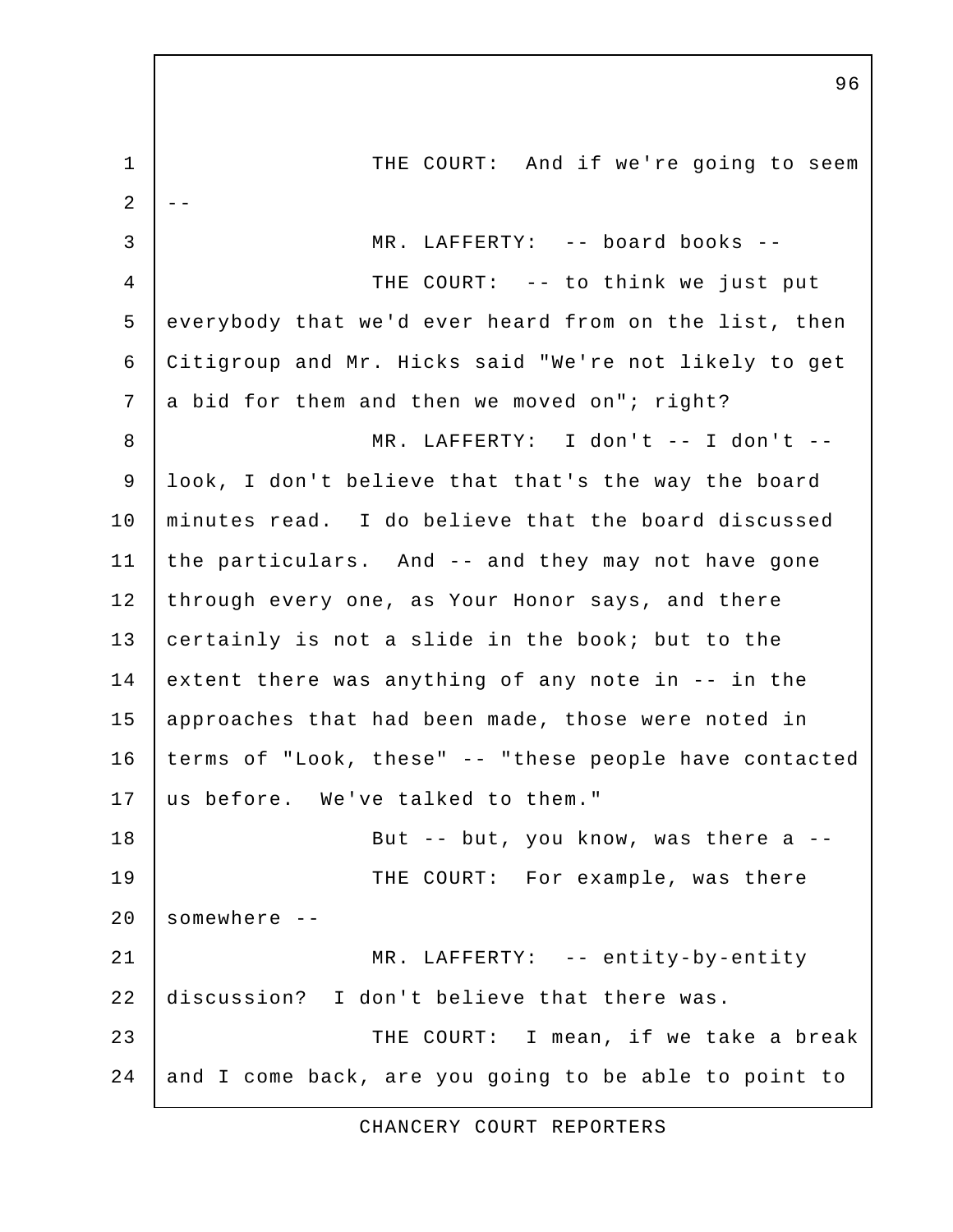1 a slide where Citigroup said "Of the 15, these four 2 expressed an interest in possibly acquiring the entire 3 company"? 4 MR. LAFFERTY: I don't believe that 5 there is -- there's certainly not such a slide, to my 6 knowledge. 7 | THE COURT: But you're saying that 8 somehow orally each of them was gone over and there 9 was actually a distinction made between folks who 10 would -- you know, I get the idea that you can have a 11 chat with somebody where they might want to do a joint 12 venture, they might want to do something else, some 13 sort of equity infusion that's a lot less than a sale 14 of the whole enchilada. But I take it some of these 15 were folks who had actually expressed some -- may have 16 been a slide, admittedly not followed up on, but had 17 said "Look," you know, "if you're ever thinking of an 18 LBO, think of us." 19 MR. LAFFERTY: Yeah, I believe that's 20 true. And Your Honor pointed to one of the 21 presentations from, I think back in 2009 that had been 22 made. 23 THE COURT: But did anybody -- you 24 | know, Citigroup supposedly knows the market. And I

CHANCERY COURT REPORTERS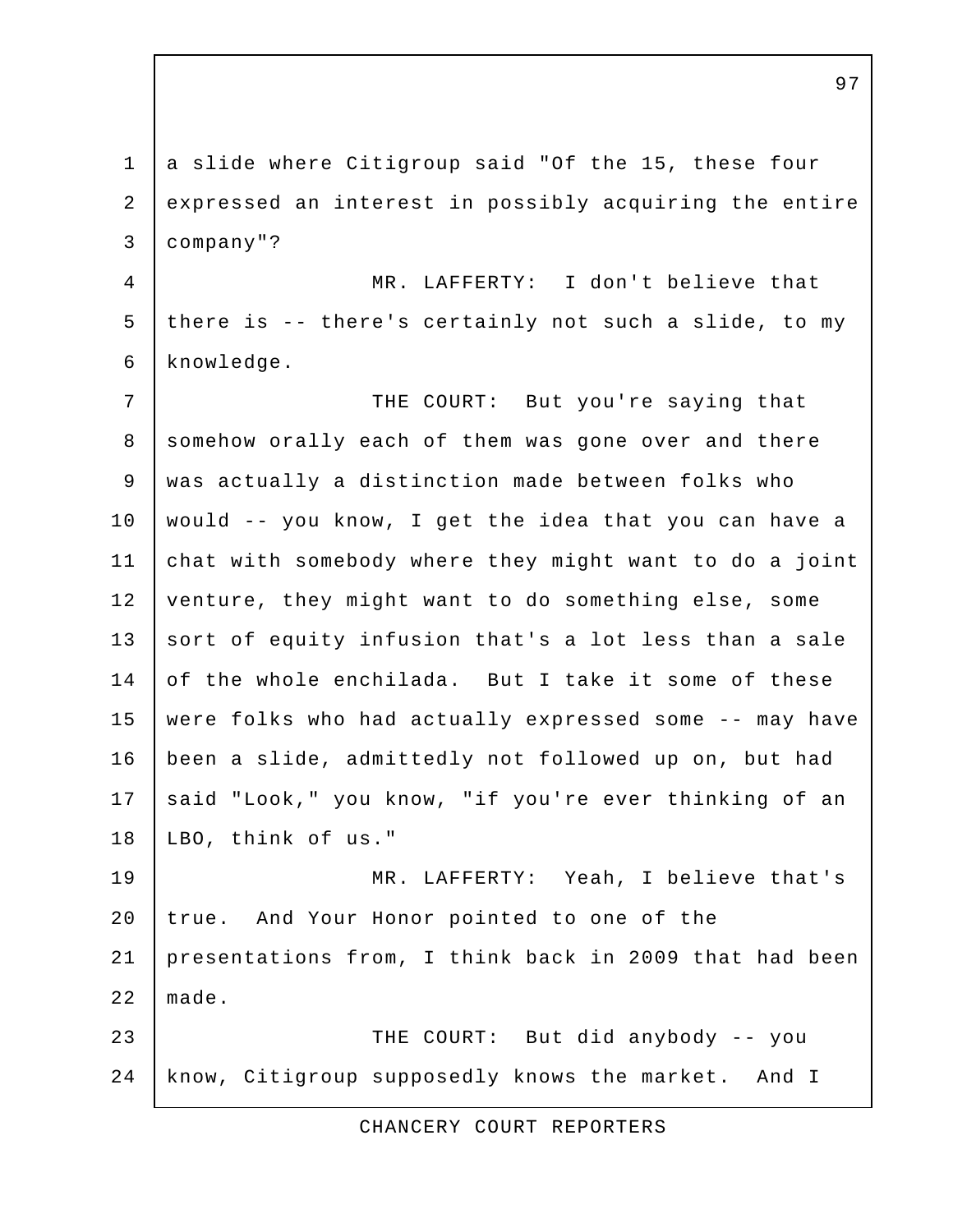1 get that they said some of them are likely to. You 2 mentioned that everybody has all this capital. Did 3 Citigroup then go by them and say "Look, this one's 4 sitting on" -- "this one's been sitting on a billion 5 bucks in a fund for 18 months, and the fund's 6 expiration is 18 months from now, and they don't have  $7$  a deal yet"? 8 | MR. LAFFERTY: I don't believe that 9 | that happened. 10 THE COURT: Because for some of the 11 factor you're talking about about the passive market 12 check, it might have made it more likely that people 13 | would actually deploy that capital, right, because 14 they needed a deal. 15 MR. LAFFERTY: I think that is -- 16 that's possible, Your Honor, but I think what -- 17 again, the board  $-$  and I think  $-$ - I think 18 | Mr. Wahlstrom may have also testified about it, but I 19 don't believe there was a party-by-party discussion. 20 I believe -- I believe that is what Mr. Wahlstrom 21 testified to. 22 | Sut -- but in terms of what was -- you 23 know, what had happened, I think Mr. Hicks did relate 24 to them if we had received an inbound expression at

CHANCERY COURT REPORTERS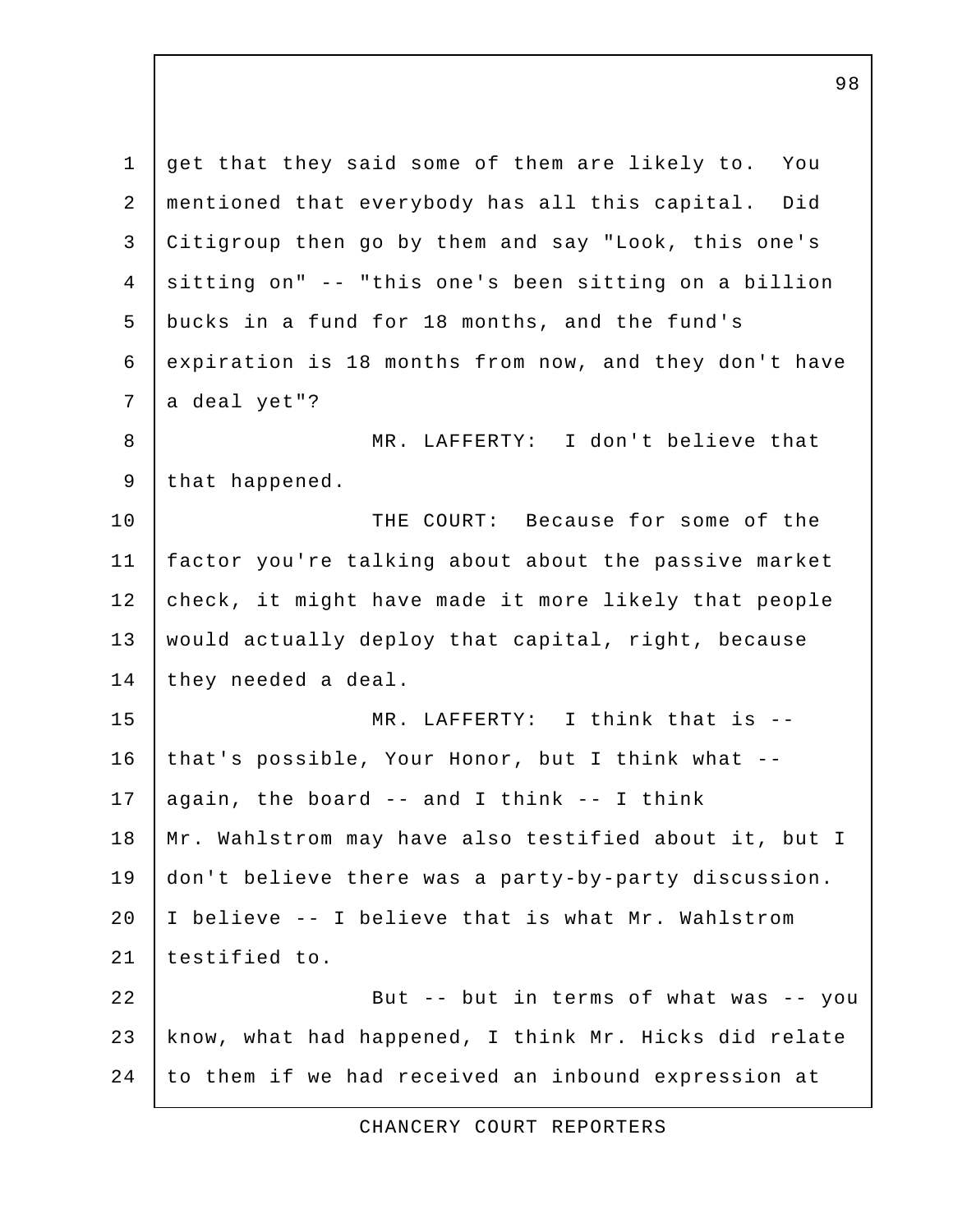1 some point and whether it had gone anywhere to the 2 board. And that's -- that's what it was. I mean, 3 that was the level. I'm not trying to elevate that to 4 the point of saying that's -- that's a presigning 5 auction. That's a piece of information that the board 6 had in -- in terms of what it factored into the 7 overall picture of what it had. 8 and -- and these parties -- again, if 9 they had wanted to make an offer or wanted to go 10 somewhere, they would have done it. I mean --11 | THE COURT: When -- when Mr. Hicks 12 signed up the NDA  $-$ - I mean, he did that. He entered 13 into that with Vestar before the board meeting; right? 14 MR. LAFFERTY: Yes, that's right, 15 because I think, again, the general -- the general 16 | approach and the authority  $-$  and the board had said, 17 "Look, if you're going to talk to these players, if 18 they" -- you know, "whether it's a strategic or a 19 financial, you need to get an NDA in place." And 20 that  $-$  that was done as a matter of course. 21 | THE COURT: After he did that, what 22 you're saying, when he shared the information with 23 Vestar, they, unlike everybody else, came back and 24 seriously said they wanted to buy. That's the

CHANCERY COURT REPORTERS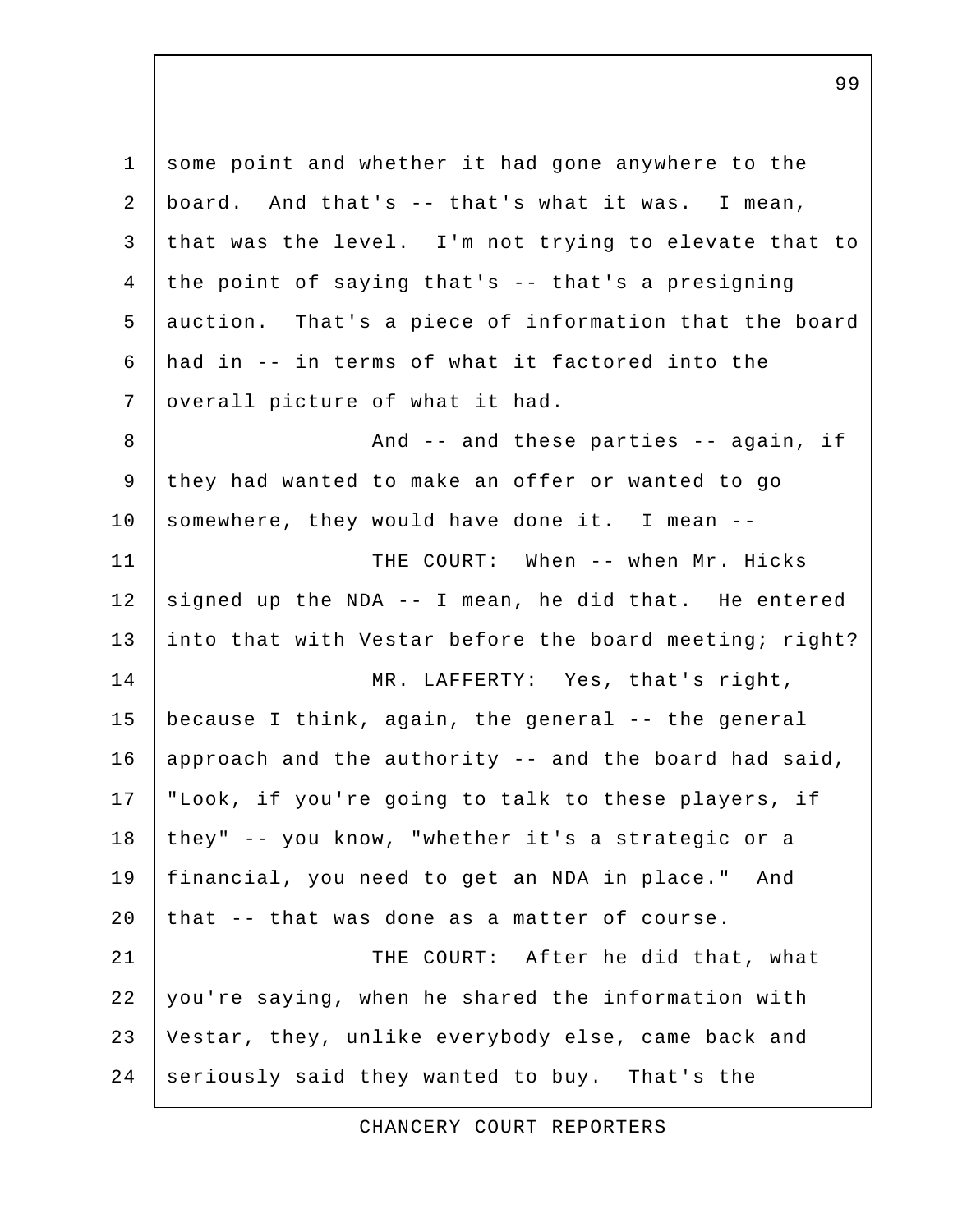1 distinction. 2 MR. LAFFERTY: That's correct. 3 THE COURT: And when is the first time 4 they mentioned a price? 5 MR. LAFFERTY: Your Honor, I think 6 it -- I think it may have been in December; is that 7 | right, or was it? 8 MR. HIBBARD: February. 9 MR. LAFFERTY: It was in February, I 10 believe. 11 | THE COURT: So he's just chatting away 12  $\mu$  up until that point basically but the  $-$ - with the 13 clear idea that Vestar wants to be a buyer. 14 MR. LAFFERTY: That's correct. And --15 and I do think that that  $-$ - you know, look, the 16 private equity firms know -- and any buyer knows that 17 | if you want to buy something, at some point you got to 18 come forward and express an interest in buying it. 19 And I think this is -- this is what happened with 20 Vestar. We weren't out marketing the company. I'm 21 not saying we were, but we took inbound calls from all 22 of these players over a period of years, and they --23 they knew our phone number. They knew how to get in  $24$  touch with the company. They --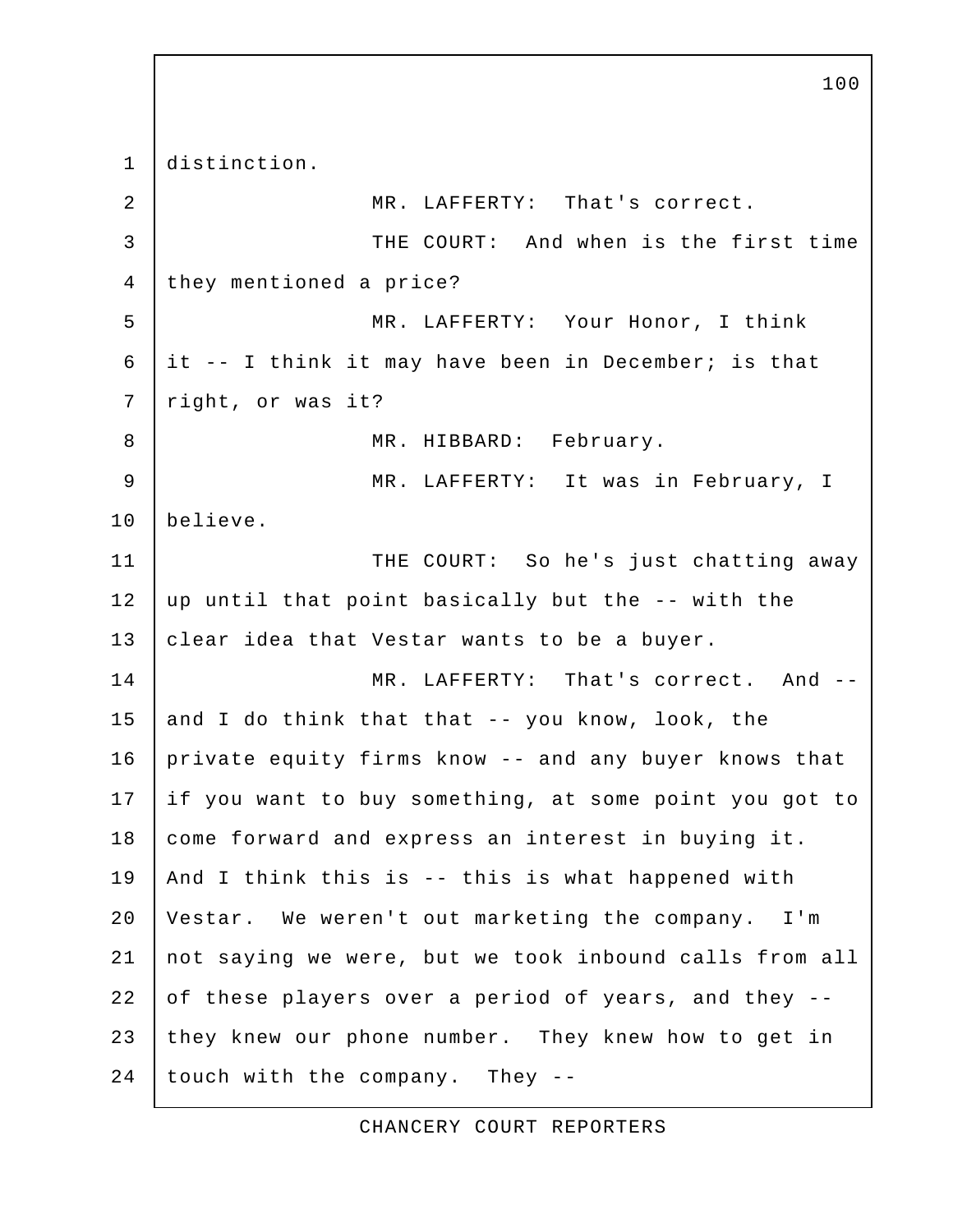1 THE COURT: But that also means 2 between September -- I know it's the listening mode, 3 but that's also where the board and Mr. Hicks could 4 have been putting themselves in listening mode with 5 some others in a fairly low-cost way; right? 6 Because -- in what position is Vestar -- I mean, I'd 7 love to see, you know, the -- the video of the, you 8 know, "We're going to walk away when we haven't made 9 an expression of interest at any price." I mean, Alec 10 | Baldwin, you know, who may be the best actor going, 11 maybe he could pull it off plausibly. I doubt it. I 12 think he'd be more giggling at it than thinking he's 13 in Glengarry Glen Ross mode. I think he'd think he's 14 more in 30 Rock mode. "You're going to walk away from 15 what? You're nonexpression of an offer?" You don't 16 have to tell anybody that you're talking to somebody 17 when you're -- when they never even made an offer. 18 | Construction and so there was a whole period, 19 right, before Vestar even got to this where the board 20 could have had Citigroup get in a bit more of a 21 listening mode; right? And they just chose not to do  $22$  | it? 23 MR. LAFFERTY: Yeah, I don't think 24 that that's  $-$  I mean, look, the board could have done

CHANCERY COURT REPORTERS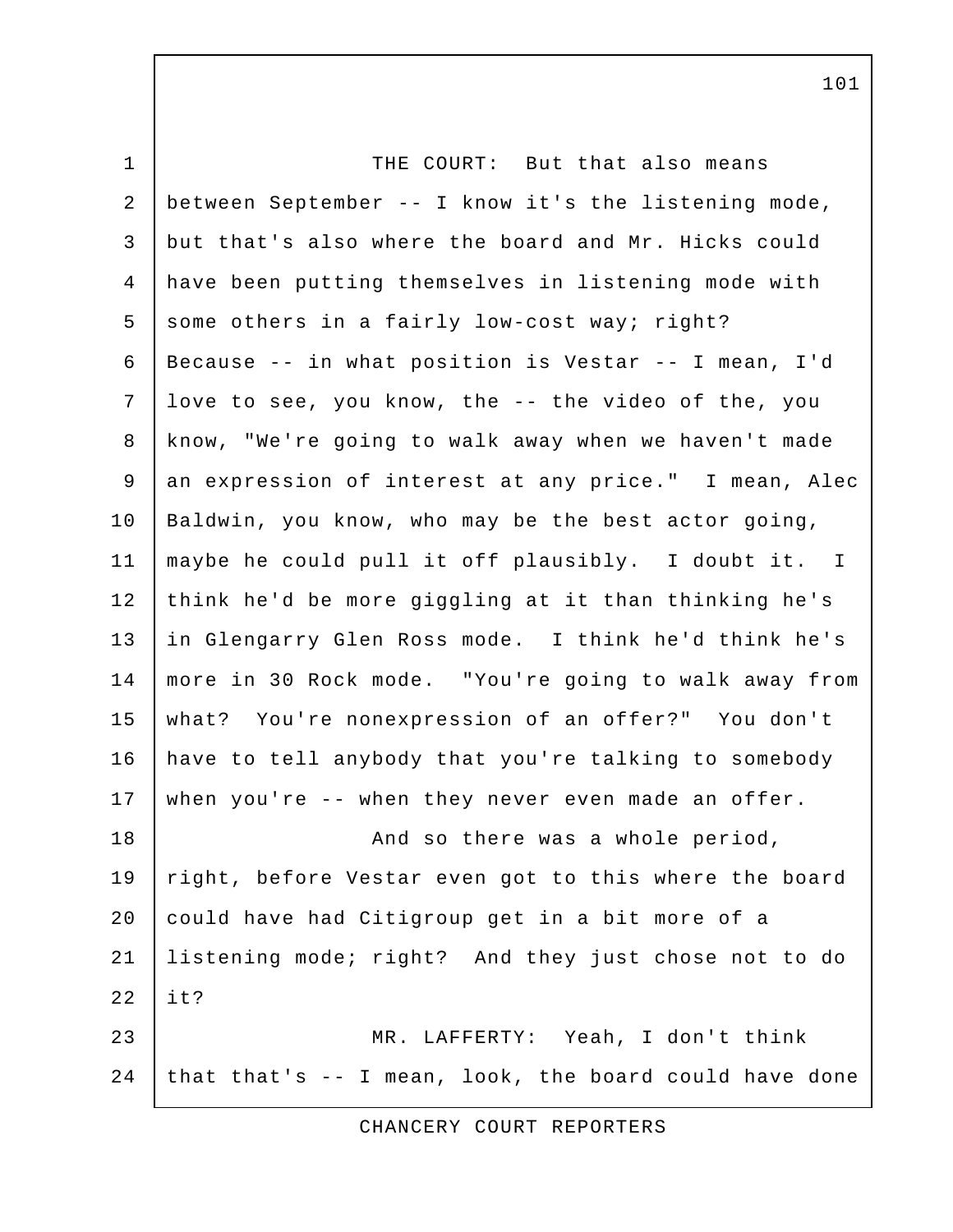| $\mathbf 1$ | this differently. They could have done a presigning   |
|-------------|-------------------------------------------------------|
| 2           | market check. They could have gone out and either     |
| 3           | quietly or publicly ran an auction. That didn't       |
| 4           | happen. It didn't mean that Citigroup wasn't sort of  |
| 5           | still listening and -- and talking to people that --  |
| 6           | that were routine contacts. Again, they didn't do it  |
| 7           | at the direction of the board to go out and           |
| 8           | specifically kick the tires. That didn't happen.      |
| 9           | That did not happen.                                  |
| 10          | THE COURT: Then what would -- again                   |
| 11          | -- and I'm trying to -- okay. So, then, when we       |
| 12          | accelerate the 8.20 because of the time loss of money |
| 13          | as opposed to doing -- you know, by doing the tender  |
| 14          | offer route as opposed to saying "No; you're going to |
| 15          | do a long-form merger." You know, "We didn't give you |
| 16          | the go-shop" -- "We didn't get the go-shop. We        |
| 17          | honored your skittishness because you were so scary   |
| $18\,$      | and credible; but," you know, "we want three and four |
| 19          | months for the market to know this. And we're not     |
| 20          | doing it the height of vacation season and during a   |
| 21          | difficult financing thing. We're not going to have a  |
| 22          | situation where people don't have some time to come   |
| 23          | forward."                                             |
| 24          | MR. LAFFERTY: Your Honor, look, I --                  |

CHANCERY COURT REPORTERS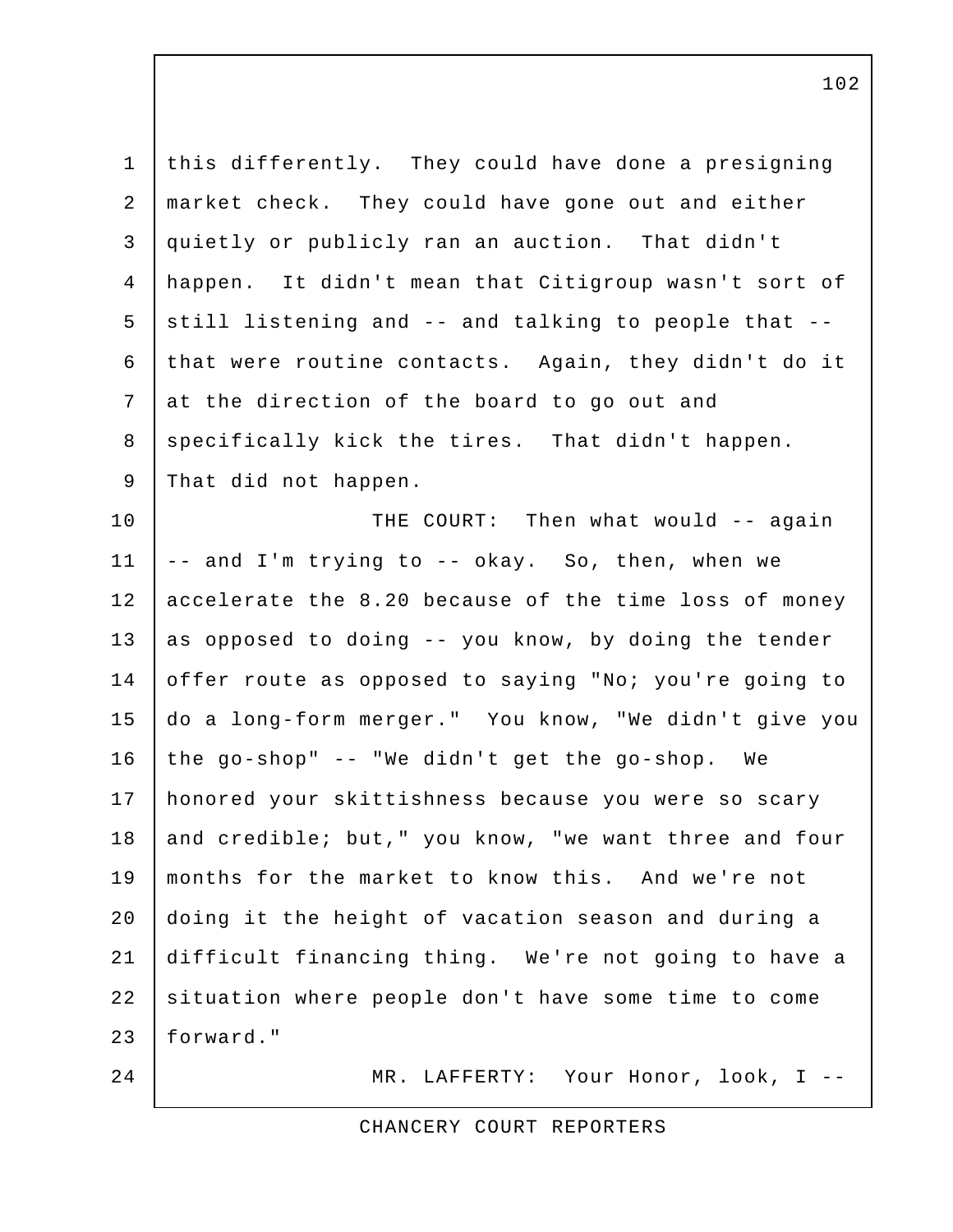1 could the board have done something different? Again, 2 you could always do something different. The board 3 negotiated for the best terms that it could get,  $4$  and  $-$  and its focus was on the price; thinks the 5 price is a preemptive bid and wanted the opportunity 6 to give this to the stockholders. And that comes with 7 a cost. And it came with a negotiated set of deal 8 protections and terms. And the contract is, 9 frankly -- you know, has a lot of seller-favorable 10 | aspects to it. Your Honor focused in on -- on the 11 specific performance and the fact that the funds are 12 fully committed and we have a right to go against the 13 buyer to get that. And Your Honor has been through 14 the busted-deal cases. This isn't going to be one of 15 those cases. This  $-$ - this deal is firm. 16 You know, the issue of the -- the 17 break-up fee and whether there's some coercive aspect 18 to it, I would submit that there's not. There was 19 real arm's-length negotiation -- 20 | THE COURT: Well, yeah. What are the 21 features of it? 22 MR. LAFFERTY: Your Honor had hit the 23 | nail on the head. It's a  $-$  it's a  $-$  it's a  $-$  the 24 termination fee has a 12-month tail on it. So if the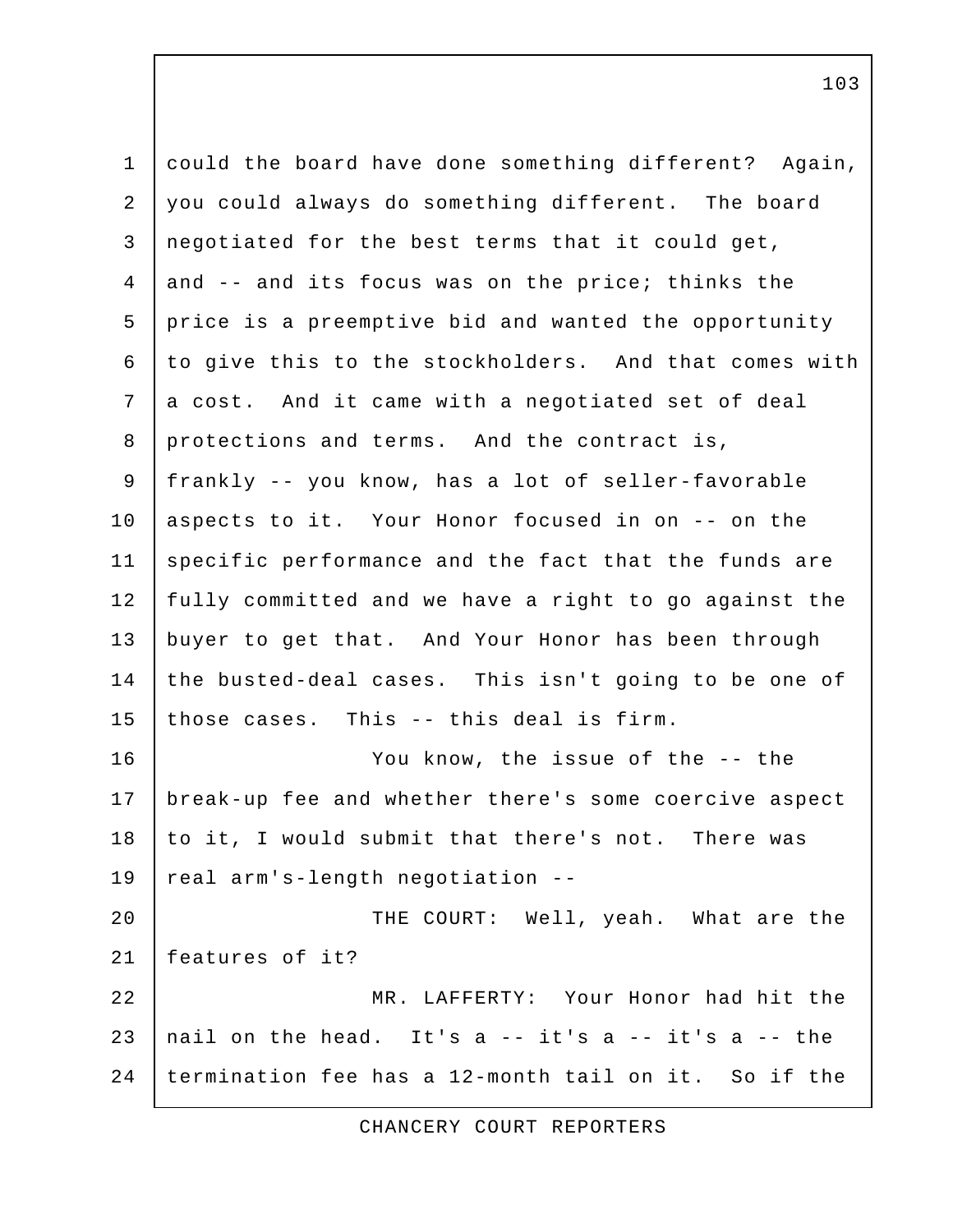1 stockholders, in essence, don't tender and the deal 2 doesn't get done, they don't -- they don't 3 automatically walk away with a break-up fee. There's  $4$  a 12-month tail, that if -- it kicks in if somebody  $5$  prior to the time of the vote  $-$ - 6 THE COURT: Okay. 7 | MR. LAFFERTY: -- expresses an 8 interest, they would -- and a deal gets consummated 9 later, they would get paid. 10 THE COURT: But -- but --11 MR. LAFFERTY: It's not payable, in 12 essence, on the two-step equivalent of a naked note. 13 THE COURT: Right. There's a free --14 there's a free chance to either accept 8.20 or not. 15 MR. LAFFERTY: Correct. Correct. 16 They're absolutely free -- there's no -- there's no 17 coercion here. 18 | Think important from the record, 19 the other thing that's not here -- and Mr. Jenkins 20 didn't -- didn't come up with any and we didn't hear 21 any in the briefing and Your Honor rejected the other 22 claims they had come forward with at the scheduling 23 conferences -- there's no disclosure claim here. The 24 stockholders in a week from now are going to get to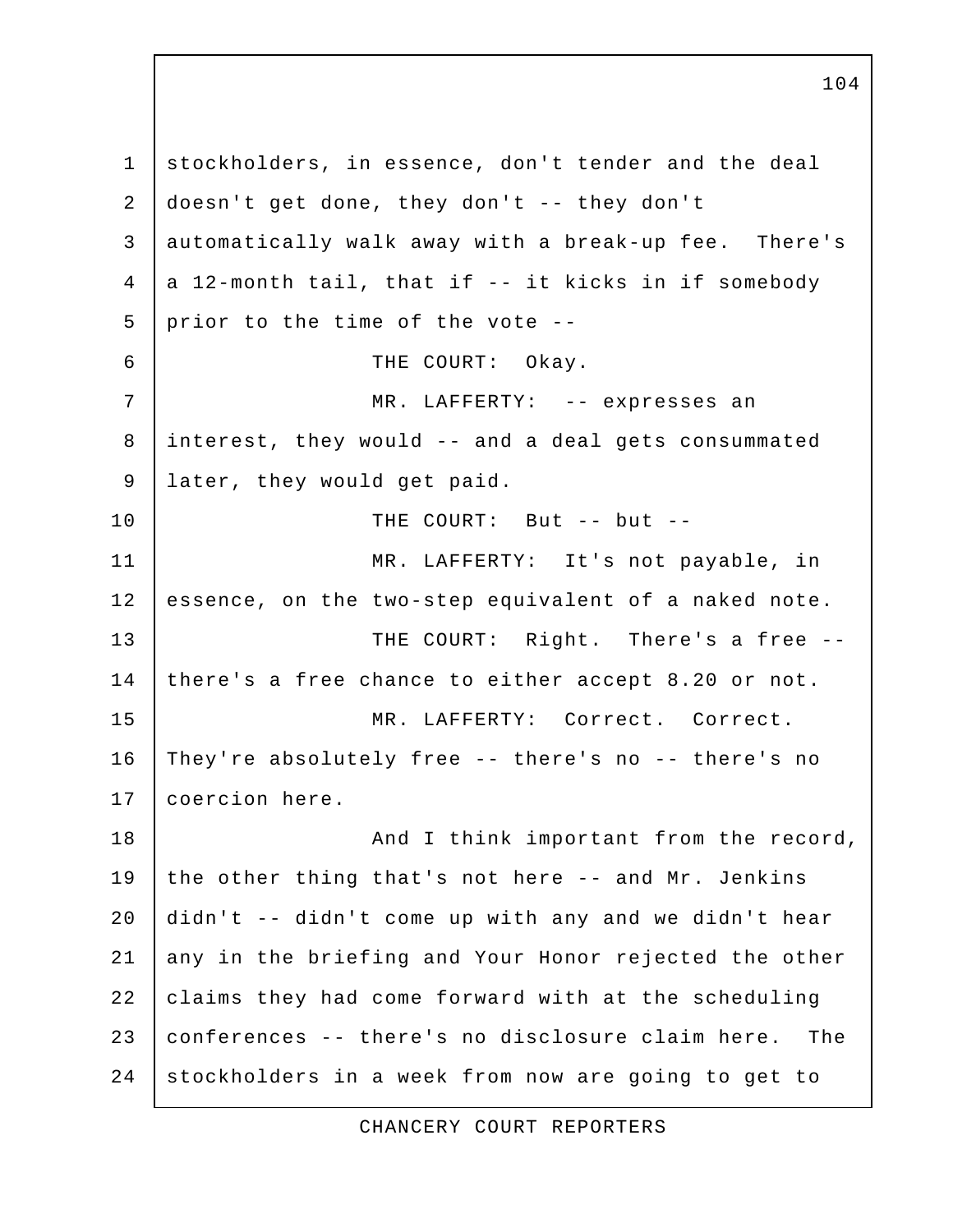1 decide -- 2 THE COURT: And the stockholders 3 basically know this was not preshopped -- 4 MR. LAFFERTY: Absolutely. 5 | THE COURT: -- that the only market 6 check is this passive market check and, you know, they 7 know that going in. 8 MR. LAFFERTY: They --9 THE COURT: And if they --10 | MR. LAFFERTY: They absolutely know 11 that going in. The disclosure here is full. They 12 have a chance to make a decision. 13 THE COURT: And they know that there's  $14$  a -- a very good possibility that Mr. Hicks and Mr. --15 Messrs. Hicks and Messrs. Dodge will continue to work 16 | for the company. 17 | MR. LAFFERTY: Yes. I mean, look, 18 Your Honor, you can read -- you can read the documents 19 and make a decision yourself whether you think Vestar 20 will or will not keep them on. They haven't committed 21 to keeping them on. 22 | THE COURT: Right. But I think the 23 disclosures indicate that traditionally they do; 24 right?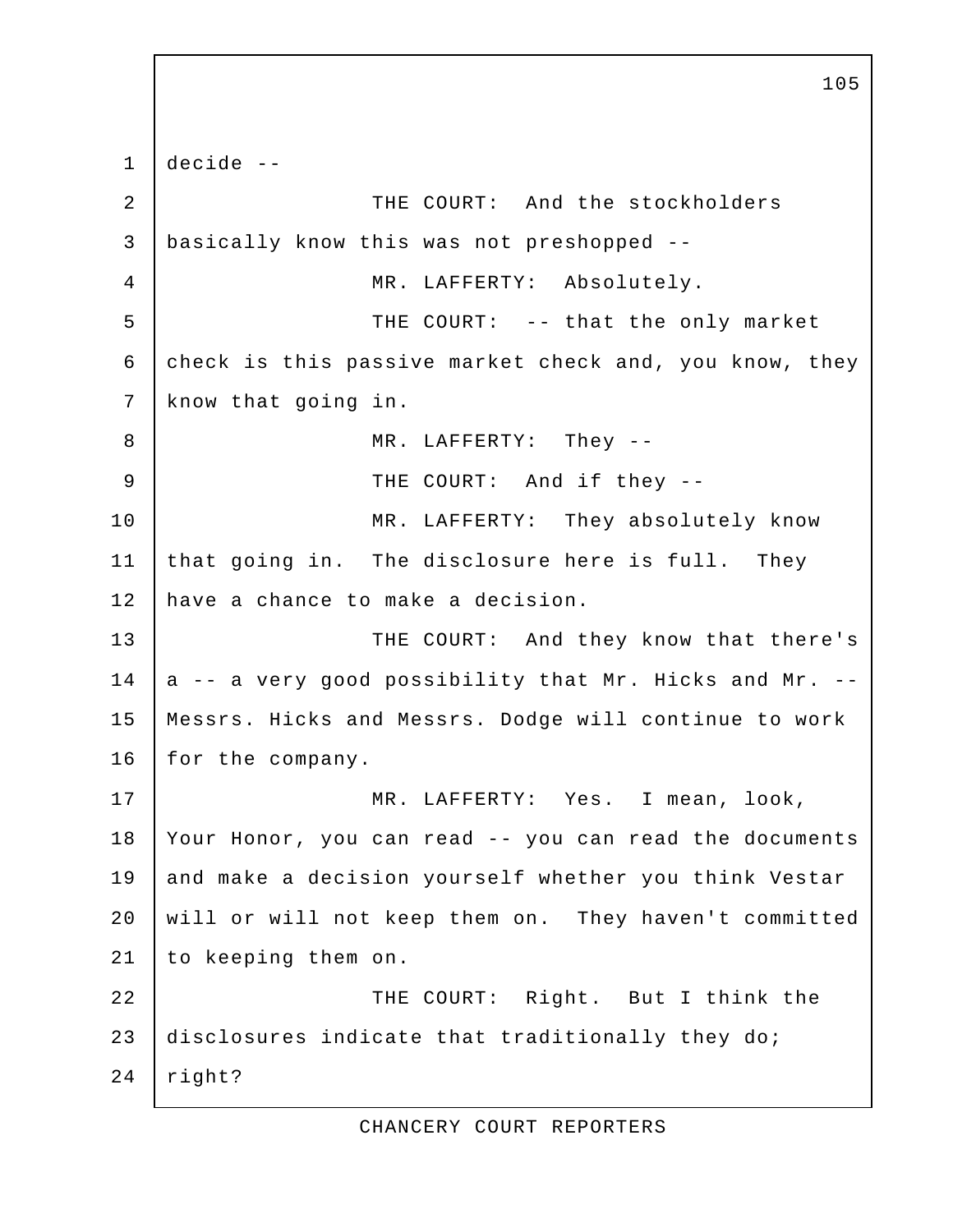1 MR. LAFFERTY: Yeah. Yeah. There is 2 public evidence out there in the marketplace. They  $3$  used Vestar's website in -- in -- in Mr. --4 | THE COURT: No. I'm talking -- 5 MR. LAFFERTY: -- Alpert's deposition. 6 THE COURT: -- about the rendition of 7 the deal. 8 MR. LAFFERTY: Yeah, there -- there -- 9 there is, yes, Your Honor. And the fact they 10 expressed a general interest in keeping management on 11 is in the D9. So the stockholders are going to have a 12 chance on full information to vote this deal up or 13 vote this deal down a week from today. And they ought 14 | to get that chance. They -- these -- these 15 shareholders ought not take that decision out of the 16 hands of the stockholders who now have a chance to 17 decide whether they agree with the board's judgment 18 that this price is preemptive enough to  $-$ - to  $-$ - to 19 merit their consideration or whether they -- they 20 think the prospects of stand-alone are better. 21 | And I must say, this is a 22 sophisticated stockholder base, putting aside the 23 plaintiffs in this case. There's a slide -- 24 THE COURT: You're not slighting them

CHANCERY COURT REPORTERS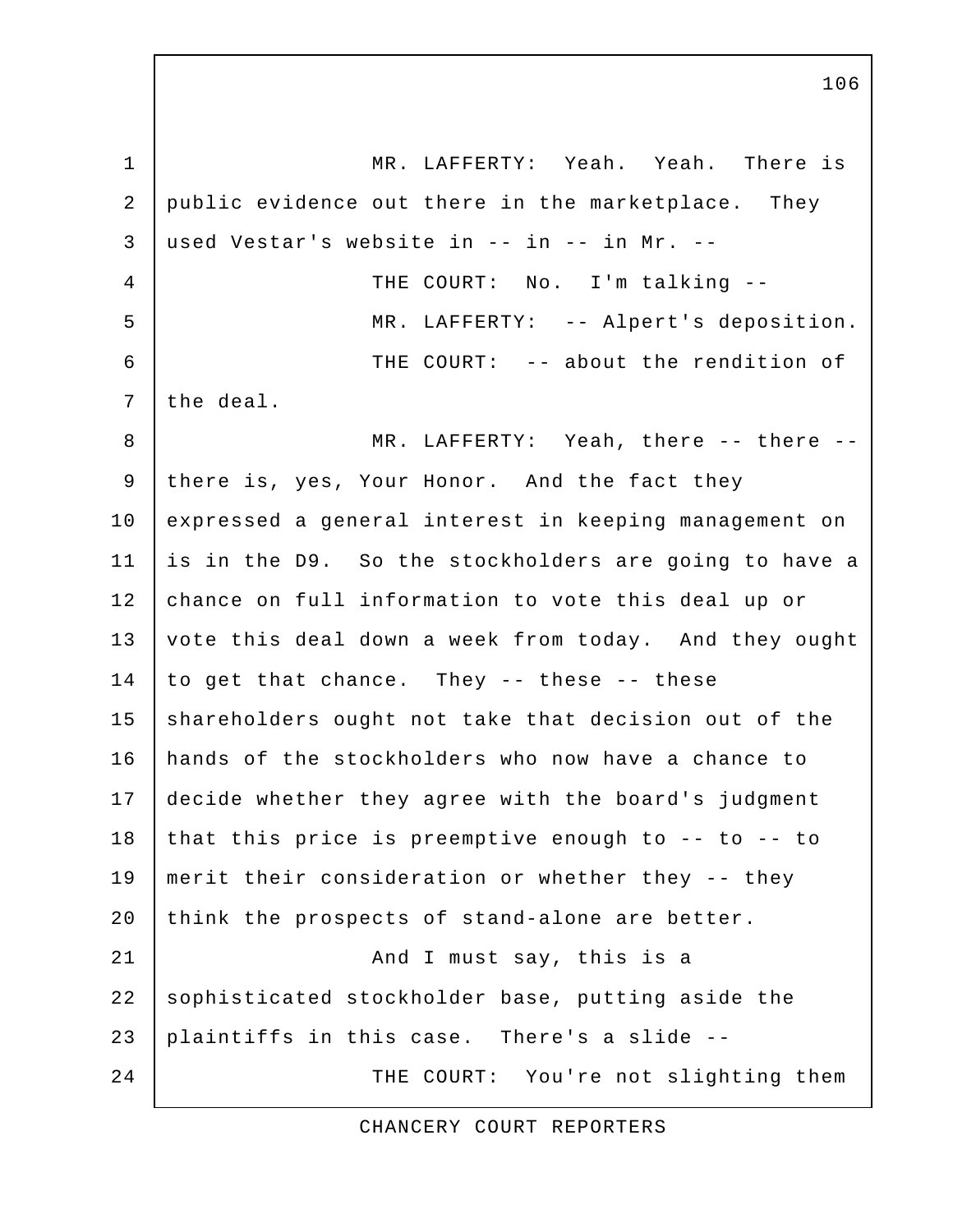1 as unsophisticated. You're just saying --2 | MR. LAFFERTY: Not -- not the lawyers  $3 \text{ in } --$  in any way, no. 4 But the point is -- and there's a  $5$  slide in the Citi presentations  $-$  it appears a couple 6 of them -- about the shareholder makeup here. It's 7 roughly 48 or 49 percent of the stockholders here are 8 institutions. Fidelity I think is right up at the top 9 that has a huge stake here. You're talking about 10 | 50 percent of the stockholders being very 11 sophisticated institutions who can make a judgment for 12 themselves whether they think 8.20 is a good price. 13 | And that same slide indicates that their basis in the 14 stock on average is roughly 4 bucks a share. And 15 that's consistent with the trading history of this 16 company. 17 | THE COURT: Uh-huh. 18 | MR. LAFFERTY: Why it is that the 19 stock ran up in the -- whether it was just a market  $20$  run-up, whether it was the company all of a sudden was 21 perceived, you know, as being on the go, why the stock 22 | ran up to 7 bucks in May just prior to the deal being 23 signed, I don't know. I'm not an expert on that. I'm 24 not proffering myself as an expert in that; but the

107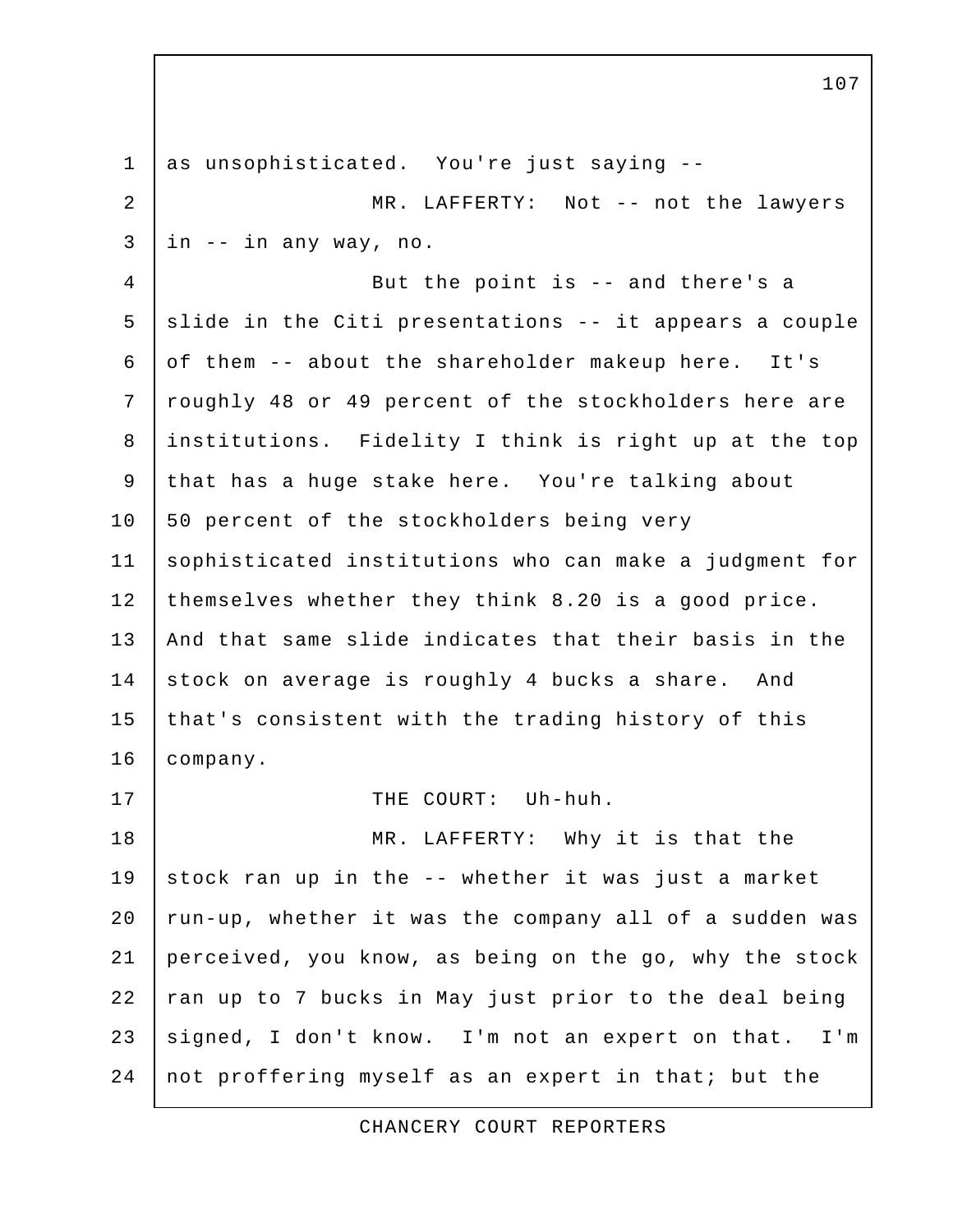1 stock has historically traded in the 4 buck range in 2 the year prior and, frankly, even lower. It had 3 traded down in the \$2 range, you know, a year -- 4 year-plus ago. 5 So, you know, there's reason to 6 believe that the -- the stockholders, you know -- I 7 think the record is clear that stockholders have 8 everything that they need to make a decision here. 9 THE COURT: Do you know what 10 percentage has been tendered to date? 11 MR. LAFFERTY: I don't know that. And  $12$  | I -- I think we could find that out on a break 13 potentially. I'm not sure that it's particularly 14 large at this point just given the timing aspects of 15 the way these things work. I suspect the number is  $-$ 16 is relatively low at this point. But we -- we could 17 probably check that on a -- on a break. 18 | THE COURT: Well, unless you have 19 something more at this point, Mr. Lafferty, what I 20 propose we do is we take a 10-minute break now. 21 | MR. LAFFERTY: That's fine, Your 22 Honor. I think there are a number of other things 23 | I  $-$  I wanted to say. And I think  $-$ 24 | THE COURT: Well, I don't want to cut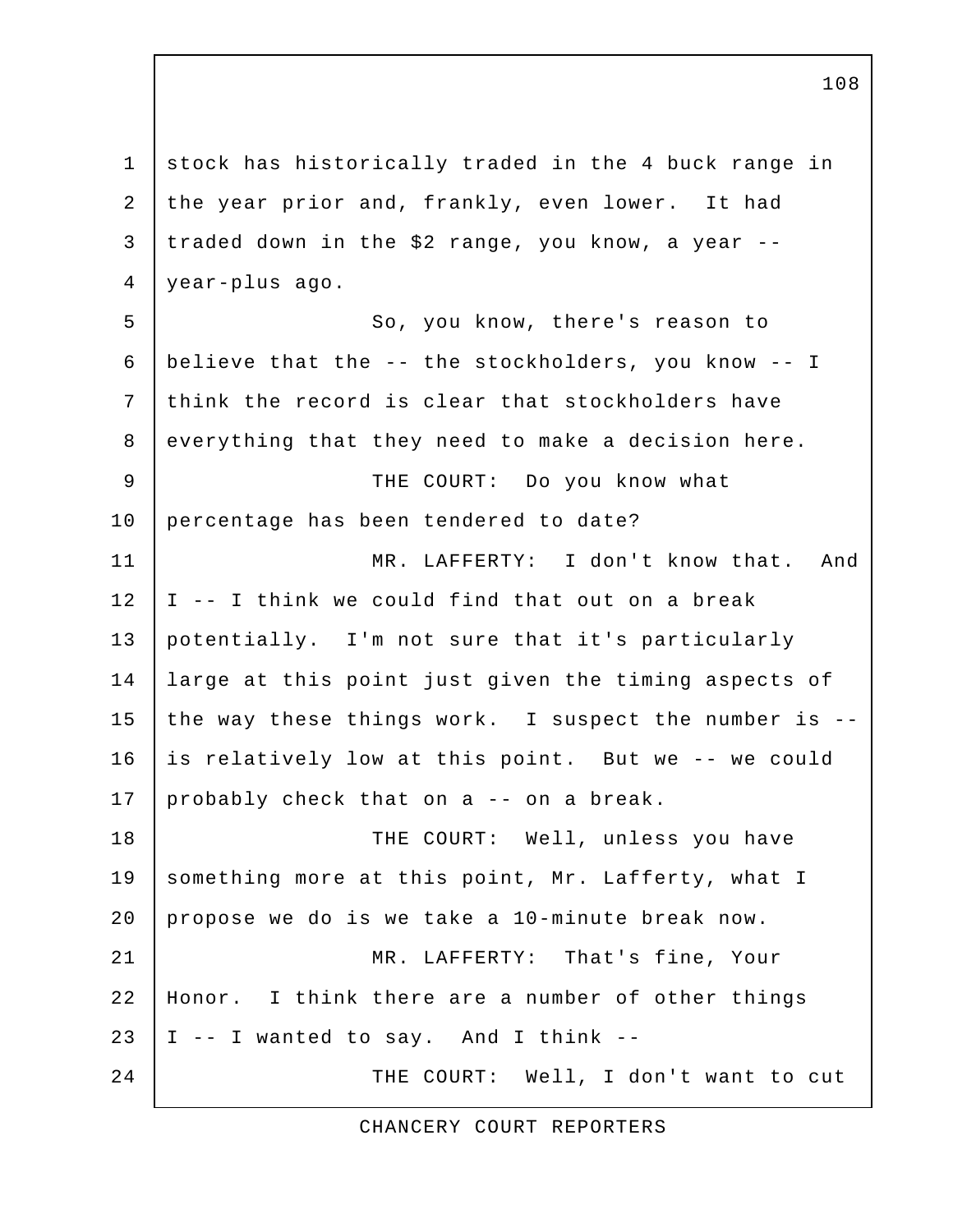1 you off if there is something --2 | MR. LAFFERTY: Well, I -- I think 3 there are a lot of other -- a lot of other things to 4 talk about. I think irreparable harm, balance of the 5 hardships are obviously important equations here.  $6$  This -- this isn't just a one-shot equation that the 7 Court has to look at. And Your Honor zeroed in. 8 There's no other bidder here. 9 Your Honor explained the rationale, I 10 think, behind the case law in this area in Netsmart. 11 Your Honor talked about the notion of, you know -- and 12 you did it again this morning when you talked about 13 the cases where the Court's thrown the injunction 14 | flag, it's cases where there's another bid, where the 15 stockholders may have another alternative immediately 16 available to the existing bid that is the subject of 17 the injunction application. That's not present here. 18 | And the risk -- there is risk, and there's always 19 market risk that is associated with doing that and the 20 cost. And, frankly, we don't think -- Your Honor, we 21 don't think the Court ought to take the decision out 22 of the stockholders' hands here. And I think that --23 that is the critical  $-$  the critical thing here. 24 Nobody else has even --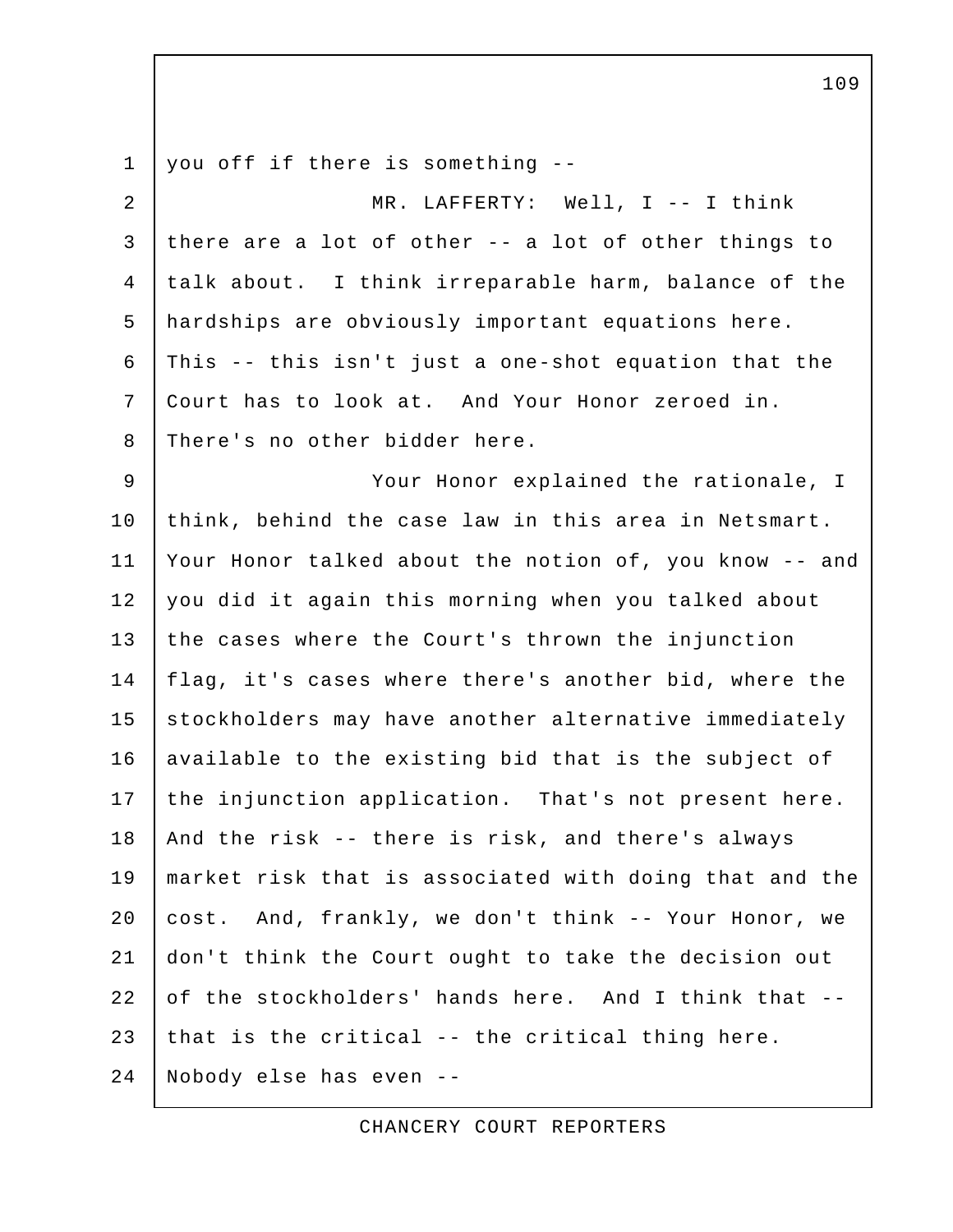1 THE COURT: Even if they bond it? 2 | MR. LAFFERTY: And -- and, Your Honor, 3 you know, there -- obviously Your Honor has also hit 4 on the issue of appraisal rights. There are appraisal 5 rights here for the stockholders. And if they -- they 6 think the price is a bad one and they don't want to 7 tender, they can pursue that avenue. But there -- 8 there -- there's simply no reason to throw the 9 injunction flag here, I don't believe, on this record. 10 | Rnd I think -- and I think, lastly --11 this is maybe backtracking. There are a lot of other  $12$  things about the process we -- we really haven't 13 talked about. But there is case law that still says 14 that doing a post-signing market check is an 15 appropriate way to sell the company and to test the 16 market and to fully inform yourself about the 17 potential value of the company and whether or not the 18 price you're putting out there is, indeed, the best 19 |  $price.$ 20 **THE COURT:** Well, there is that case 21 law, but isn't most of that case law in a situation  $22$  where  $-$ 23 MR. LAFFERTY: It -- 24 THE COURT: -- you have an industry

CHANCERY COURT REPORTERS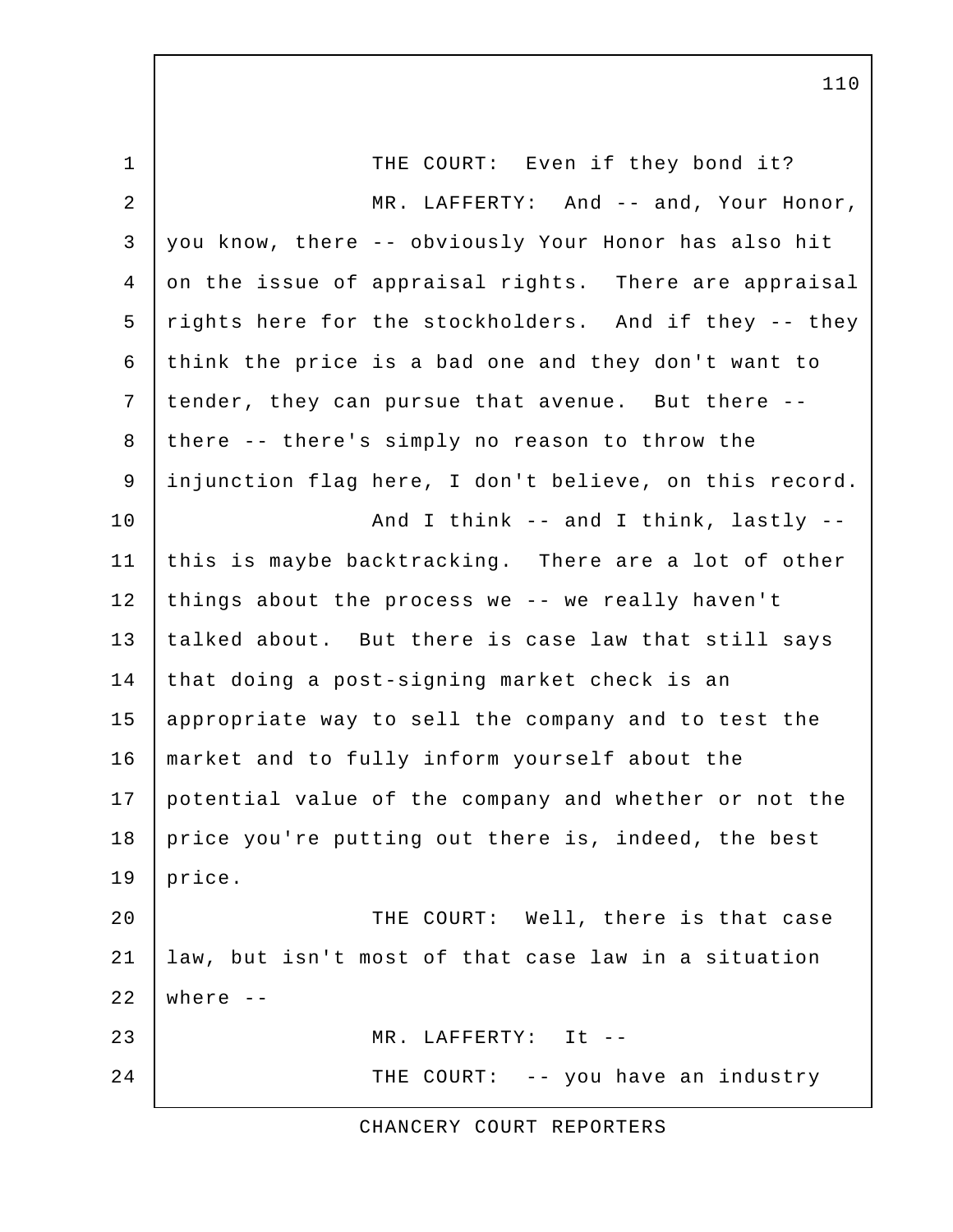1 and the likely other buyers or other industry players 2 who will have strong competitive incentives to come 3 forward in a passive market check? 4 MR. LAFFERTY: I don't think that's 5 necessarily true. I think if you go back to cases 6 even like Fort Howard, which was a management 7 buyout -- and that's one of the early cases involving 8 the post-signing market check period, the corporate 9 software cases also were financial buyers; and I 10 believe Yanow -- I think the Scientific Leasing case 11 may have also involved a PE buyer on the back end. 12 So you -- you do have a history of 13 this. And this isn't -- this isn't actually new. 14 It's not -- it's not really that novel. And I know 15 Pennaco is a -- is a strategic buyer, but there was no 16 presigning market check there. The break fee's very 17 similar. The amount of time period in the tender 18 period is similar. And we pointed out -- 19 THE COURT: Fort Howard -- 20 MR. LAFFERTY: We pointed out all 21 | those  $-$ 22 THE COURT: Fort Howard was a very 23 different kind of market check, though; right? 24 MR. LAFFERTY: It -- it was --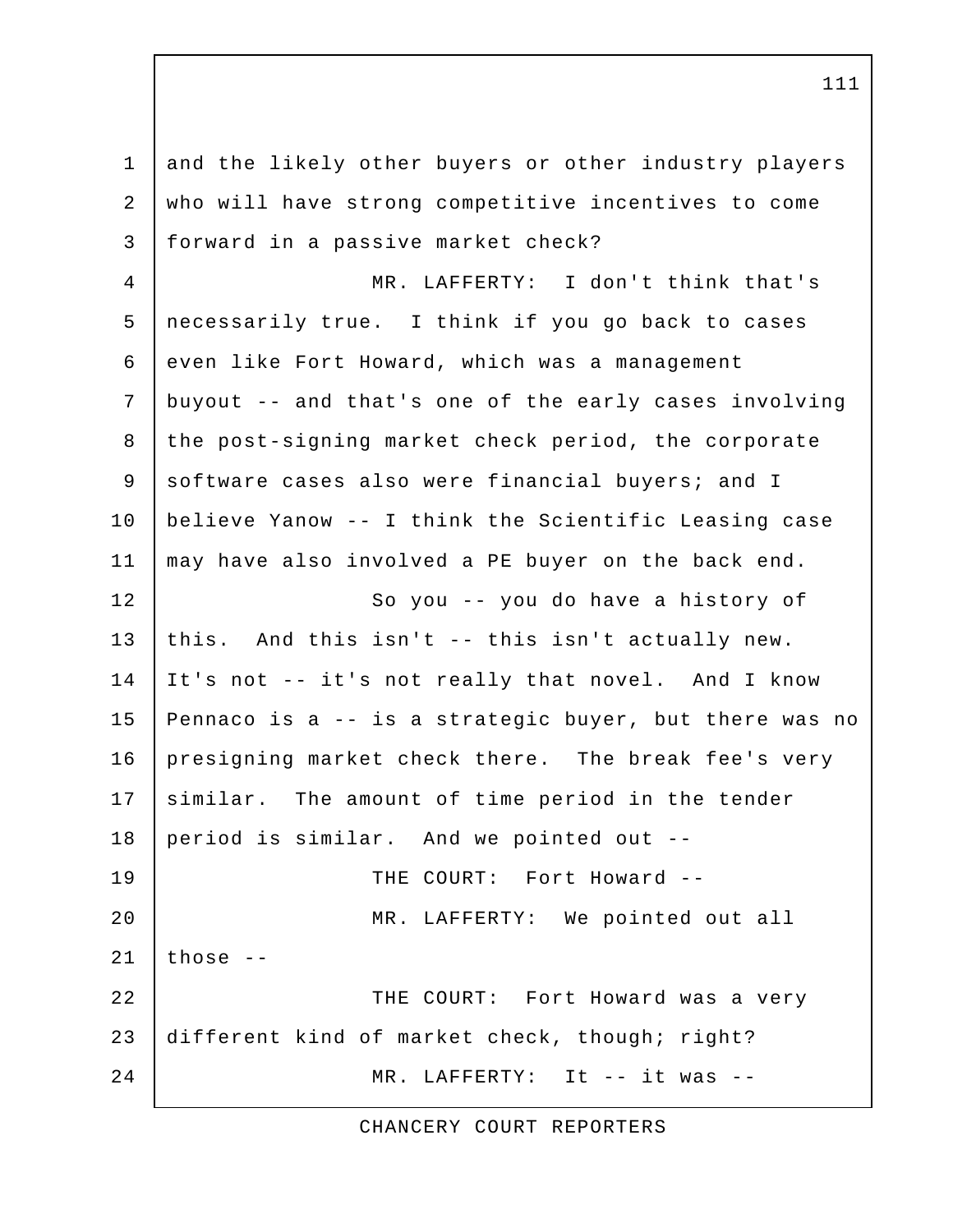1 THE COURT: There were affirmative 2 press releases, I believe, about -- 3 MR. LAFFERTY: There were -- 4 THE COURT: -- their being able to  $5$  entertain offers and  $-$  6 MR. LAFFERTY: There absolutely was a 7 press release that went out on the announcement of the 8 deal that said they had a no-shop. But, you know -- 9 THE COURT: But we're open to -- 10 MR. LAFFERTY: But -- but that was 11 1988. 12 | THE COURT: But we read our mail. 13 MR. LAFFERTY: Well, yeah. That was 14 1988. This is 2010. 15 THE COURT: That could be the new -- I 16 mean, I'm willing to, you know, share that with the 17 world, is to have the we-read-our-mail clause. 18 No-shop, but we read our mail. 19 MR. LAFFERTY: Well, I think my point  $20$  is the fact that the press release that announced this 21 deal didn't include that. In this day and age, where 22 information is at your fingertips, you know whether or 23 not they can consider a superior proposal or not. 24 | And  $--$  and I just think it's  $--$  I don't know that that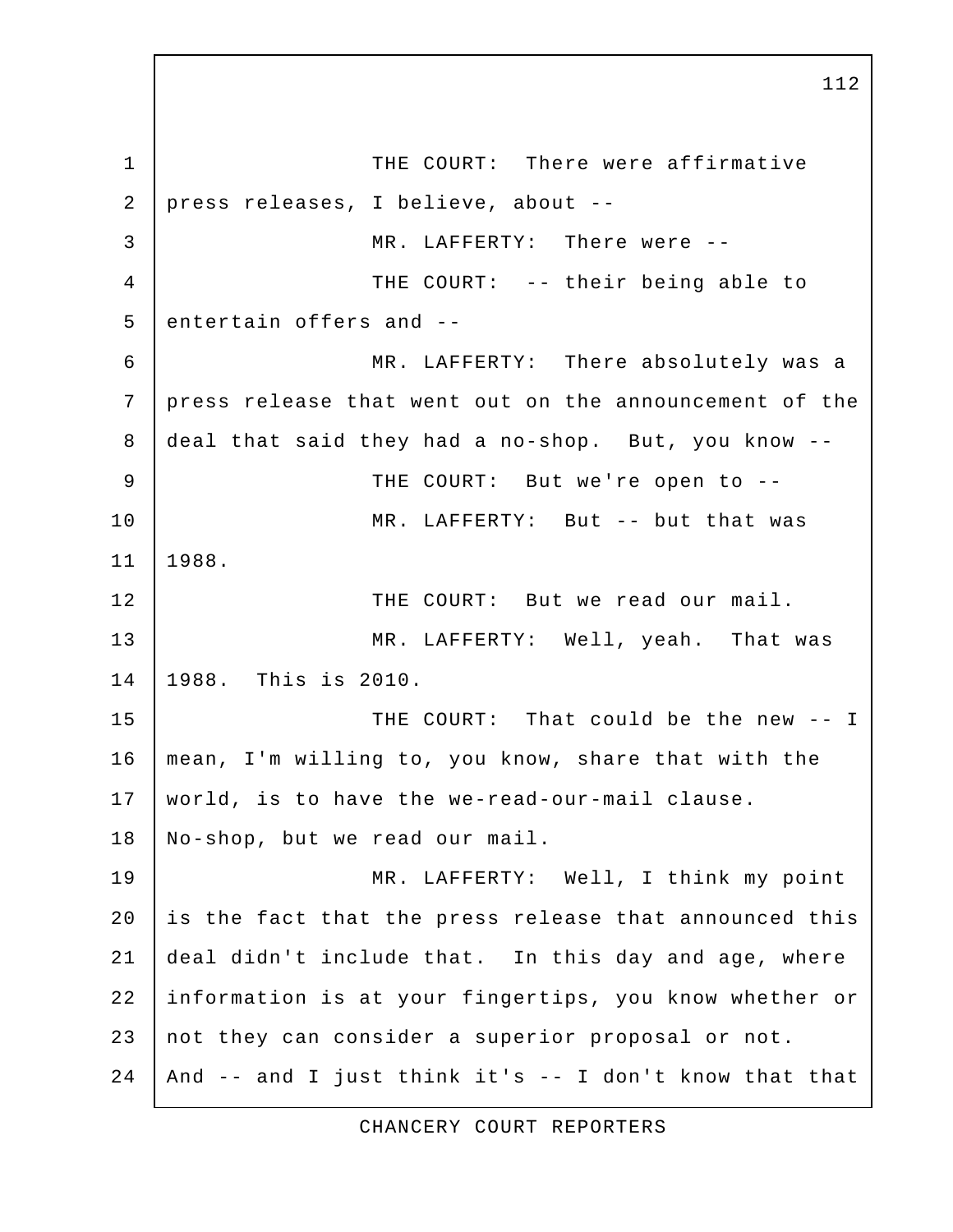1 distinction is -- is that material in the context of 2 the transaction.

3 But, again, my point is simply that 4 there are a number of other situations where the 5 Court -- where the Court -- and, again, I don't want 6 to -- it was facts and circumstances, because that's 7 what you have to come back to. Every case is 8 different. But where this Court has approved similar 9 | situations involving a tender offer, similar 10 postsigning time periods for bidders to emerge, it's 11 not new. We're not -- we're not creating some new 12 situation. And I think Your Honor doesn't have to go 13 that far. You don't have to create some new rule of 14 law. We're not asking you to do that. I think the 15 law is pretty well settled -- 16 | THE COURT: The Health Guard [sic] 17 doctrine? 18 | MR. LAFFERTY: Well, I won't -- I 19 won't go there. But no. I think -- you know, I think 20 some of the other things that we talked about in terms 21 of the deal protections, the match rights point, for 22 example, that came up with Mr. Jenkins, I agree with

23 Your Honor. I don't see anything in -- in the use of 24 the match rights here that are impeding somebody from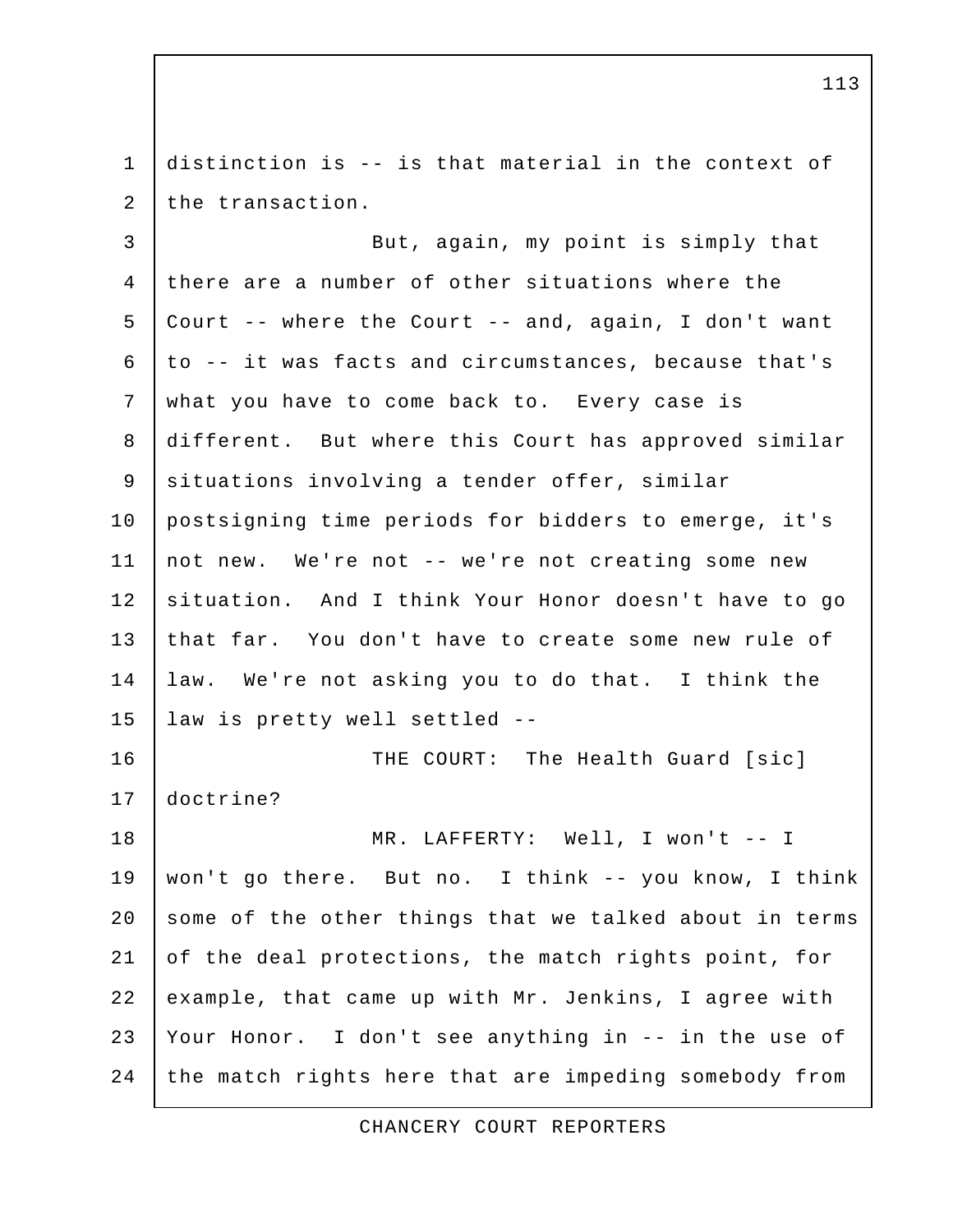| $\mathbf 1$ | coming forward. And, indeed, you know, again,          |
|-------------|--------------------------------------------------------|
| 2           | different circumstances. Every one of these is         |
| 3           | different. You look at what's going on --              |
| 4           | THE COURT: Isn't the biggest issue                     |
| 5           | for somebody coming in is, you know, arguably the      |
| 6           | perception that the top management's happy and has a   |
| 7           | considerable amount of voting power -- admittedly      |
| 8           | their vote can go away but it may not want to -- and   |
| $\mathsf 9$ | financing? What you're telling me is financing is not  |
| 10          | really an obstacle.                                    |
| 11          | MR. LAFFERTY: Look, Your Honor, I --                   |
| 12          | it -- again, what the board was advised was look, if a |
| 13          | buyer had to get debt financing in a choppy debt       |
| 14          | market, it might be more problematic for them. That    |
| 15          | is in the -- that is in the record. And I think        |
| 16          | that's common sense. But the point is, is that --      |
| 17          | that the size of this deal is such that a buyer        |
| 18          | could -- could -- you know, many of the PE firms have  |
| 19          | that type of money to do a deal.                       |
| 20          | THE COURT: Yeah. But just realize                      |
| 21          | you're asking me, then, right, the same consideration  |
| 22          | that you've just said makes a postsigning market check |
| 23          | viable also increases the potential attractiveness to  |
| 24          | those private equity firms of making a bid for Health  |

CHANCERY COURT REPORTERS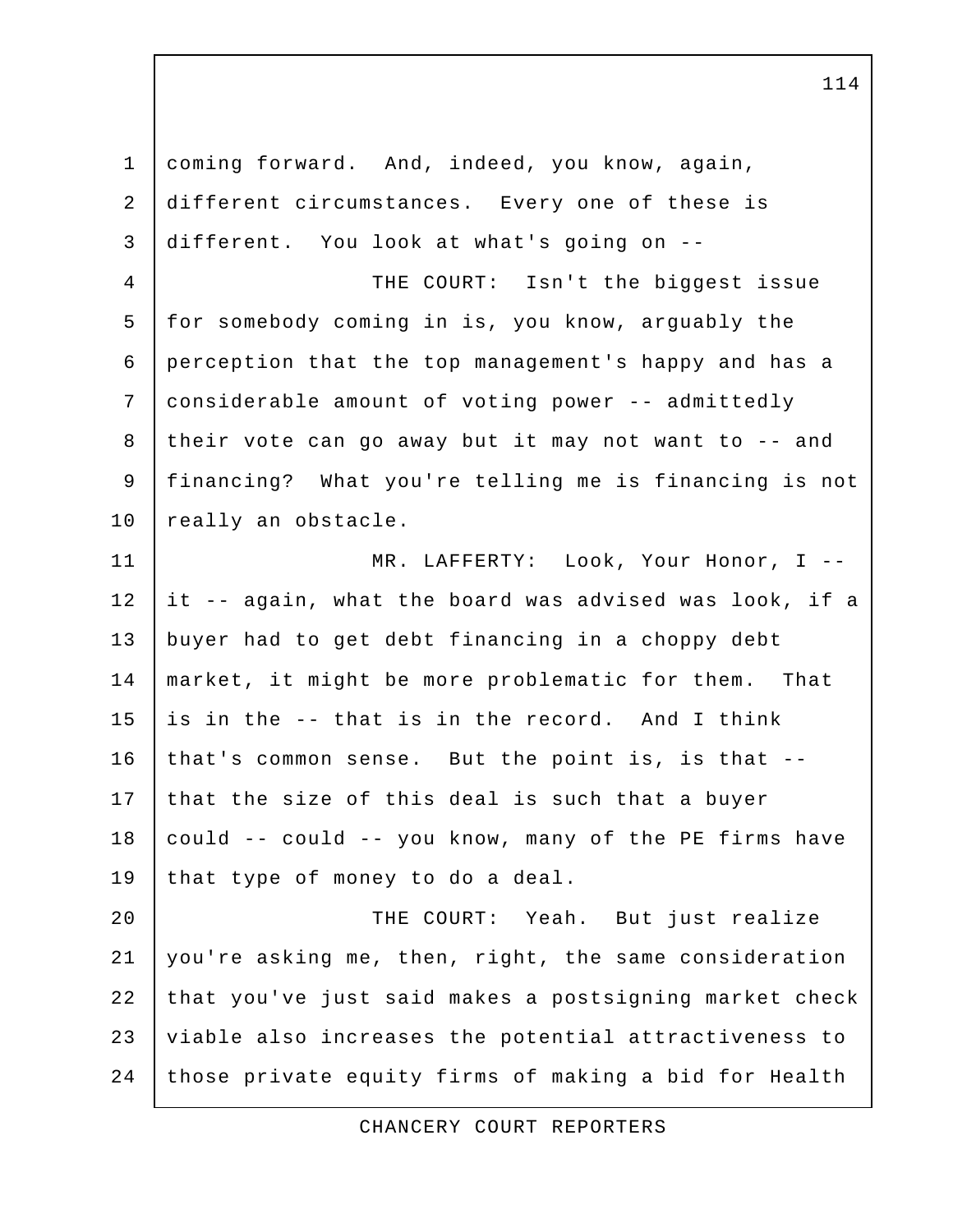1 Guard [sic] earlier in the year and the potential for 2 creating -- getting some competitive juices going 3 among a couple of private equity firms. 4 I'm not saying there's perfect 5 symmetry; but the idea is if they're well-loaded with 6  $\vert$  capital such that they can make a deal -- such that 7 they have an incentive and can make deals irrespective 8 of the choppy finance market and the company's doing 9 well, heck, why didn't you get them in the game 10 earlier; right? 11 | MR. LAFFERTY: I -- look, Your Honor, 12 | that didn't happen; but  $-$ 13 THE COURT: No; I know. But you see 14 what I'm saying. At every point, then, it becomes 15 easy to script this as  $-$  for boards to simply say 16 "Always go with the bird in hand." It's most 17 comfortable for management because CEOs are control 18 freaks. I don't -- that's not a negative term. I 19 mean, people who manage things. You know, General 20 Marshall was a control freak. That's a good thing, 21 right, you know, when you're running a large 22 organization; but they do have a tendency to not want 23 to get things out of control. That's just natural. 24 | Construction and then what you say is that we can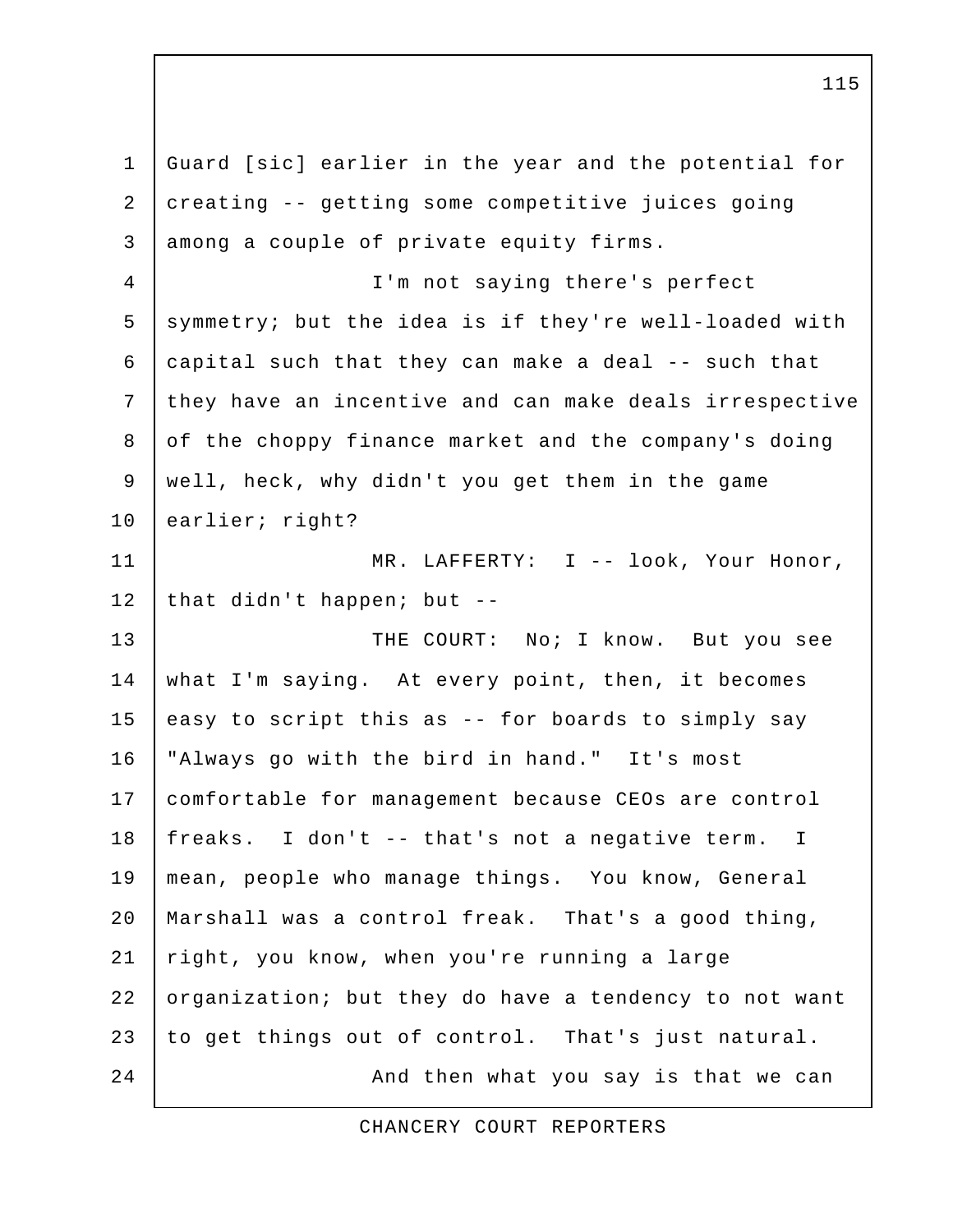| $\mathbf 1$    | always justify "Well, wait a minute. They can come     |
|----------------|--------------------------------------------------------|
| 2              | forward later. But" -- "We concluded none of them      |
| 3              | would. We concluded it wasn't worth talking to them    |
| $\overline{4}$ | because none of them really had an interest." But      |
| 5              | then it said later, "Well, the market check isn't that |
| 6              | good." "Well, wait a minute. They all have an          |
| 7              | incentive. They all have the money. They'll rush       |
| 8              | forward in a qush."                                    |
| 9              | MR. LAFFERTY: Your Honor, I think the                  |
| 10             | advice that the board got was -- was twofold.          |
| 11             | There -- you know, there was enough time if somebody   |
| 12             | was interested and motivated to do this deal to come   |
| 13             | in and do it. That was one.                            |
| 14             | The other thing was, is that I think                   |
| 15             | Citi specifically looked at it from the perspective of |
| 16             | given the type of multiple you're looking at here that |
| 17             | is -- is being paid by the buyer, the price that's     |
| 18             | being paid, that the likelihood of somebody else -- a  |
| 19             | financial buyer in particular coming in and being able |
| 20             | to do it and wanting to do it was very slim.           |
| 21             | THE COURT: Right.                                      |
| 22             | MR. LAFFERTY: But the key was --                       |
| 23             | THE COURT: What you're saying,                         |
| 24             | because they have similar financing models.            |

CHANCERY COURT REPORTERS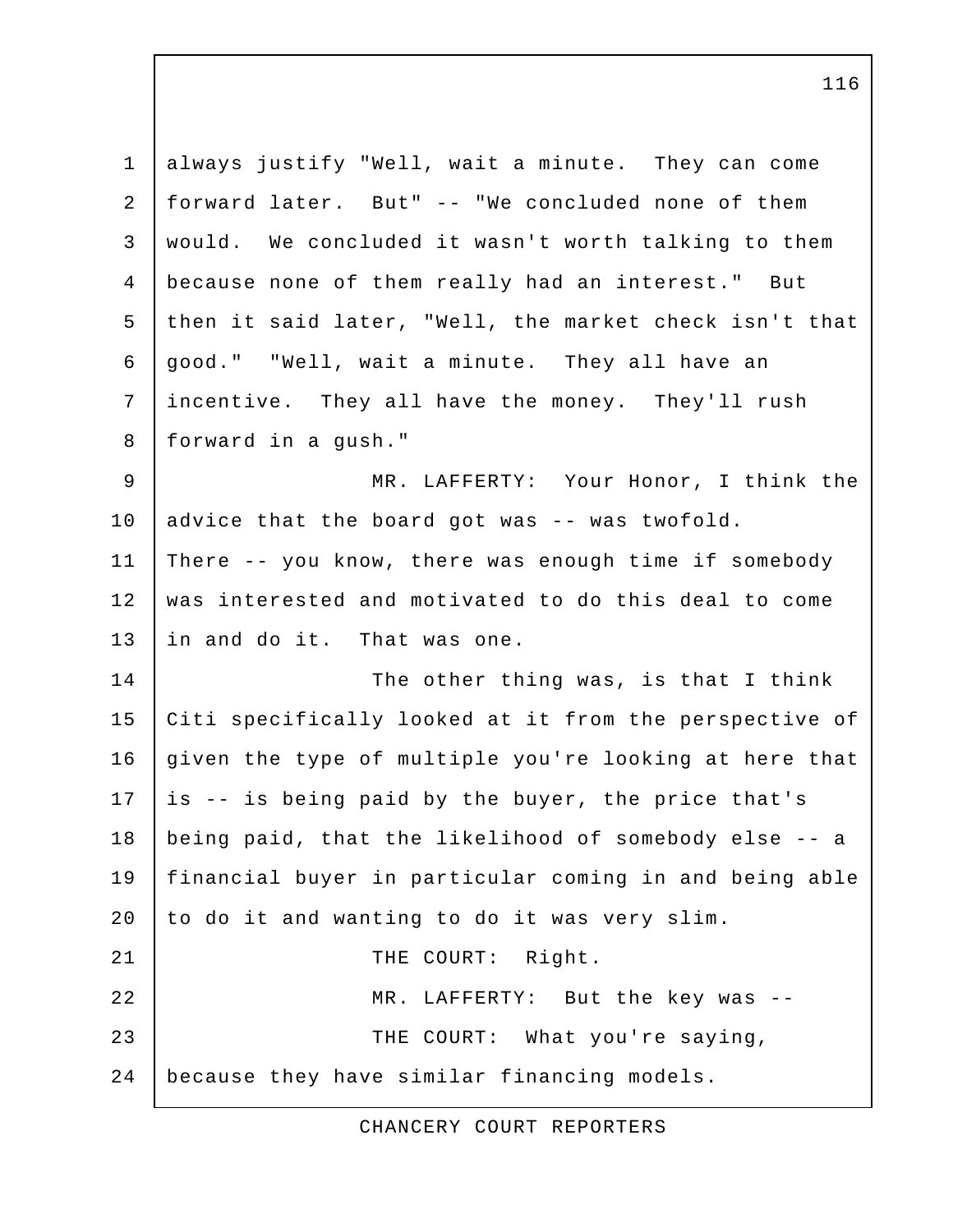1 | MR. LAFFERTY: Correct. 2 THE COURT: And I take it Vestar -- 3 the argument was that Vestar, unlike other private 4 equity firms, because it had relatively more portfolio 5 companies in the health care space, was able to 6 capture some synergies on top of that that others -- 7 other private equity buyers might not have been able 8 to and then justify a plusher price. 9 MR. LAFFERTY: I can't speak to their 10 motivations; but I think that in part, yes, that's -- 11 that is part of the equation here. And -- and, you 12 | know, I think -- you know, did the board rely on the 13 fact that -- that -- they weren't counting on the fact 14 that  $-$  that Vestar was a  $-$  a strategic here. I 15 mean, the contract and the way they negotiated was 16 | much more like a strategic contract. 17 Your Honor, we've talked about a lot 18 of the provisions in the merger agreement. They 19 certainly view themselves as more of a strategic -- 20 and I think as Mr. Alpert testified, they  $-$  they 21 think they can run this company without management, 22 and management decides to go in and take their boat  $23$  and go to the islands after they get the same price 24 that every other stockholder is going to get for all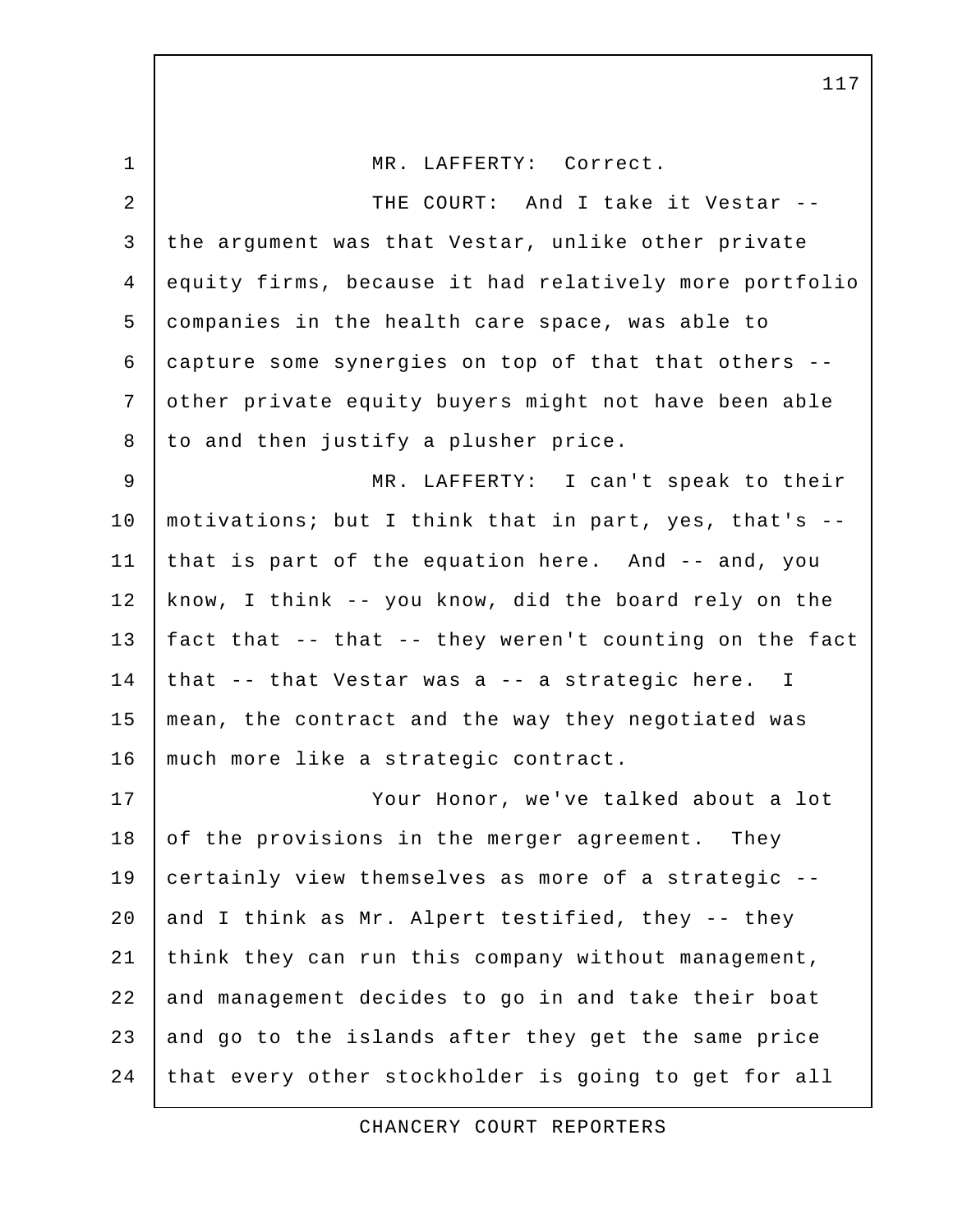1 of their equity, everything, then they could run this 2 company and -- and move forward without the management 3 team. And that's Mr. Alpert's testimony. They think  $4$  they -- they believe they can do that and they might 5 do that. They might find themselves in that position. 6 But the bottom line is, we don't know 7 | that. We won't know that until this deal gets done. 8 THE COURT: Okay. Well, why don't we 9 take 10 minutes. I don't want to slight Vestar, but, 10 you know, we've got basically the defendants' team and 11 the plaintiffs' team. And so I expect Vestar to be 12 kind of to the point, and then we'll finish with 13 Mr. Jenkins. 14 MR. LAFFERTY: Thank you, Your Honor. 15 (A short recess was taken from 16 11:40 a.m. until 11:50 a.m.) 17 MR. LAFFERTY: Your Honor, I'm going 18 to cede the podium to Mr. Riemer in a second. I just 19 wanted to answer one other question. 20 THE COURT: Sure. 21 MR. LAFFERTY: Your Honor had asked 22 about the banker's fee here. Citi's fee is 23 graduation, such that their fee is higher. It's based  $24$  on a percentage of transaction value --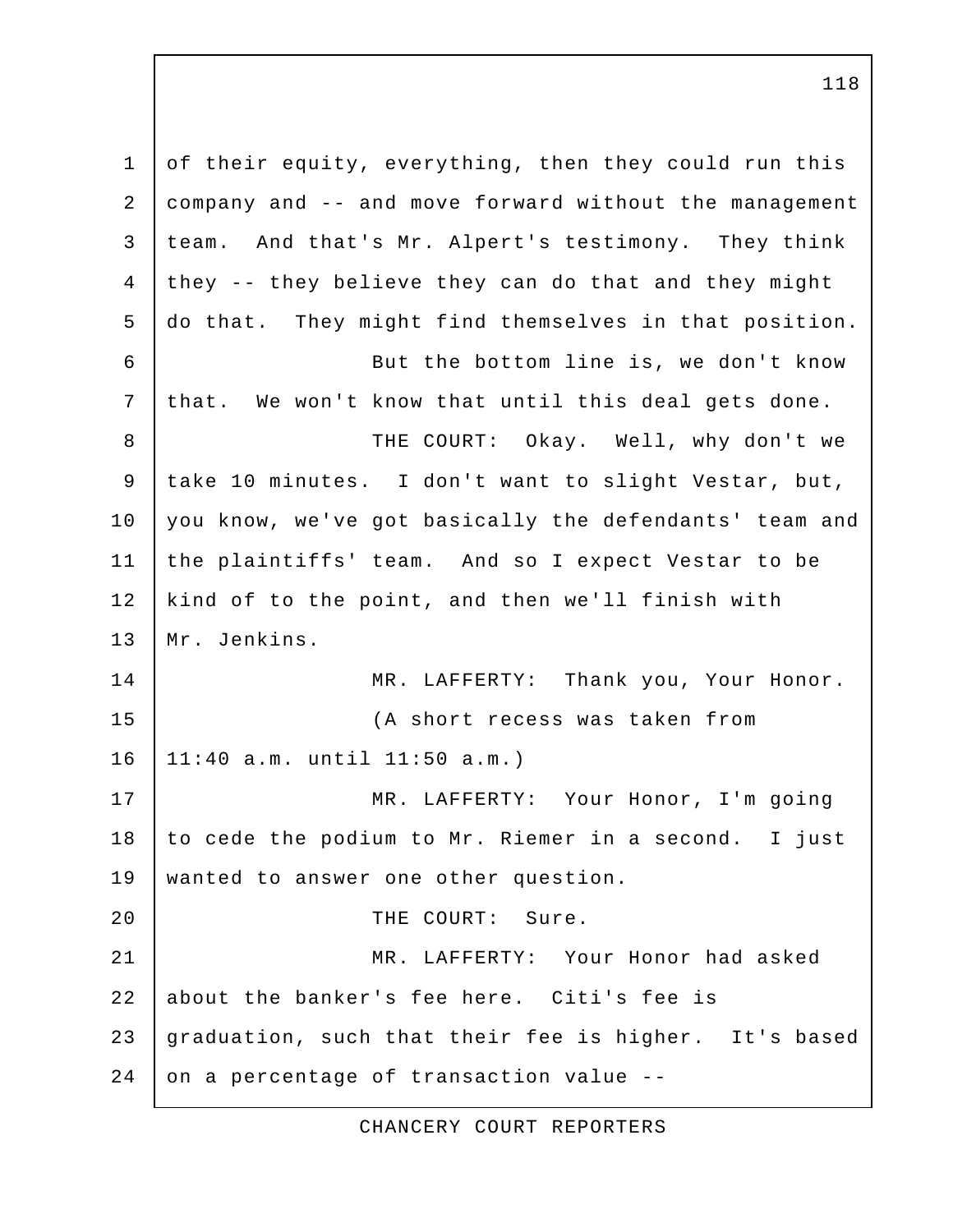1 | THE COURT: Okay. 2 MR. LAFFERTY: -- as defined in the 3 agreement. 4 THE COURT: Thank you. 5 | MR. LAFFERTY: Thank you. 6 THE COURT: Good morning, Mr. Riemer. 7 | MR. RIEMER: Good morning, Your Honor. 8 I -- I take to heart the Court's comments and will be 9 as brief as Your Honor wants. 10 I'd like, if I could, to make two or 11 three quick points -- three quick points. And then I 12 want to answer whatever questions Your Honor has or 13 that remain from those you posed earlier. But if I 14 could just make two or three quick points. 15 | Che, to echo the comments Mr. Lafferty 16 made, I personally was involved as a very young lawyer 17 in litigating the Yanow against Scientific Leasing. 18 It's the first case I did in this Court in 1988. And 19 I know for a fact, if the opinion doesn't say so, it 20 was a private equity firm. I've been representing -- 21 as was the case in the corporate software case and the 22 others he mentioned. 23 Your Honor, if one looks at the 24 implicit market check cases, I think they all involved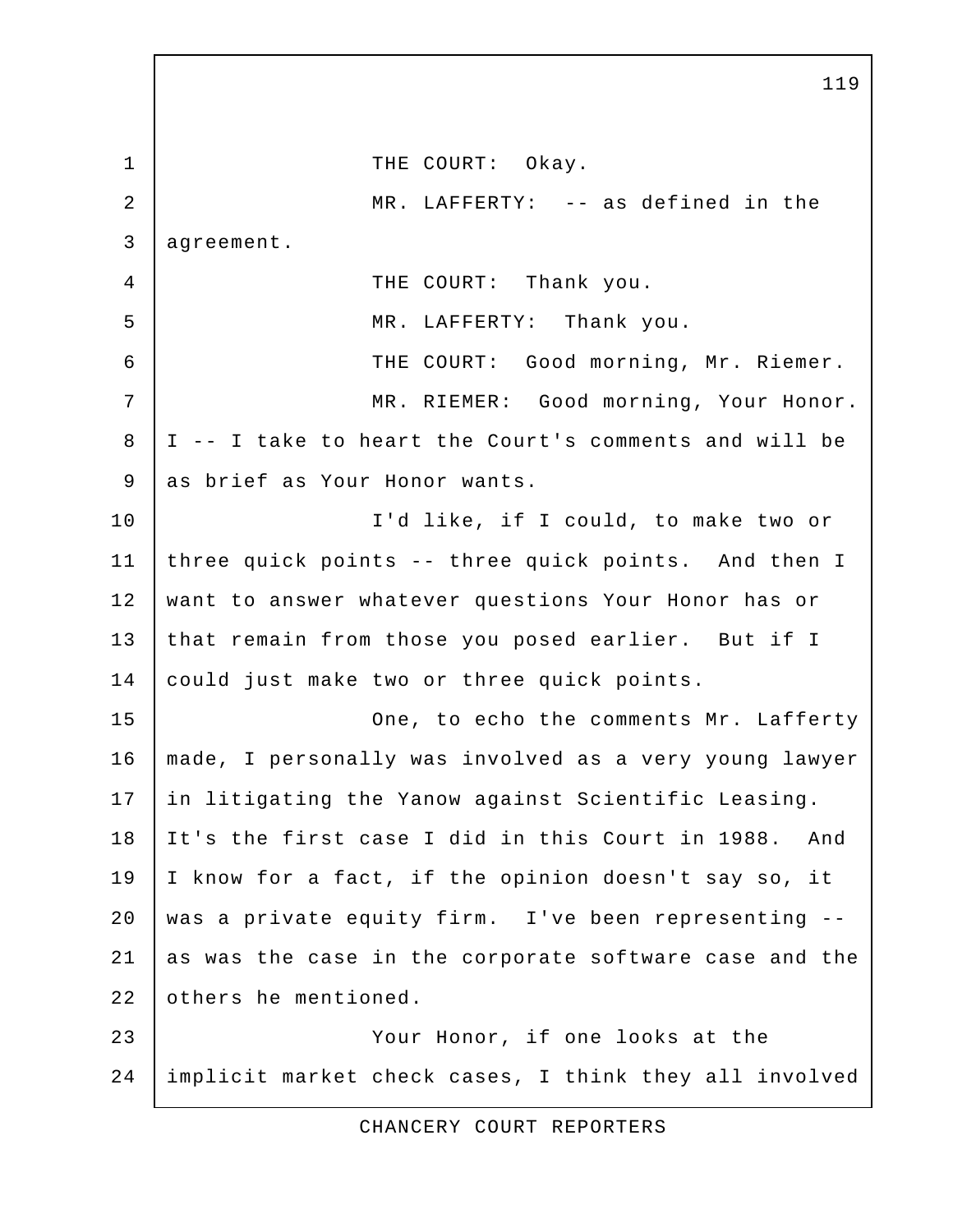| $\mathbf 1$    | tender offers. I don't think any of them involve the  |
|----------------|-------------------------------------------------------|
| $\overline{2}$ | three-month long-form mergers that Your Honor spoke   |
| 3              | None of them. We started checking to see how<br>of.   |
| 4              | many of them were done over the summer. I think one   |
| 5              | was. But the reality is, we live in a world with      |
| 6              | BlackBerries and e-mails where, I must tell you, my   |
| 7              | phone doesn't stop ringing in August when bankers,    |
| 8              | unlike me, go to the beach.                           |
| $\overline{9}$ | The -- people, it's true, historically                |
| 10             | haven't liked to do road shows to raise money in the  |
| 11             | summer. But one does deals all the time with          |
| 12             | committed financing and syndicates them after they've |
| 13             | gotten the deal. I don't think road shows are an      |
| 14             | issue.                                                |
| 15             | Let me just add -- I think it's                       |
| 16             | critical here -- we are paying 22 times last year's   |
| 17             | earnings. The buyer here, the board could rationally  |
| 18             | have decided, is going to be paying cash or very      |
| 19             | little debt with a deal that is priced at 22 times    |
| 20             | earnings. That's --                                   |
| 21             | THE COURT: What you're saying is,                     |
| 22             | nobody's paying that in the market now.               |
| 23             | MR. RIEMER: Well, Your Honor, I don't                 |
| 24             | see a lot of deals. You see more than I do. But 22    |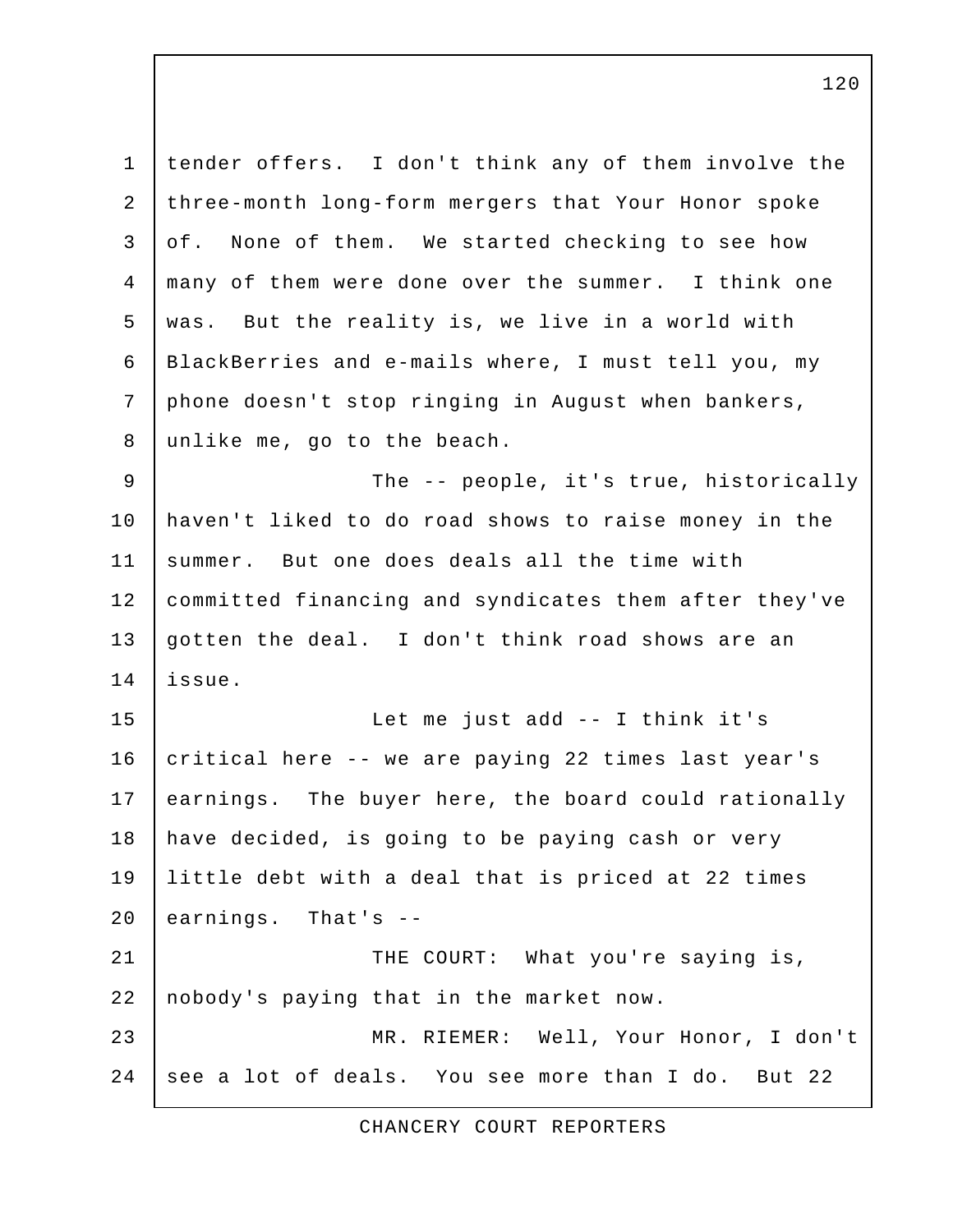1 times last year's earnings? 2 | THE COURT: Well, you just told me 3 everything -- all these deals you see because you 4 can't go to the beach. 5 MR. RIEMER: Fair enough -- 6 THE COURT: So you must -- 7 | MR. RIEMER: -- Your Honor. And I've 8 never seen one -- 9 THE COURT: I'm not sure which to 10 believe now. 11 | MR. RIEMER: Fair enough, Your Honor.  $12$  | I -- I can't say that I remember seeing anything at 22 13 times. I was shocked when I saw it. 14 | But what -- what I also want to say is 15 | that  $-$ 16 THE COURT: But the marketplace must 17 be valuing the company pretty highly, then, too; 18 right? 19 MR. RIEMER: I think the marketplace  $20$  is. I think -- frankly, I've --21 | THE COURT: I mean, because what is 22 its trading market -- multiple? 23 MR. RIEMER: I don't recall that. If 24 somebody wants to hand me the number, I can speak to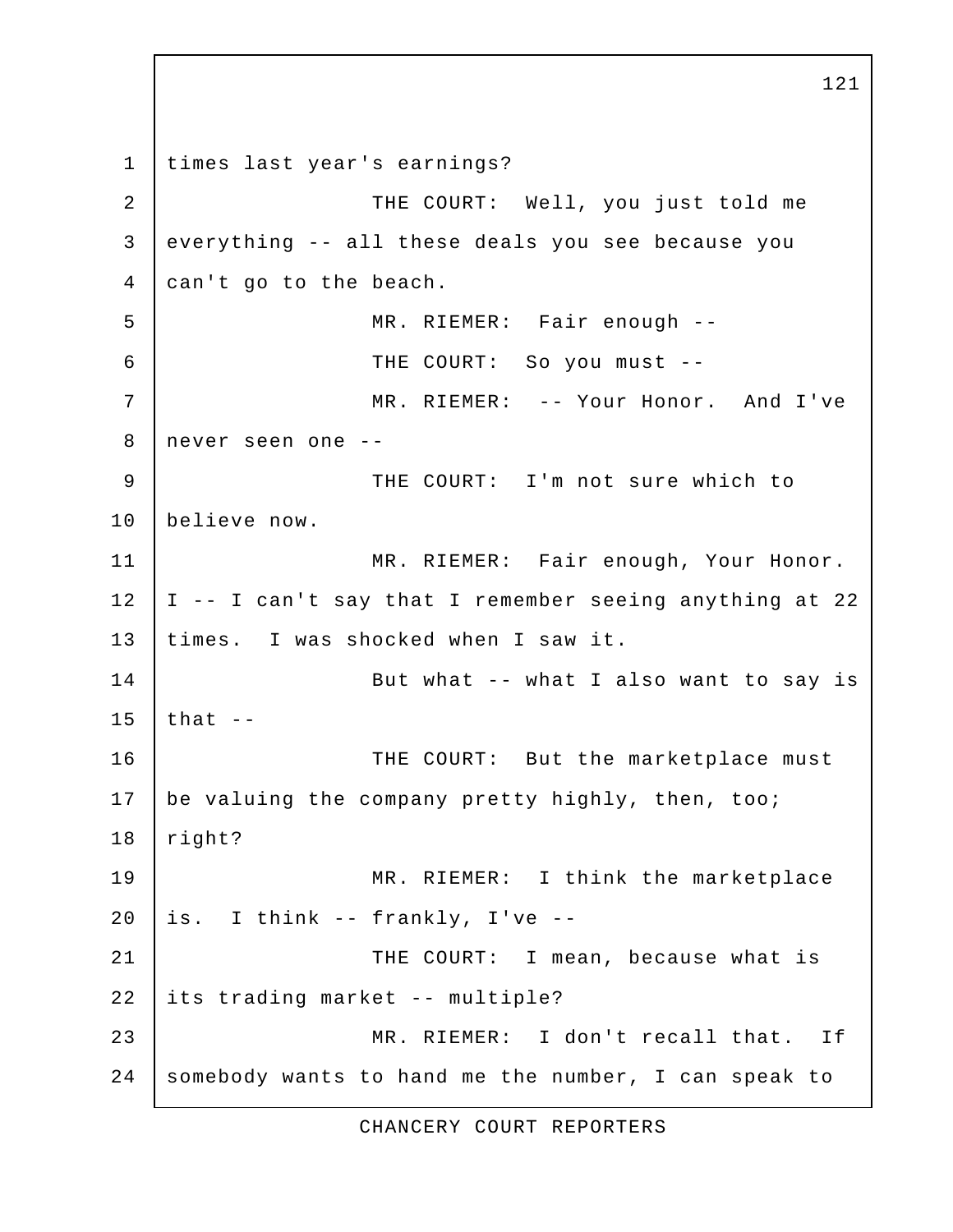$1$  it. 2 THE COURT: What, 20 times earnings? 3 MR. RIEMER: Well, presumably -- well, 4 it's trading now at the deal price; right? 5 | THE COURT: Right. 6 MR. RIEMER: Before that it was -- 7 | THE COURT: It's still -- 8 MR. RIEMER: -- probably trading -- 9 | THE COURT: -- trading at the --10 MR. RIEMER: -- at 18 or so, that's 11 right. I mean, we're dealing with a company -- and I  $12$  think this  $-$ 13 THE COURT: And what's the overall 14 market trading at; do we know? In terms of a multiple  $15$   $-$ 16 MR. RIEMER: I don't know. 17 THE COURT: -- where it is? 18 | MR. RIEMER: I don't know, Your Honor. 19 We didn't have a banker in the transaction. I don't 20 know the answer to that. 21 | But what -- what I will say, though, 22 Your Honor, is that I think -- 23 THE COURT: How are your clients able 24 to do the deal, then?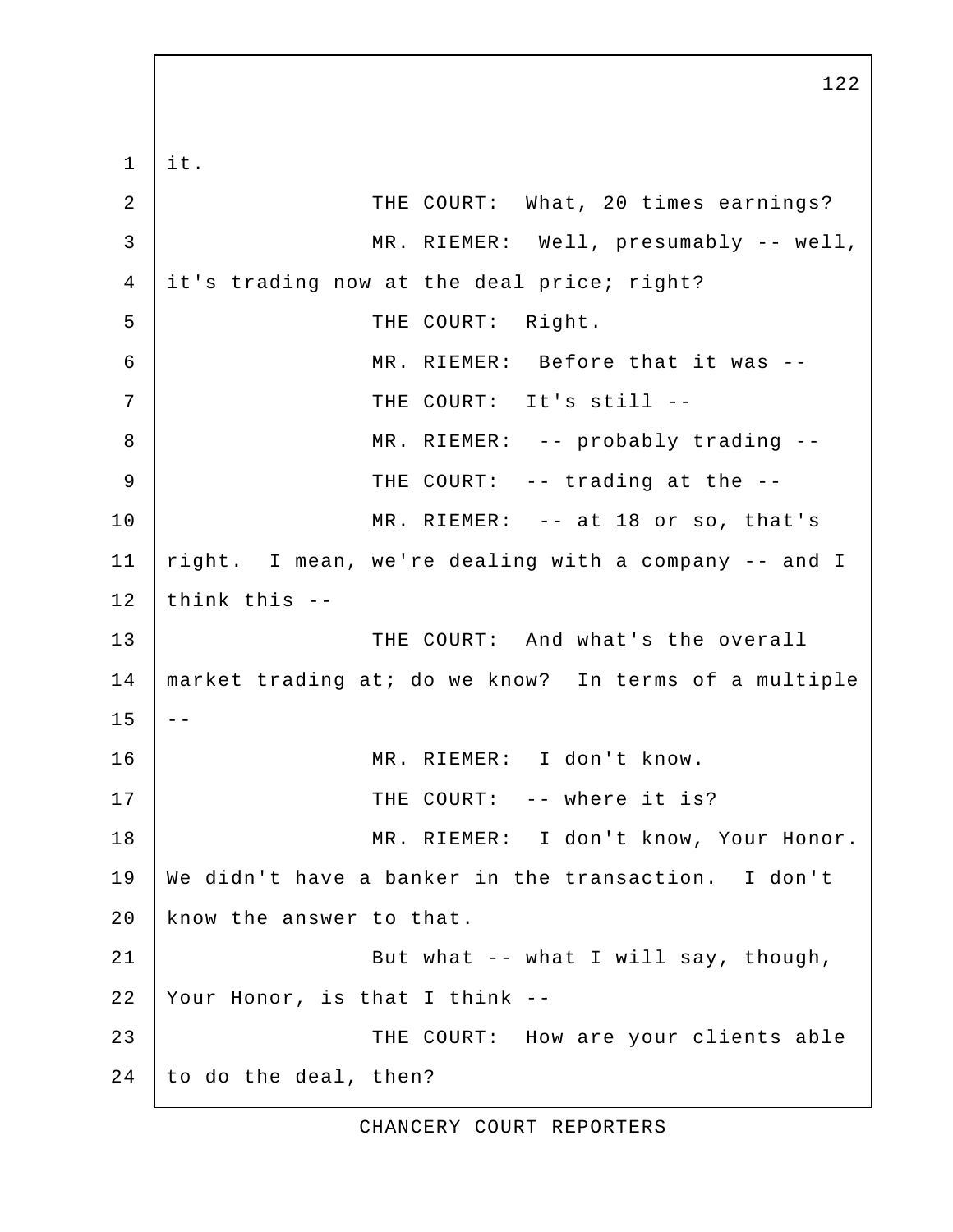1 MR. RIEMER: Because private equity 2 has changed so much -- 3 THE COURT: I know. I mean, how they 4 can do something without a banker. I mean, I don't do 5 anything without a banker. 6 MR. RIEMER: Well, in -- 7 | THE COURT: I mean, isn't it part of 8 Van Gorkum that everybody has to have a banker? 9 | MR. RIEMER: Everybody selling --10 | THE COURT: If the buyer doesn't have 11 a banker, don't I have to -- isn't it a per se rule 12 there has to be an injunction? 13 MR. RIEMER: Well, the bankers might 14 want you to do that. And after comments you made 15 about your collars and your -- your -- the rest of 16 your shirt matching, they'd be particularly welcoming, 17 I suppose, of that rule. But -- but I hadn't 18 understood that it was required that buyers had 19 bankers. 20 We -- we brought to the table both a 21 great deal of financial sophistication -- frankly, 22 that's what Mr. Alpert does; but, unusually, we 23 brought to the table the ex-CEO of the company that, 24 | my sense is, everybody wants to be. Everybody in this

123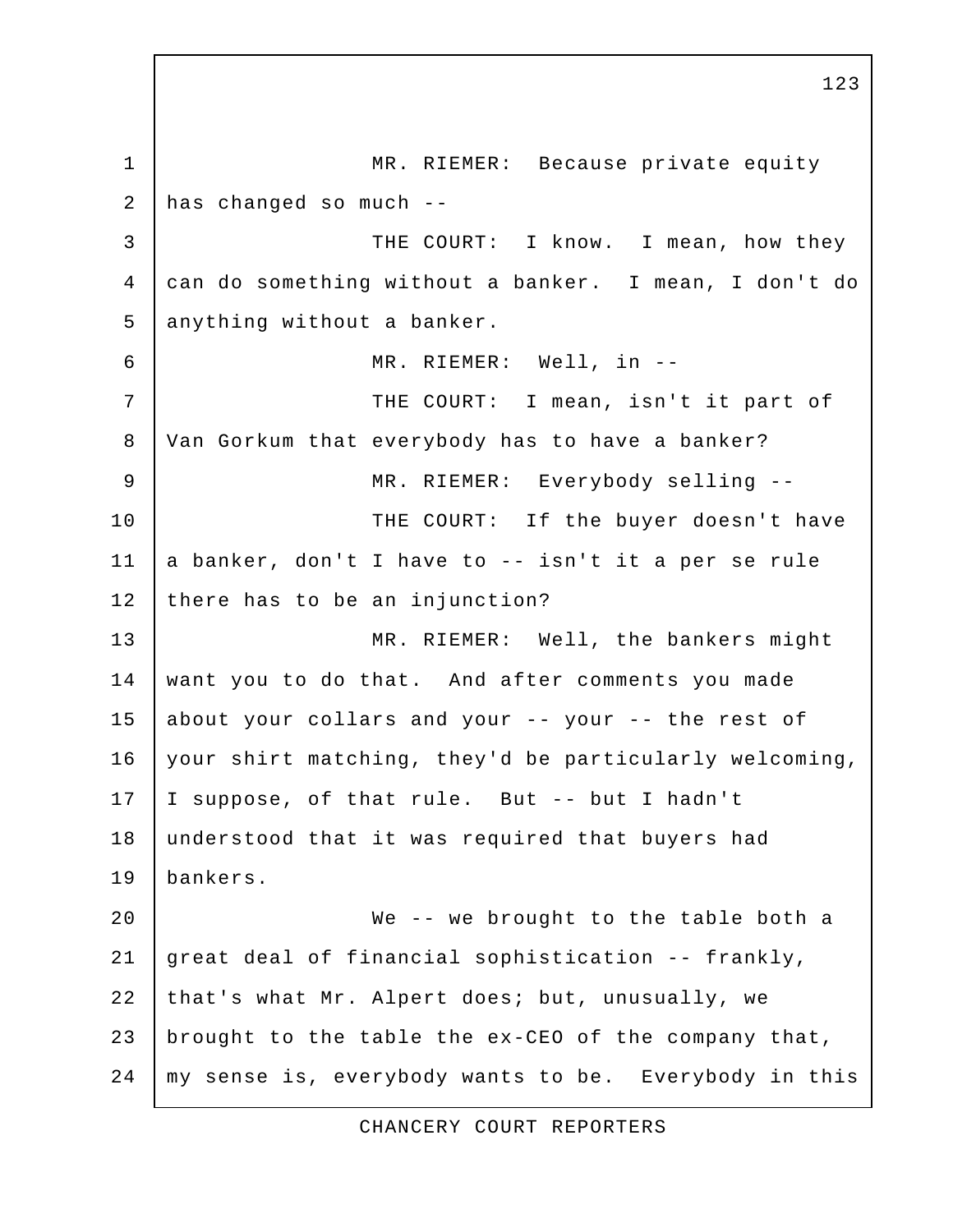1 business wants to be the next WebMD. And we have been 2 buying companies and we have been putting together 3 things in this space. And, you know, we're very 4 confident we could put a price out there that others 5 wouldn't match.

 6 Now, Your Honor said fundamentally he 7 doesn't think it's credible. And I think my client 8 would be complimented to know that you think perhaps 9 the physical resemblance, although I don't know if 10 that's what you would suggest, that Mr. Baldwin might 11 be an appropriate actor to play him. But -- but -- 12 but the point is, it was credible to this board. And 13 with all respect, Your Honor, I don't see why it 14 wouldn't be.

15 THE COURT: Well, because -- I'm 16 talking about a time frame; right? Your clients come 17 on the scene. When did your clients first make an 18 expression of interest at a particular price?

19 MR. RIEMER: Your Honor, I -- I think 20 there were -- discussions had started in '08, and -- 21 and at no point did we put a price on the table until 22 early February '09.

23 **THE COURT:** Right. But between the 24 signing of the NDA --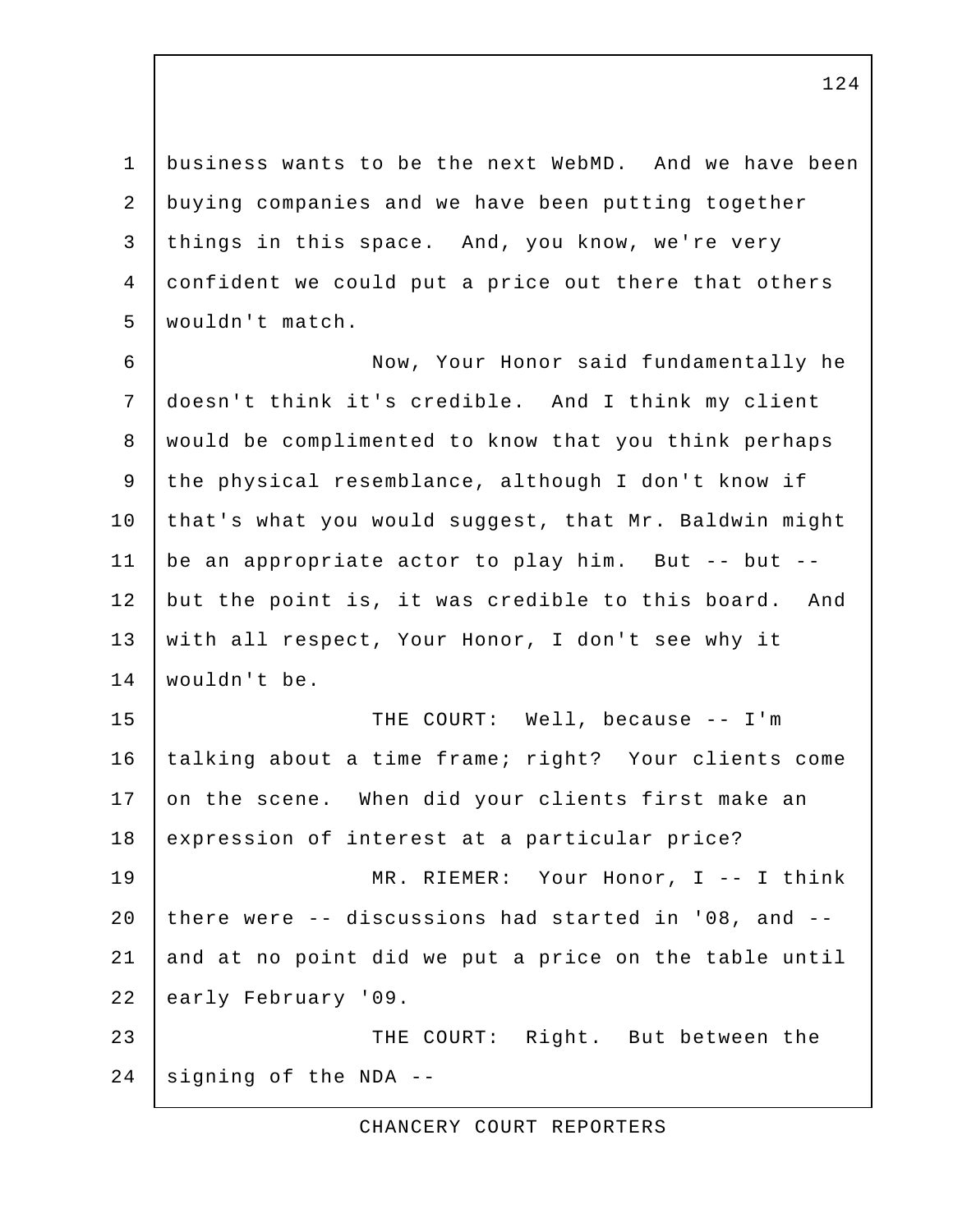1 MR. RIEMER: I'm sorry. I've got the 2 wrong year. I meant to say February 2010. 3 THE COURT: No; I understand. And, I 4 mean -- we're talking the signing of the NDA in 5 November of '09. 6 MR. RIEMER: Correct. 7 | THE COURT: And February of '10. 8 That's when I'm talking about the Alec Baldwin, you 9 know, the idea that your client then is going to give 10 some speech, "By the way, while we have lunch like 11 this, pal, if I find you're having lunch with somebody 12 else, I'm going to walk away. I'm going to take my 13 nonexpression" -- "my nonquantitated -- "quantified 14 expression of interest away." 15 MR. RIEMER: No. But I think -- I 16 think the record, Your Honor, is that those comments 17 were made again, and they were made in the context of  $18$  a different point in the transaction entirely. 19 | THE COURT: No; I understand that. 20 | But what I was getting at with Mr. Lafferty was, just 21 like your client was being very tentative and hadn't 22 reached a point where it put a price on the table and 23 there's a certain etiquette in how people go about 24 this, that was exactly the time when this board could

CHANCERY COURT REPORTERS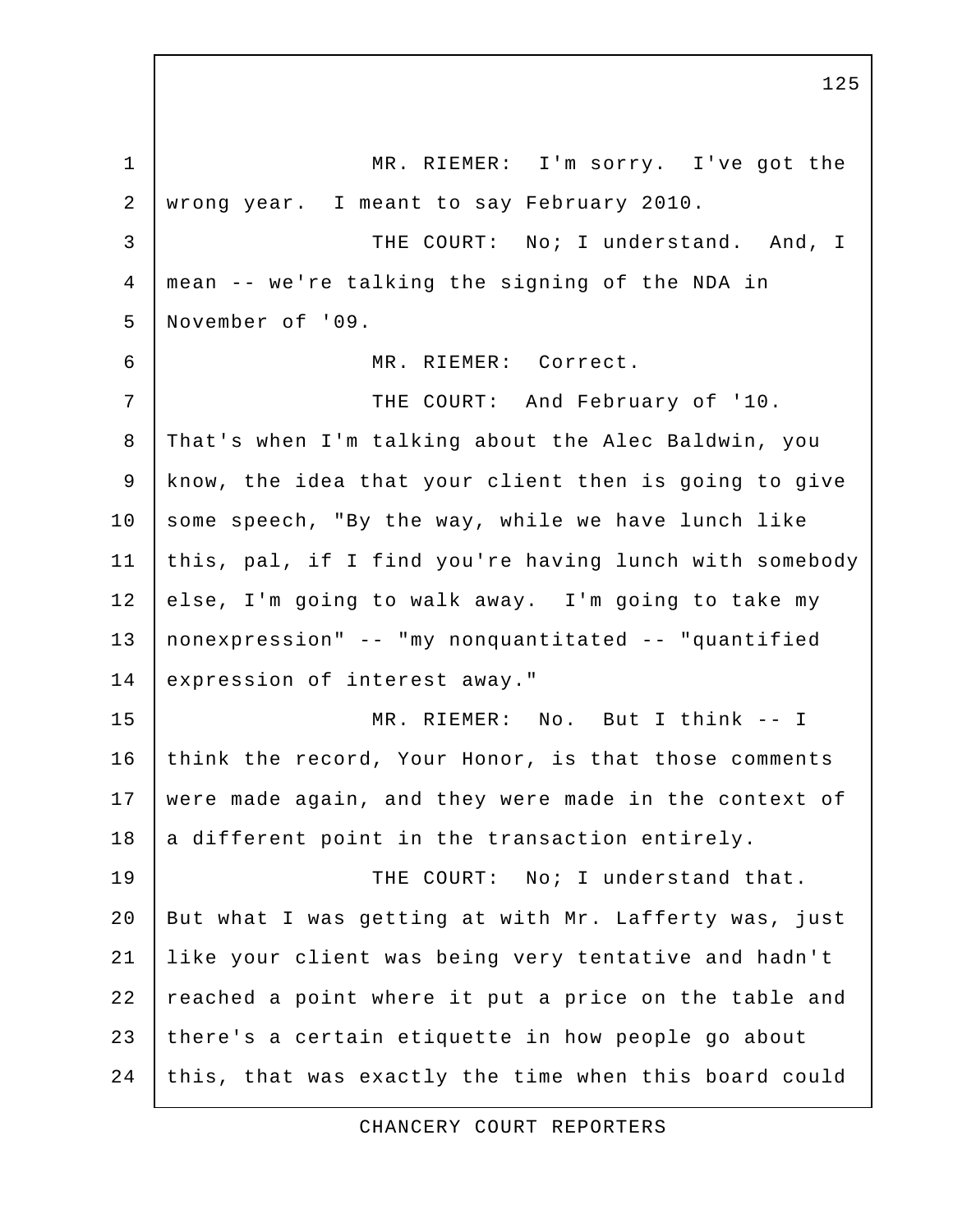1 have gotten some more recent soundings from your 2 client's industry's competitors. 3 MR. RIEMER: Could have, Your Honor, 4 but, again, remember, we hadn't come close to a price 5 they were interested in. 6 THE COURT: Oh, I -- 7 | MR. RIEMER: The evidence is they 8 weren't interested in selling unless somebody did 9 that. And, again, I don't think this case is going to 10 require any broad rules of the kind you're talking 11 about. 12 **And I do want to address this** 13 etiquette point, because I think it's important. 14 You know, there is -- whatever the 15 evolution of the jurisprudence on go-shop clauses, 16 we've got a record here -- we don't have issues about 17 whether there was more clubbing than there should have 18 been and all the colorful things that The Wall Street 19 Journal article had about investigations of clubbing 20 or lawsuits about clubbing or anything like this. 21 | This is a different segment of the private equity  $-$ 22 THE COURT: What sort of clubbing are 23 you talking about now? 24 MR. RIEMER: I'm talking about the

CHANCERY COURT REPORTERS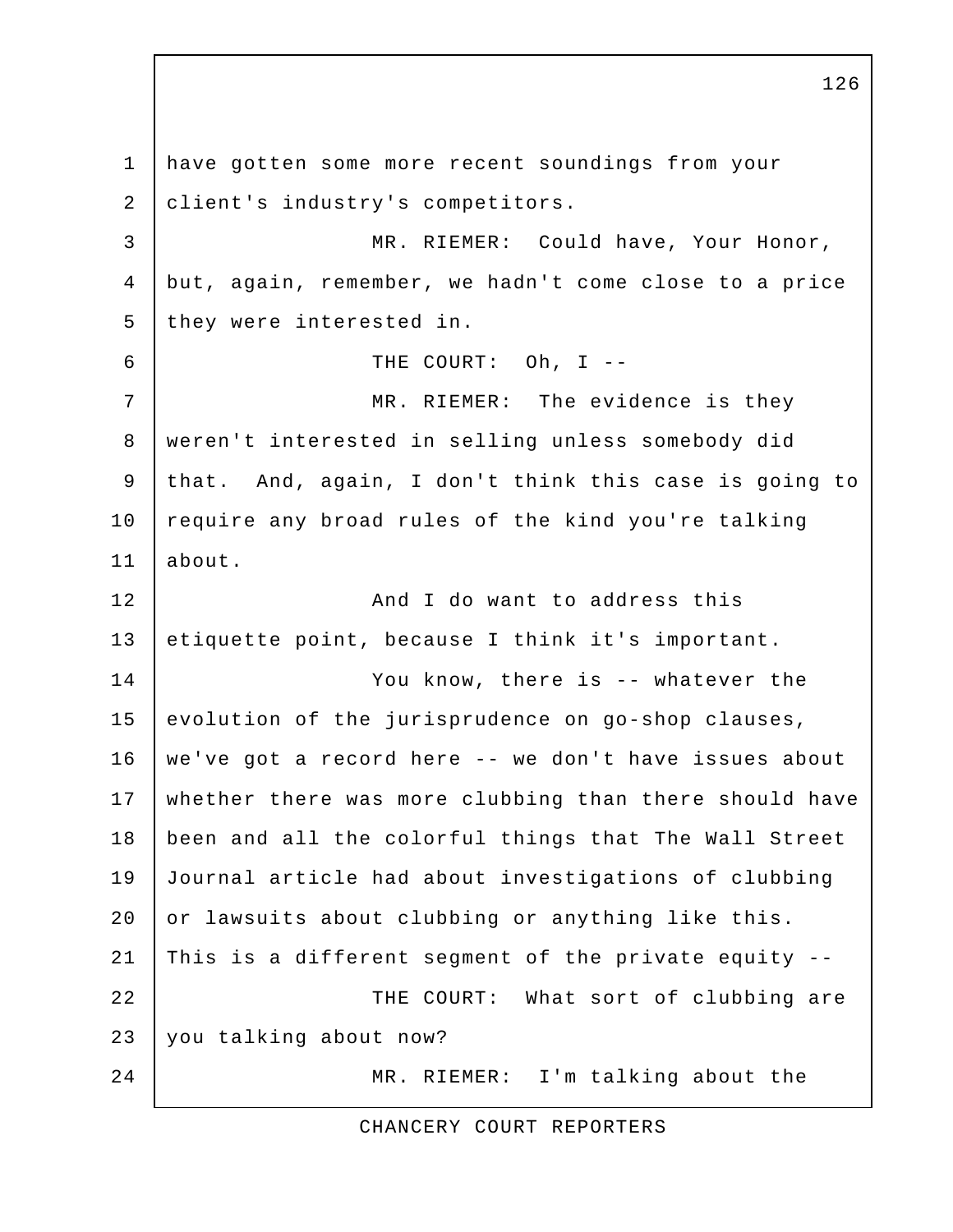1 clubbing of private equity firms forming a consortium. 2 And I think you knew that, but I just wanted to 3 respond to the question.

 4 Your Honor, what we have here is a 5 different model. We have people who go out and get 6 | the ex-CEO of the company that is the  $--$  the most  $--$  7 there's lots of stuff in the press about how 8 profitable it is, and so on. There is nothing that 9 prevents whatever company you want to imagine wants to 10 | be in this space, companies you and I have never heard 11 of, companies you and I have heard of, be it AOL or 12 Google or anyone else, from coming in.

13 | I do want to underscore a point that I 14 don't know was made clearly. When one looks at the 15 merger agreement, the key to the opening up, if you 16 will, of the no-shop is the defined term "Acquisition 17 Proposal." And acquisition proposal only requires an 18 inquiry. And that's what allows them to sign an NDA 19 of a form that's comparable to ours. One is attached 20 to the agreement. That's what allows them to begin 21 negotiation --

22 THE COURT: So you get nonpublic 23 information by making an inquiry that "We're willing  $24$  to pay a higher price, but" --

CHANCERY COURT REPORTERS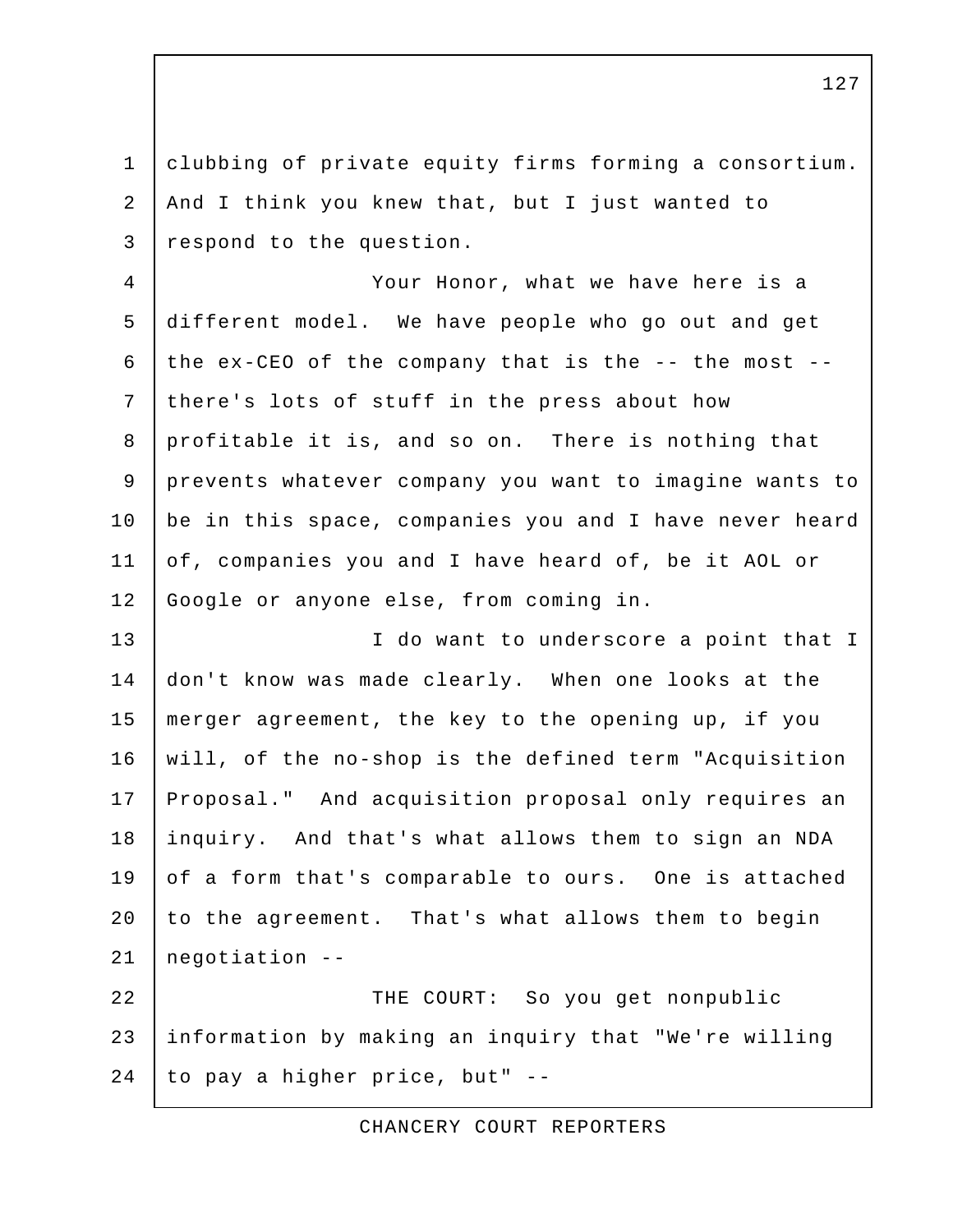1 | MR. RIEMER: Your Honor, I used to say 2 an inquiry took a stamp. It doesn't. People can make 3 a pdf of the letter and send it in. I mean, that's 4 all it takes. And no one has done that. And I just 5 don't think there's a basis on this record to say 6 because of August we're going to have some different 7 set of rules or to say when there's no evidence of it, 8 that no private equity person would do it because of 9 the structure. 10 | Fundamentally, Your Honor, I -- I 11 would ask the Court this: On what basis in this 12 record can somebody conclude that private equity 13 bidders, sine -- what Your Honor has said is normally 14 the sine qua non of a management buyout, an agreement 15 on the price at which management will take equity, an 16 agreement on the price at which people will continue 17 to work? Those issues are important when you're 18 | talking about people who are taking \$40 million out of  $19$  a deal and have every incentive as the other 20 stockholders to get that per-share price as high as 21 possible. 22 | THE COURT: Well, no, they don't -- I 23 mean, I understand the way that this was done puts 24 Mr. Hicks and -- the Messrs. Hicks and Hodge [sic] in

CHANCERY COURT REPORTERS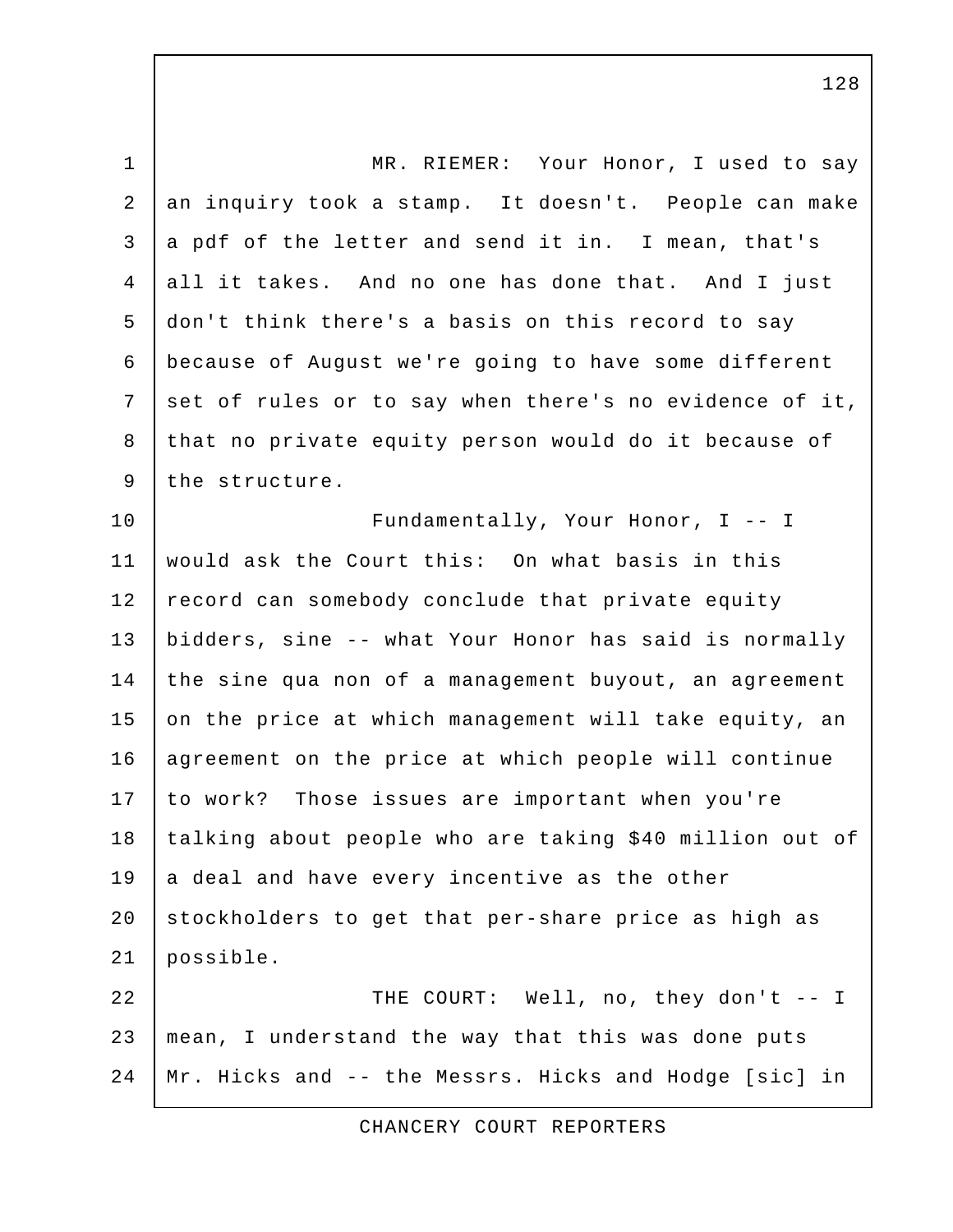1 a somewhat different -- Dodge -- it's Dodge, isn't it? 2 | MR. RIEMER: It is, Your Honor. 3 THE COURT: (Continuing) -- in a 4 somewhat different position than if they had fully 5 baked it up. It still doesn't -- your client hopes to 6 retain them; right? 7 | MR. RIEMER: You know, I -- I -- what 8 my clients -- what my client said in deposition -- 9 | THE COURT: I didn't write the script. 10 | MR. RIEMER: Your Honor, there's no 11 evidence the script was used. None. None. And I've  $12$  been  $-$ 13 THE COURT: Was it written by the 14 plaintiffs or was it written by somebody at your 15 client? 16 MR. RIEMER: You know, I don't, 17 frankly, know sitting here. And I tried to find out 18 whether it was written -- I know it wasn't by the 19 plaintiffs. I don't know whether it was written by 20 some PR person who doesn't know what's going on. 21 There's nothing -- I mean -- 22 THE COURT: So your guy -- your 23 clients have PR people write scripts for your CEO 24 about the time the CEO  $-$ - your main principal and the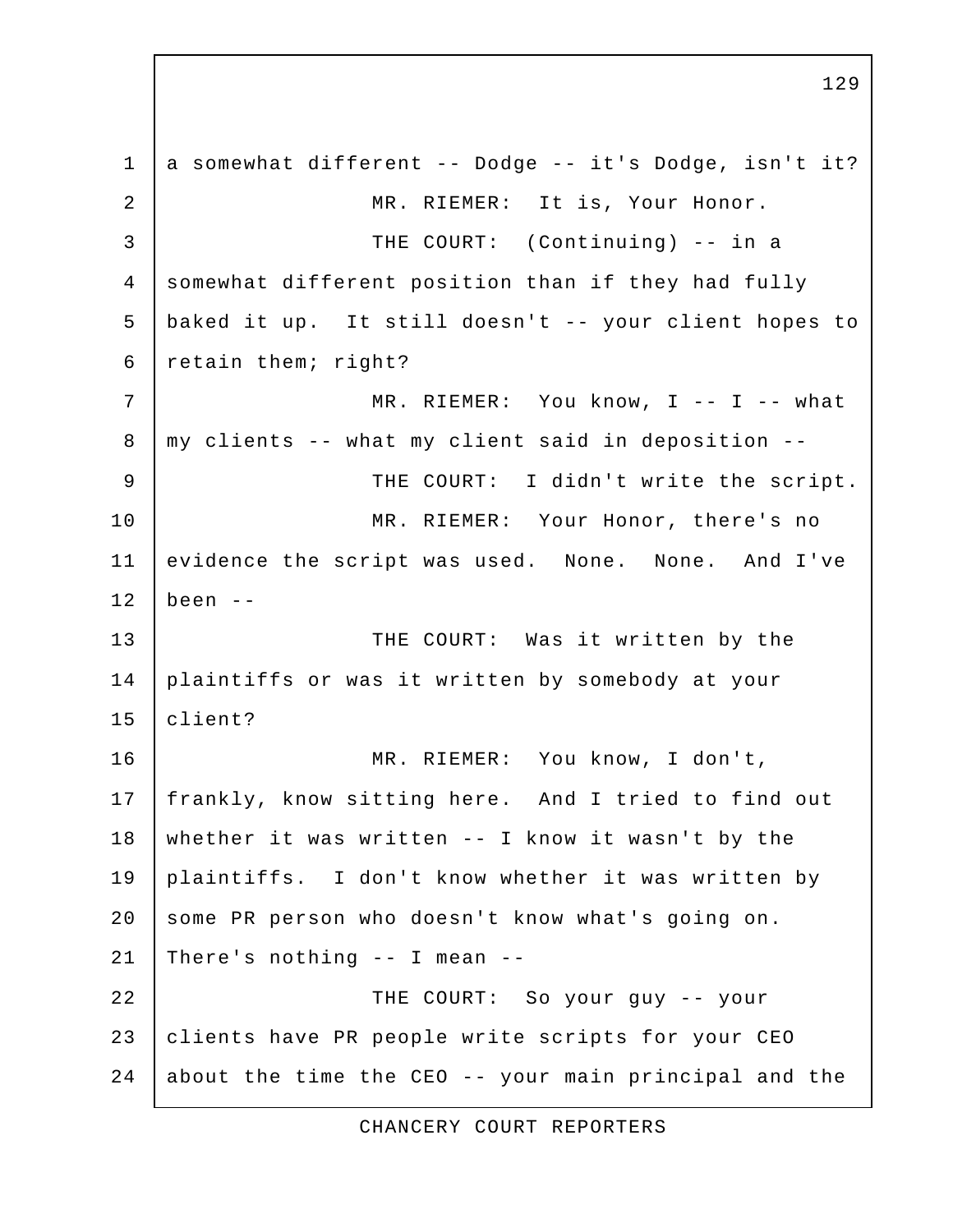1 CEO of the target are going to talk to the top 2 management staff? 3 MR. RIEMER: Your Honor -- 4 | THE COURT: That's what Vestar has PR 5 people to do that? 6 MR. RIEMER: Your Honor, I don't know 7 | if it was written by an intern -- 8 THE COURT: Come on. It was a script 9 written by somebody close enough to your dude that,  $10$  you know -- where do you think they got the -- I mean, 11 frankly, it looks like something your own guy could 12 have written or someone who is pretty close to him 13 | knows how this stuff is done. Are you saying these 14 sentiments are not the sentiments that were basically 15 expressed? 16 MR. RIEMER: Your Honor, there wasn't  $17$  a question asked of my client in deposition about this 18 document. And I honestly don't know, sitting here, 19 whether this was used and who -- 20 | THE COURT: "While I have known Kerry 21 now for almost 7 years, we have had the chance over 22 the last few months to get to know the rest of the 23 senior management team as well" --24 MR. RIEMER: Okay. So --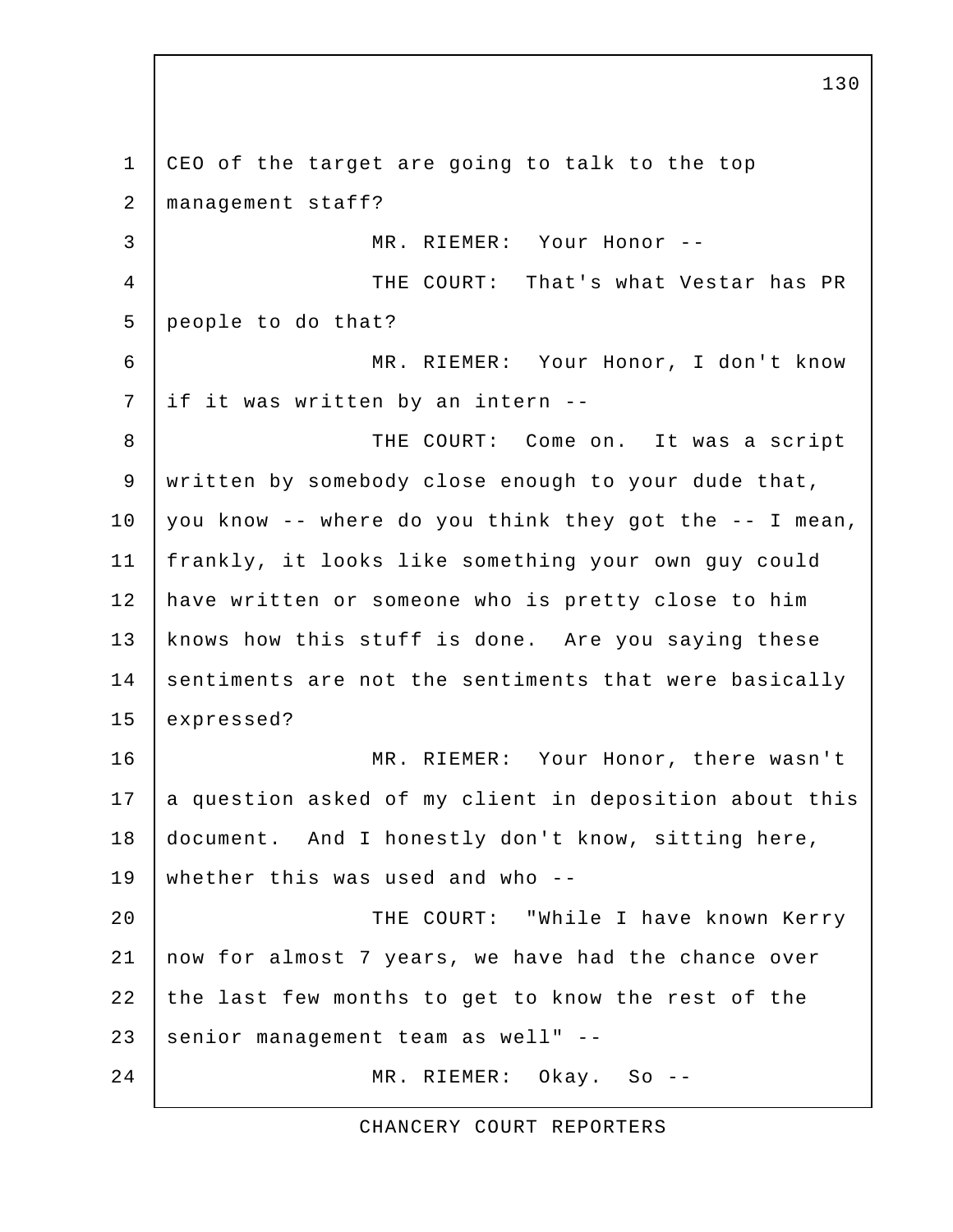1 THE COURT: -- "and let me say we are 2 delighted to have the opportunity to partner with each 3 and everyone of you." 4 | MR. RIEMER: There's only --5 THE COURT: It has typos suggestive of  $6$  a bit  $-$  a rushed executive writing his own thing. 7 "As partners with management, we look forward to 8 | supporting you ...."  $9$  | This is a --10 MR. RIEMER: Your Honor -- 11 | THE COURT: -- PR person? 12 MR. RIEMER: Your honor, the person 13 who's known people seven years is Mr. Holstein. 14 Mr. Holstein's never done a transaction at Vestar like 15 this. And whether this was reviewed -- written by him 16 and reviewed by somebody else and what was said was 17 changed, there's nothing in the record to show this 18 | was used. The only person at the meeting who was 19 deposed -- 20 | THE COURT: I'm not saying it was 21 used. Remember, one of the things that people do, 22 people like yourself, right, like, especially with 23 judges like me, you get -- you've written out kinds of 24 stuff that you will never use. You'll never use it

131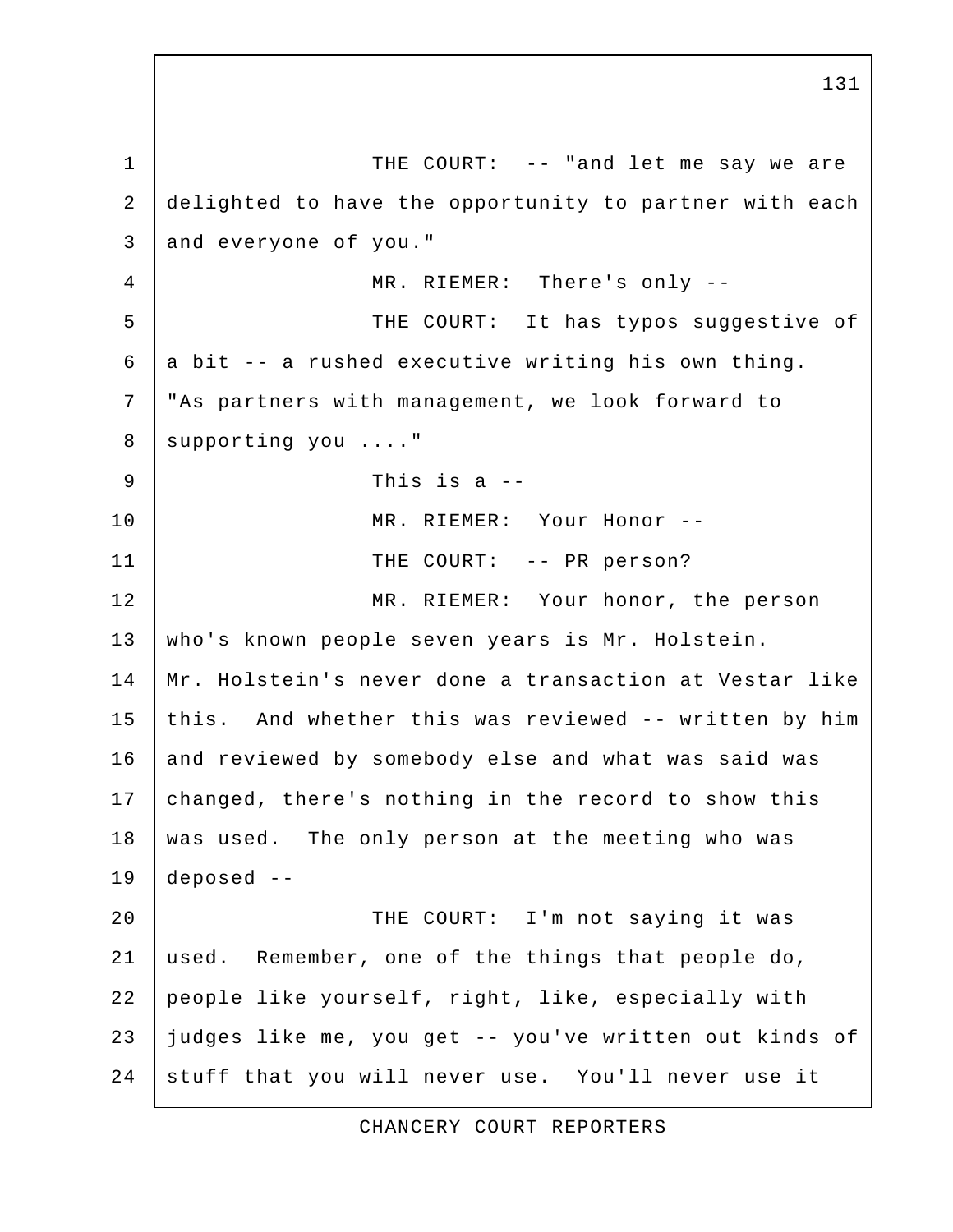1 literally in the sense that you won't read from it. 2 You have used it. The act of preparing the document  $3$  is a use of the document. It is a way for someone 4 like Mr. Holstein to stand up and confidently make the 5 points he wishes to make in the seemingly impromptu 6 and relaxed manner precisely because he's actually 7 written it out beforehand and gone over it and 8 internalized it, unlike the Governor of Arizona who 9 didn't do it with her closing in the debate -- 10 | MR. RIEMER: Agree, Your Honor, but -- $11$  but  $-$ 12 THE COURT: -- I mean, apparently did 13  $|$  not do this  $-$ 14 MR. RIEMER: But, Your Honor -- 15 THE COURT: -- did not have the PR 16 person. 17 MR. RIEMER: But, Your Honor, there 18 are plenty of cases we've all seen where somebody did 19 the draft and something changed and it, because -- and 20 it changed because people who are more experienced 21 with particular kinds of transactions --22 THE COURT: What I'm supposed to do 23 is, basically this is all nonsense, that your message 24 to management is basically, you know, "Good to see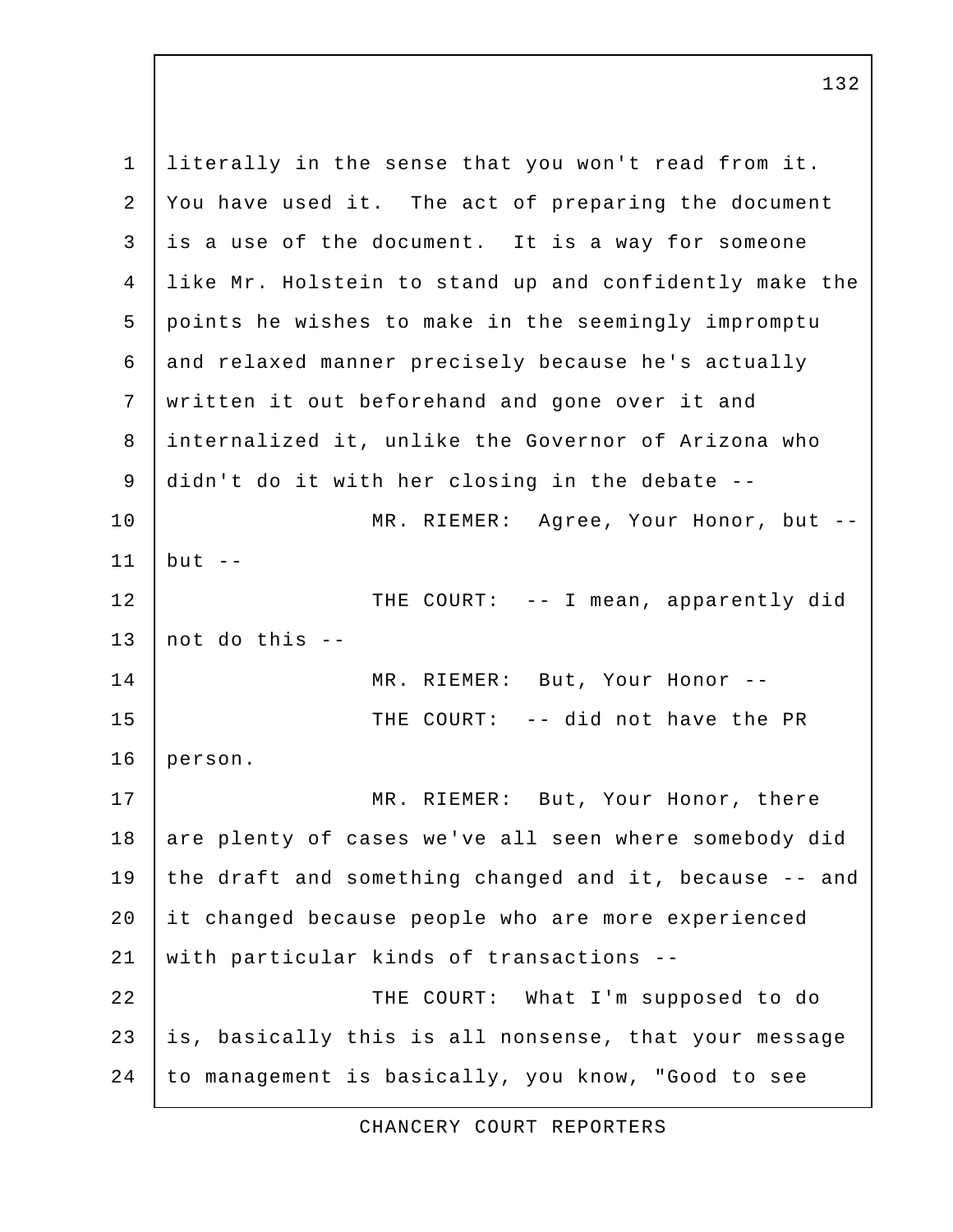1 you. We brought in the really good baked goods this 2 morning for breakfast because this is the last time 3 you'll be having breakfast out here." 4 MR. RIEMER: No. 5 THE COURT: Isn't this the kind of 6 message that your client gave to the Health Guard 7 [sic] top executives? 8 MR. RIEMER: Your Honor, the evidence 9 from Mr. Alpert is that we said "We may keep you; we 10 | may fire you." More importantly, the evidence from 11 | Mr. Hicks is that's what he said. Mr. Hicks was 12 deposed, and he said "We agreed. We can't negotiate 13 this stuff until afterwards. We may never come to an 14 agreement. They" -- he said, "They may fire me." He 15 said, "They may keep me. They're taking that risk." 16 | Chang and in the end I don't know that 17 that  $-$  that those notes are reflective of anything. 18 | I do know what Mr. Hicks testified to being told and 19 what Mr. Alpert -- 20 | THE COURT: I thought the deposition 21 was that basically something to this effect was in 22 fact said, but he probably didn't read from it. 23 | MR. RIEMER: I think he said -- I --24 I -- I wonder if I could ask Ms. Messika to hand me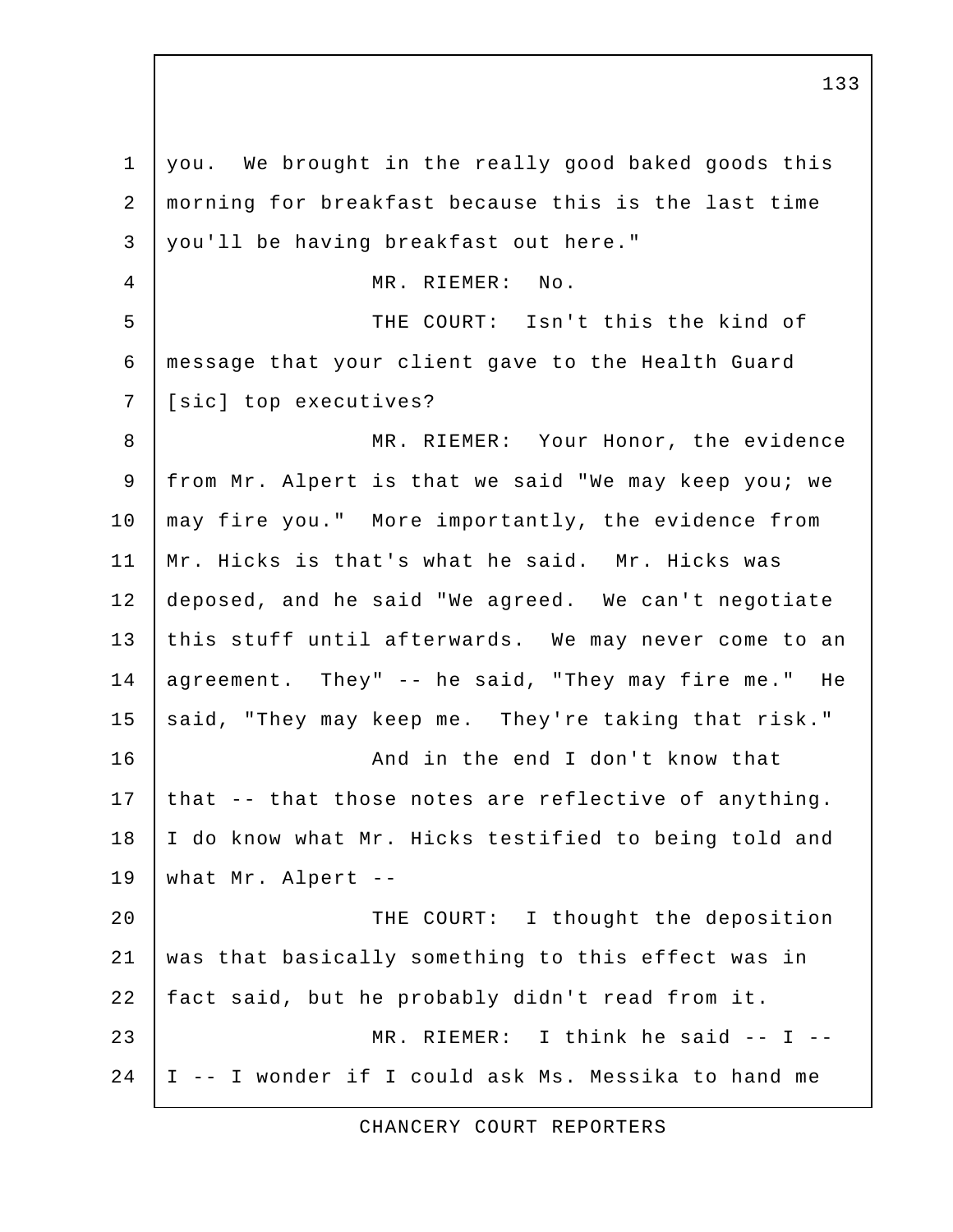1 the deposition. I didn't think it was that clearly  $2$  said. If it was  $-$  3 THE COURT: Was there in fact a 4 meeting with Mr. Holstein and the top -- 5 MR. RIEMER: There was a meeting after 6 the deal was signed where people went out and where 7 the whole company was there --8 | THE COURT: And he went. And contrary 9 to this, rather than be reassuring and saying he 10 wanted to be in partner with you and -- you know, 11 Vestar's website, right, it basically says "We may 12 | keep you; we may fire you" --13 MR. RIEMER: Well -- 14 THE COURT: -- the webstar -- the 15 Vestar approach. "We may keep you; we may fire you. 16 We like to keep you on your toes." That's what sets 17 us apart in private equity." 18 | MR. RIEMER: Well, Your Honor, I agree 19 the website doesn't say that. 20 THE COURT: Right. It does -- it does  $21$   $-$ 22 MR. RIEMER: And I agree, the 23 website needs -- and Mr. Alpert told me afterwards -- 24 THE COURT: It doesn't say anything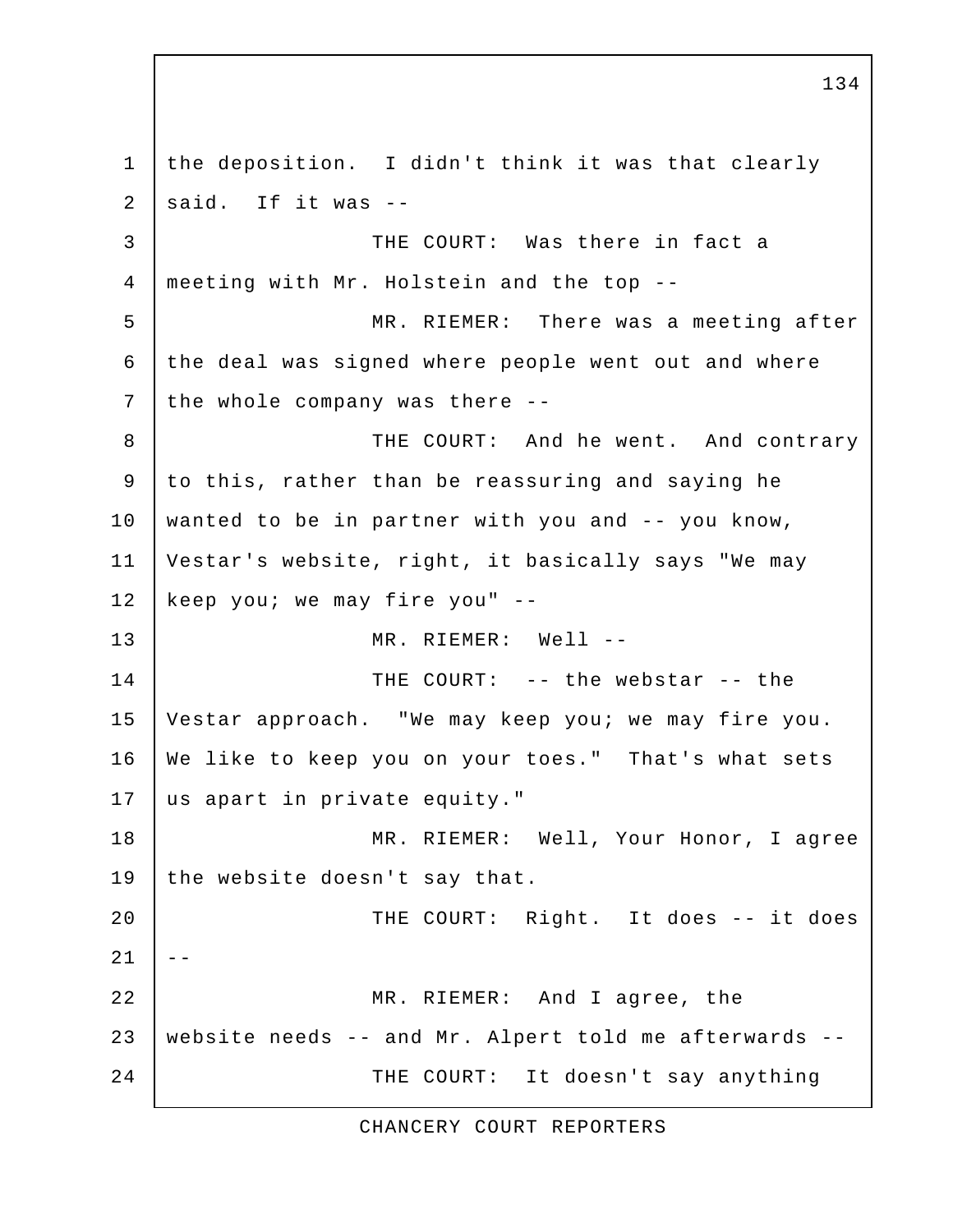$1$  like that  $-$  2 MR. RIEMER: It doesn't. 3 | THE COURT: -- right? 4 | Are we down ludicrous alley here? I 5 mean -- and I don't mean that to insult the -- the 6 actual pop star. I mean to use it in the -- in the 7 way -- I mean, is this really what you want me to take 8 from it, is that basically your guys created some sort 9 of, you know, gut-wrenching anxiety on the part of the 10 top managers -- 11 MR. RIEMER: I -- I -- 12 THE COURT: -- who are worried about 13 their future? 14 MR. RIEMER: Your Honor, I don't think 15 gut-wrenching anxiety is required. 16 | THE COURT: There's a equity pool set 17 | aside; right? 18 MR. RIEMER: Sure. And -- and -- and 19 what Mr. Alpert said, unlike where they cut the quote 20 off, is  $-$  and  $-$  and who goes in it, and so on, 21 including, he said, "the new people we will be 22 bringing in," the part they didn't quote -- 23 | THE COURT: Uh-huh. 24 MR. RIEMER: -- "has not been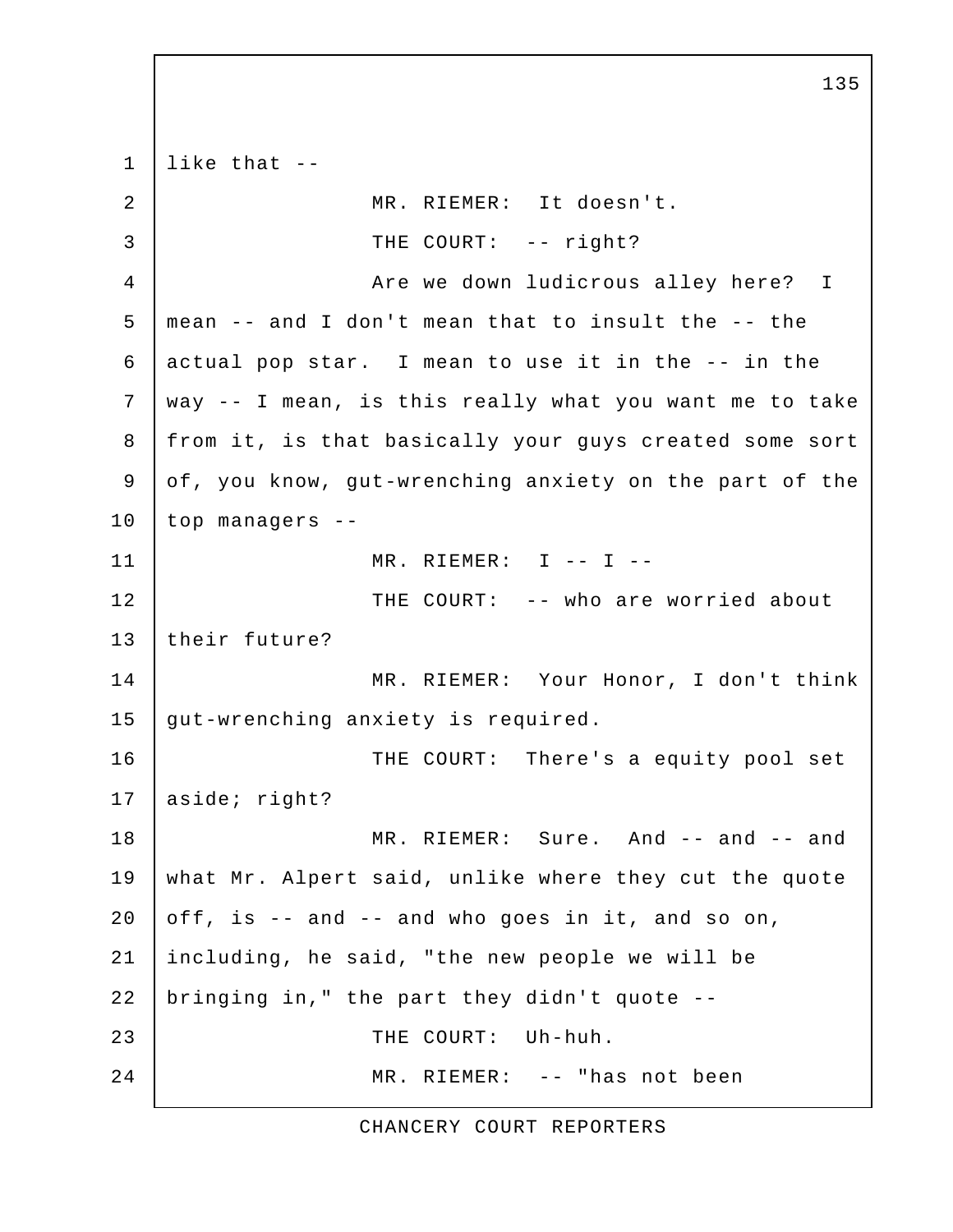1 determined," and he also said, "has never been 2 discussed with them." 3 Okay. You want to talk about 4 ludicrous? This is like a thought crime now. They 5 made a decision, sure, in figuring out -- 6 THE COURT: Well, as someone who's 7 | raised Catholic, I'm familiar with that. 8 | MR. RIEMER: Fair enough. 9 THE COURT: If you think it, you done 10 it. 11 MR. RIEMER: I -- I -- 12 THE COURT: And so it's a very hard 13 doctrine for me to -- it's a very difficult faith, I 14 mean, because you think it, you done it. 15 MR. RIEMER: Well -- 16 THE COURT: So you don't even get 17 credit for stopping short of  $-$ - of the act. 18 MR. RIEMER: Then I'm -- then I'm 19 going to move on, but I just didn't think in the 20 Court's jurisprudence that -- that we enjoin directors 21 from selling something because the buyer might have 22 begun to think about which of the management people 23 would get something. 24 THE COURT: The issue is not that.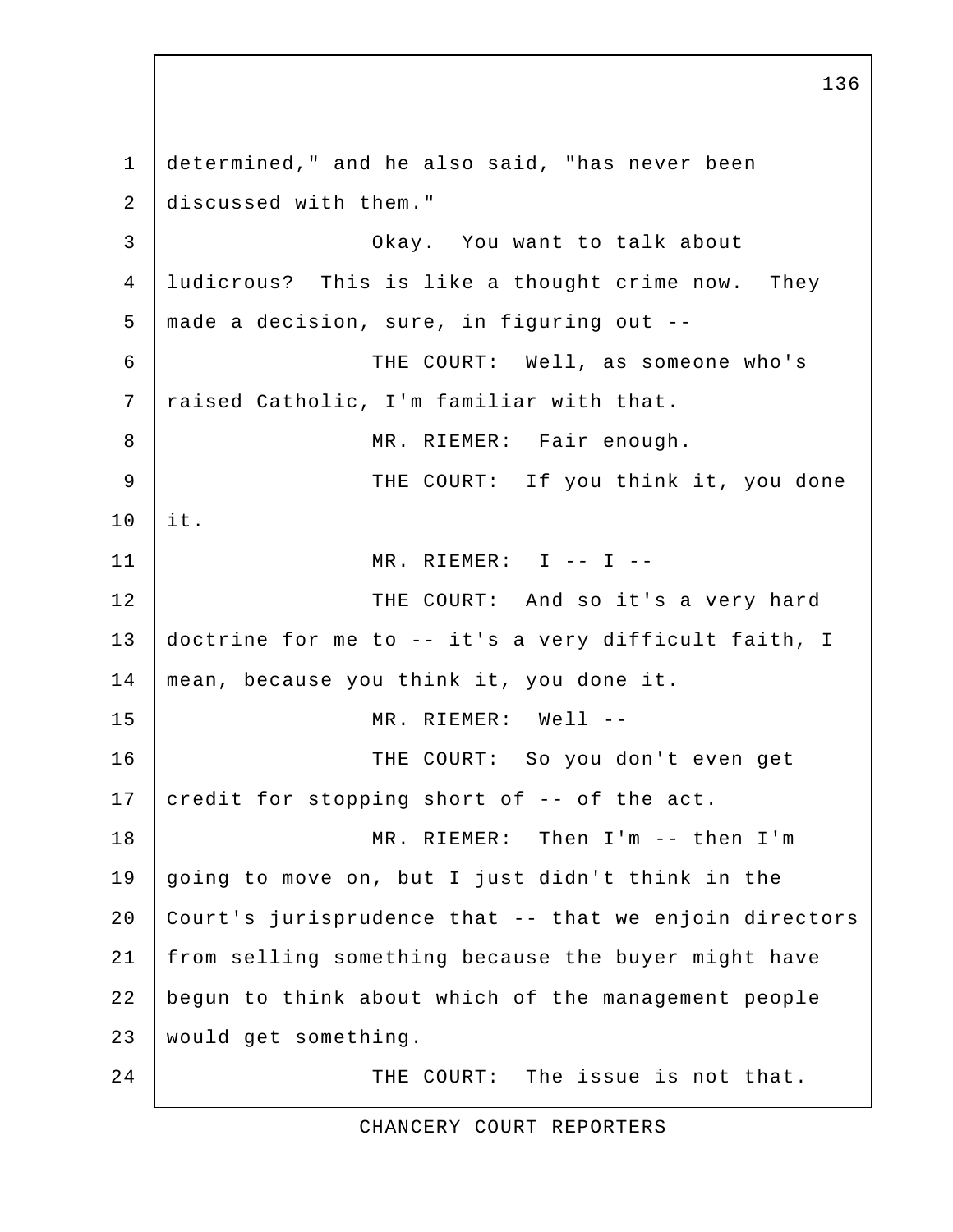1 The issue is that  $-$ - the idea of accepting the notion 2 that a very scary walk-away person like your client is 3 going to -- that everybody in the industry is now 4 going to say "By the way" -- you know, you're at the 5 Four Seasons. You're having your lunch. 6 (Continuing) -- "if you" -- "if you have another lunch 7 like this, if I find out you went to BLT Steak with 8 Pete, we're gone." 9 MR. RIEMER: Your Honor -- 10 | THE COURT: "And you just got to 11 understand from the beginning. Before we even get to 12 the entree, if you"  $--$  "if I see you with that"  $--$  "I 13 mean, if I even see you at the same fundraiser, I'm 14 just" -- "I'm walking." 15 MR. RIEMER: But, Your Honor -- 16 THE COURT: And so everybody now has 17 their favorite private equity dude, and they go to 18 | lunch with them; and then all of a sudden after four 19 months they have a deal and then they do passive 20 market checks because everybody is so scared that 21 that  $-$ - that the original person's going to walk away. 22 MR. RIEMER: But, Your Honor, isn't 23 there a difference between  $-$ - that happened at the 24 beginning, but it also happened as they got us to go

CHANCERY COURT REPORTERS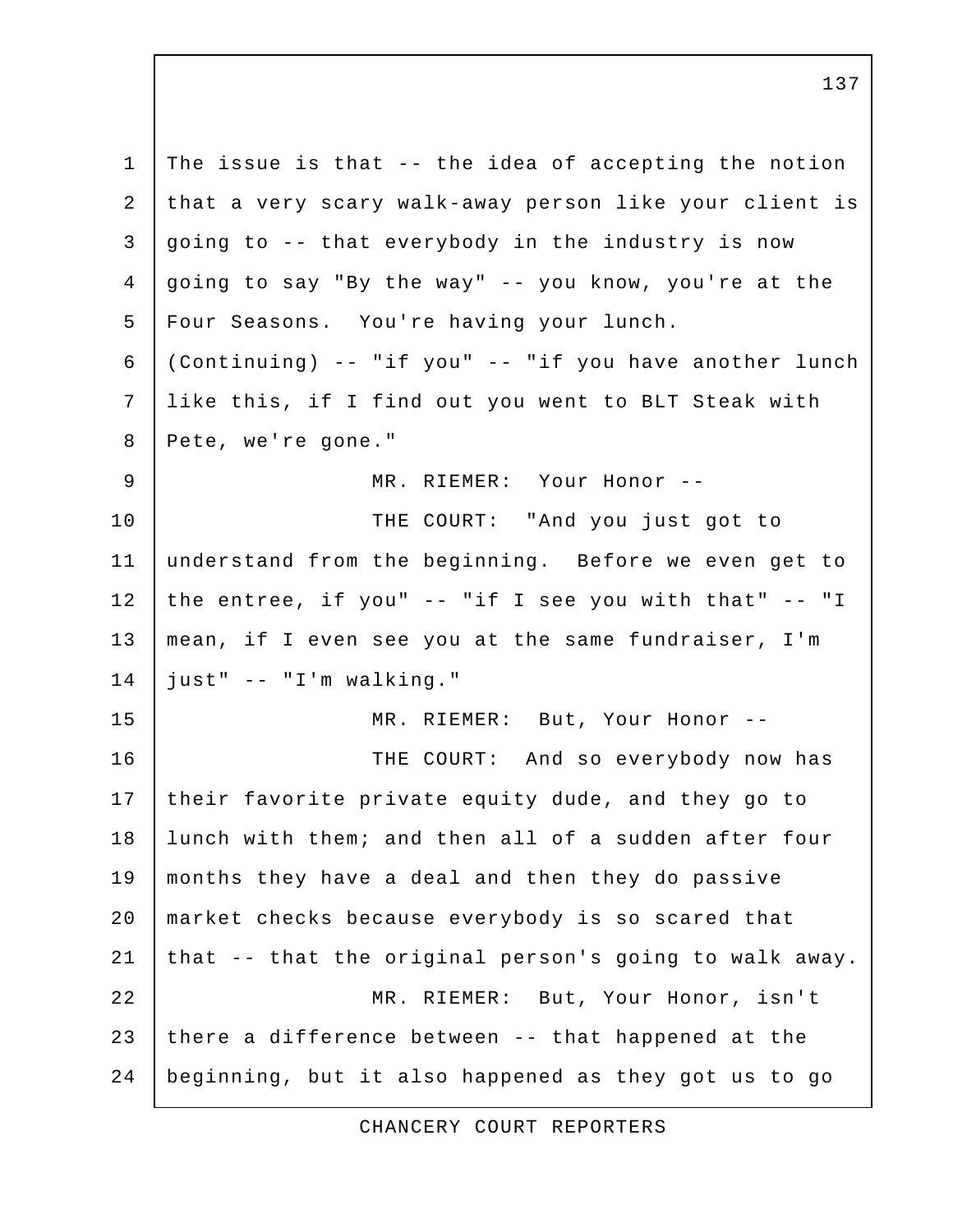1 from 6.25, as I recall, up to 8.20. And when it was 2 set at 8.10 and 8.20, it seems to me it has a lot more 3 credibility. 4 The point was --5 | THE COURT: Oh, I know. 6 MR. RIEMER: -- they couldn't have -- 7 THE COURT: The issue -- 8 | MR. RIEMER: -- a process. 9 THE COURT: The issue is not what your 10 client did. The issue, to some extent, is before it 11 gets to that point. Like, what your client might have 12 done, it's nice for your client to talk tough. 13 Everybody talks tough. 14 I mean, as a person who mediates cases 15 one of the things, I always have to talk to parties 16 about is "It's not my job to instill in you intestinal 17 fortitude"; that if you're going to be the kind of 18 negotiator who keeps kicking your own lines away in 19 the sand" -- I've had people in mediation who honestly 20 could have gotten  $--$  I know they could have gotten 21 materially more, but they failed their own gut check 22 and, frankly, like, undercut me as a mediator and took 23 less. It's amusing, but I see it all the time. 24 What your client would have done if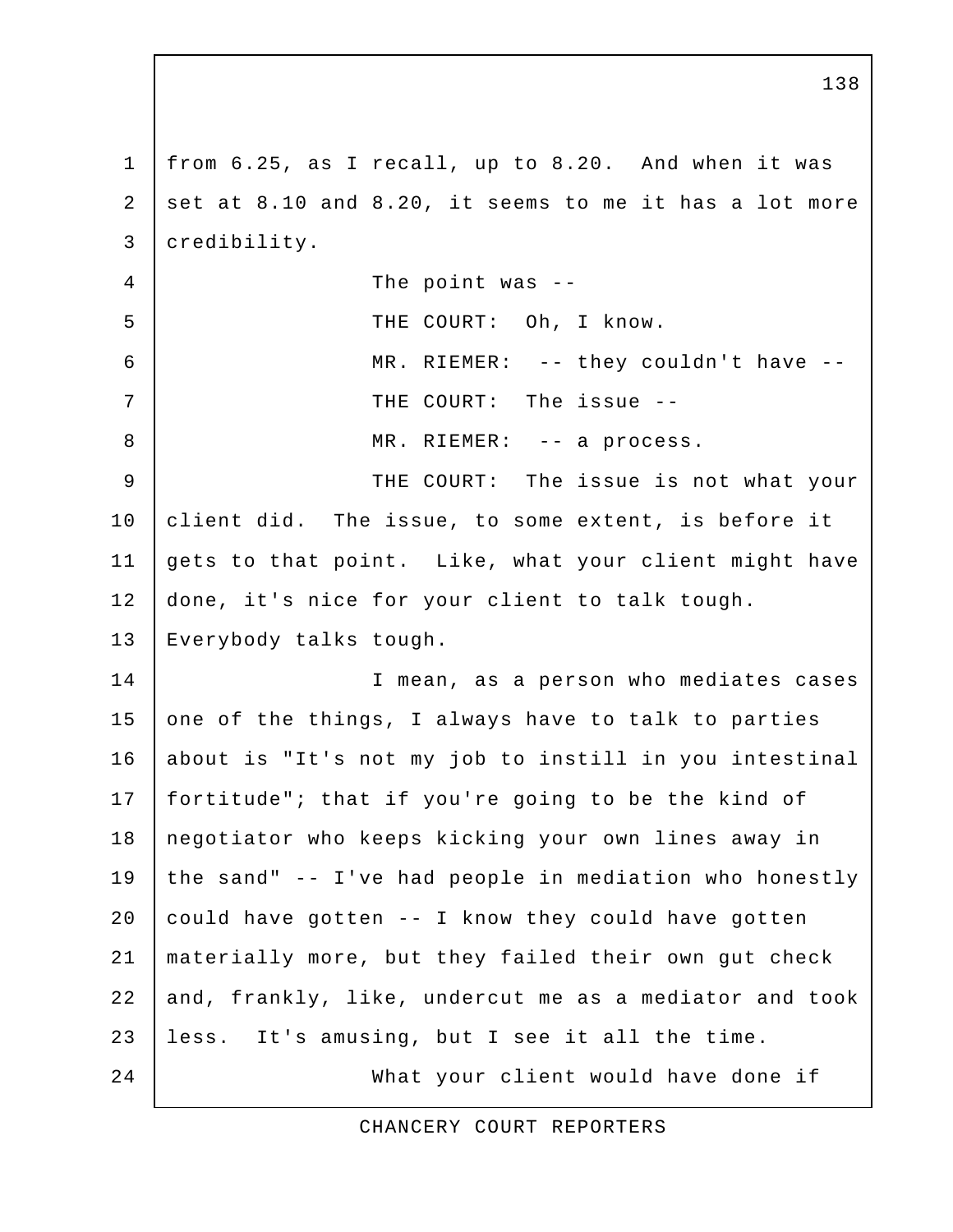1 they had said "Well, that's nice. We like you. We'll 2 give you a fair opportunity to compete, but here are 3 these two other people and they're in the process. If 4 you want to walk away, walk away; but if you walk 5 away, you won't get us," we don't know what your 6 client would have done. 7 MR. RIEMER: No, Your Honor, we don't. 8 | And that's why ultimately this is like the dialogue 9 Your Honor wrote in the Toys 'R' Us case, because it 10 could have turned out fine. And that's what they're 11 here standing saying. "Don't worry. It'll turn out 12 fine." But it also could have ended with the phone 13 going click. 14 | THE COURT: Uh-huh. 15 | MR. RIEMER: And maybe you don't think 16 it was a credential threat at the beginning. I, 17 | frankly, don't think the board thought it was a 18 credible threat, but they didn't view themselves as 19 having a price interesting enough to warrant having 20 their banker make some affirmative calls, because they 21 didn't regard themselves as being for sale. But I 22 sure think it's credible once they had pushed us and 23 pushed us and pushed us and gotten us to a price that 24 | was way above where we started. And I think you have

CHANCERY COURT REPORTERS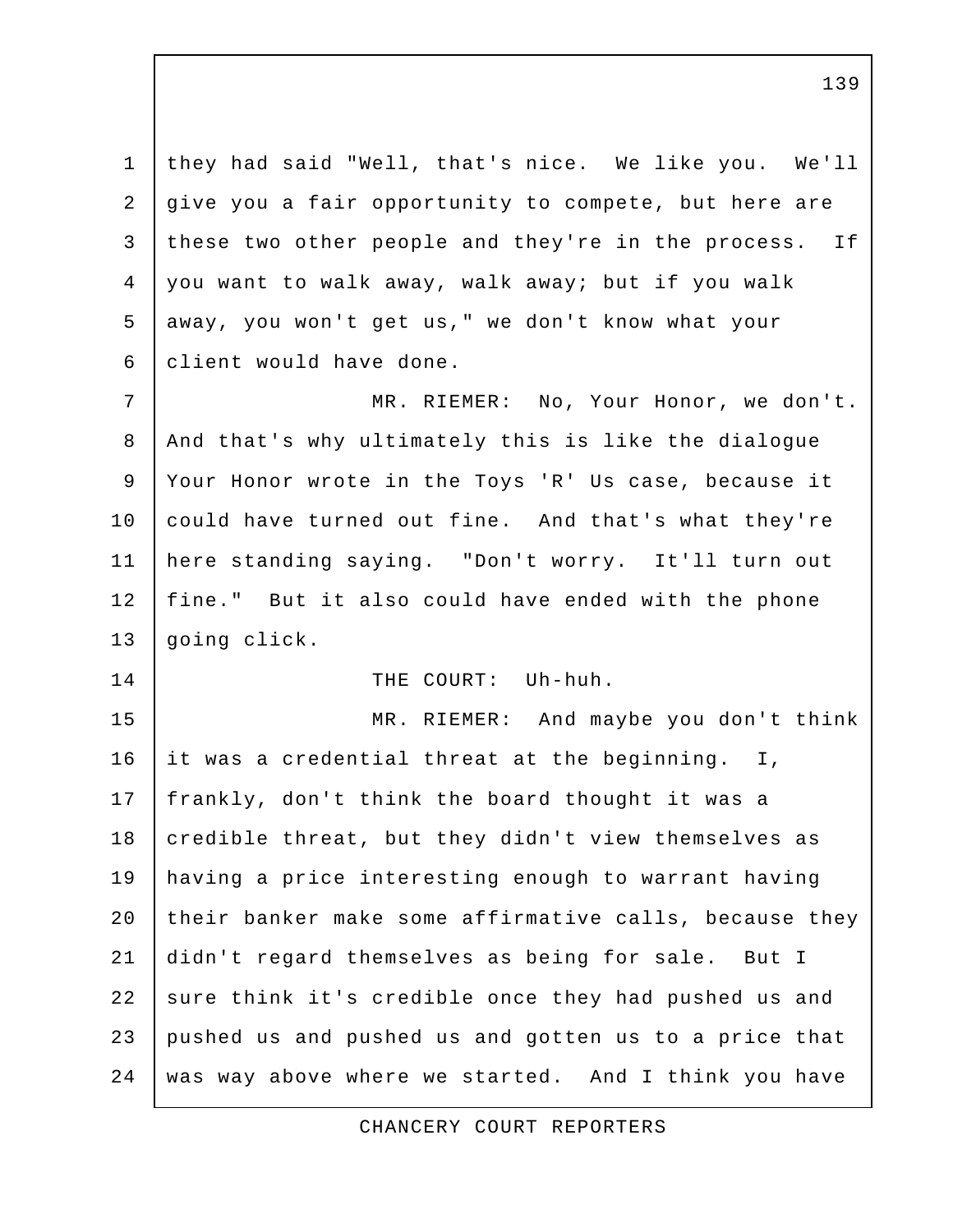1 to examine both those periods from the board's 2 perspective. But I also think, Your Honor, that they 3 involve a very different calculus. And somehow those 4 have been coconnected together as if they are the same 5 when they're not. 6 You know, again, I want to answer 7 whatever questions the Court has, but I feel like I 8 have addressed it and I'm going -- 9 THE COURT: Okay. Well, I mean, at 10 some point we would like to get the mystery of who 11 wrote the script involved and see if the PR person -- 12 I'm kidding. 13 MR. RIEMER: But -- but in all 14 seriousness, the notion of a draft, Your Honor, is -- 15 you know, whether somebody started writing something 16 | -- I learned a long time ago in litigation the fact 17 that somebody has something in the files prepared for 18 | somebody may mean it has nothing to do with what ended 19 up getting said, including the 19 drafts I have of the 20 argument I didn't make this morning. 21 | THE COURT: Well, that's true. I said 22 what -- what is being communicated here is exactly the 23 sort of message and body language that appears to be 24 the consistent -- consistently-used by your client in

CHANCERY COURT REPORTERS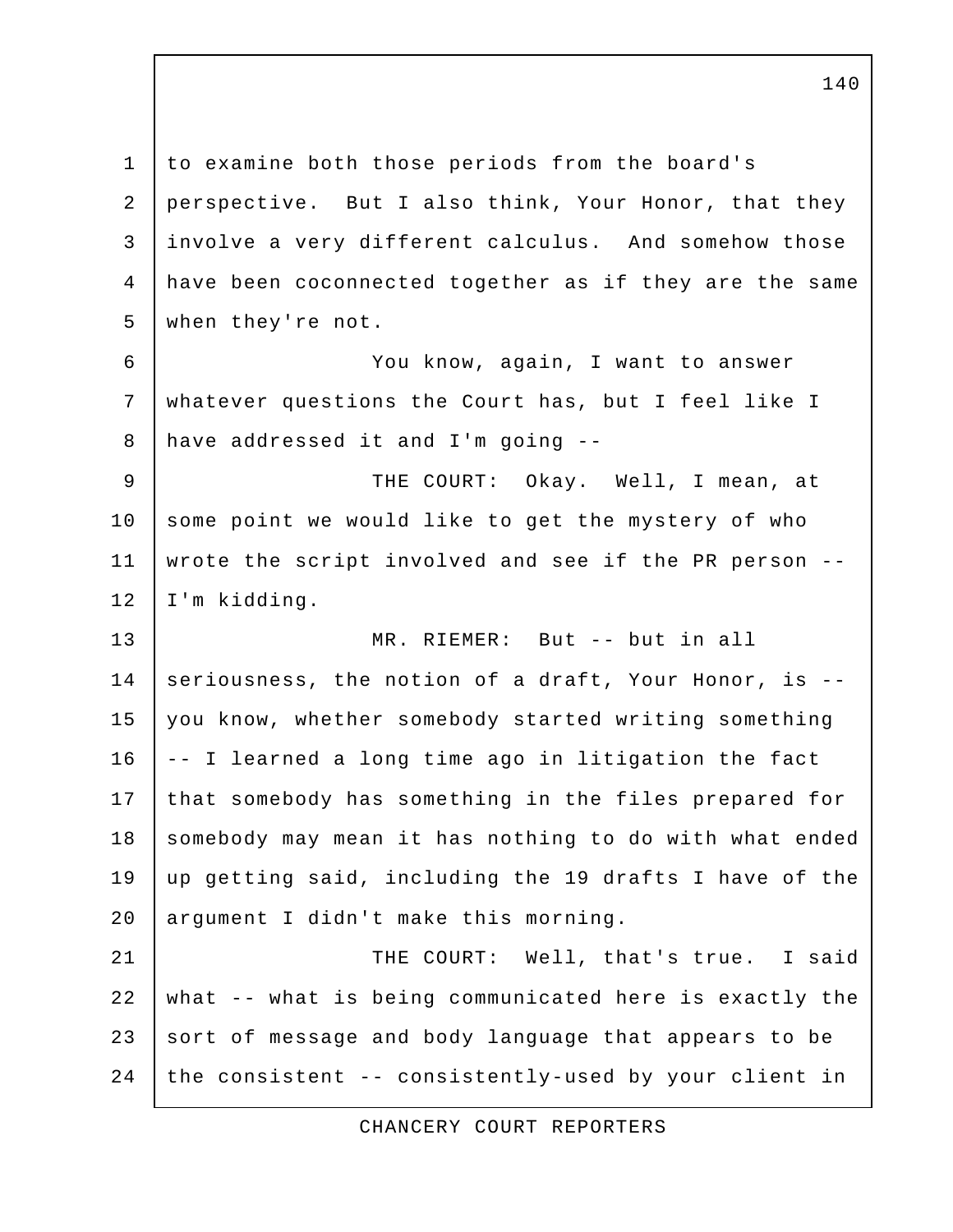1 its business when it approaches target management. 2 And you're the one resisting the idea. Is there 3 something in here shocking that would be a shocking 4 departure from the Vestar approach -- 5 MR. RIEMER: Well -- 6 THE COURT: -- towards target 7 management? 8 | MR. RIEMER: -- you know, I think 9 what's more striking -- 10 | THE COURT: "Without each and everyone 11 of you, we would not be"  $-$ 12 MR. RIEMER: -- is the talking points 13 that were given when the  $--$  I think  $--$  let me get the 14 citation to the exhibit -- where it says "We'll do 15 this as a strategic," you know, "We'll assume the 16 contracts, but we're not going to negotiate anything 17 with you." I mean, that, to me, is completely 18 different than documents one typically sees in 19 management buyouts because this isn't a management 20 buyout. 21 | And that's the fundamental thing, that 22 if you need it to distinguish other cases would, but 23 Your Honor doesn't need to distinguish other cases 24 because this is classic down-the-middle implicit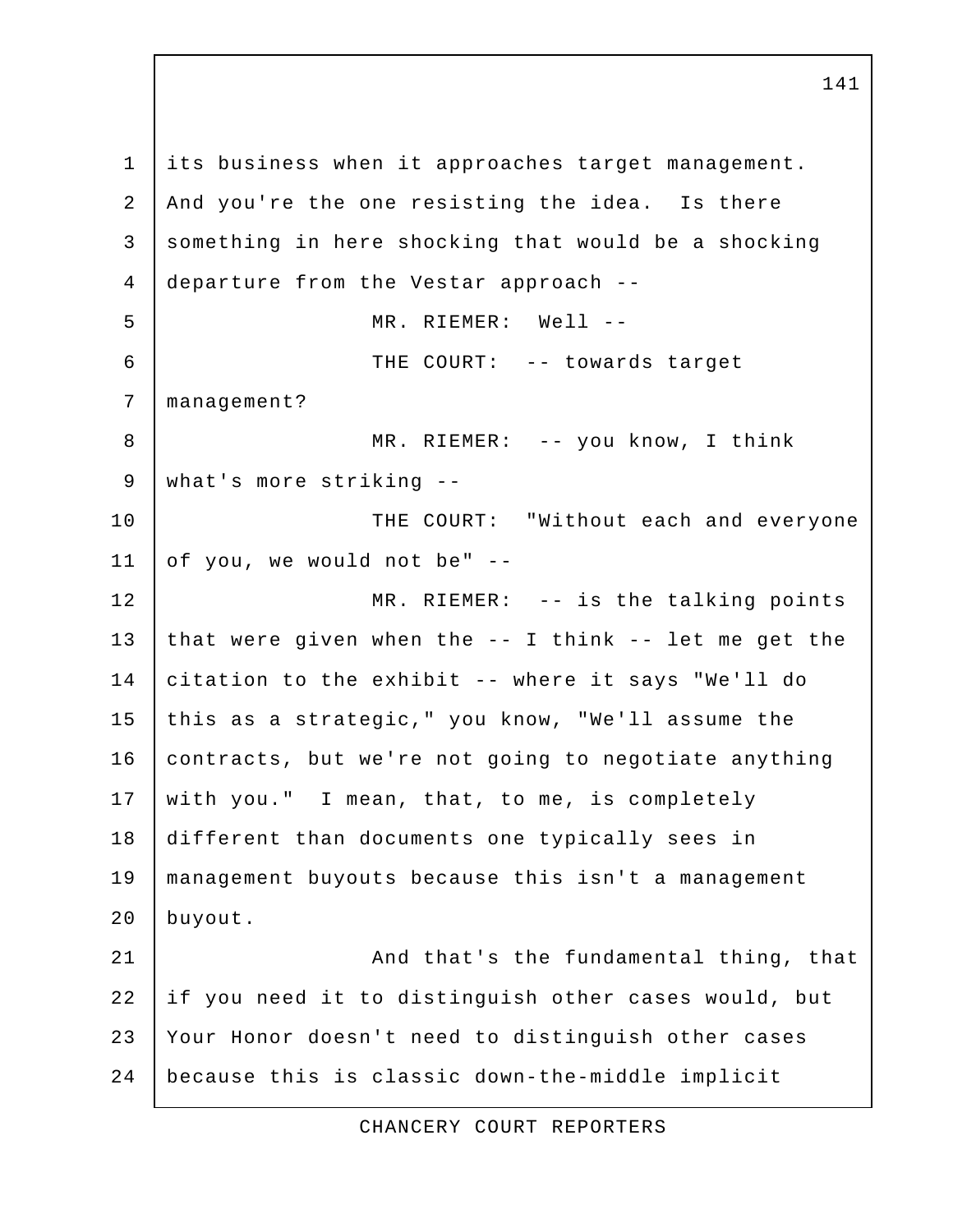1 market check, because all those cases involved tender 2 offers of roughly this period or almost all of them 3 and many of them involve private equity buyers. There 4 is truly nothing novel here. In no way does this 5 require some new rule. 6 And with that, I'll sit down. Thank 7 you, Your Honor. 8 | THE COURT: Thank you. 9 Mr. Jenkins. 10 | MR. JENKINS: Thank you, Your Honor. 11 I have a relatively small number of 12 points I'd like to make in connection with statements 13 Mr. Lafferty said. We've been searching the record on 14 some of these. 15 Your Honor -- I'm sorry. Your Honor 16 had questions. Let me answer them first. Two of the 17 three questions have been answered by Mr. Lafferty. 18 We agree with both of them. That's in connection with 19 the Citigroup transaction fee and the question of 20 whether or not -- would the parent have to pay a 21 | transaction fee if they didn't get the majority of the 22 stock. We agree with both of those responses. 23 The third question Your Honor asked 24 | was the amount at issue for the plaintiffs in this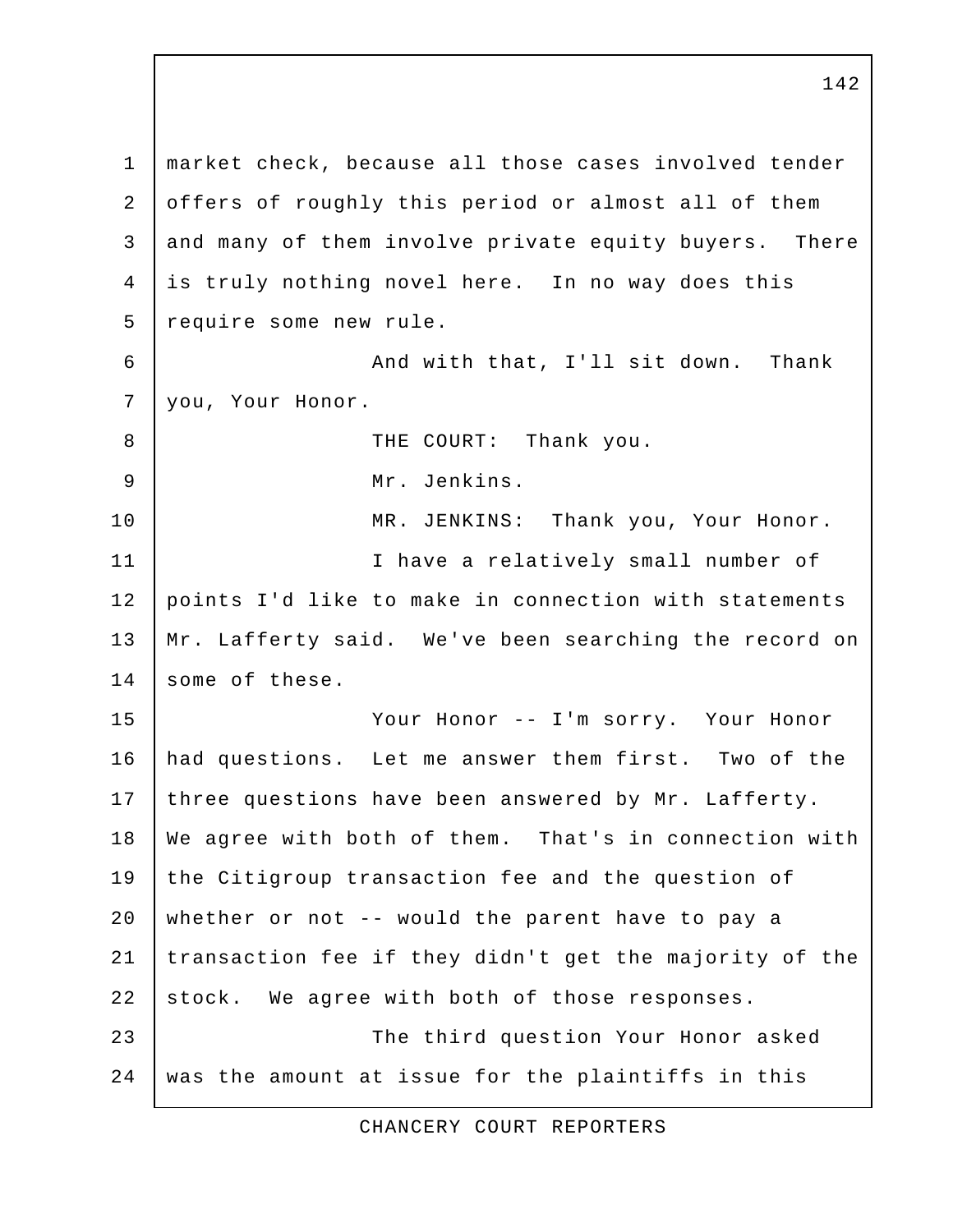1 action. It is approximately \$18,000 worth of stock, 2 | assuming the  $-$ -3 THE COURT: The deal price. 4 MR. JENKINS: Yes. 5 Let me go to several of the things 6 that Mr. Lafferty mentioned where at least our look 7 into the record indicates something different. 8 Your Honor had questions of him 9 concerning whether the -- whether nondisclosure 10 | agreements were entered into with other bidders. 11 Mr. Hicks at page 97 of his deposition said he could 12 not recall. 13 THE COURT: So -- did he testify 14 inconsistently on that? 15 | MR. JENKINS: That is possible. 16 | THE COURT: Yeah. I just recall him 17 saying that he had done  $-$  he had entered  $-$  they had 18 entered into NDAs before relatively early in his 19 deposition when he was talking about the period 20 | when  $-$ 21 | MR. JENKINS: Right. Because of this  $22$  second question, it was not clear to us that his 23 initial question was talking about nondisclosure  $24$  agreements in this sort of context --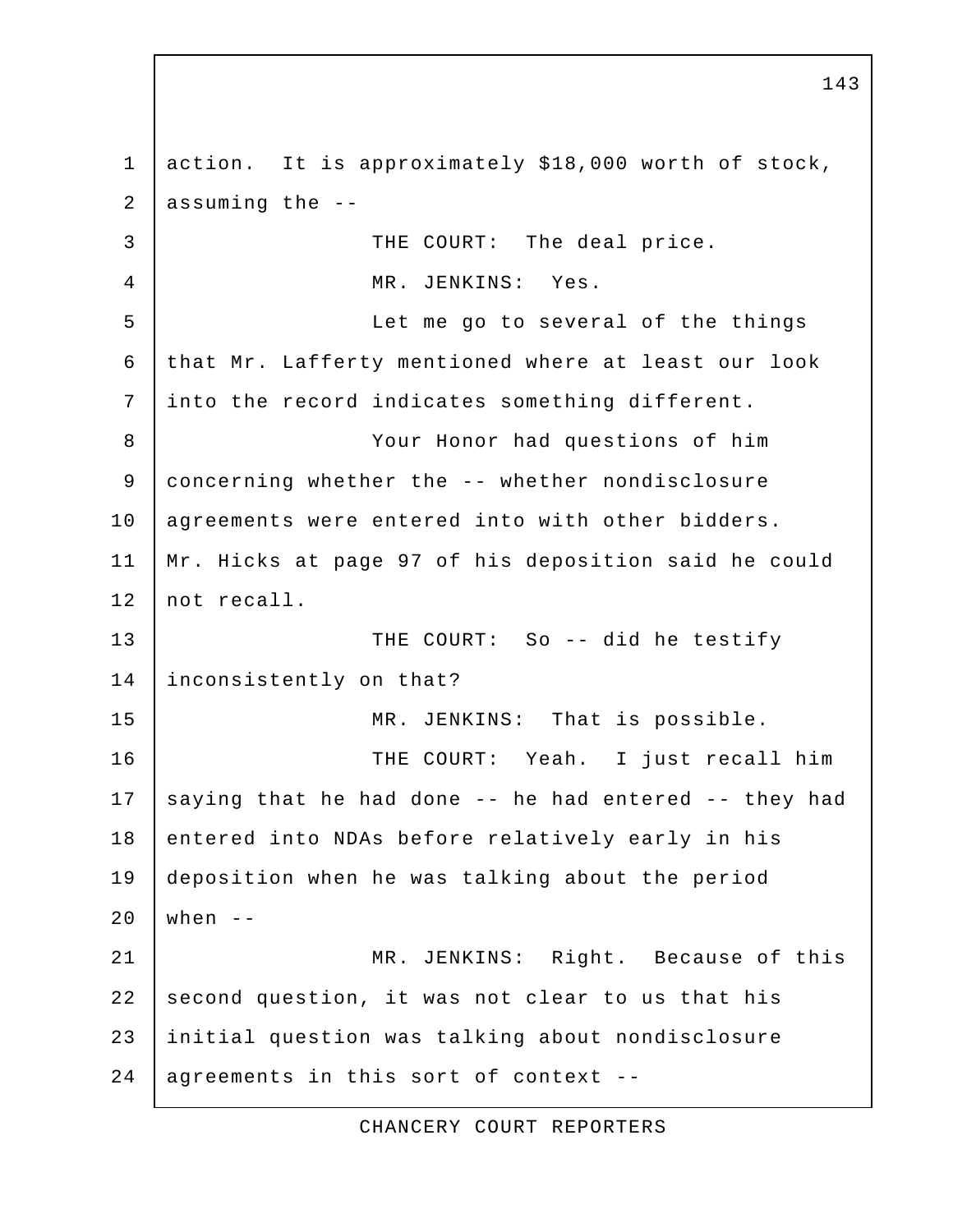1 | THE COURT: Okay. 2 MR. JENKINS: -- or nondisclosure 3 agreements generally in any sort of context. 4 THE COURT: Uh-huh. 5 MR. JENKINS: Your Honor was speaking 6 about Exhibit 53, which is the March 10th e-mail. 7 Mr. Lafferty said that the deal was almost done at 8 | that point. I was a little surprised to hear that, 9 because I thought they would have tried to push the 10 deal back until July when they actually signed the 11 merger agreement. Since the final deal price wasn't 12 struck until May, I don't think March 10th the deal 13 | was almost done. But Your Honor can decide upon that. 14 THE COURT: Yeah. I'm trying to 15 remember if Mr. Lafferty said that in connection with 16 that or  $-$ - I thought he had said that  $-$ - that when 17 that e-mail was sent, the board and Citigroup and 18 the -- Mr. Hicks were trying to gin up some way of 19 getting Vestar into a range that was more attractive 20 and they were trying to push a synergy case at that  $-$ -21 at that point. 22 MR. JENKINS: I think he did say that, 23 but the phrase I wrote down is "the deal is almost 24 done." The record will reflect that.

CHANCERY COURT REPORTERS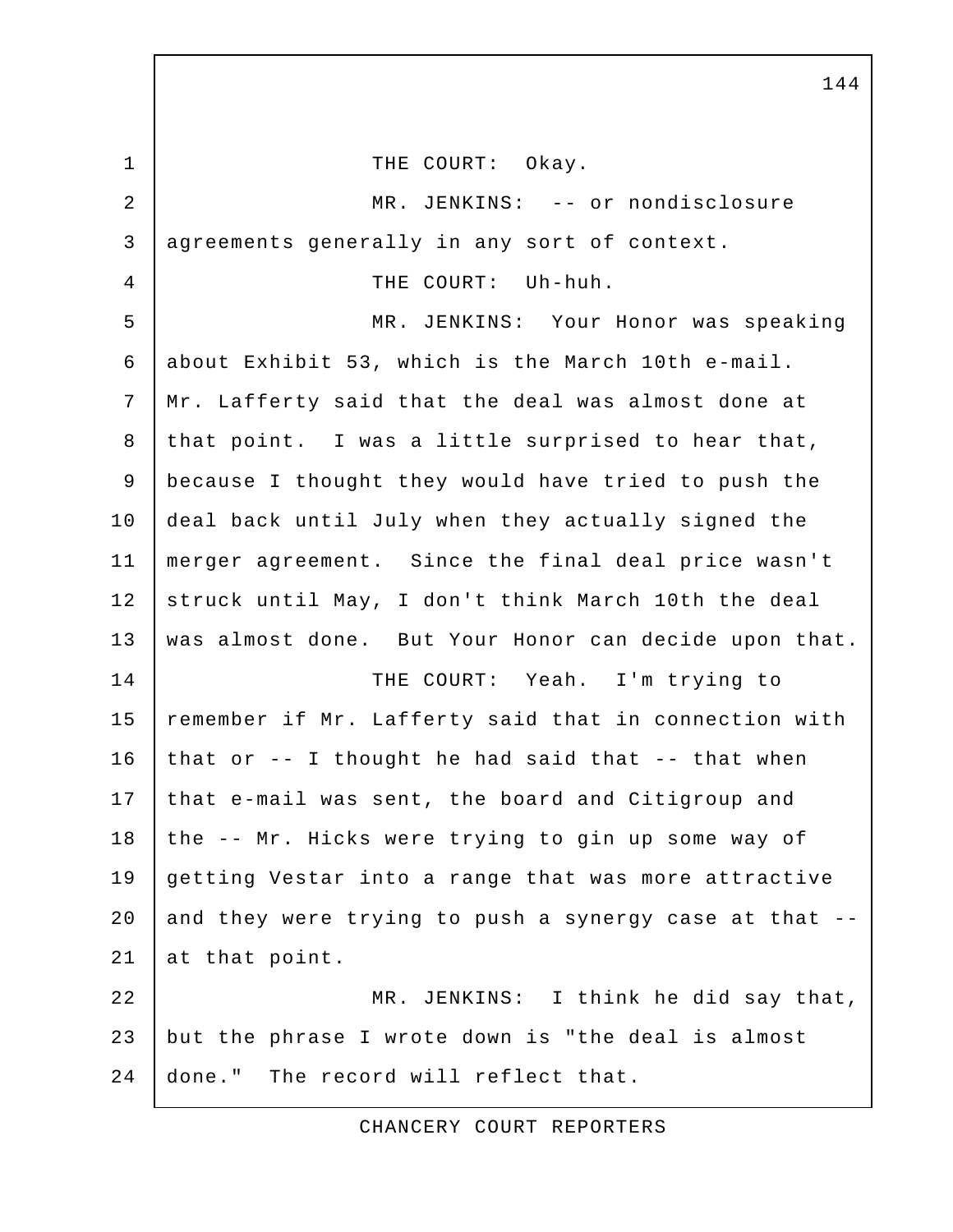1 One point I wish to make is that, as 2 Mr. Lafferty pointed out, the sensitivity analysis 3 which was requested by the board for the first time on 4 February 12th, that is, I don't think coincidentally, 5 the day they received the price  $-$ - 6 THE COURT: Uh-huh. 7 | MR. JENKINS: -- the initial price. 8 You can question as to what happened, but you could 9 argue that the price comes in. It's at \$7 a share, 10 which is a long way below the bottom of the range of 11 the base case. Now, the board could have looked at 12 this and said legitimately "Boy, this base case is 13 really out of whack." It can also be a way to justify 14 having a sensitivity analysis of less aggressive price 15 points could be a way to justify a lower price. That 16 is the chronology. 17 | Ris to the question of what Citi and 18 the board did with respect to these 15 names on the 19 list, Mr. Wahlstrom testified to that at pages 92 to 20 98. He said specifically that Citi did not say which 21 of these 15, if any, they talked to and the board 22 didn't ask; and that Mr. Hicks did not give the board 23 specific names as to who he was talking with on this 24 list of 15.

CHANCERY COURT REPORTERS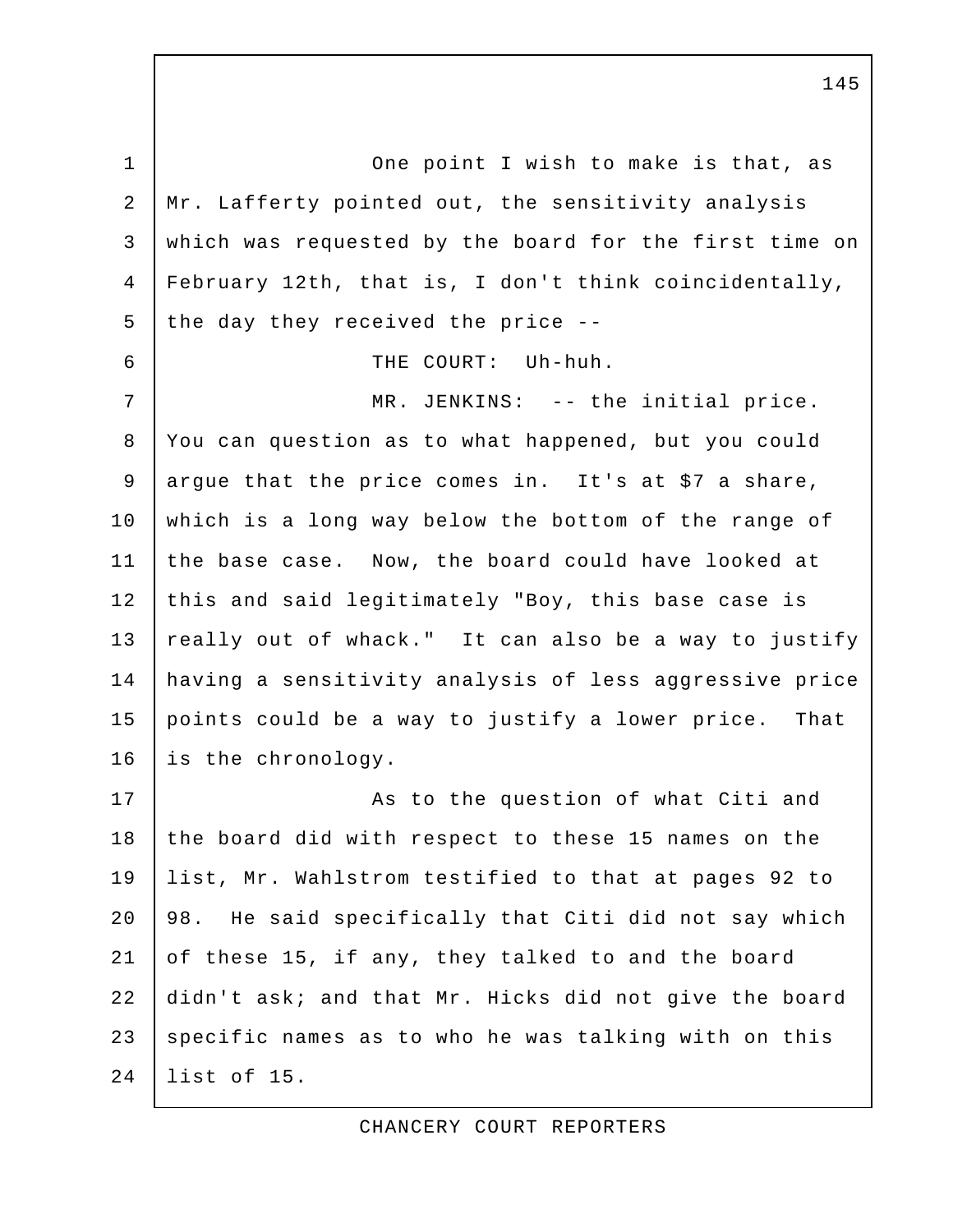1 I think the point is obvious. A board 2 interested in getting the highest price might have 3 thought to ask those questions. 4 Finally, the question of -- which I 5 think Your Honor actually asked me, was the question 6 of whether any of the 15 names had approached the 7 | board this year during the investigation -- excuse me; 8 during the negotiation process with Vestar. On page 8 9 to 9 of our reply brief we set forth the 2010 10 contacts. There's one with TCV that occurred in 11 February or March of this year. That is -- 12 THE COURT: And that's -- is that the 13 one Mr. Lafferty was referring to where -- where 14 management met with him? 15 MR. JENKINS: I believe so. 16 And let me finish with something 17 | Mr. Lafferty said a couple times, because I don't 18 think he and I disagree very much. We don't disagree 19 on the law, seemingly, and we don't disagree on most 20 of the facts here. He said several times that there's 21 no be-all and end-all of the analysis; that is, the 22 board doesn't have to do any specific thing. I had 23 tried to make it clear in my opening that I agree with 24 that, that I think the Delaware jurisprudence, if it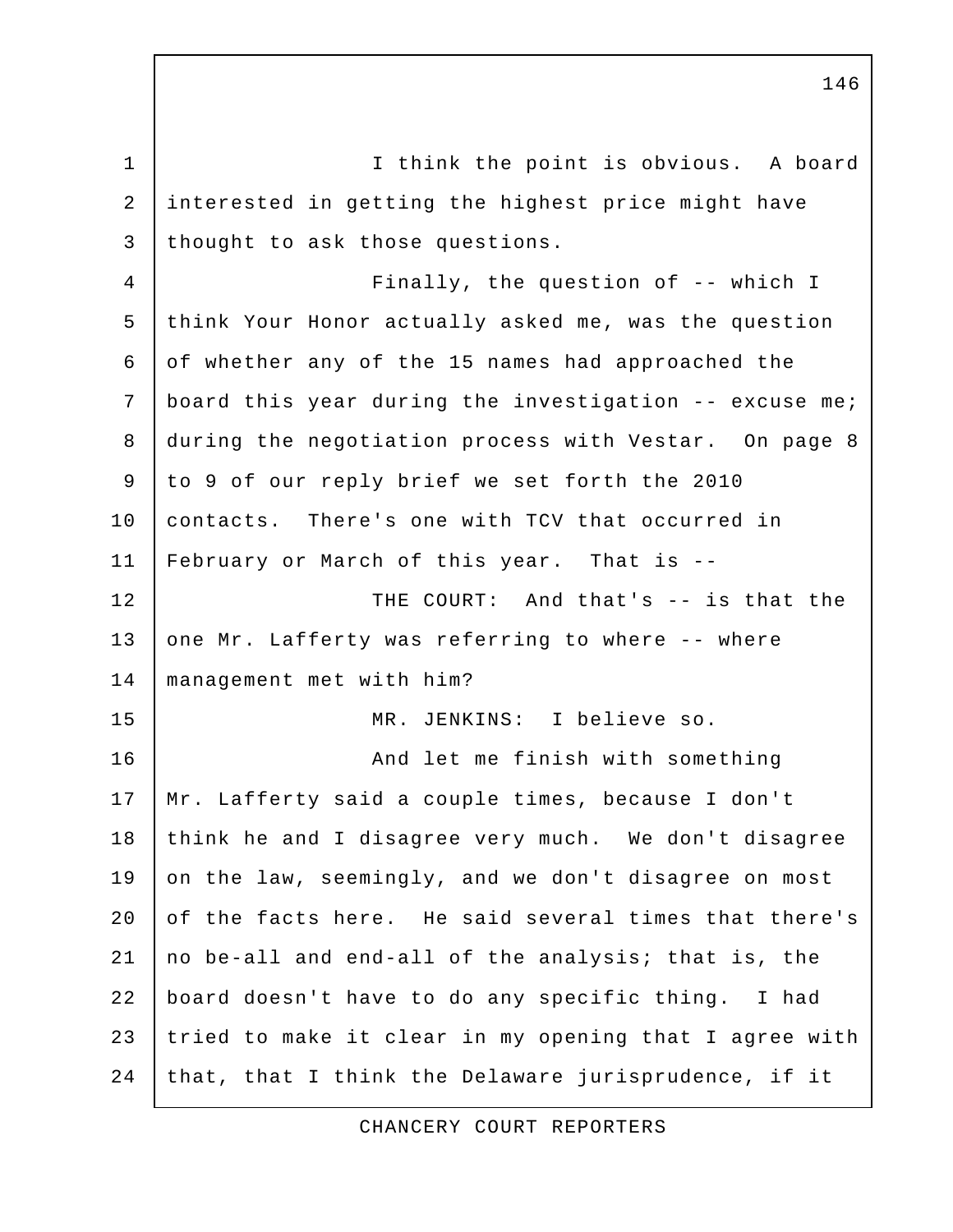1 says anything, there isn't a check list you have to go 2 through and if you do this, you're okay and if you do 3 that, you're not okay. 4 | And everything is context specific. 5 My point here isn't that any one thing wasn't done; it 6 was that almost nothing was done. And the cases that 7 Mr. Lafferty pointed out, which are in his brief, 8 there's no case we could find in which --9 | THE COURT: Well, isn't that why it's 10 called a passive market check? 11 MR. JENKINS: Right. 12 | THE COURT: Because almost nothing is 13 done. 14 MR. JENKINS: Almost nothing is done, 15 exactly, Your Honor. In situations such as this where 16 the only market check is a -- is in a no-shop 17 provision, none of the cases in Delaware jurisprudence 18 which we could find and which defendants could cite, 19 had either -- they either have longer periods, they 20 had less restrictive matching rights, they had less 21 restrictive termination fees, they had less 22 restrictive information requirements. There's  $23$  nothing  $-$ 24 THE COURT: But your friends say all

CHANCERY COURT REPORTERS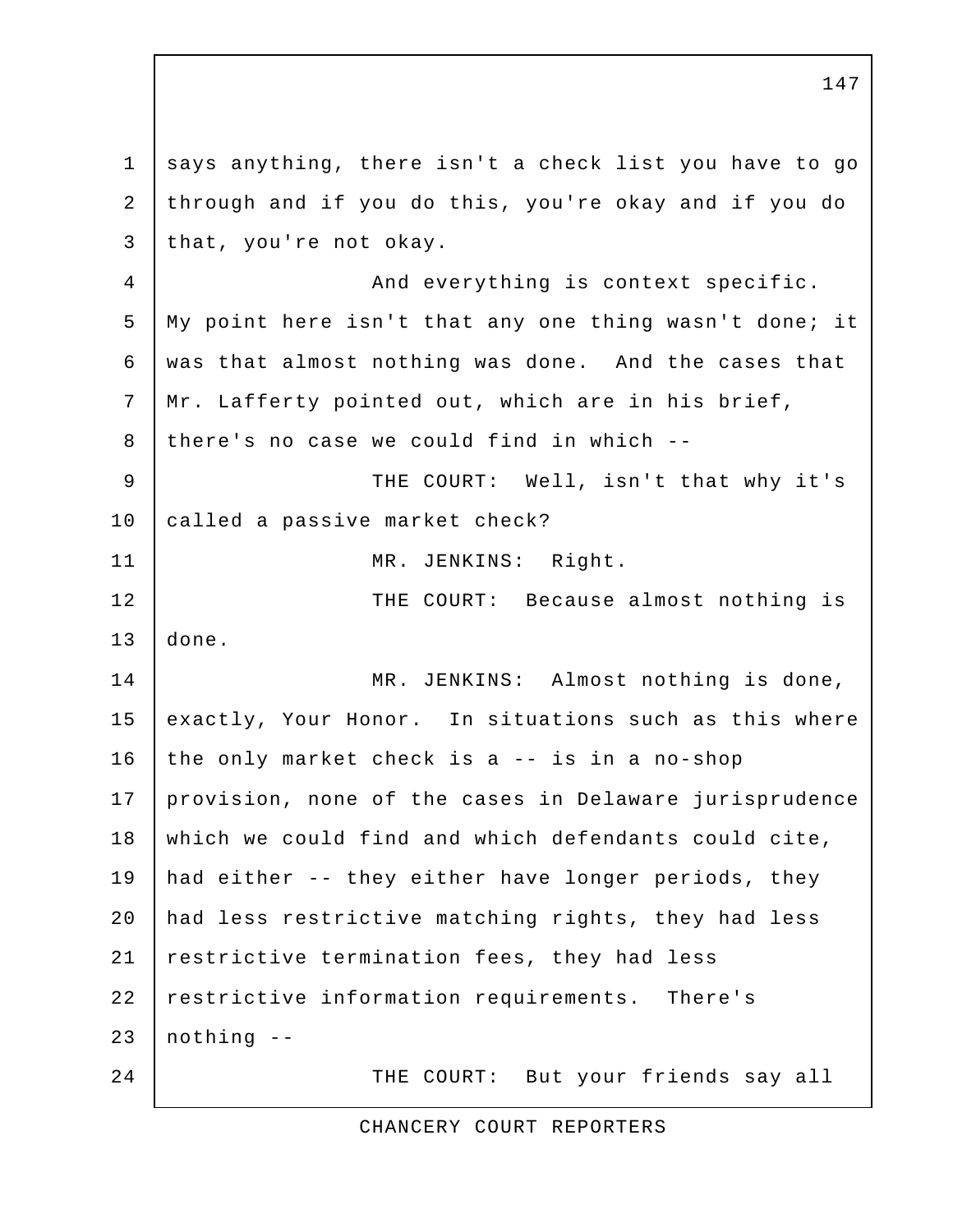1 you had to do was make an inquiry and you can get 2 nonpublic information and I assume sign up a 3 confidentiality for something like that, but you can 4 basically -- any of these 15 who were interested can 5 kick the tires at relatively low cost with no public 6 visibility. 7 | MR. JENKINS: I had not thought that 8 was correct. I thought they had to make a superior 9 proposal in order to get that. 10 | THE COURT: But your friends just read 11 | the inquiry. 12 MR. JENKINS: I heard that, and we 13 have been looking for that and just haven't found it. 14 | THE COURT: What section is that? 15 MR. RIEMER: Your Honor, it's -- 16 it's -- what counsel wants to look at is the 17 definition section, which defines the term -- I think 18 it's 1.1 -- which defines the term "Acquisition 19 Proposal." And "Acquisition Proposal" is in turn the 20 term that's used in the section that addresses the 21 restrictions to which the board is subject. And 22 "'Acquisition Proposal' shall mean" -- "'Acquisition 23 Proposal' shall mean any inquiry, proposal or offer 24 from any person." So one needs to read the definition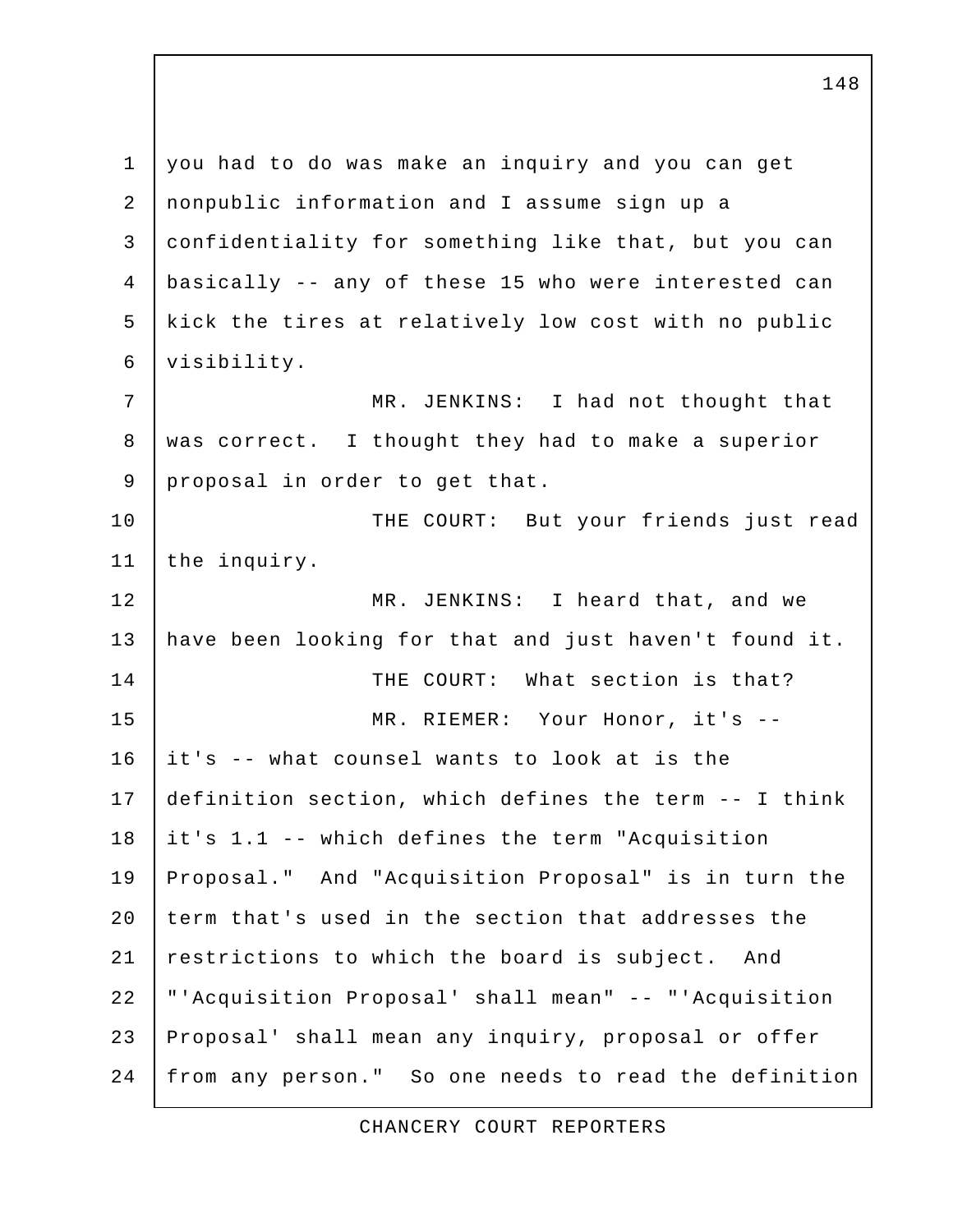1 with the prohibition. 2 COURT: Okay. 3 MR. JENKINS: If that's what the 4 document says, it's what it says, Your Honor. 5 I have nothing further. If the Court 6 has additional questions, I will attempt to answer  $7$  them. 8 | THE COURT: I do not. 9 MR. JENKINS: Thank you, Your Honor. 10 | THE COURT: Anything further, Mr. 11 Lafferty? 12 MR. LAFFERTY: Your Honor, I'm 13 prepared to answer any other questions Your Honor has. 14 THE COURT: I have no further 15 questions. You may sit down. 16 I'm in a position, I think, to rule 17 with confidence about one -- the key aspect of what I 18 | -- I'm being asked to do today. 19 | Consument To applaud the lawyers today 20 | for being so well prepared. And I particularly want 21 to applaud the plaintiffs for being not only well 22 prepared but exceedingly measured and logical in their 23 argument. I really -- in a world where we all read 24 briefs and letters and probably read e-mails to each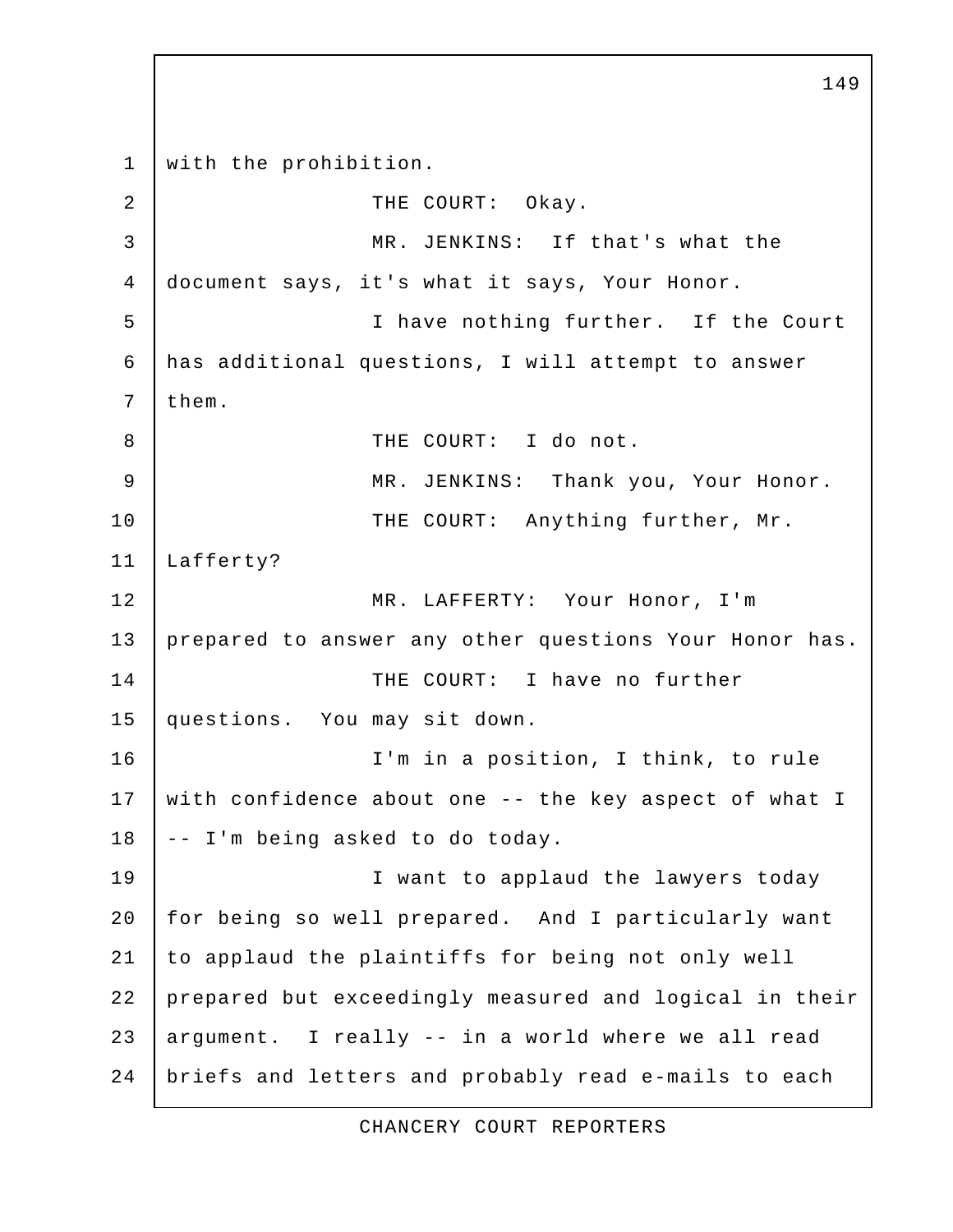| $1\,$          | other where 1-y words are there and everybody is       |
|----------------|--------------------------------------------------------|
| $\mathbf{2}$   | saying outrageous, the plaintiffs have really focused  |
| 3              | their claims -- you know, the claims they pressed in   |
| $\overline{4}$ | the injunction in a reasonable way. They haven't       |
| 5              | thrown hand grenades; but they've made some, frankly,  |
| 6              | very potent arguments about the reasonableness of the  |
| 7              | board's process without, frankly, making wildly        |
| $\,8\,$        | speculative -- often we see sinister motives thrown    |
| 9              | around without basis. Mr. Jenkins and his team         |
| 10             | admirably really focused on the core of the matter and |
| 11             | in a very skillful way. I think too often lawyers      |
| 12             | forget that, frankly, targeted, measured advocacy is   |
| 13             | often more persuasive than extreme gesticulation.      |
| 14             | So I've got to basically -- today what                 |
| 15             | I'm being asked to do is to grant a preliminary        |
| 16             | injunction against the procession of a tender offer.   |
| 17             | And that makes me have to consider whether there's a   |
| 18             | reasonable probability of success on the merits for    |
| 19             | the plaintiffs, which is essentially what will -- what |
| 20             | does the record show about what I would likely find as |
| 21             | to the merits after trial. Then I have to see whether  |
| 22             | there would be any irreparable injury from the --      |
| 23             | if -- if the plaintiffs are not granted an injunction; |
| 24             | and then I have to weigh the relative balancing of the |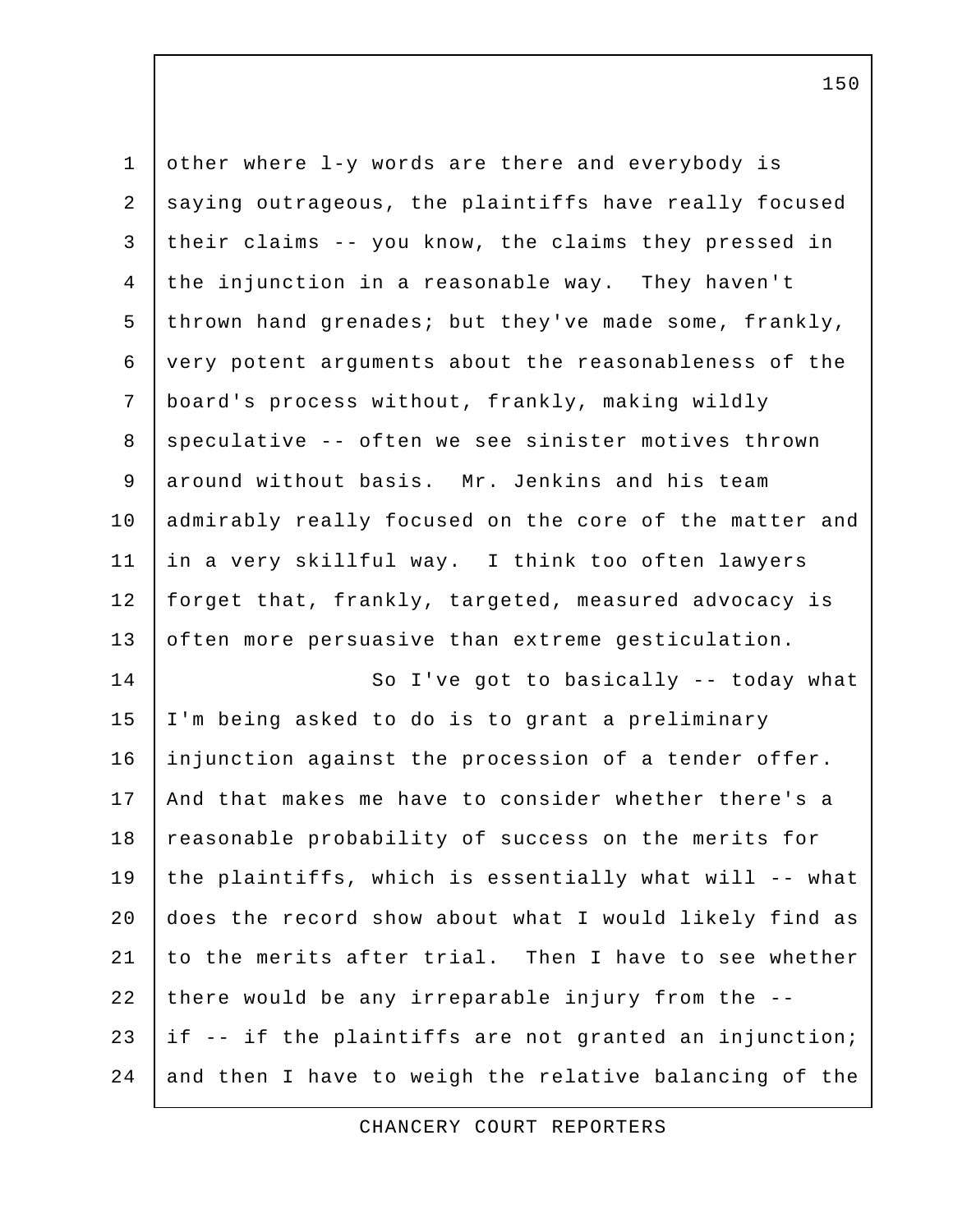1 harms.

| $\overline{a}$ | Here, on the merits, I'm going to say,                 |
|----------------|--------------------------------------------------------|
| $\mathsf{3}$   | I -- although I -- I'm not free from doubt about it,   |
| 4              | if I had to and for reasons I explained I don't have   |
| 5              | to, if I had to say right this moment whether the      |
| 6              | plaintiffs have demonstrated a reasonable probability  |
| 7              | of success on the merits as to their Revlon claim, I   |
| 8              | would find that they have. I -- I have listened hard   |
| 9              | to the defendants' explanation of this. And I'm not    |
| 10             | saying that they are -- I don't want to be judgmental  |
| 11             | in some narrow-minded amoral sense; but the Revlon     |
| 12             | standard is not a business judgment standard, and it   |
| 13             | does require the Court to look into the reasonableness |
| 14             | of the board's decision making. Part of what you have  |
| 15             | to do in that is to figure out why is the board acting |
| 16             | as it is.                                              |
| 17             | Now, admittedly, Revlon arose in a                     |
| 18             | kind of quintessentially '80s sort of situation where  |
| 19             | the CEO of a company was resisting it being sold to    |
| 20             | anyone. But there are also concerns when CEOs have an  |
| 21             | interest that's different than everyone else -- even   |
| 22             | though they're willing to sell, they have an interest  |
| 23             | in who the buyer is -- and when they are not purely a  |
| 24             | seller.                                                |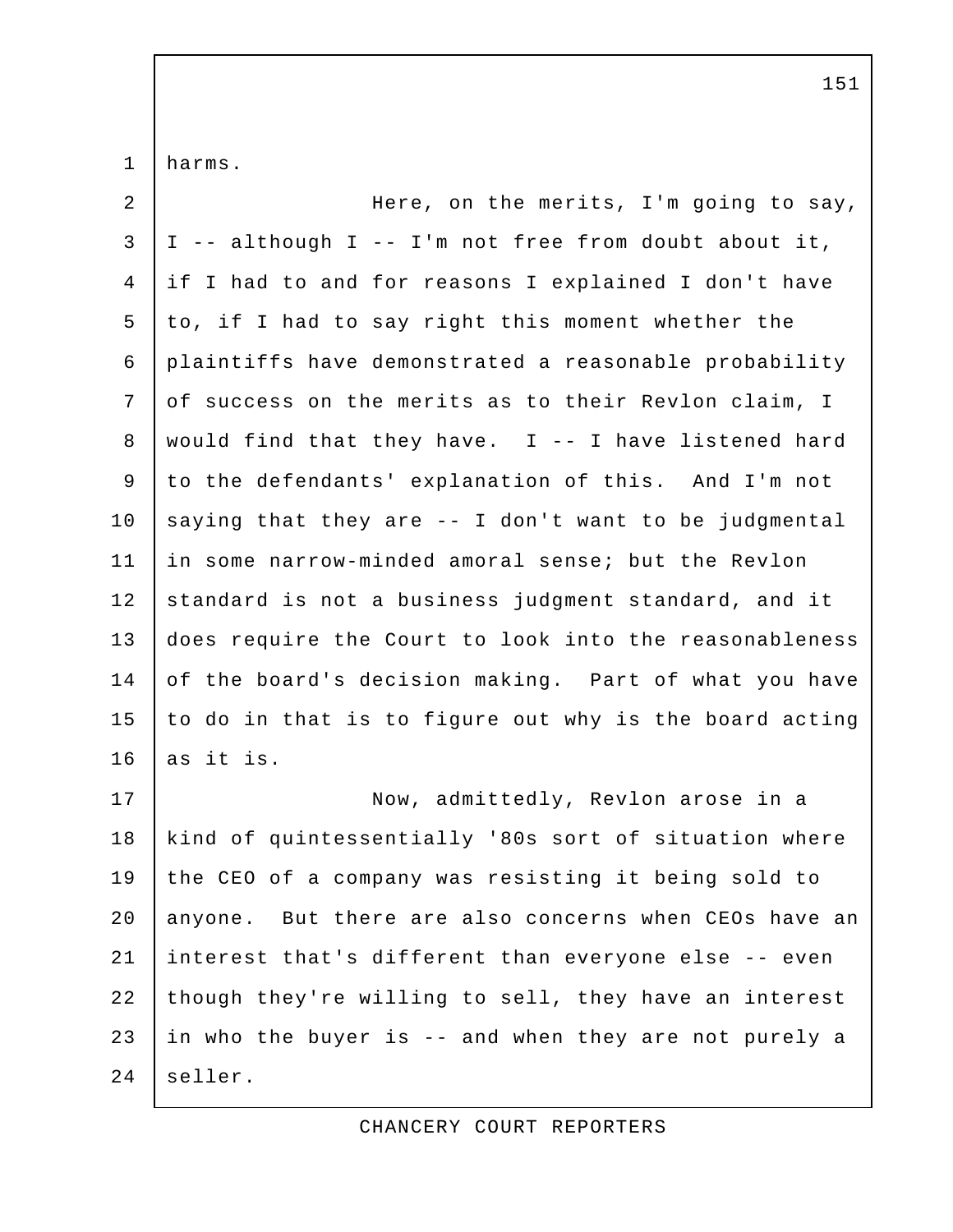1 | T'm sorry, but people like Mr. Hicks 2 on average -- I haven't had a chance to meet him. I 3 met him through his deposition. People like that, who 4 built a business -- let's face it. He was one of the 5 founders of this business. (Continuing) -- they care 6 about who their business goes to. They particularly 7 care about who it goes to and at what price. If they 8 aren't done, if they have an interest in continuing, 9 it does matter to them who the buyer is. That's a 10 profoundly different interest than other stockholders 11 have. It's not to say they don't care about the price 12 at which their equity's cashed out; but when there's a 13 | substantial likelihood that you will remain as an 14 executive and retain the ability to share in the 15 upside of the company, you actually have to be careful 16 about pushing things too long. Think about the 17 Lyondell. You know, one of the amusements about 18 Lyondell, right, I mean, if you're the seller and 19 you're staying with the seller, getting too good a 20 price and sharing in the benefits of too good a price 21 when you're on the team still is not real good for 22 you. If you can get a respectable price, build up 23 your retirement nut, be able to roll into some equity  $24$  and have a future upside, that could be a really good

CHANCERY COURT REPORTERS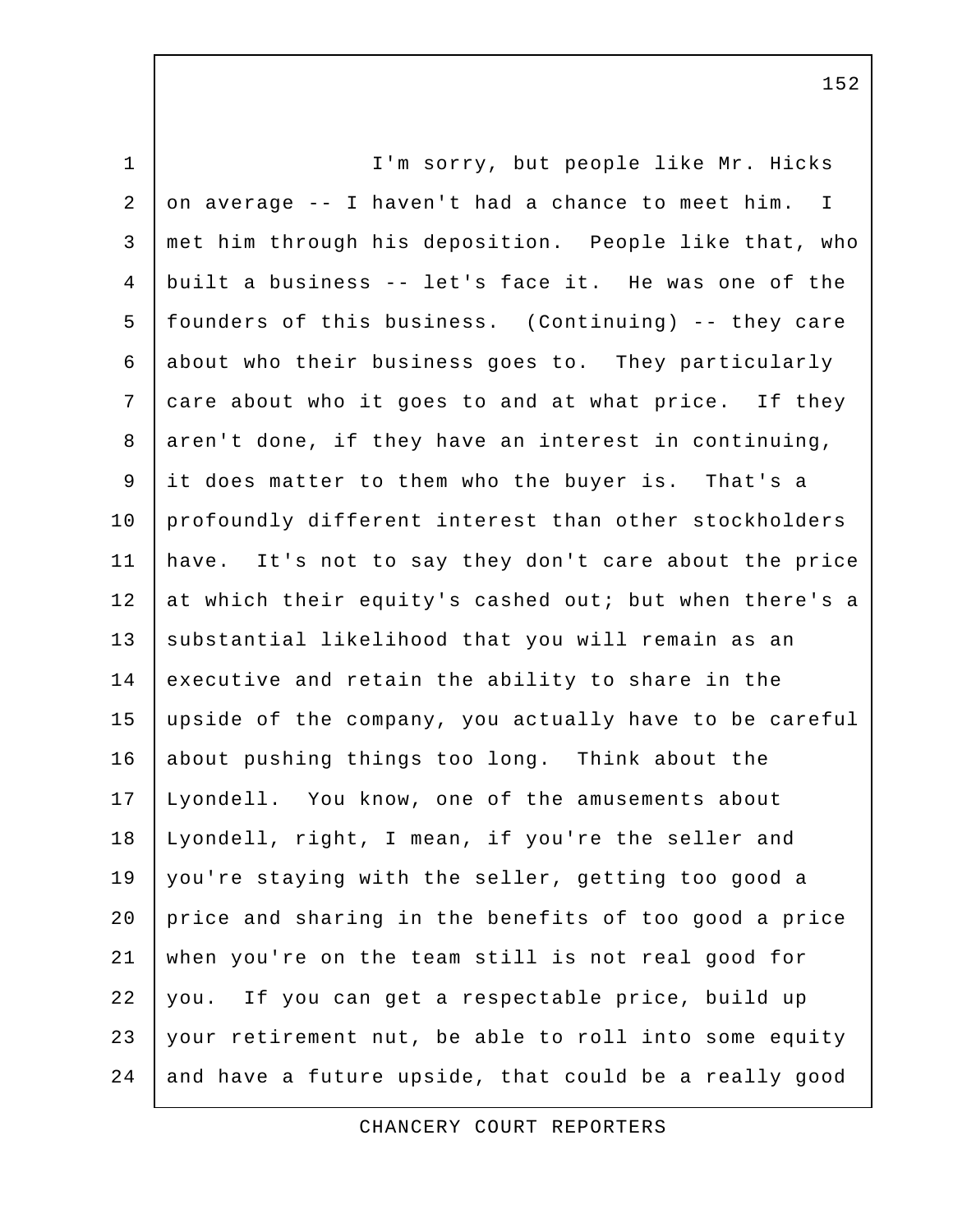1 thing.

| $\overline{a}$ | Now, is that to say this is evil, that                   |
|----------------|----------------------------------------------------------|
| $\mathfrak{Z}$ | this should never be allowed? We had that debate in      |
| $\overline{4}$ | the '80s. We didn't do the per se rule. But to           |
| 5              | ignore the dangers in that, the human incentives would   |
| 6              | be naive. It would be totally contrary to the whole      |
| 7              | reason for heightened scrutiny.                          |
| 8              | So what happened here? Well, the                         |
| 9              | board decided that Vestar was the only bidder while      |
| 10             | saying it wasn't for sale. Let's give the board          |
| 11             | credit. No rights plan in place. It's basically          |
| 12             | saying to the marketplace "You can come forward."<br>The |
| 13             | board had taken meetings. Citigroup had taken            |
| 14             | meetings. Company's doing well, though. Market's         |
| 15             | recognizing it. Vestar comes forward. I think            |
| 16             | Mr. Riemer just admitted, Vestar early in the process    |
| 17             | really would have been a little freaky weird, kind of    |
| 18             | an act of hutzpah. People would have laughed and         |
| 19             | giggled. If you said, you know, "You can't have lunch    |
| 20             | with anybody else," it would have looked a little        |
| 21             | adolescent jealous; right? I mean, kind of crazy.        |
| 22             | "You can't have lunch with anybody else because I've"    |
| 23             | -- "we've said that we want to talk to you and we've     |
| 24             | signed an NDA. We haven't made an expression of          |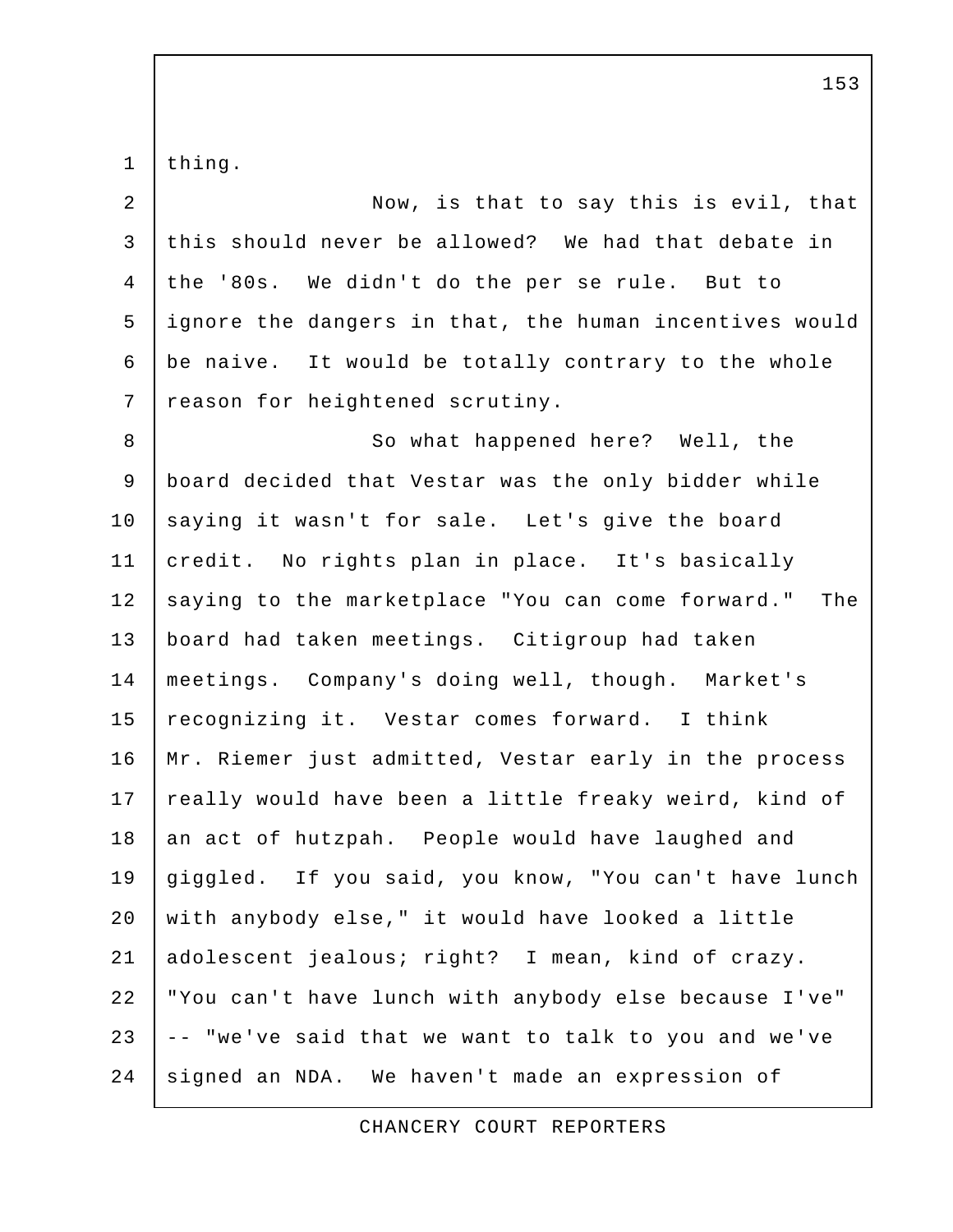1 interest in price."

 2 Does Citigroup and the board get in 3 the game and really look at things? The most I can 4 find, honestly, is that they compiled a list of people 5 they had had conversations with over the previous two 6 years. I give Citigroup credit that they were the 7 financial advisor to the company and they weren't just 8 a flier. It wasn't like Netsmart, where somebody who 9 wasn't even representing somebody just kind of put 10 somebody's name on everything they did. I give them 11 credit that they talked to some people. I give 12 | Mr. Hicks some credit for that. 13 What does the board and its advisors

14 do at this time? Do they go through each of the 15 contacts? Do they -- gosh forbid, did they even think 16 of maybe there were people other than the 15 in the 17 world who might bid, such that "We" -- "Let's have a 18 | look, a private confidential look, at other possible 19 strategic acquirers. Let's consider, for example, the 20 | fact that we aren't huge, that we might be annexed to 21 somebody larger. What are their barriers? Let's look 22 at the private equity funds"?

23 I heard some very skillful advocacy 24 from Mr. Lafferty about the plush level of funds that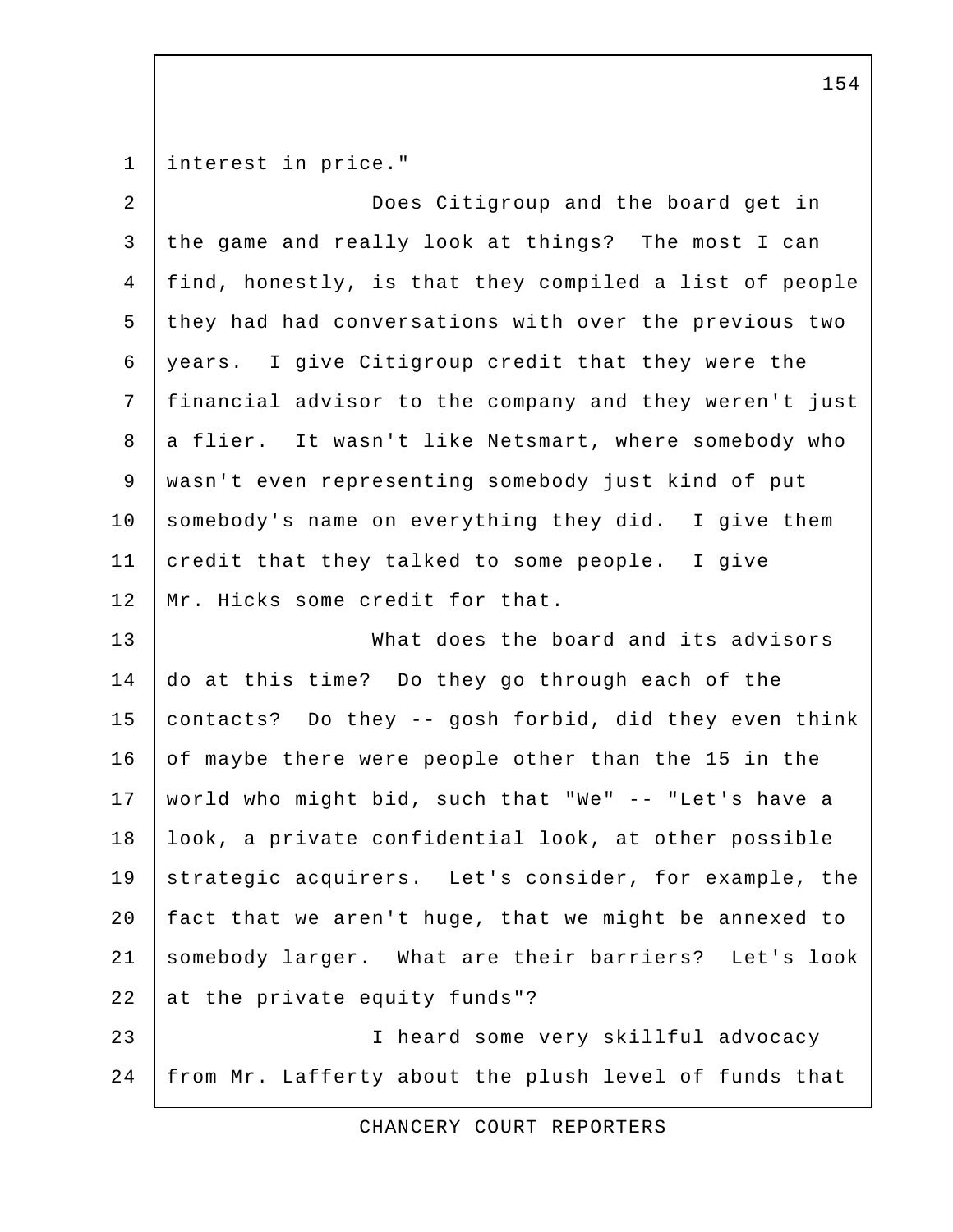1 are available to private equity firms because they 2 were entrusted by investors and deals didn't exist. 3 How about getting a skilled investment bank like 4 Citigroup to look at who's plushed up and what their 5 interests are? How about the strategics? I would 6 have a lot more confidence had I seen any reasoned 7 examination.

 8 Here's the thing about advisors. I'm 9 aware of -- like, I come out of one of the advisorial 10 professions. You get the right to play. You get to 11 go through the slides. You get to show "Here's why 12 this one wouldn't do this. Here's the pitch that they 13 | made." There's slides in here that people actually 14 indicated that they wanted to partner up and make a 15 bid.

16 | Now, body language and receptivity of 17 management are very important in the private equity 18 | context. Timing's important. But there is an 19 obligation to try to get the best price, and there are 20 powerful self-interests that apply to people like 21 Mr. Dodge, Mr. -- and the Hicks brothers that don't 22 apply to other stockholders. They're not -- their 23 interests are not perfectly aligned. It appears like 24 Mr. Hicks is saying nobody else is really serious.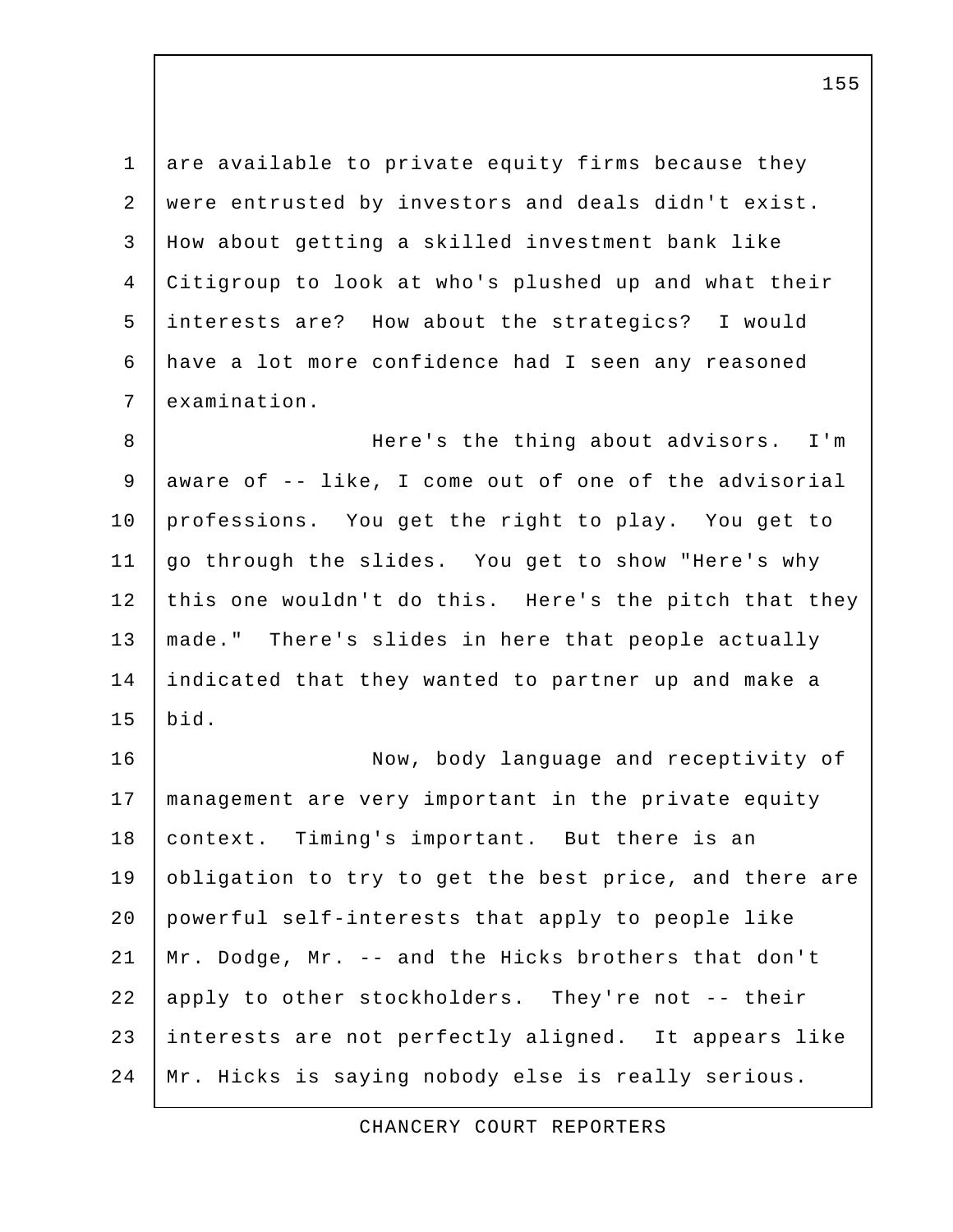1 Citigroup says no one else is really serious. 2 Now, I mean, I suppose Citigroup would 3 want a blow-out price; but, remember, there are 4 incentives. They do have a percentage kicker. But 5 the reality is if they can get a deal, they get a 6 deal. And even if they were exercising judgment, it 7 would be nice to see an appropriately-serious 8 articulation of the reason why other buyers were not 9 likely to come forward. One would think that would 10 mean taking them apart a bit on a case-by-case basis. 11 "How different, really, are they positioned than 12 Vestar? How much money do they have? What are they 13 interested in? Are there funds expiring such that 14 they actually need a deal? Are there strategics out 15 there? Hey, Mr. Hicks, what was your body language 16 with these people? Do you have some relationship 17 where you hate this dude because he got some industry 18 award and you didn't or he's a cooler guy?" I mean, 19 that never affects things; right? Because CEOs are 20 | not -- they're not rivalrous people. They never have 21 other considerations. 22 In the middle of the process somebody 23 else gets interested. What does the board do?

24 Mr. Hicks and his team meet with them privately. No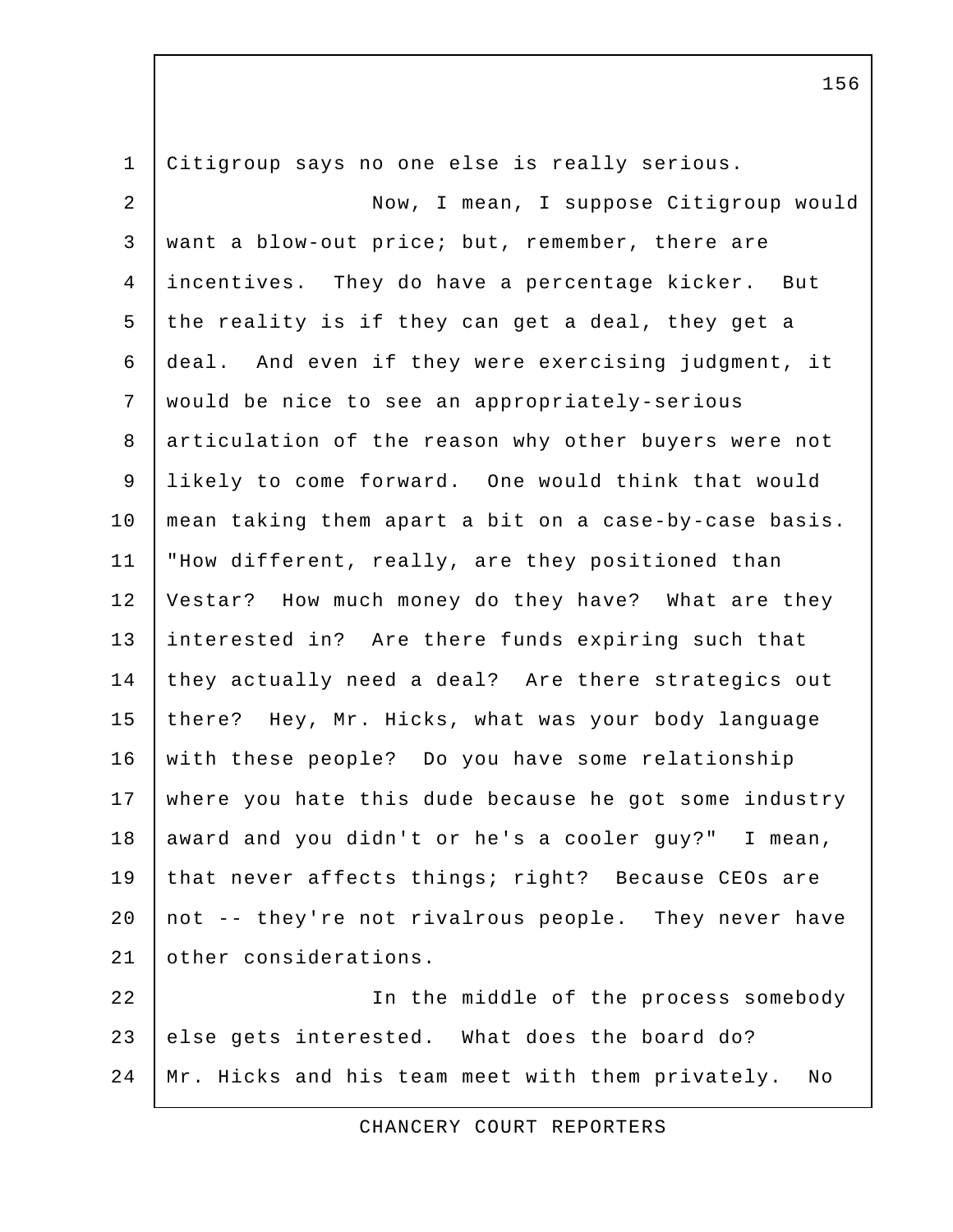1 lawyers, no independent directors, no financial 2 advisors. Just top management. 3 This is a top management where the CEO 4 asked the principal of the private equity firm to join 5 his board in years prior, where there are, frankly -- 6 it is a level of cordiality and chumminess in the 7 e-mails that suggest they're very comfortable with 8 each other. I'm not overstating it. I'm not 9 | suggesting they vacation together. I'm not suggesting 10 that they are the platonic equivalent of people who 11 have been partnered up on eHarmony.com. I'm 12 suggesting that this is a organization, this is a 13 person, Mr. Holstein, that Mr. Hicks was very 14 comfortable with and could see himself partnering with 15 in the future. That is a benefit to Mr. Hicks and 16 Mr. Dodge and his brother -- the other Mr. Hicks that 17 other stockholders don't care about. 18 The fact that Mr. Hicks will be happy 19 in the future, I assume that stockholders, as good and 20 moral people, that's what they think about, that they 21 want Mr. Hicks to do well. They probably don't want 22 him to do well at the expense of a dollar more per 23 share from someone else. If there's another deal

24 available that doesn't involve Hicks or that involves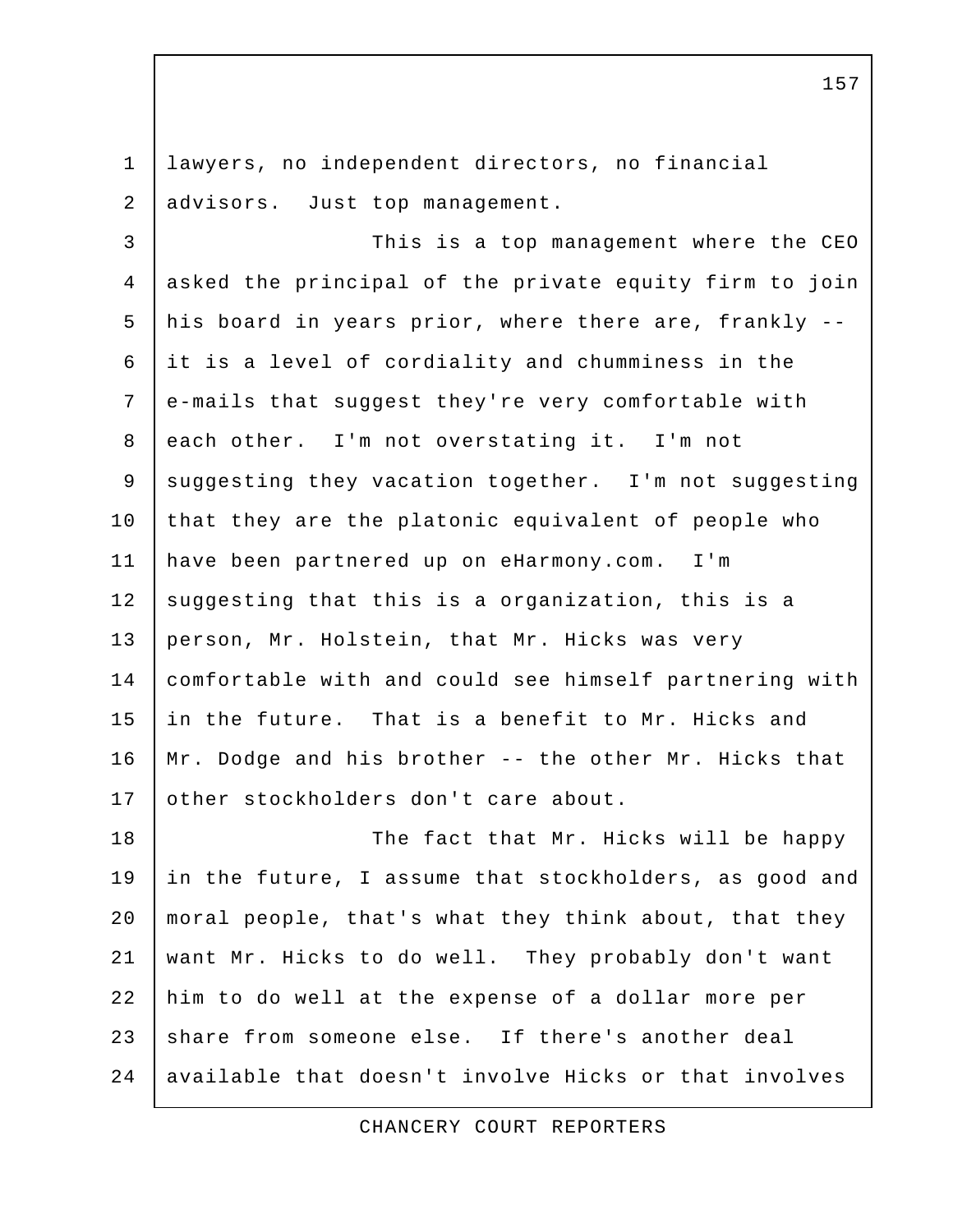1 Hicks working for someone that he's not as ducky with, 2 they would want that.

3 | The gateway to those deals, when it's 4 through the CEO, body language matters to this. It 5 does. And what this board knew about the market? I'm 6 sorry. I'm not impressed on this record. Telling me 7 that they took meetings where people -- and it's 8 actually -- had expressed an interest. This was a 9 list of people who had affirmatively expressed an 10 interest.

11 Now, admittedly, the defendants can 12 say "Well, but the record doesn't show what it was 13 in." Well, if you take QVC seriously, and I do -- 14 it's my job and it's a pretty good decision -- it's 15 defendants' obligation to prove reasonableness. The 16 absence of any indication of what those folks were 17 actually interested in, in some ways the absence of 18 the  $-$ - of the  $-$ - of the record is because of the 19 defendants. Did anybody ever at the board meeting say 20 "Hey, Hicks, did those people ask you, tell you that 21 they would be willing to do an MBO?" and said "Yeah." 22 "What'd you tell them?" "We're not for sale." "Well, 23 you're asking us to talk to Vestar now. Perhaps 24 without wearing a For Sale sign we have skillful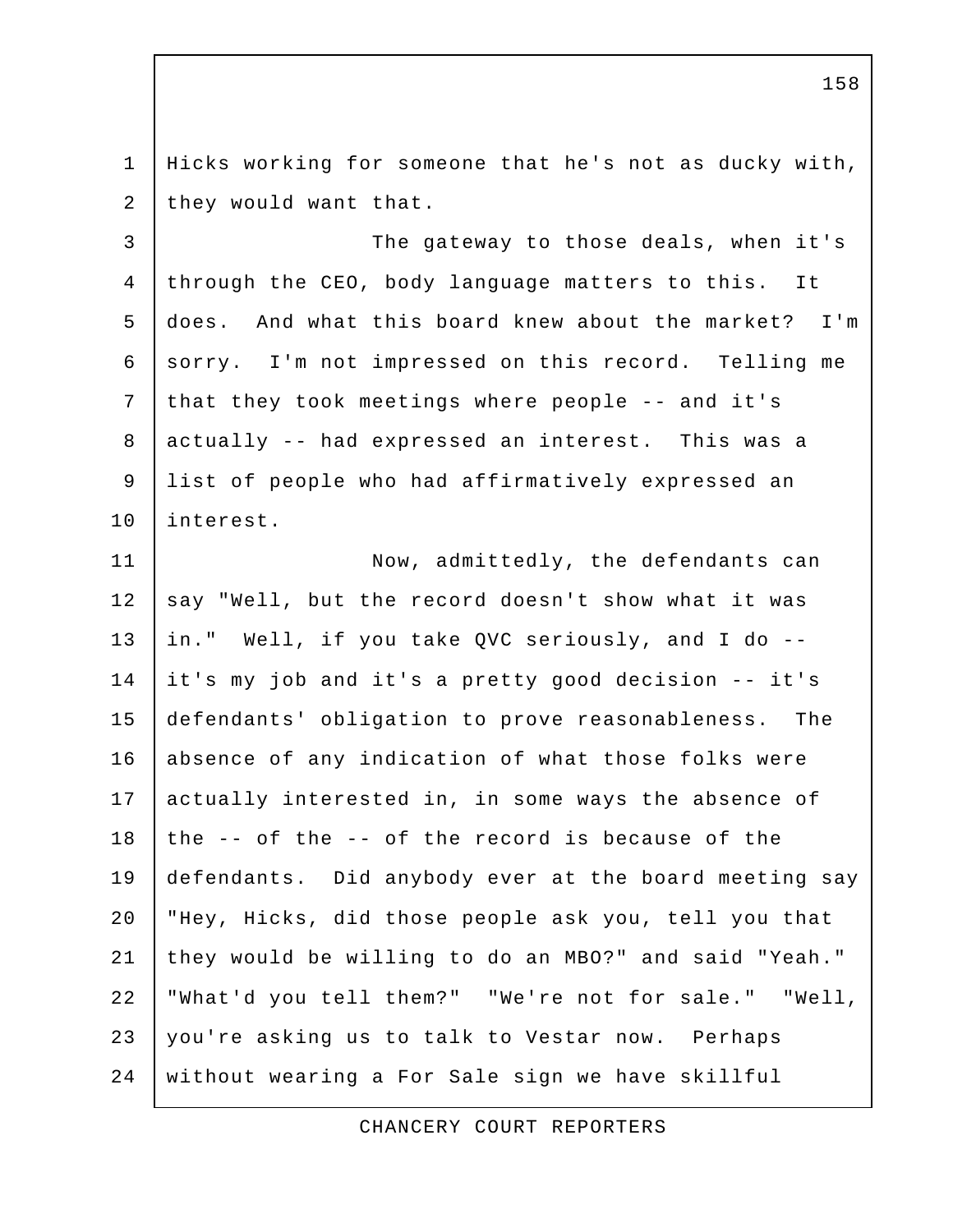1 enough bankers who can make a discreet phone call and 2 see whether we can get them in the game." 3 I don't see any of that. There's no 4 differentiation among the 15. And then what I'm asked 5 to do is passive market check. And let's get to that. 6 | Kagain, I don't find Vestar that scary. 7 The notion private equity buyers now are just all 8 going to walk away, I give credit to Vestar. You 9 know, frankly, once you get down the road, yeah, 10 you're talking in the \$7.80 range, they're not going 11 to want to have somebody come in and do an auction at 12 that point. But Vestar's not the board. The board's 13 | been at this since December. 14 | Again, I'm not asking anybody to go on 15 eBay. That's not what Revlon says. But what the 16 board's relying upon in terms of -- it didn't do any 17 | -- I mean, it didn't position itself. It didn't take 18 market soundings. As I said, it didn't even sift 19 through -- without contacting anyone, sift through 20 possible strategic and private equity buyers and make  $21$  a judgment about whether there might be someone who 22 would be interested. It was simply -- I mean, I don't 23 even really get, frankly, the synapse on this record 24 between a list of people who had expressed an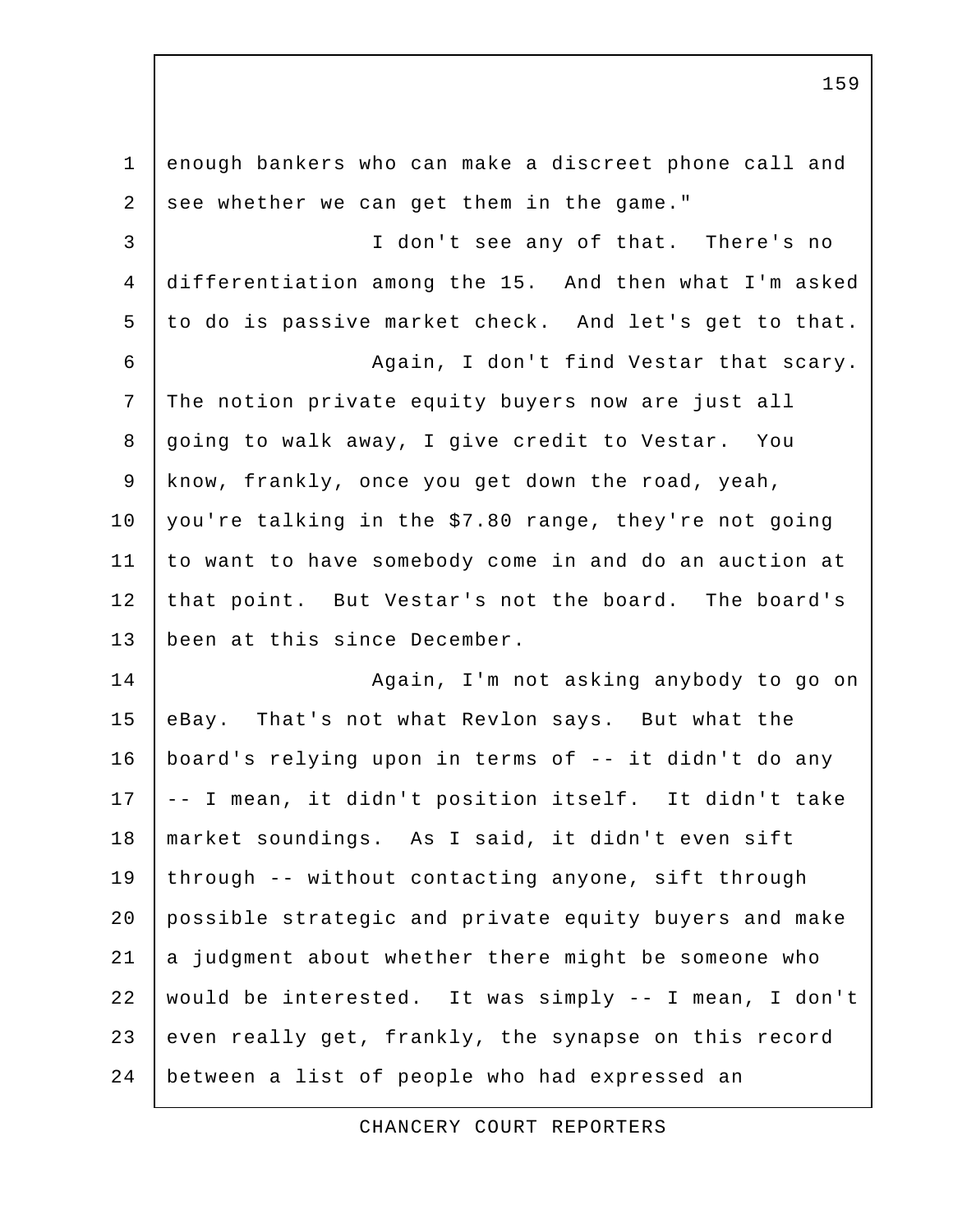1 interest, the consistent notion the company wasn't for 2 sale, and then the ruling-out that anyone would come 3 forward.

 4 I understand that no one actually came 5 forward. And I understand and give credit to the 6 | board for not  $-$ - by not having a pill, by taking the 7 meeting, to say "We would listen." But you're now at  $8$  a different situation where you're actually  $-$  to say 9 the board wasn't for sale, come on. When you're -- 10 I'm not saying that you have to have an auction 11 formally or any of that stuff. The board was actively 12 in listening mode, actively willing to consider a sale 13 of the whole enchilada and never kind of bored down on 14 the market with a lot of precision, I mean. And, 15 frankly, I'm going to put it on the defendants today. 16 It is a burden under Revlon. You can say "Strine, we 17 did all that."

18 Well, I spent a lot of the last four 19 days reading a lot of appendices, reading every word 20 of every deposition. Now, don't give me that much 21 credit. There were four depositions. It's not like 22 it was the hugest thing I ever did, but I've read the 23 | appendices. That's why I asked the question about the 24 slides. There's no there there. The board can't go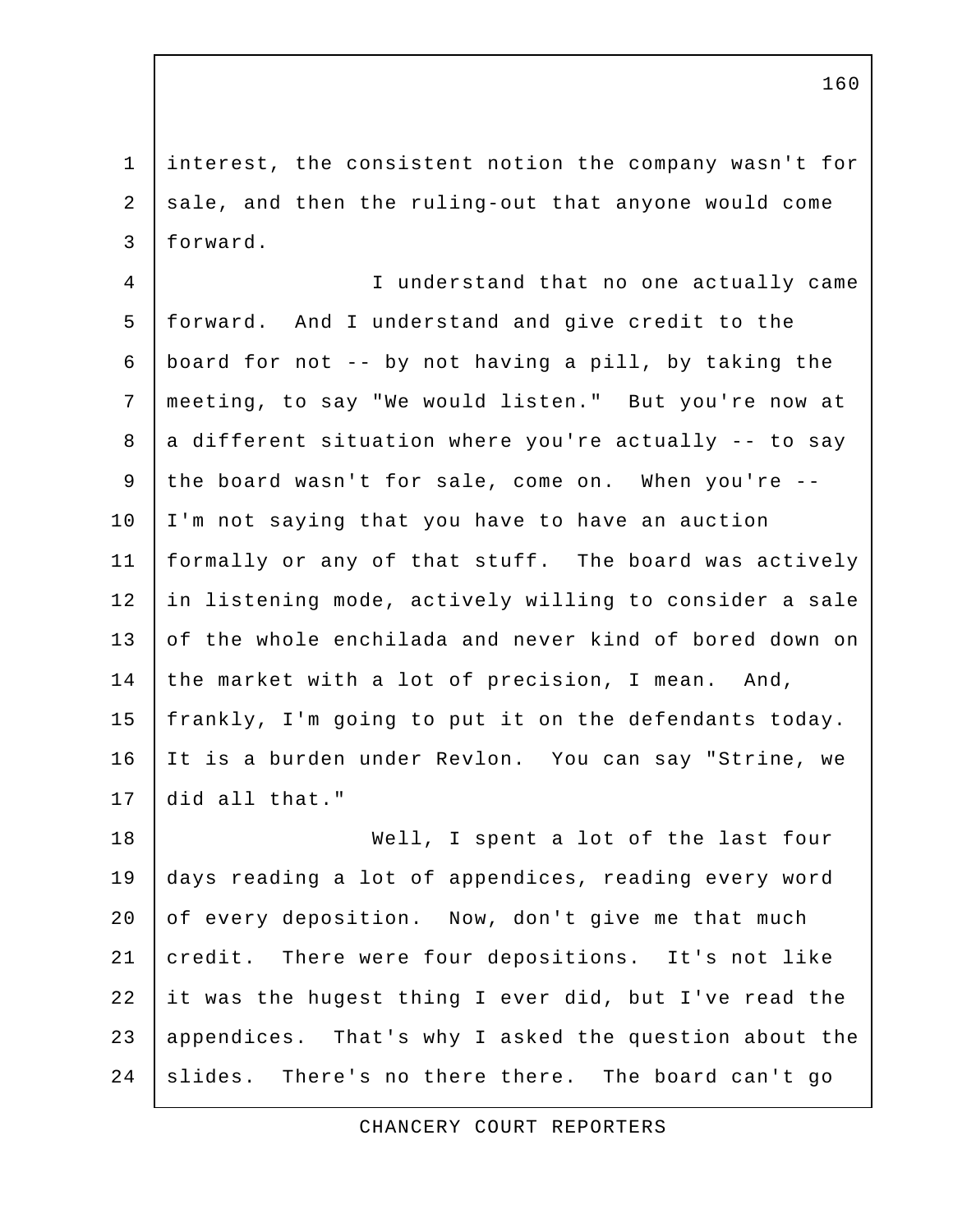| $\mathbf 1$    | through and say -- no member of the board could be     |
|----------------|--------------------------------------------------------|
| 2              | quizzed on three or four of them and say "These were   |
| $\mathfrak{Z}$ | the most serious expressions of interest and, frankly, |
| $\overline{4}$ | one of them popped up a price a couple years ago and   |
| 5              | was at a ludicrous level" or "This one can't do it     |
| 6              | because they're totally strapped on their covenants"   |
| 7              | or something like that. Nobody could give testimony    |
| 8              | like that because nobody remembers any of it, because  |
| 9              | it appears to have been, frankly, just a list. And     |
| 10             | rather than being used as a -- as a -- in a serious    |
| 11             | way as a possible way of considering what other people |
| 12             | have done, it was more like window-dressing.           |
| 13             | Then you get to the whole point of the                 |
| 14             | passive market check. Now, there has got to be some    |
| 15             | trade-off in life on what you don't do on the front    |
| 16             | end and your reliance on the back end. And, of         |
| 17             | course, the board, because of the credible threat of   |
| 18             | Vestar walking away, because it's a major              |
| 19             | publicly-listed strategic whose involvement in a       |
| 20             | transaction like this could threaten all kinds of harm |
| 21             | to its CEO and others and public employees and         |
| 22             | tumult -- and you could even have a bid for Vestar;    |
| 23             | right? I think not.                                    |
| 24             | But the board decided, as I understand                 |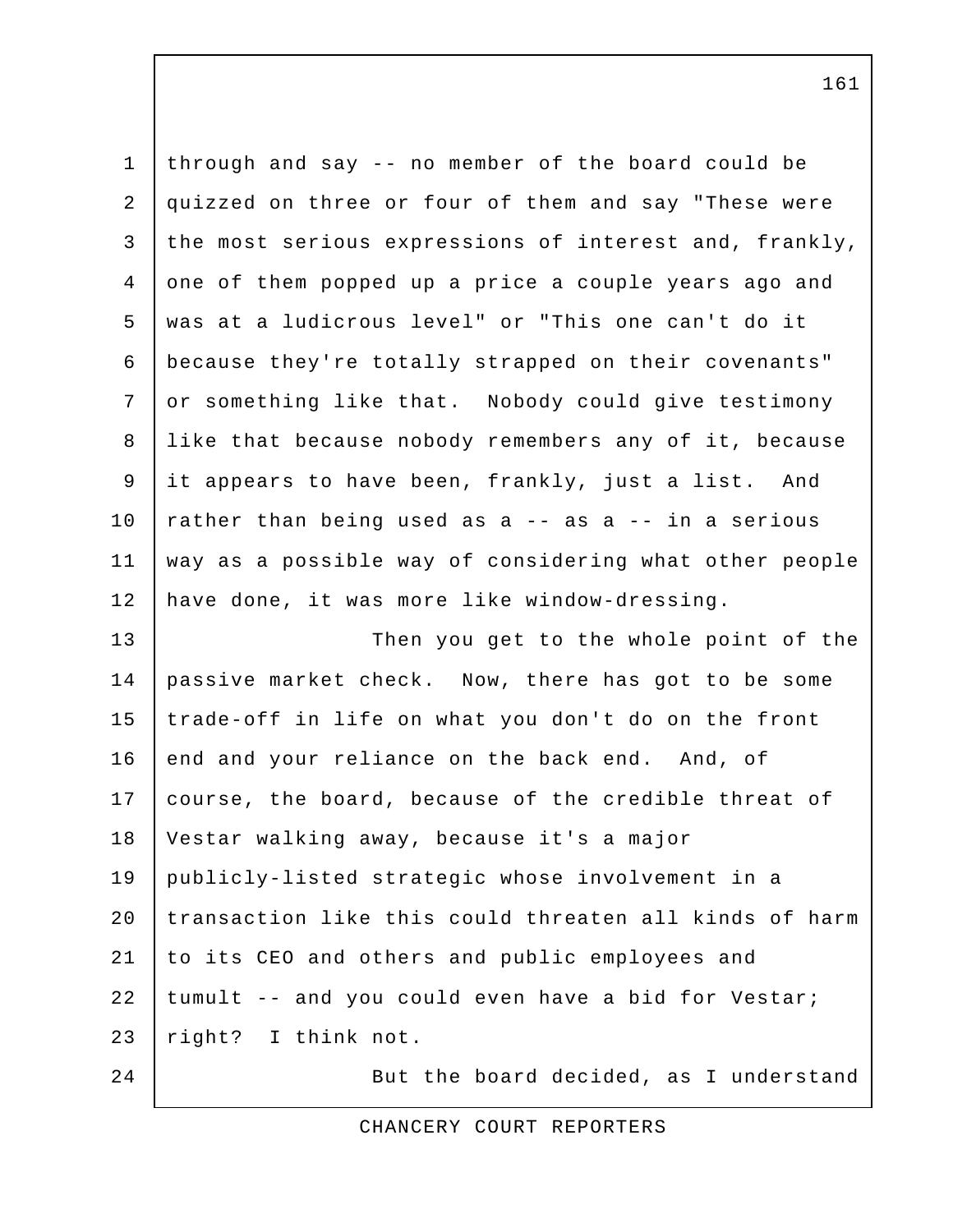1 it, "We wanted to get the 8.20 in the hands of the 2 stockholders a couple weeks before" -- "three or four 3 weeks" or "six weeks before. That's why we" -- "We 4 knew that it would actually limit the effectiveness of 5 the passive market check, but we assented to the 6 demand to do the tender offer."

 7 Well, you know, if you're not going to 8 do as much on the front end, you got to make sure the 9 back end works. It may be the case -- I agree with 10 Mr. Riemer -- I'm not going to exaggerate -- there are 11 people who particularly love to ruin lawyers' summers. 12 | I mean, they love to ruin your weekend. You know, I 13 think there's a Friday -- there's a club that sends 14 Friday e-mails to lawyers, questions that you don't 15 really need an answer to but you're going to send on 16 Friday afternoon just for fun.

17 | But it is -- it is an odd time of the 18 year. The financing markets are really still a little 19 bit difficult. I'm not going to exaggerate the 20 barriers of entry, but I do still think -- and I'm not 21 going to say that I'm a master of the evolving 22 etiquette of the private equity world. I will say I 23 don't believe private equity buyers have as much of an 24 incentive as a strategic rival to top another bid;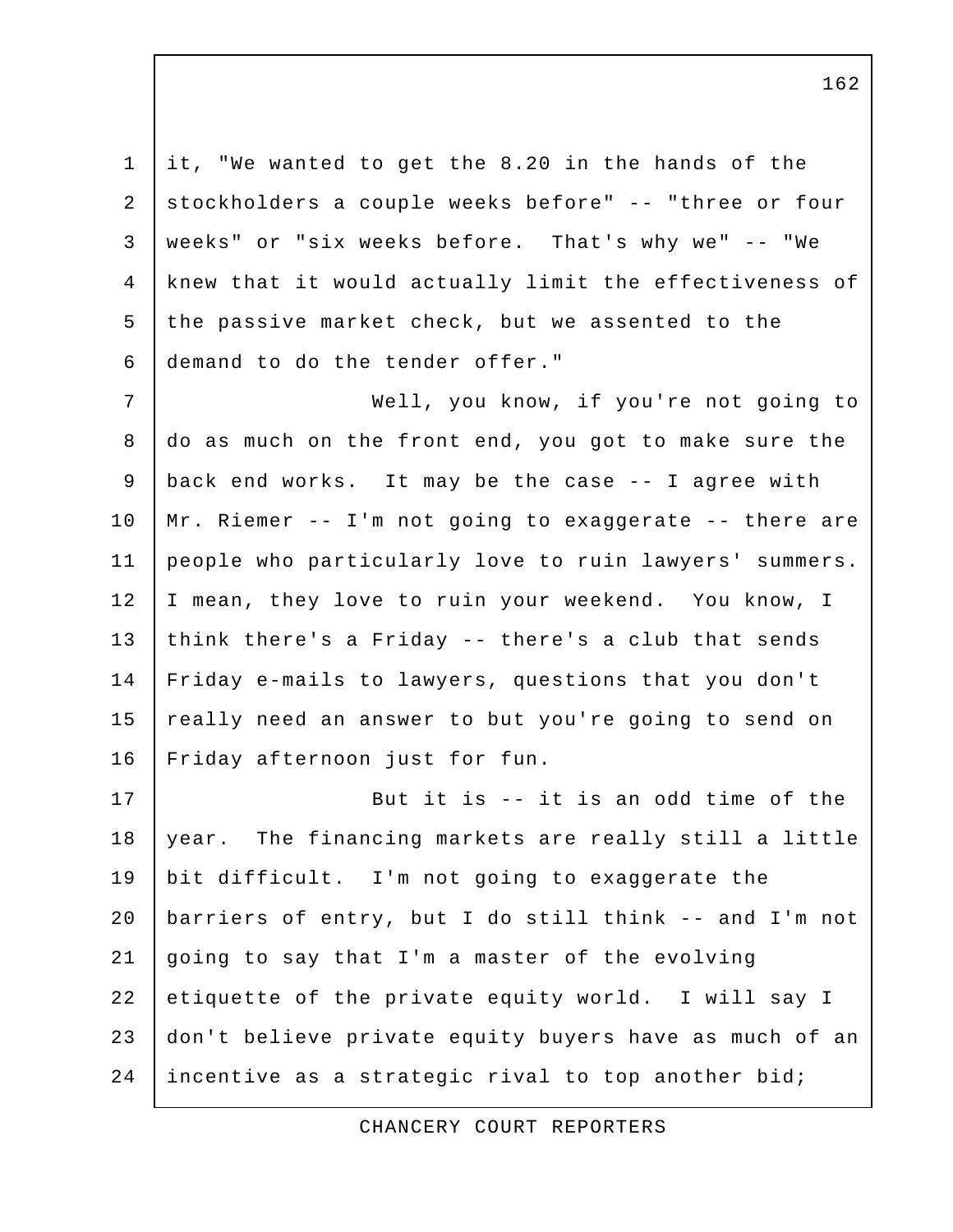1 that there is a perception that when management is 2 happy about a deal, that it's difficult to disrupt 3 that; that when management with this much stock signs 4 up voting support agreements, that they may be pretty 5 happy; that yes, it is true that if a higher bid is 6 accepted, that the voting agreement goes away. It 7 doesn't mean that Mr. Hicks or anybody else has to 8 vote for the other deal. It just means the voting 9 | agreement goes away. 10 But the board, even between 11 transactional alternatives, didn't really press for 12 the one that lengthened the period of time. 13 | And, again, what I'm asked -- it could 14 | be right that if someone wanted to come forward, 15 there's plenty of cash out there, that this financing 16 contingency and other sorts of things aren't an issue, 17 that the management thing isn't an issue and that 18 there really isn't a necessary contradiction between 19 the front-end conclusion there wasn't a likely buyer 20  $|$  and that reality. It could be that there are  $-$  there 21 are buyers, people who have cash but because of the 22 nature of this company and the -- the -- the cash and 23 where it's located within the private equity industry, 24 that it's not located in the sector that's likely to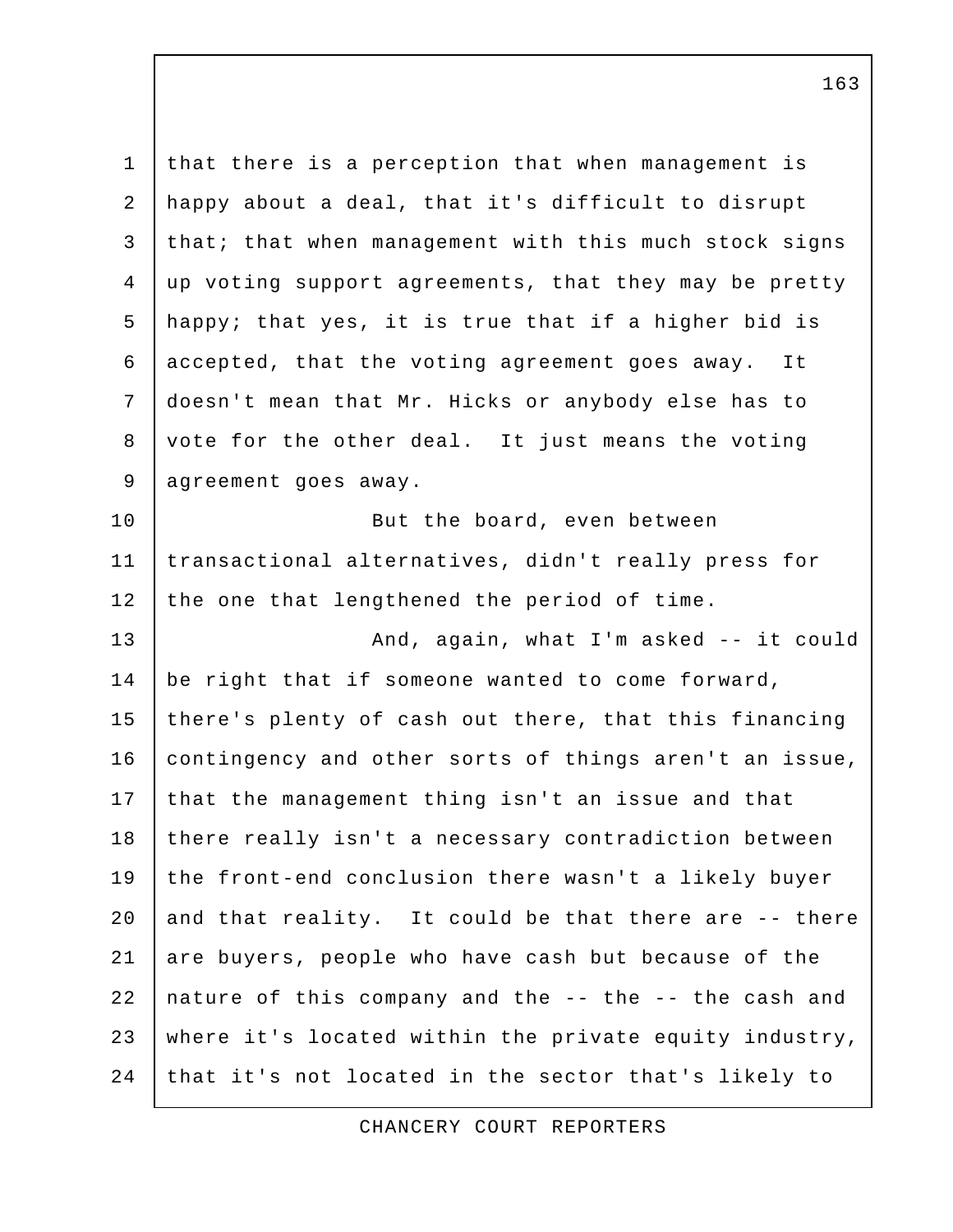1 come forward for Health Guard [sic]; that the risk of 2 losing a unique buyer like Vestar that really is 3 incentivized on the front end made it not worth the 4 candle to take the risk of exploring that, but we left 5 the door open to those other people.

 6 There's a very simple way in which a 7 judge would have more confidence in accepting that 8 argument. And I think it's -- relates to what I just 9 talked about, which is had Citi and the management 10 team really rigorously gone through with the board the 11 possible other buyers, broken down by private equity, 12 strategic within private equity by those who 13 | concentrated in the health space, within the health 14 space looked at people's financing capacities, and 15 actually done something where I could say -- feel that 16 they had confidence in making that determination, I 17 would have a much better basis to conclude that they 18 acted reasonably. But I don't see any of that 19 sifting. I don't see any of the things that a 20  $|$  sales -- right, you are in -- a bit in a sales mode. 21 Even when you're not out there, you're assessing how 22 likely is it we could sell this to someone else, who 23 else might want our asset. I don't get any flavor of 24  $that.$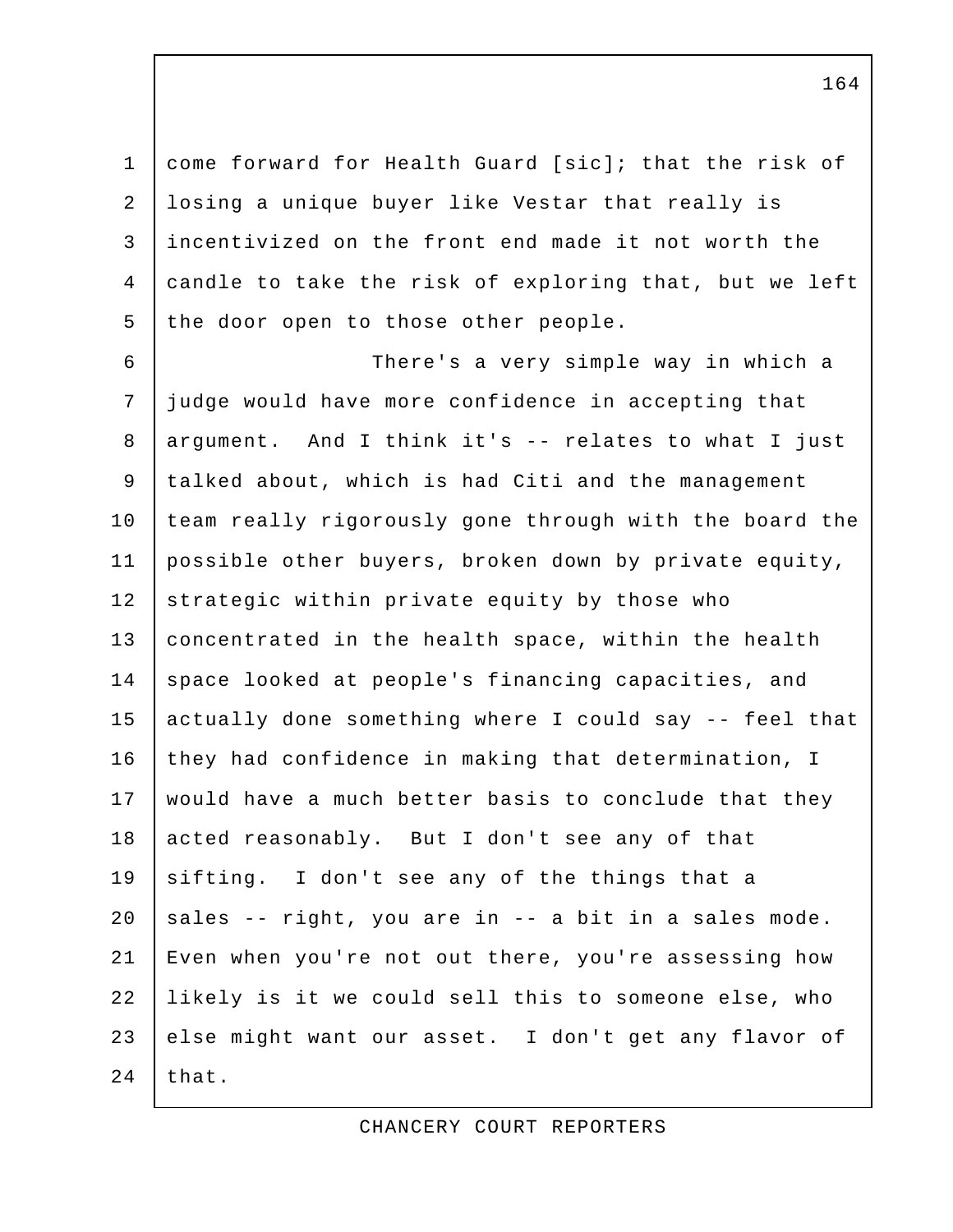| $\mathbf 1$    | And so when I'm asked later on in the                  |
|----------------|--------------------------------------------------------|
| $\overline{a}$ | passive market check to assume that everyone knew that |
| 3              | there's plenty of money out there, how do I know?      |
| $\overline{4}$ | There's no evidence in the record other than, you      |
| 5              | know, "We're \$300 million," Citigroup says. "There    |
| 6              | are people who can buy things for \$300 million and    |
| 7              | they've done it before." You know, that is not --      |
| 8              | defendants in this context rightly asked this Court to |
| 9              | examine the decisions that a board makes in light of   |
| 10             | the particular circumstances that that board faces.    |
| 11             | That is absolutely a fair expectation. What comes      |
| 12             | with that, then, is the duty of the board to actually  |
| 13             | do that itself and not come in to court without having |
| 14             | done so and then tell the judge that there's plenty of |
| 15             | money in the world; that in the past there are         |
| 16             | people -- in circumstances that are totally different  |
| 17             | that I can't possibly explore, nor can the plaintiffs  |
| 18             | explore, people have come forward in this time frame.  |
| 19             | Well, you can't have it both ways.<br>If               |
| 20             | boards want to have the benefits, as they should, of   |
| 21             | credit for the contextual risks that they face, they   |
| 22             | also need to create a record that they've thought      |
| 23             | about them in a reasonable way. And when a board,      |
| 24             | honestly speaking, doesn't create any record that it   |

CHANCERY COURT REPORTERS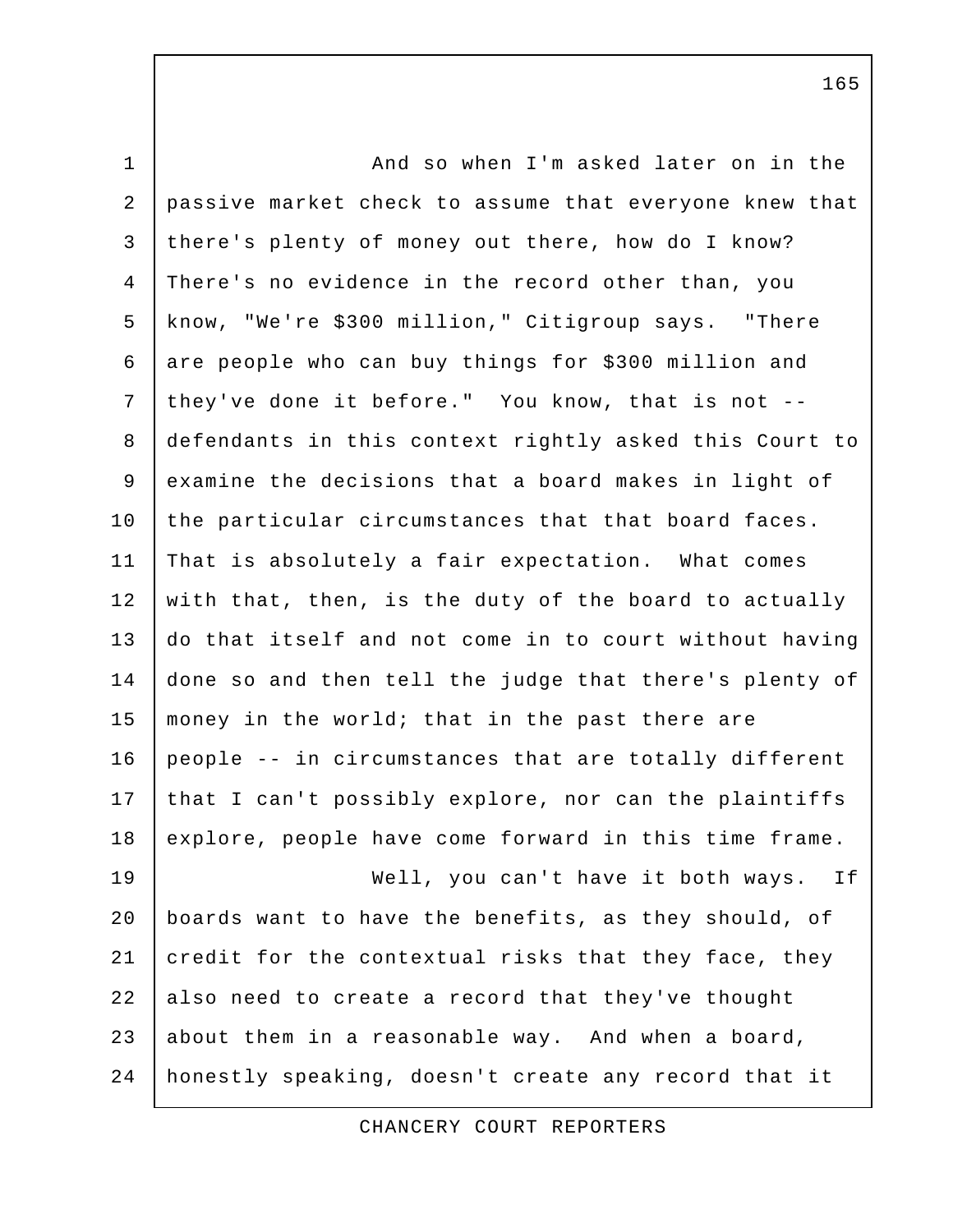1 really segmented the market or considered whether 2 there was a likely buyer and then tells the Court on 3 the back end, "Ah, the market is plush. Come on in," 4 that does not instill confidence.

5 | And it's -- as I said, this is not a 6 | situation where Mr. Hicks is out. If Mr. Hicks made 7 it clear from the beginning that this was his last 8 harvest and he wasn't possibly working for anyone else 9 and neither was Mr. Dodge and even his brother, even 10 if they were, but "I'm not working for anybody else. 11 I'm taking my load and I'm going," I'd have a lot more 12 confidence that he had the right incentives. I give 13 credit to the board for saying, you know, "You're not 14 going to negotiate your deal."

15 | But, honestly speaking, I don't buy 16 for a minute the notion that the script isn't a fully 17 accurate view of what was truly communicated to the 18 managers of Health Guard [sic]. I'm talking about 19 Exhibit 53. Does that mean that if Mr. Hicks says 20 that he wants \$25 million a year, 25 percent of the 21 equity and he doesn't have to roll any cash into it 22 that Vestar is going to keep him on? No. Does it 23 mean that "We're" -- "We are private equity. We 24 understand the game. We partner with management. The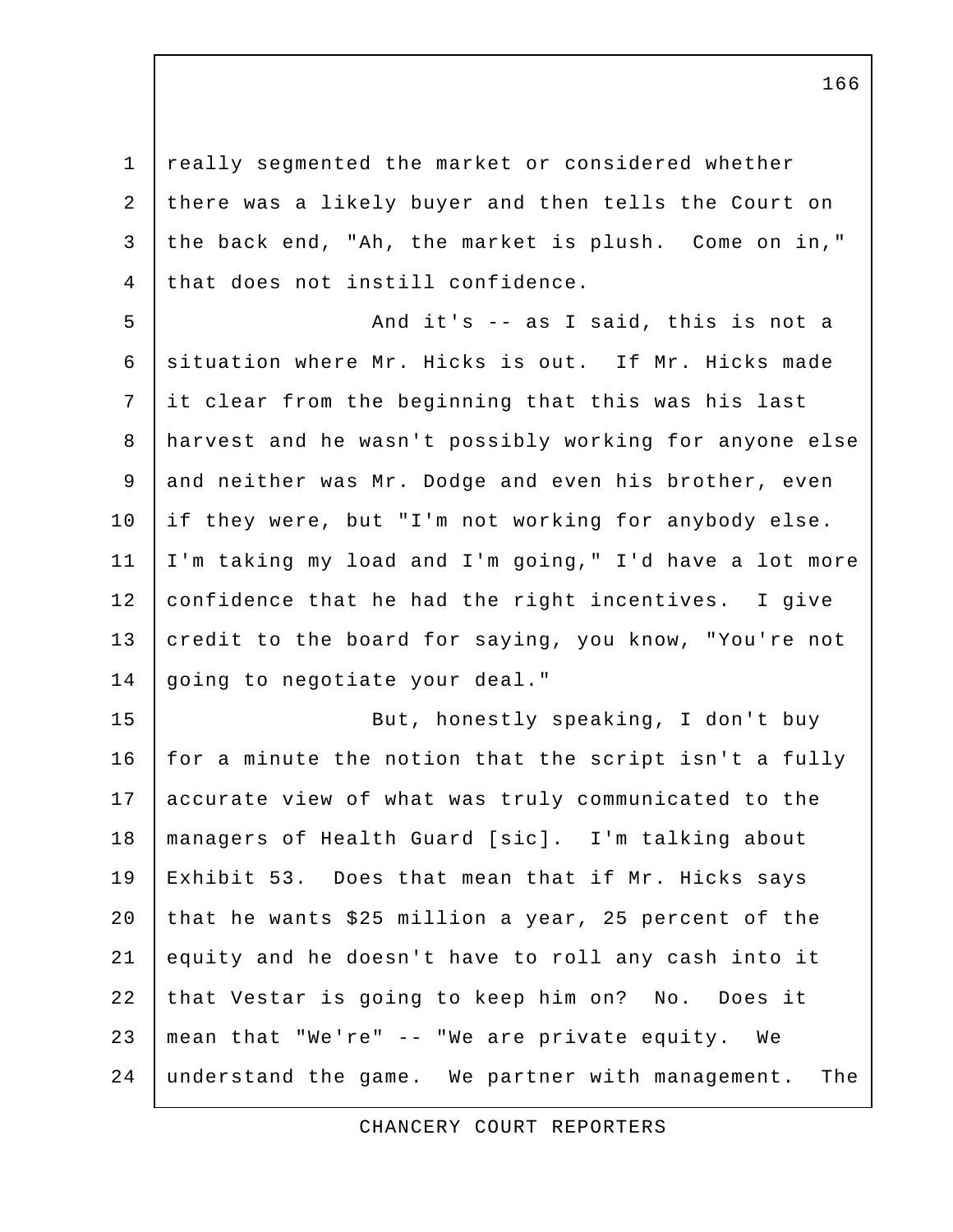1 only way we make money is if it's good for management, 2 and we want you to get the transitional benefits that 3 management gets in a situation like this. And we're 4 making every verbal and nonverbal promise short of a 5 binding contract to you"? Yes. Could they be fired? 6 Sure. Right. Like Joe Paterno could have been fired 7 five years ago. It's not likely JoePa is going 8 anywhere.

9 | And this script, it's perfectly in 10 keeping with the relationship that the two principals 11 had. And, again, I'm not going to say there's 12 anything intrinsically wrong with it, but it is -- it 13 does mean that Mr. Hicks and his top managers have a 14 totally different incentive system than everybody 15 else. And this board didn't supervise it. The 16 advisors didn't supervise it in a way that instills 17 confidence. They didn't explore alternatives in a way 18 that instills confidence. And, therefore, if I had to 19 bet today, I'd say the plaintiffs have a reasonable 20 probability of success on the merits. 21 Does the plaintiff get what they want?

22 No. I'm not going to enjoin this. And I agree with 23 Mr. Jenkins that, does that leave our law in an 24 awkward place? I suppose. It actually, though, isn't

CHANCERY COURT REPORTERS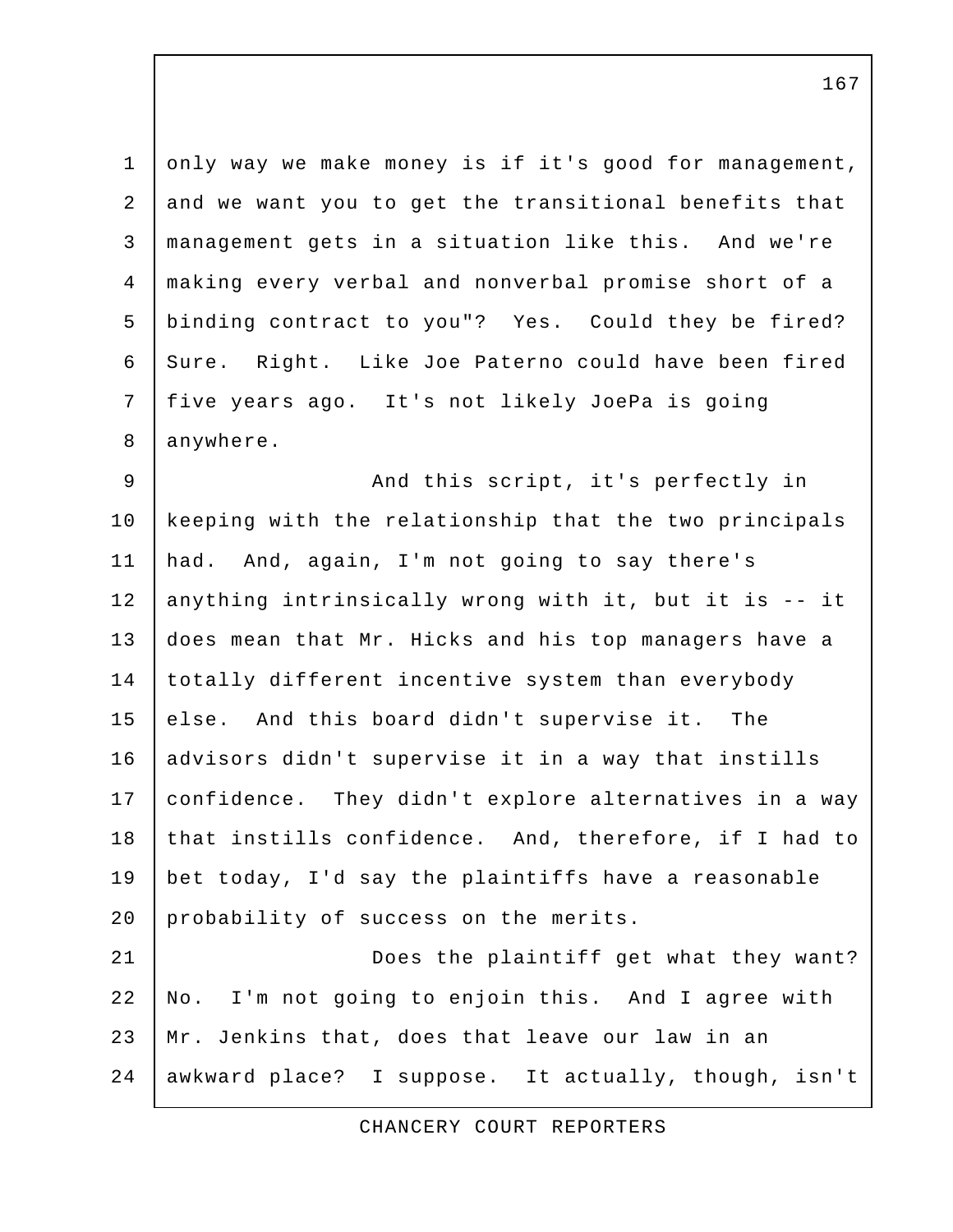1 | any different than any other part of the 2 Anglo-American legal tradition. Injunctions are 3 really an exception. 4 | And the difficult issue that I face, 5 you know, I am in no position to make a decision about 6 whether this is the right price for Health Guard 7 | [sic]. I'm assuming people who invest in the company 8 have made some calculus about its utility. I believe 9 that the disclosures are such where, frankly, the 10 Health Guard [sic] -- this was not shopped. They're 11 pretty sophisticated. They're going to know Mr. Hicks 12 and the boys, they're likely to stay. 13 I don't -- there's an equity pool. I 14 don't know whether that was disclosed or not. I 15 assume people realize when they're likely to stay, 16 they're going to get equity. That's what private 17 equity does with them. They make them owners and they 18 let them share in the upside. 19 | **And people are going to, in an** 20 uncoerced way, get to decide for themselves to decide 21 whether to take the \$8.20 or not. Because there's no 22 coercion, you know, this Court should be hesitant -- 23 and because this could possibly be a valuable price. 24 It appears like it is a fairly high market multiple.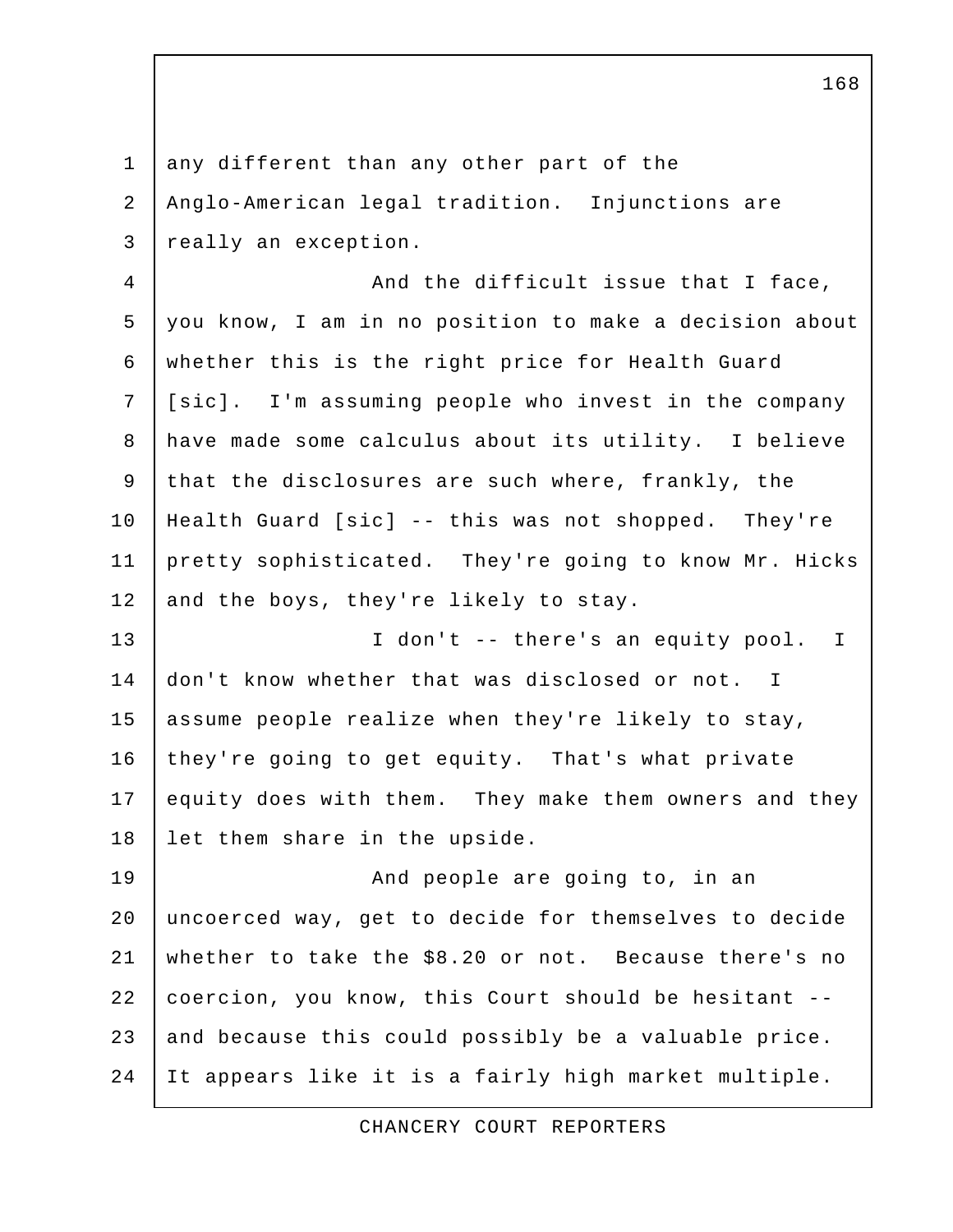1 Whether the company has, frankly, told its story 2 accurately enough so that it's getting full 3 recognition, I don't know; but it appears -- it may 4  $\vert$  be -- and this is not a bad thing, but it may be 5 taking advantage of selling at the top of the market. 6 I mean, good. Again, I would have more confidence, if 7 it wasn't clear, that the Hicks brothers and Mr. Dodge 8 were probably going to continue along. 9 But the risk I take out of the hands 10 of the people whose money's at stake the ability to 11 make an uncoerced decision for themselves to accept 12 this price. I don't have -- I mean, I'm pretty -- I 13 like to think -- you know, probably y'all think -- and 14 | I'm sure the defendants right now, even though they 15 | know right now they're probably not going to get an 16 injunction, probably think I'm a bit edgier than I 17 should be. The confidence I have of taking it 18 actually out of the hands of the stockholders and 19 making the investment choice for them I don't have. 20 You know, people can get things wrong 21 in terms of process and they turn out right and vice 22 versa. I mean, it's just -- and I don't even know 23 that it's wrong. I'm looking at this 24 probablistically. It could be when I have a trial

CHANCERY COURT REPORTERS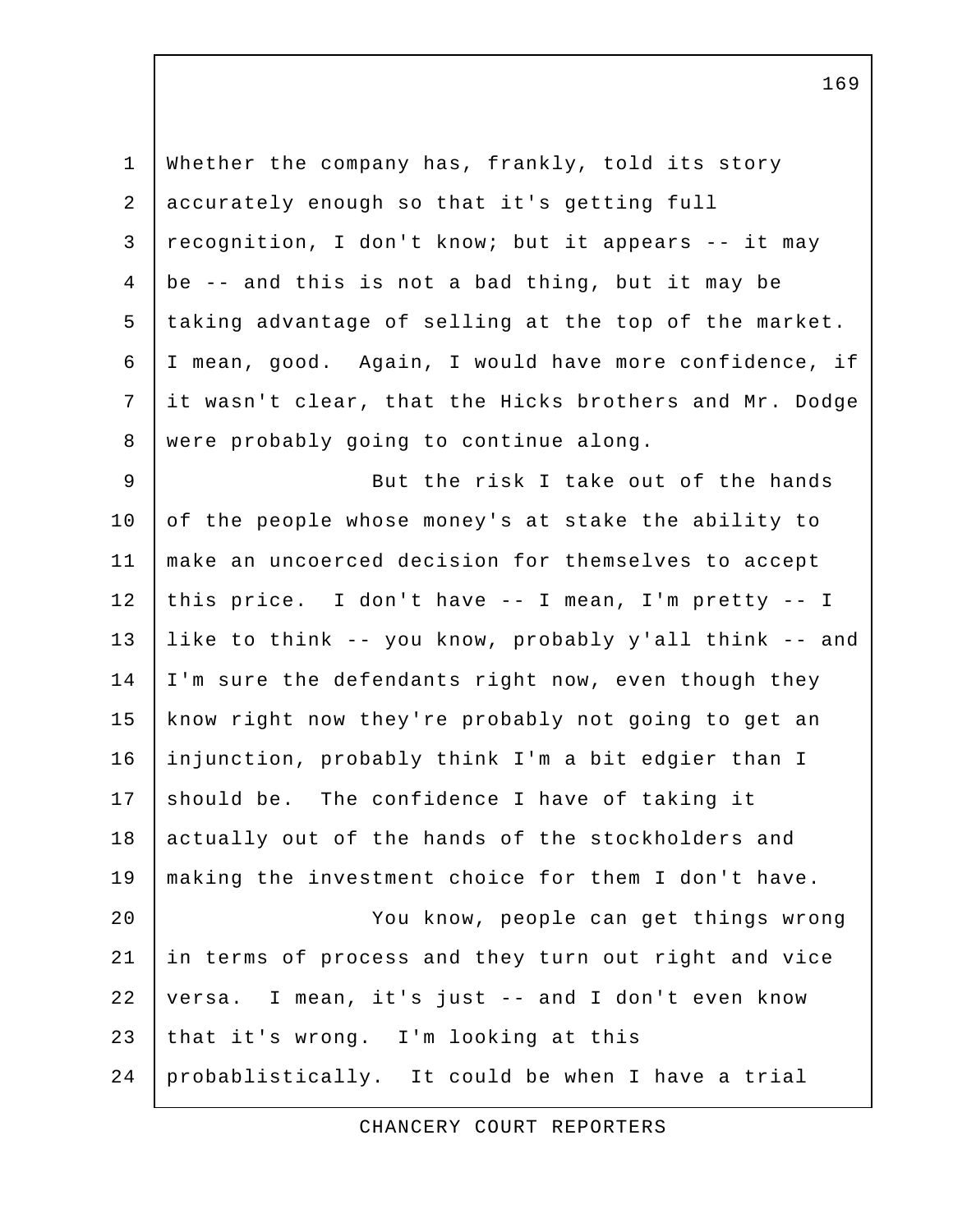1 that I have a much more authentic and, you know, 2 understandable case from the defendants. The 3 plaintiffs' case, on the other hand, might get 4 stronger, too. I don't know. But I'm here where I've 5 got to weigh, really, the risk of what I'm going to  $6$   $\vert$   $\mathrm{do}$ .

7 | And Mr. Jenkins said, you know, is it 8 empty. Well, I don't think -- I actually don't think 9 there's any difference in this tradition. I mean, I 10 really think the number of times that this Court has 11 ever enjoined stockholders from considering a 12 premium-generating transaction in the absence of fear 13 of a disclosure violation or coercion and the absence 14 of a higher competing offer that it's impeding, it's 15 just -- it's basically a null set. We do the 16 disclosure stuff to try to get it cleaned up so the 17 people can make the decision for themselves. 18 When -- the irreparable injury 19 potentially of the stockholders, frankly, is if you

20 deter the other higher competing bid, there's the 21 irreparable injury to the bidder who lost the asset; 22 but the stockholders actually are prevented from 23 considering something very tangible and valuable at 24 that time. And the risk  $-$ - the risk calculus for the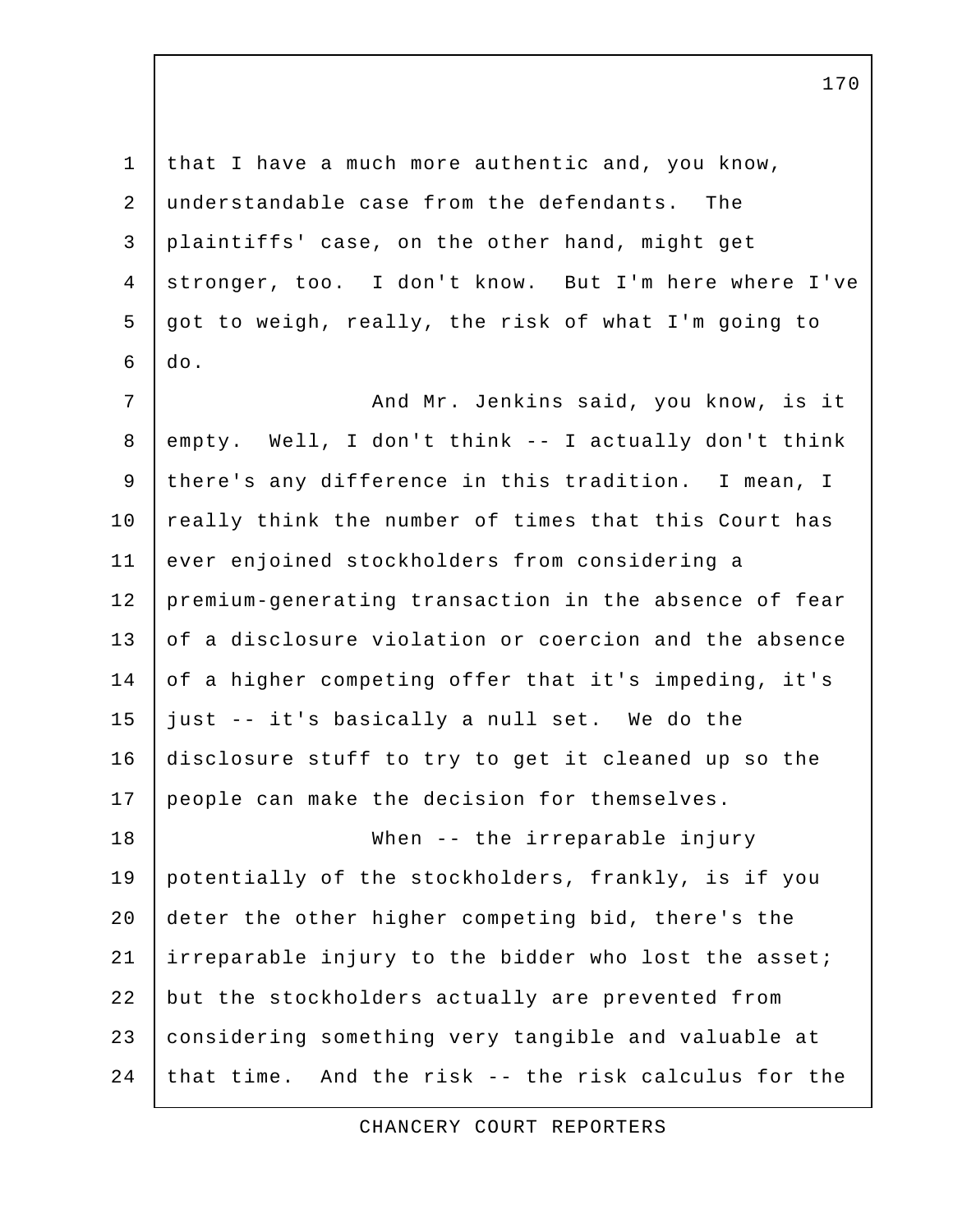1 judge during the injunction is totally different. I 2 don't really care about that. I mean, it's not my -- 3 my interest about Vestar. I'm talking about it from 4 the perspective of the class that the plaintiffs 5 represent in the situation where somebody is being 6 impeded from presenting something that was a genuinely 7 higher bid.

8 | For example, on this record, imagine 9 somebody coming forth with an inquiry, really couldn't 10 clear financing, had a very good shot at clearing 11 financing but the board had not reserved, frankly, 12 | contractual flexibility to stop the closing of the 13 tender offer and stockholders are wondering what's 14 going on. Perhaps in that circumstance an injunction 15 or something like that could  $-$  the balance of the 16 harms would tip in a different thing. Here, I don't 17 think the balance of the harms -- the risk of an 18 injunction and the fact that I could be depriving a 19 stockholder base that might actually genuinely believe 20 this is a really good price and genuinely actually 21 believe that the board was right, that the board 22 actually got into a market multiple irrespective of 23 the DCF value of the sensitivity case, that, you know, 24 "The DCF value of that sensitivity case was a bit" --

CHANCERY COURT REPORTERS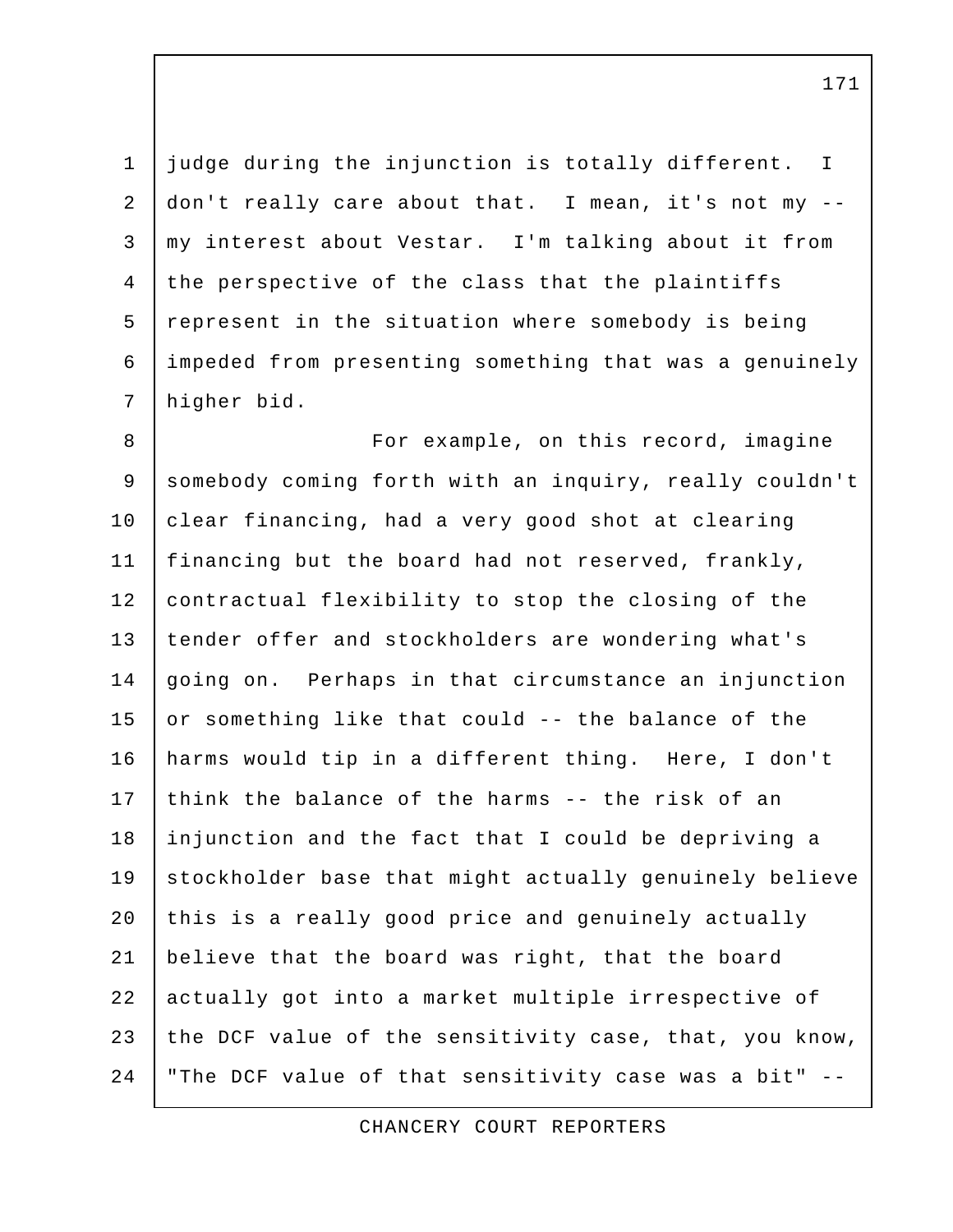1 "is still a bit aggressive; and if we can get this 2 kind of multiple now as stockholders, we want to take 3 it." I don't want to take it out of their hands. 4 | And with respect to irreparable 5 injury, I don't want to say there's no hint of 6 irreparable injury in this context. There is 7 something substantial to what the plaintiffs say about 8 not knowing, right. One will never know exactly what 9 | would have happened if. That's sort of life. The 10 doctrine tends to be, you know, if you can be 11 compensated in money damages, you don't have -- get an 12 injunction. Not that "Oh, well, we might only get 13 money damages if we win the trial, whereas we get 14 leverage now, we get the injunction." You don't do 15 that in a tort context. You don't do it anywhere  $16$  else. 17 | Rexlon originated, and the 18 irreparable harm in Revlon was that the bidder was 19 going to lose the target, not that the target 20 stockholders were not going to get the price. 21 Because, remember, the delta also -- it's really the 22 delta or, you know -- because I like Animal House I 23 say "delta." But the difference between the 8.20 and 24 whatever was available, that's the harm.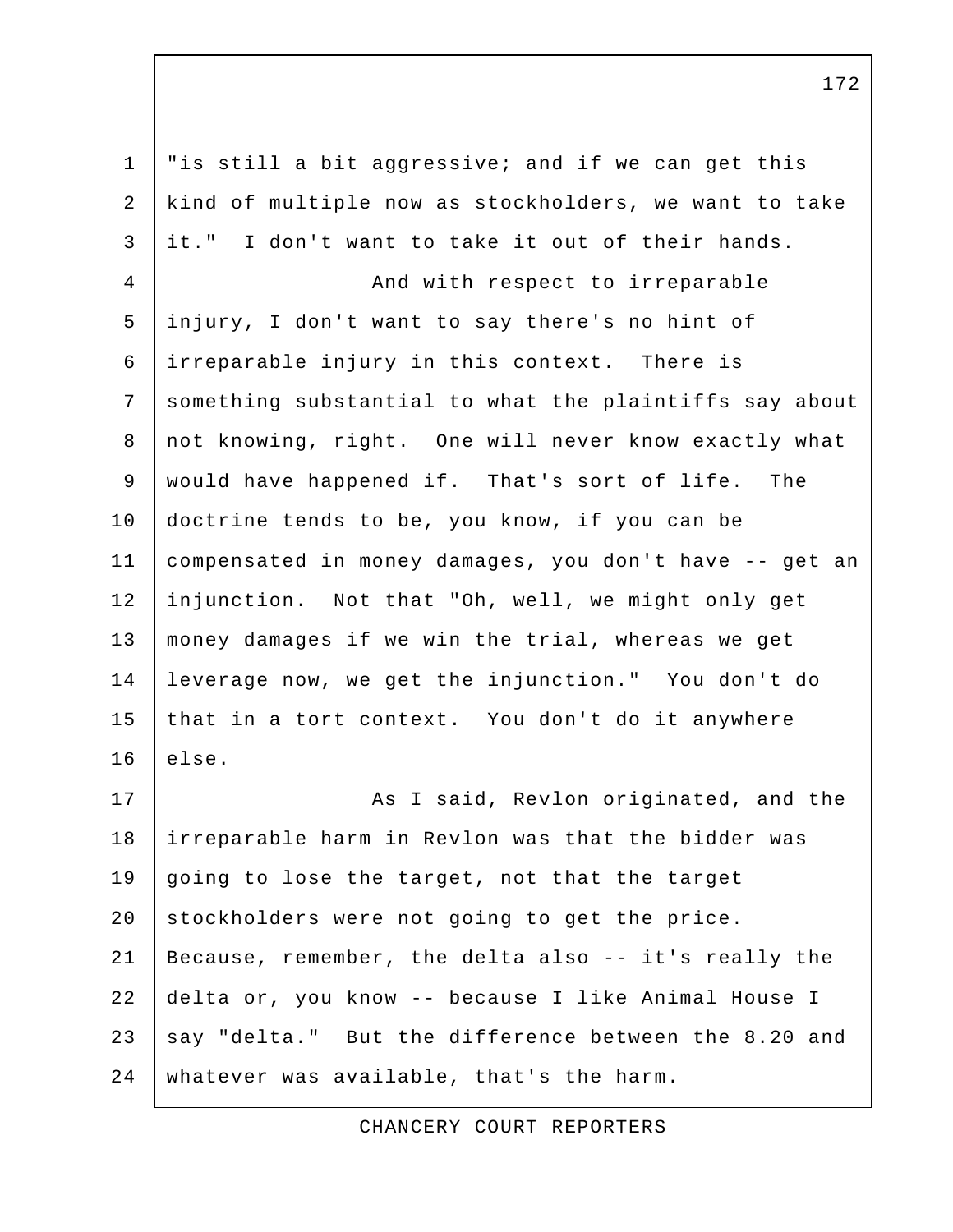1 | It is appraisal -- I don't want to 2 overstate the use ability of appraisal. It comes with 3 its risks. If you don't get the deal consideration, 4 then you might get less. On the other hand, 5 especially in recent years, with the rise of 6 institutional investors, if you have the courage of 7 your convictions, sometimes you get a lot more. And 8 there is the possibility here of also bringing an 9 equitable claim. 10 I asked about the 102(b)(7) clause. 11 That may limit the ability of folks to get at the 12 other directors. Frankly, it leaves Mr. Hicks still 13 in a little bit of an awkward situation because his 14 interests are different potentially. 15 | But to some extent, whether, you know, 16 monetary damages are available, it's really not a 17 question about whether they're available. They are. 18 It's a result of what the stockholder base determines 19 about the deal. And if the stockholders really don't 20 like the 8.20 price, it's not going to happen, in 21 which case they'll protect themselves. 22 You could have a situation where, 23 frankly -- and I admit that there are voting 24 | agreements in place, which means you could have a

CHANCERY COURT REPORTERS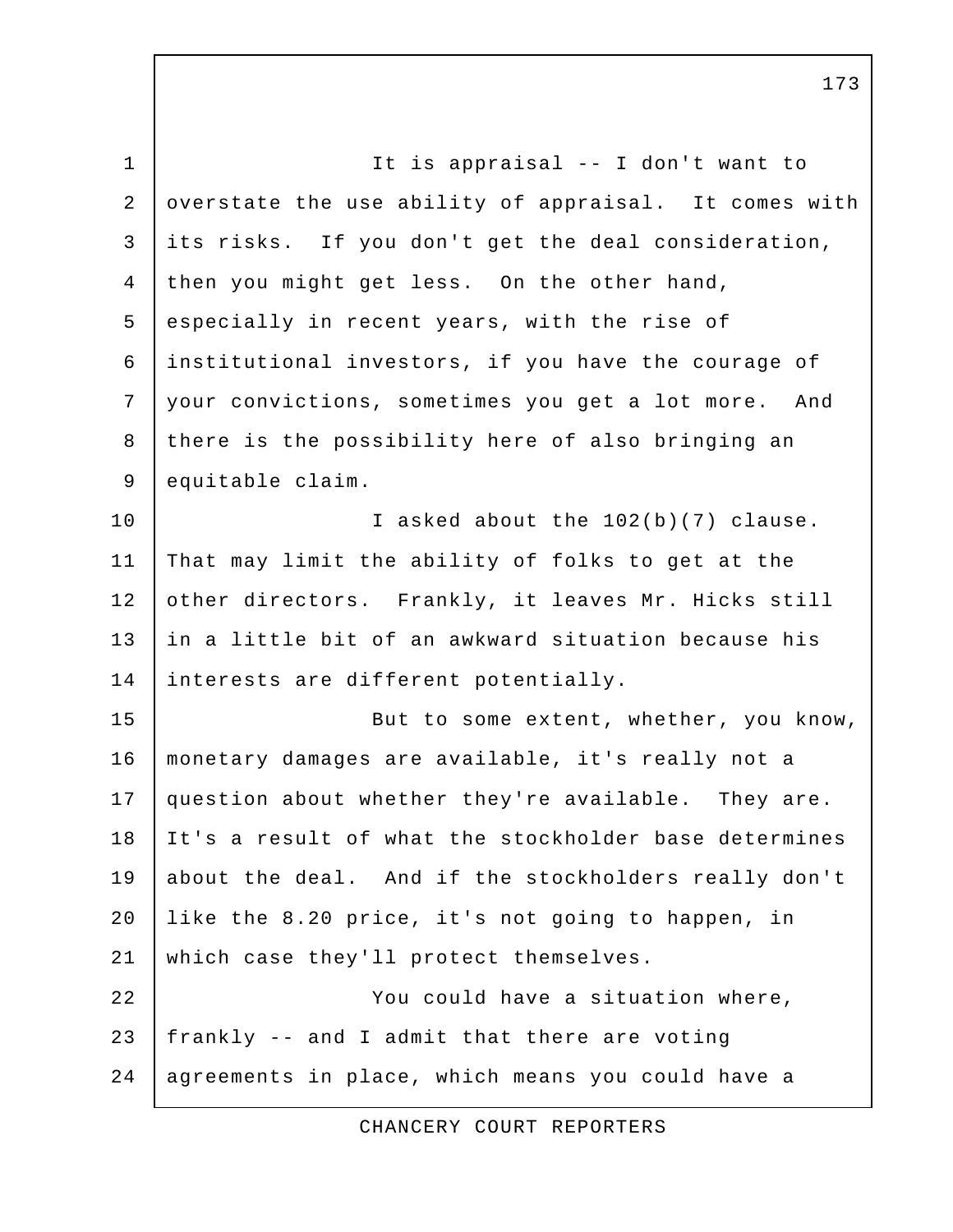1 situation where less than a majority of the 2 disinterested stockholders, I suppose, tender and the 3 deal gets done; but the others who dissent could -- 4 could press on with the case, which does suggest 5 that -- and there is -- there are remedies at law for  $6$  that. 7 | But -- so at bottom, my primary basis, 8 I cannot under the balance of the harms in good 9 conscience drop the injunction flag, because, in my 10 | view, that would be an act of arrogance in which I 11 take out of the hands of people who really have money 12 at stake the ability to make this determination for 13 | themselves. And because there are other remedies, I 14 think that's the thing. 15 So I deliver unto the plaintiffs 16 somewhat of a Pyrrhic victory. I've tried to be 17 candid with you all. Again, I don't believe that this 18 is a model. 19 | And I am aware and I will say I think 20 the plaintiffs make some good points about the extent 21 to which people can just simply take a single-bidder 22 approach in every single context and just say "Oh, no 23 one will buy" or "This person," who hasn't even put 24 out a price, "will walk if we even take any market

CHANCERY COURT REPORTERS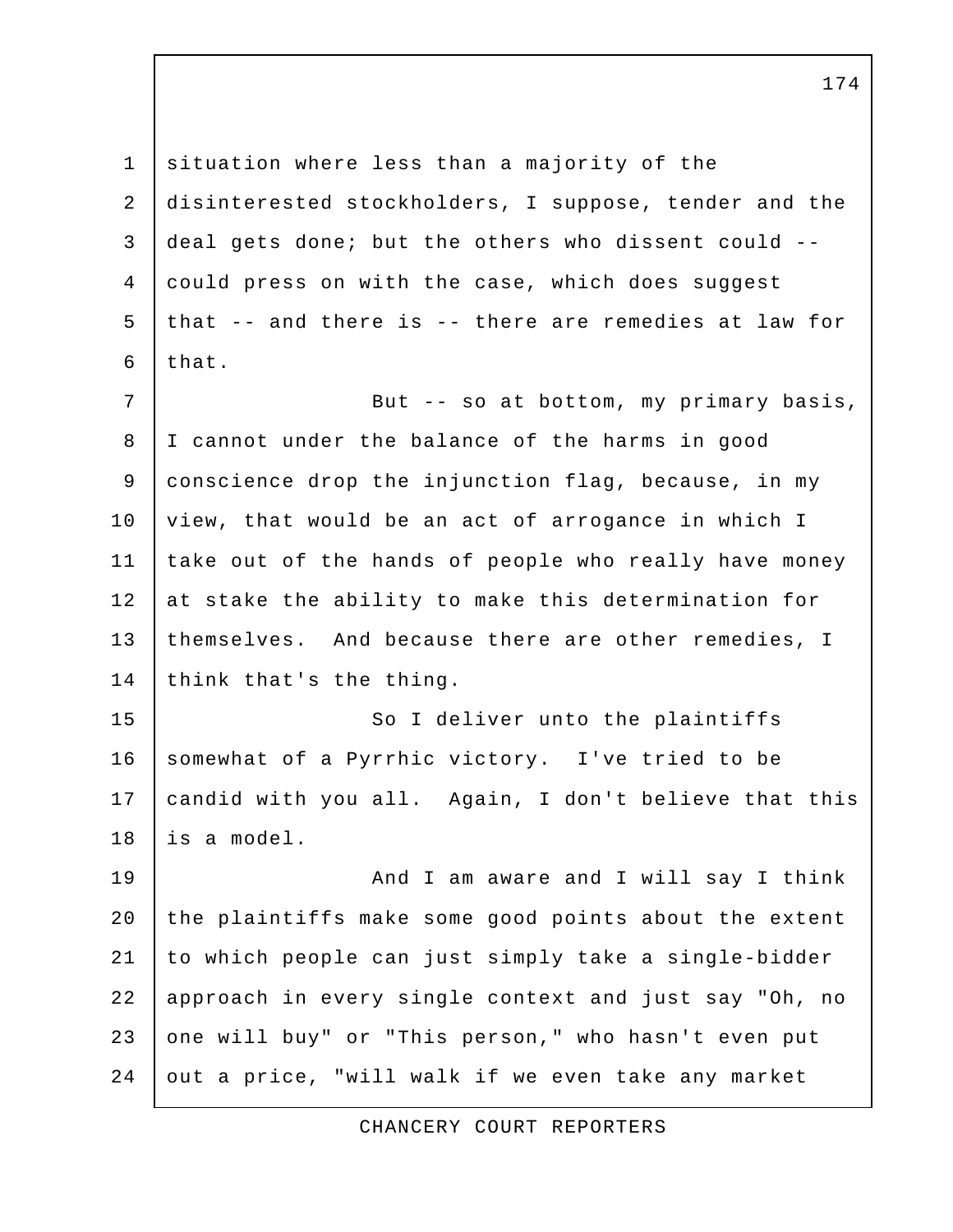1 soundings."

2 | Cass And as long as you simply marry it up 3 to some future -- some past case in the time frame, 4 which could be a totally different marketplace, a 5 totally different financing condition, a totally 6 different array of buyers, as long as you can do that, 7 it's okay, even when, frankly, the process is largely 8 being led by a chief executive officer who's not 9 simply on the sell side of the transaction but also 10 potentially and most likely will find himself still 11 working for the company, still having an equity 12 interest and whose motives and self-interest, frankly, 13 therefore, are different than the other stockholders. 14 I do worry about that. 15 But sufficient unto the day is the 16 evil thereof. And so the world has another transcript 17 ruling. We'll see what happens with the deal. If I 18 were the defendants, I wouldn't be particularly 19 optimistic about your chances of getting a  $12(b)(6)$ 20 motion granted, although I admit that, you know, 21 obviously it depends on how the vote is and how you 22 put together the doctrine. 23 But I certainly think absent some sort 24 of argument that the business judgment rule standard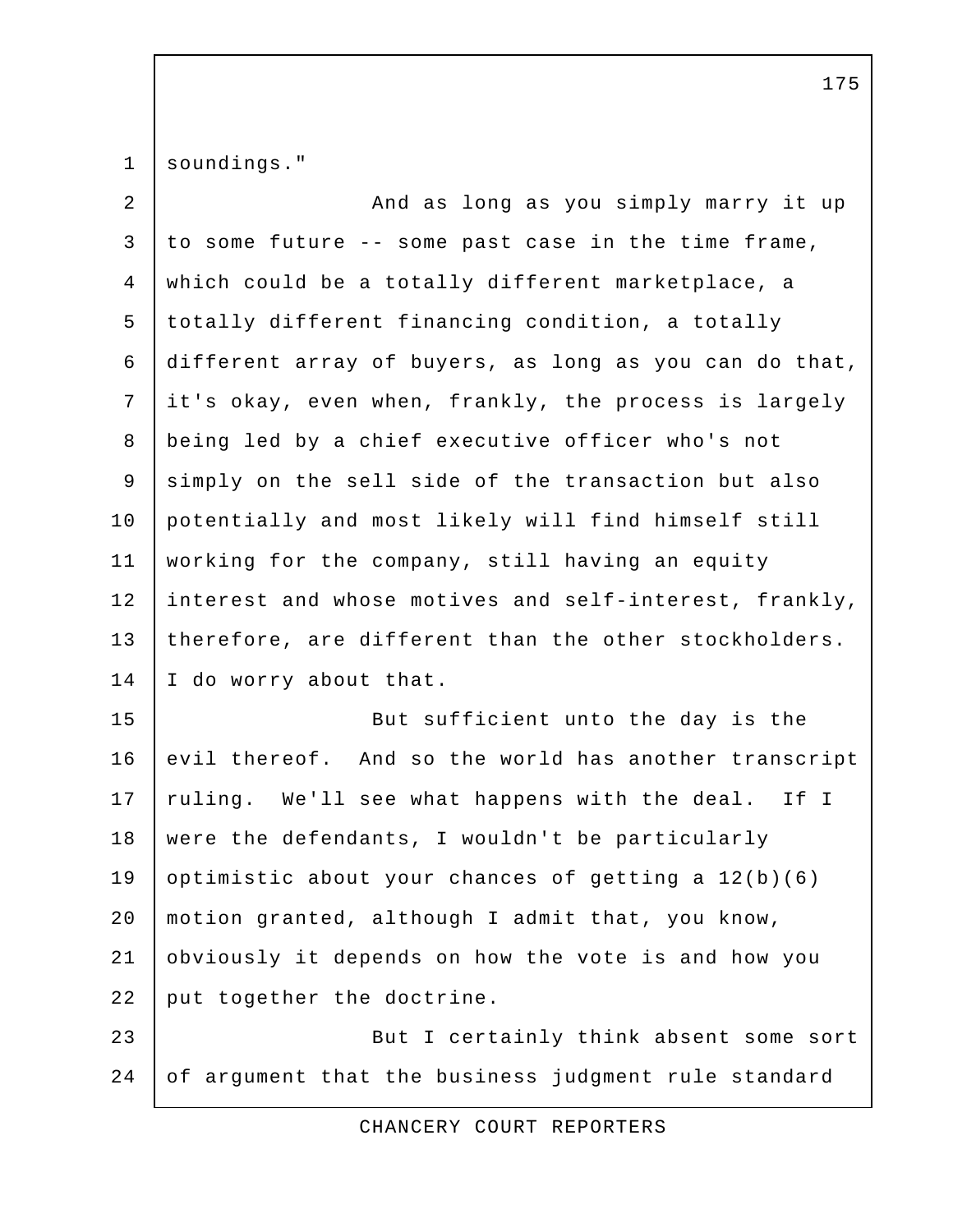1 applies because of a fully-informed vote, I would not 2 dismiss these claims, because I do have serious 3 concerns about the process used. 4 So thank you again for your patience 5 with my questions and your skillful advocacy and to 6 our reporter for taking it all down. And have a good 7 day. 8 | MR. JENKINS: Could I ask the Court 9 one question? 10 THE COURT: Uh-huh. 11 MR. JENKINS: Does Your Honor think -- 12 let me try this again. Would Your Honor think it 13 appropriate for the company to send to the 14 stockholders either a copy of this transcript or a 15 | summary of Your Honor's decision? 16 | THE COURT: I'm -- I'll leave that up 17 to them. If they've got an  $8-K$  -- we haven't 18 generated a sufficient interest that Courtroom Connect 19 wanted to broadcast today. So I don't know, you 20 know -- we weren't on TV or anything. But, you know, 21 I'm not going to -- you know, I'm not in the business 22 of -- of giving that sort of guidance. That's really  $23$  up to the  $-$  the company has its own disclosure 24 obligations that they're going to have to think about.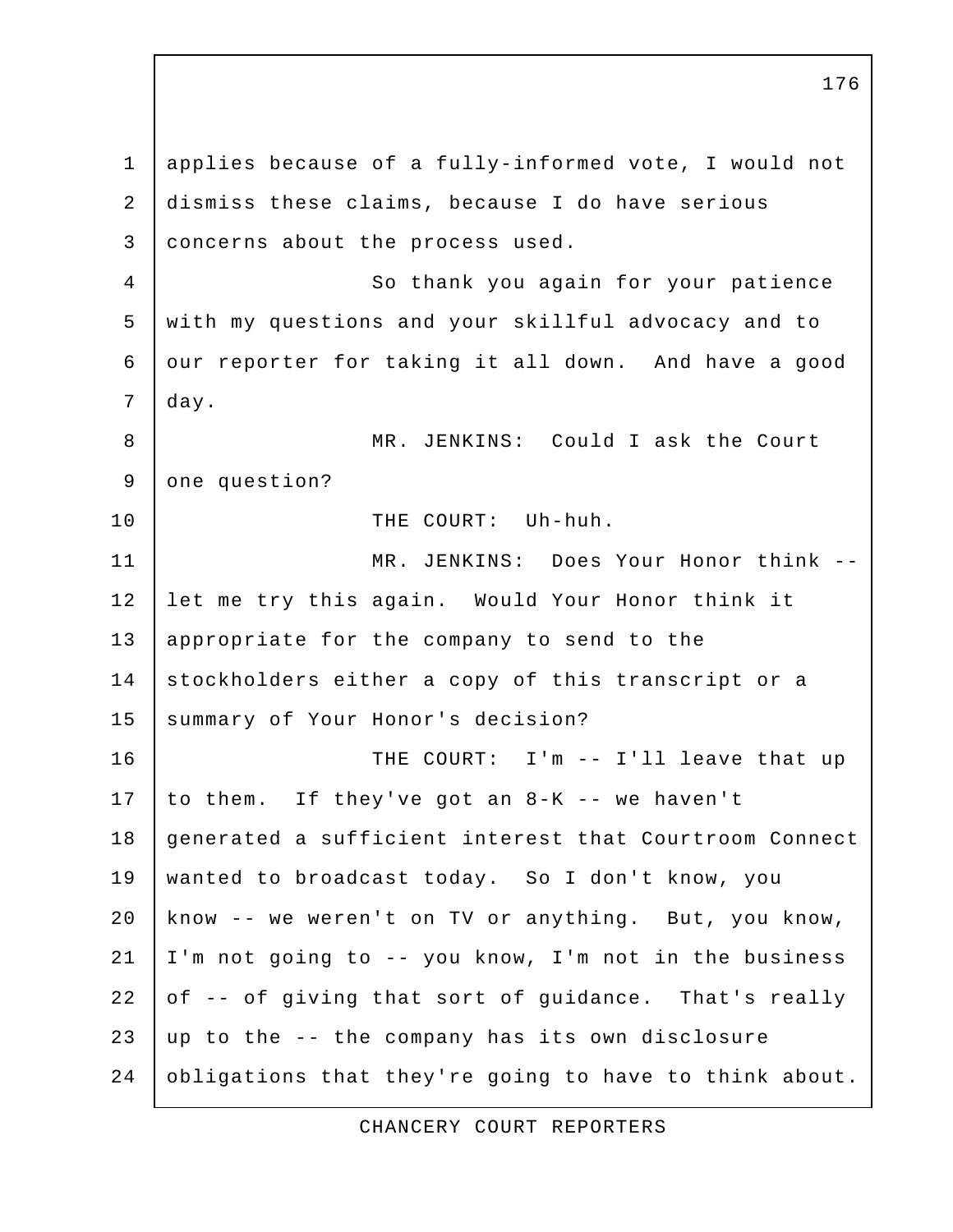1 Given the stockholder base, my sense is there are 2 people who probably do -- are reading about this and 3 wondering what's going to go down.

4 | And, you know, one of the things 5 that's obviously open to your clients -- and I 6 wasn't -- you know, I didn't mention the number of 7 shares that they have in my ruling, and you were 8 candid about what it is; but that's something that's 9 on the Court's mind when people with a relatively 10 modest economic stake are asking to take a -- you 11 know, I didn't ask about the bond because it would be 12 ludicrous to ask them. And I realize that. But your 13 clients are obviously free to do whatever they want. 14 It's the -- they have First Amendment rights. And to 15 the extent that they think this is a stinky deal, you 16 know, they're free within the context -- within the 17 parameters of the securities laws to engage in 18 | communications about their views of the deal. 19 MR. JENKINS: Thank you, Your Honor. 20 THE COURT: Okay. 21 (Court adjourned at 12:55 p.m.)  $22$   $-$  - -23 24